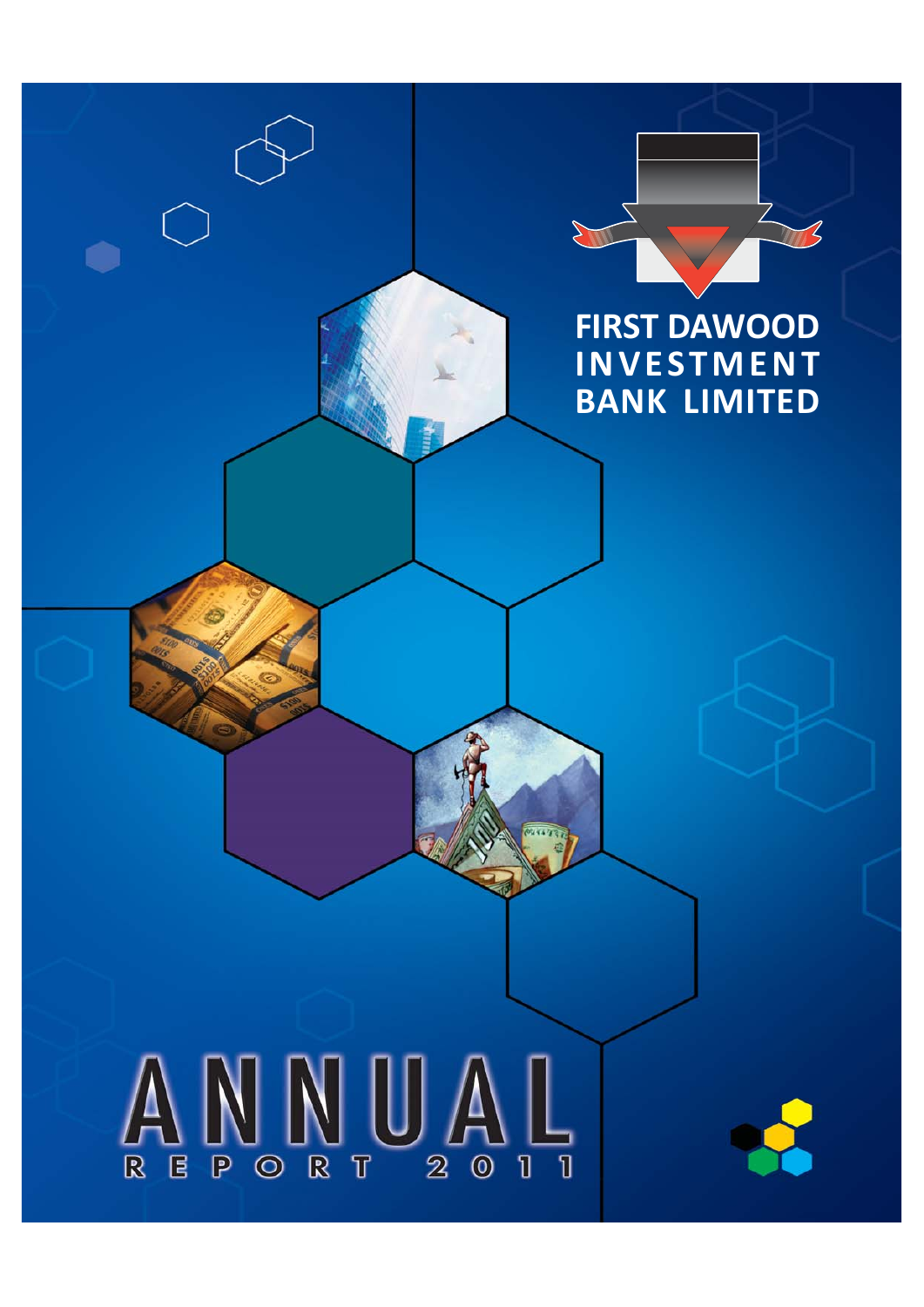

| Corporate Information                                     | 02 |
|-----------------------------------------------------------|----|
| Vision and Mission Statement / Corporate Strategy         | 03 |
| <b>Financial Highlights</b>                               | 04 |
| Notice of Meeting                                         | 06 |
| Directors' Report                                         | 07 |
| Statement of Compliance with Code of Corporate Governance | 10 |
| Review Report to the Members on Statement of Compliance   |    |
| with Code of Corporate Governance                         | 12 |
| Auditor's Report                                          | 13 |
| <b>Balance Sheet</b>                                      | 14 |
| Profit & Loss Account                                     | 15 |
| <b>Cash Flow Statement</b>                                | 16 |
| Statement of Comprehensive Income                         | 18 |
| Statement of Changes in Equity                            | 19 |
| Notes to the Financial Statements                         | 20 |
| Pattern of Share Holding - Ordinary Shares                | 58 |
| Pattern of Share Holding - Prefernce Shares               | 60 |
| Proxy Form                                                | 61 |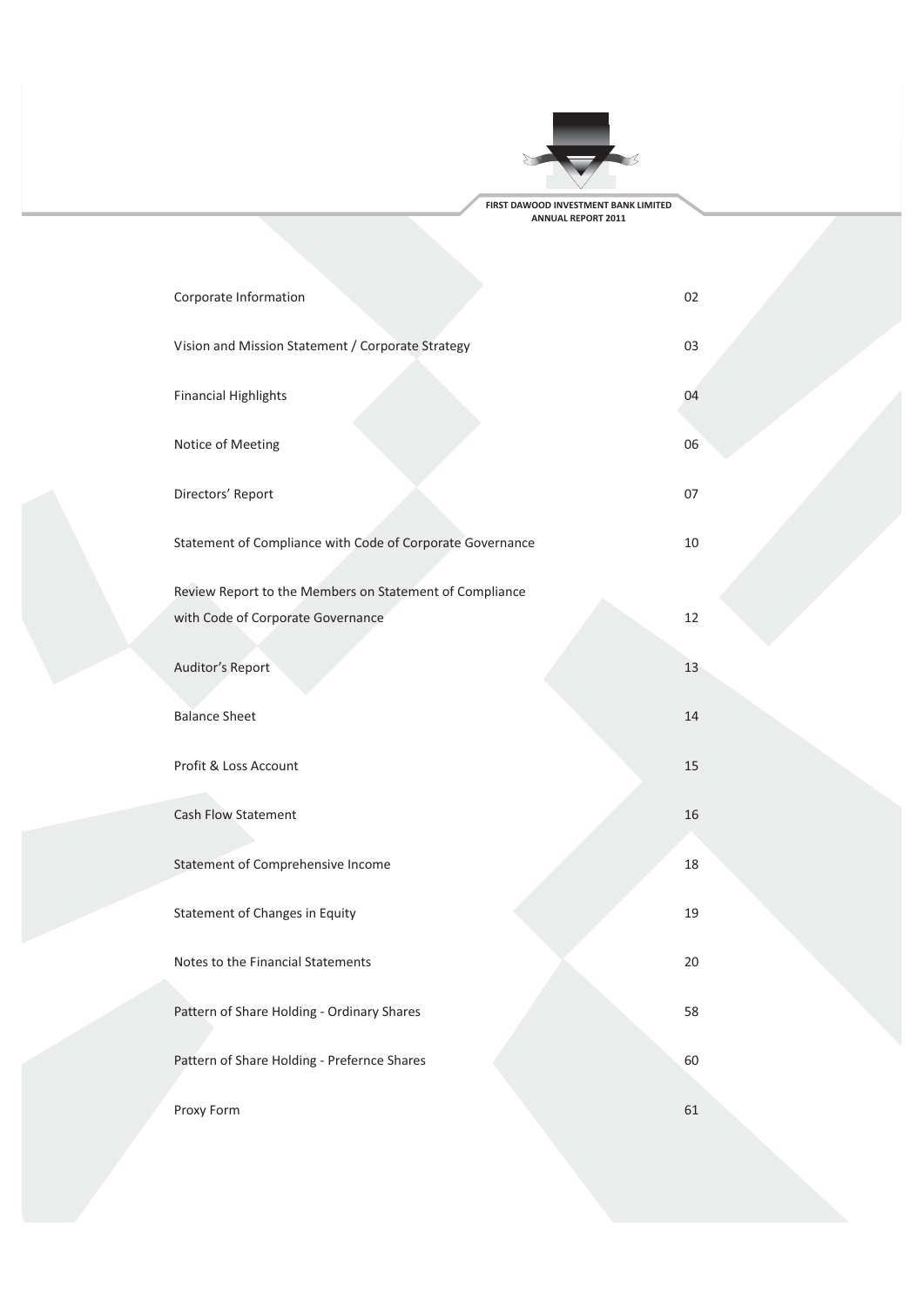### **CORPORATE INFORMATION**



FIRST DAWOOD INVESTMENT BANK LIMITED ANNUAL REPORT 2011

**Board of Directors** 

**Audit Committee** 

Chief Financial Officer & **Company Secretary** 

Auditors

**Legal Advisor** 

**Rankers** 

**Registered Office Head Office** 

**Branch Offices** 

**Share Registrar** 

Mr. Rafique Dawood Mr. Abdus Samad Khan Mr. Rasheed Y. Chinoy Mr. Ayaz Dawood Mr. AVM (R) Syed Javed Raza Mr. Omar Hasan Khan Bangash Mr. M. Riyazul Haque

Mr. Rasheed Y. Chinoy Mr. Omar Hasan Khan Bangash Mr. M. Riyazul Haque

Mr. Abbas Qurban

M. Yousuf Adil Saleem & Co. **Chartered Accountants** 

Mohsin Tayebaly & Co.

Bank Al-Habib Habib Metropolitan Bank National Bank of Pakistan Oman International Bank Al-Baraka Islamic Bank **Standard Chartered Bank United Bank** 

1900-B, Saima Trade Towers, I.I. Chundrigar Road, Karachi-74000 PABX +92 (21) 3227-1874-84, 3701-0960-65, 3701-4641-44 Fax  $+92(21)$  3227-1913 Email fdib@firstdawood.com URL www.firstdawood.com

### **Islamabad Branch**

Office No. 20 & 21, Beverly Centre, 1st Floor, 56-G-7, Jinnah Avenue, Islamabad-7400. Tel +92 (051) 227-6367 & 227-4194-5

 $+92(051) 227-1280$ Fax Email brrim@isb.paknet.com.pk

### Lahore Branch

Suite No. 210, 5th Floor, Siddiq Trade Centre, Main Boulevard, Gulberg III, Lahore +92 (42) 3578-1888 Tel +92 (42) 3578-1890 Fax Email fdibl@yahoo.com

### F.D. Registrar Services (SMC-Pvt) Ltd.

1108, 11th Floor, Trade Centre I.I. Chundrigar Road, Karachi-74000 +92 (21) 3547 8192-93 Tel Fax +92 (21) 3262 1233

fdregistrar@hotmail.com, fdregistrar@yahoo.com Email

Chairman Chief Executive Officer Director Director Director (Nominee of DCM) Director Director (Nominee of NIT)

> Chairman Member Member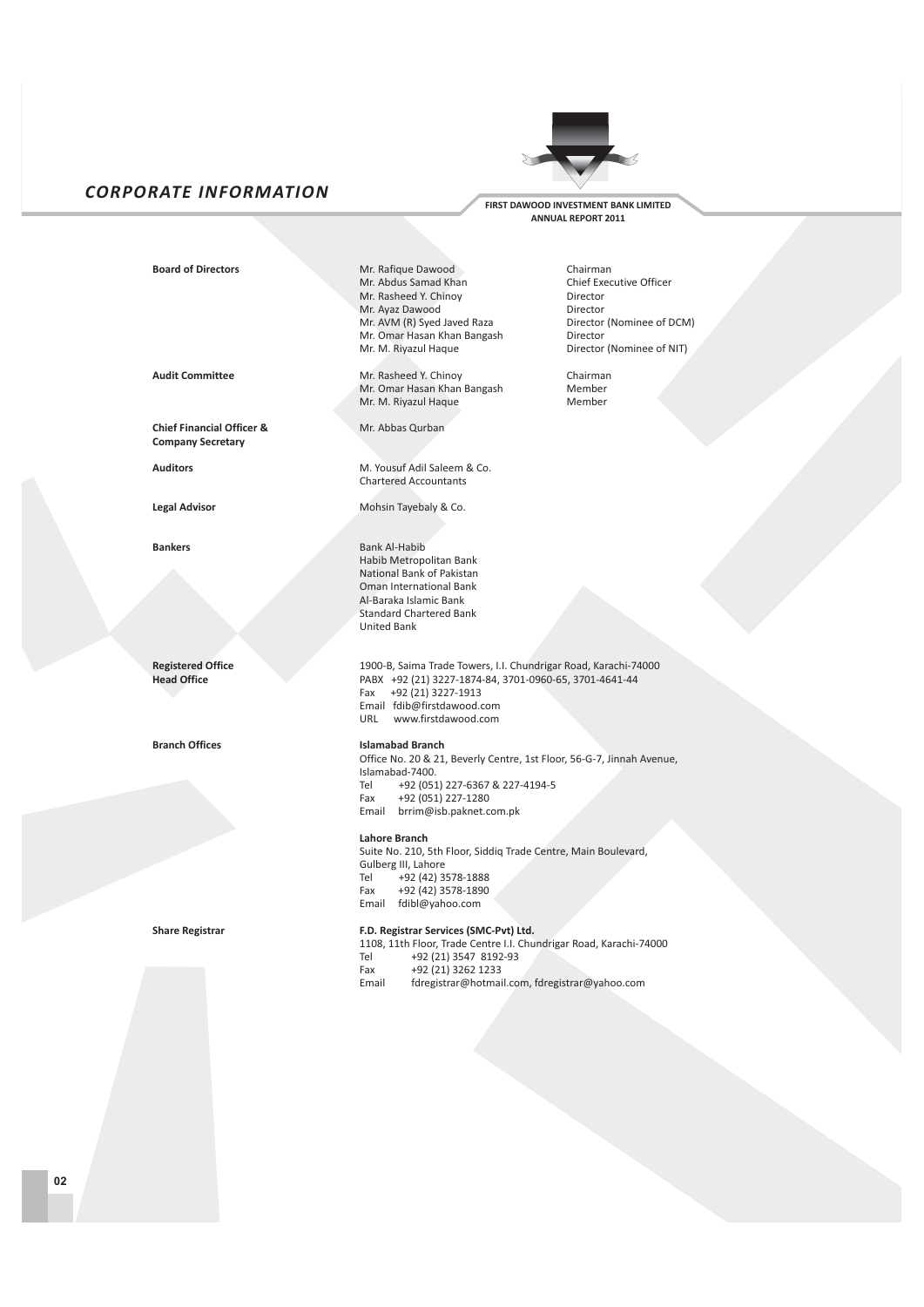### **VISION AND MISSION STATEMENT/ CORPORATE STRATEGY**



FIRST DAWOOD INVESTMENT BANK LIMITED ANNUAL REPORT 2011

### **VISION STATEMENT**

Your Company's vision is to become the leading progressive and profitable organization in the financial sector through innovative, proactive and responsible management that provides the highest level of quality service to clientele. We will further develop strenghts by introducing new products and services.

### **MISSION STATEMENT**

- To offer value in term of dividend yield and capital gains to shareholders.
- To effectively fulfill the needs of clients to their satisfaction.
- To endeavour to achieve a lasting relationship with clients and associates on the principles of mutualism.
- To fulfill all social responsibilities and be a good corporate citizen.
- To increase its contribution to the Industrial development of the country.
- To ensure that human resources is ready to take on new challenges.
- To reward employees according to their achievements.

### **CORPORATE STRATEGY**

- Ensuring shareholder's security and a high rate of return on investments.
- Striking the right balance between risks and rewards.
- $\ast$ Offering the optimal mix of products and services to customers.
- Maintaining highest standards of integrity, honesty and ethics.
- Building a long lasting relationship with customers.
- Providing growth & development opportunities to the management and staff of the company.
- Maintaining financial discipline and adhering to professional and moral codes.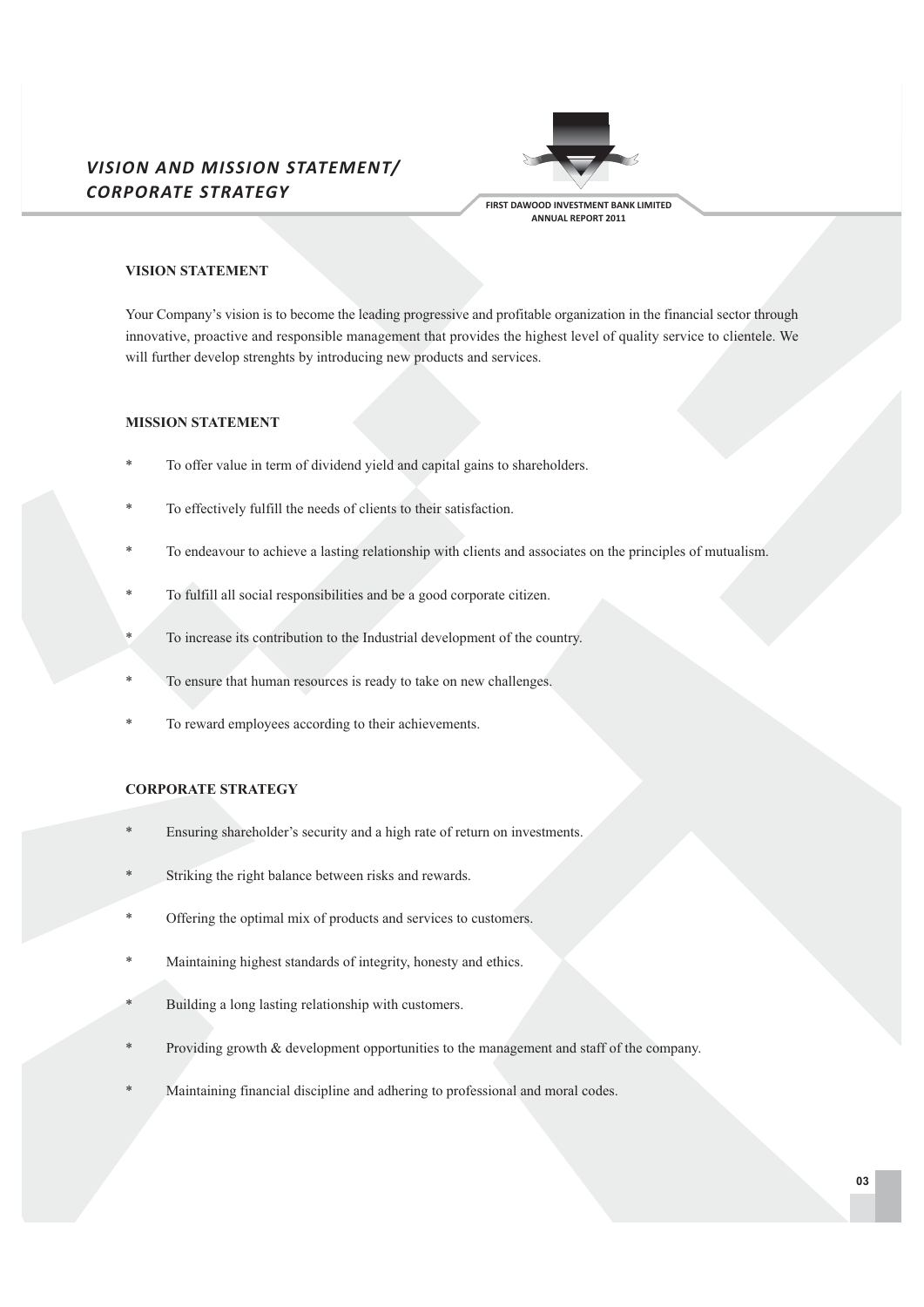$1.35\%$ <br>0.12 0.88<br>13.45<br>13.45 22, 102, 921<br>32, 821, 621 26.02%<br>1.24  $6.89%$ 32.64% 77.74 5.26<br>4.65  $9.98$ <br>4.98 20,924,216 558,762,143 214,494,254 422,952,110 270,416,368 7,771,706 279,232,440 25,426,207 53,745,837 336,366,896 1,028,835,165 1,684,311,868 200,060,396 1,044,366 12.500.000 2,345,408,793 2001-02 Rupees 208,377,249 26,464,943<br>163,375,645<br>280,857,037<br>304,497,738<br>12,500,000 617,782,237<br>13,058,304<br>834,551,564 11.64%<br>1.70<br>58.87%  $\begin{array}{c} 8.88\% \\ 0.76 \\ \hline 38.96\% \end{array}$  $11.73$ 54.05 10.70 23.53 1,918,254,819 869,410,398 607,045,488 1,381,334,698 3,977,730,083  $1.12$ 24.03 9.77 357,046,369 38,730,630 398,217,837 141,122,093 11.95 13.125.000 2002-03 **Rupees** 386,031,778<br>208,384,863<br>208,384,864,440<br>36,948,942,948,564,440<br>36,948,564,474<br>36,985,450<br>4,0717,789,2824<br>4,0717,782,2834 759,811,152<br>100,982,075 2,778,310,464<br>2,349,075,874 2,175,281,455<br>5,383,473,618 46.02%<br>1.45<br>6.79%<br>6.79%<br>0.17<br>0.883%<br>288.79  $\frac{11.19}{17.80}$  $\frac{1.59}{23.50}$ 14.47<br>27.86<br>28 1,139,874,587 771,668,064 2003-04 Rupees  $15.82$ <br> $15.18$ <br> $28$ 41,137,407<br>210,189,975 772,433,762<br>74,058,584<br>1,992,583,537 2,268,656,378<br>2,641,230,515 793,061,492<br>1,823,297,960<br>5,657,550,214  $31.86\%$ <br>  $1.59$ <br>  $6.99\%$ <br>  $0.97\%$ <br>  $0.11$ <br>  $0.11$ <br>  $0.95\%$ 1.65<br>23.72<br>26.24 458.88 16.40 463,342,333 315,706,127 20,444,982 83,246,194 567,033,509 146,445,129 53,563,395 63,744,846 9.94 29,436,320 2004-05 Rupees 562,596,085<br>30,737,223<br>133,142,166<br>133,142,166 60,659,608<br>152,413,577<br>125,129,337<br>140,423,499 1,062,270,817<br>221,425,098<br>3,230,387,416 2,951,406,148<br>3,153,431,196<br>2,393,862,440<br>2,020,292,946<br>8,092,540,359  $\begin{array}{r} 8.04\% \\ 1.24 \\ 13.64\% \\ 1.82\% \\ 0.18 \\ 0.18 \\ 61.02\% \end{array}$ 23.96<br>7.81<br>43 21.80<br>3.22<br>25.97<br>32.81 470.63 11,990,078 64,598.000 6.77 611,789,881 2005-06 Rupees  $7.47\%$ <br>  $1.38$ <br>  $1.32\%$ <br>  $1.34\%$ <br>  $0.15$ <br>  $0.15$ <br>
95.18% 23.84<br>34.03 22.80<br>8.24<br>45 28.95 272,187,653 1,244,642,733 149,610,232 74,287,700 1,685,492,234 410,971,882 4,353,534,149 5,274,333,488 2,836,595,098 4,824,224,870 3,918,546,732 1,032.41 7.60  $3.81$ 908,430,197 840,609,805 64,024,883 62,107,534 341, 925, 394 188,514,986 92,315,162 12,362,558,621 2006-07 Rupees  $\begin{array}{c} 0.97\% \\ 0.02 \\ 117.66\% \end{array}$ 1,034,311,018<br>980,004,506 1,778,996,406<br>390,820,631 5.25%<br>1.37<br>6.56% 69.95 2.00<br>24.37 34.98 46.58 178.37 31.24 13.01 3,469,081,168 2,125,405,950 343, 164, 156 ,471,469,325 357,975,763 97, 377, 189 394,087,630 56,953,900 5,021,946,037 4,379,990,281 3,558,838,529 93,994,151 113,655,423 11,064,195,261 36,111,867 2007-08 Rupees 47.54<br>7.88<br>35 94,049,058<br>(1,021,451,811)<br>(1,784,152,012)<br>(1,795,304,781)  $(115,444,739)$ <br>1,335,535,175<br>3,547,552,301<br>1,236,964,229 951,915,585<br>5,136,416,432  $-62.21\%$ <br>0.15<br>-283.13%  $-22.03%$ <br>(9.93)<br>130.48%  $\begin{array}{c} 2.11 \\ (0.11) \\ 3.07 \\ (28.00) \\ (6.32) \\ (8.16) \\ \end{array}$ 683,246,034<br>1,108,269,321<br>2,555,994  $(504, 935, 460)$ 180,866,568 773,852,970  $(518,690,869)$ 889, 128, 414 2008-09 Rupees 620, 692, 841<br>(67, 870, 526)<br>335, 566, 522<br>1, 668, 756, 721  $(60, 429, 390)$ <br> $256, 416, 843$ 260,269,623<br>123,891,205 601,779,989<br>3,148,108,347 52.40%<br>1.15<br>740.53%  $9.12\%$ <br>0.91<br>161.95% 52.97  $(201, 350, 448)$ 99,622,885  $\frac{1.78}{6.03}$ 56,576,610 32,902,753 1,077,906,208 27.19  $0.30$ 377,676,221 234,253,201 817,263,190 9.91 2009-10 Rupees 591, 143, 370.00<br>(24, 502, 432.00)<br>165, 500, 000.00<br>769, 890, 505.00<br>652, 334, 319.00 74,474,521<br>88,027,391<br>156,789,888<br>(44,284,588<br>12,644,688 213,833,608.00<br>1,824,890,877.00 18,403,423<br>78,569,971 49,447,376<br>263,220,702  $\frac{2.47}{-7.31\%}$  $-1.78%$ <br>0.05<br>262.49% 1.40<br>33.00  $1.59$  $(0.33)$ 3.79  $(4.82)$ 9.83 9.44 48.59 497,966,186.00 86.39% 35,203,355 2010-11 **Rupees** otal assets turnover ratio / Fixed assets turnover rat ease Income & Return on deposit & Investment Operating profit / (loss) before tax and provision 3ook value per share - including surplus / Employees remuneration (Rs. In Million) Financing / Deposit Ratio (Average) (%) /(deficit) on revaluation Return on Average Equity (ROE) (%)<br>Return on Average Assets (ROA) (%) Fee, commission, brokerage & others Borrowings from financial institutions Certificate of Investment / Deposits Vet Investment In Lease Finances Gross spread ratio (%)<br>Income / expense ratio (Times) Government tax (Rs. In Million) FINANCIAL RATIOS Provisions / (Surplus) / Deficit Dividend & capital gain/(loss) nvestment - net of provision Profit / (loss) before taxation BALANCE SHEET Financing - net of Provision Book value per share (Rs.) Profit / (loss) after taxation PROFIT & LOSS Market Value per share Earning per share (Rs.) Revaluation Reserves Profit before tax ratio Operating expenses Price Earning ratio Financial Charges sonus shares Total Income otal Assets **Dividends** Equity

52

**Jumber of employees** 

FINANCIAL HIGHLIGHTS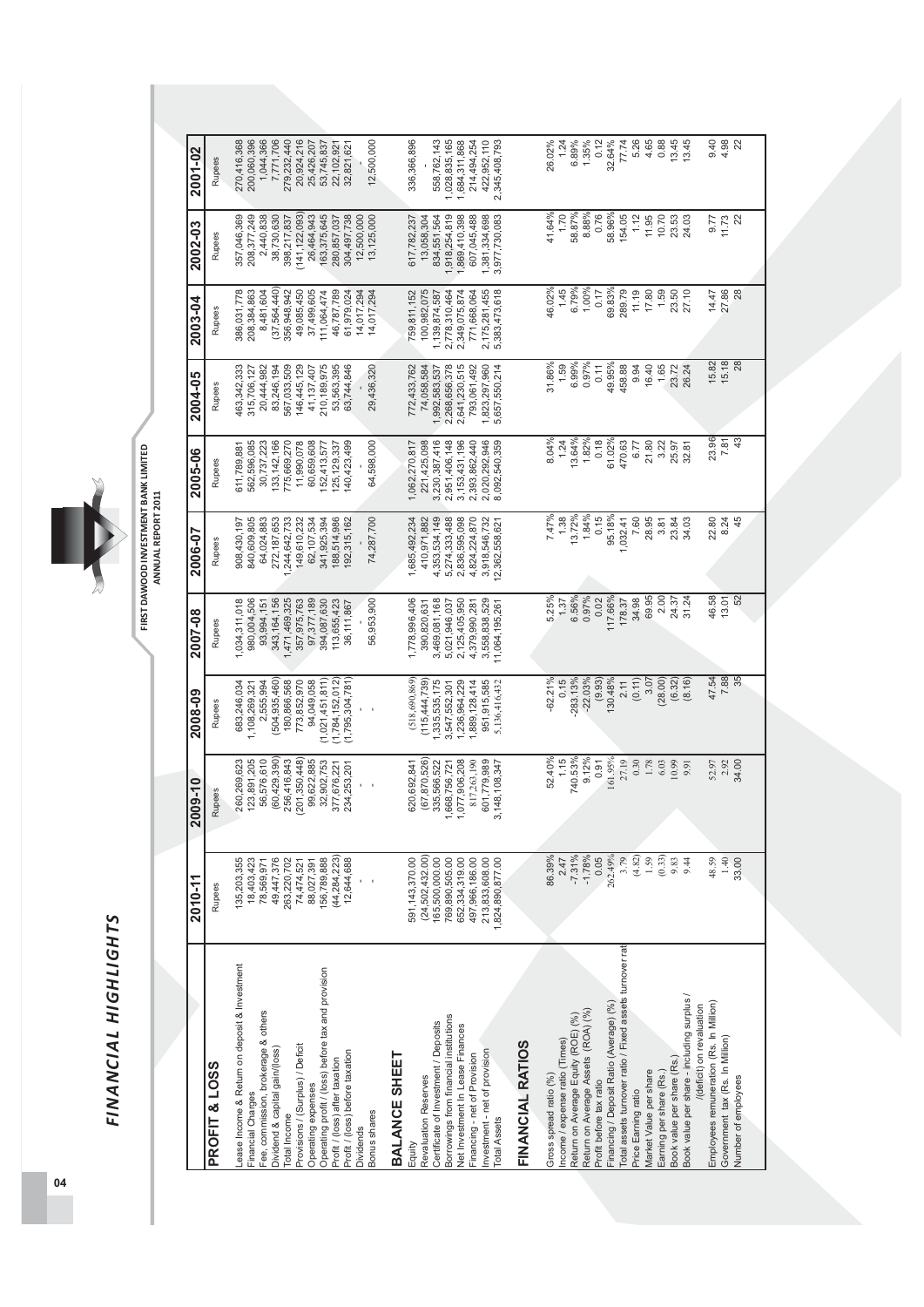

**FIRST DAWOOD INVESTMENT BANK LIMITED ANNUAL REPORT 2011** 























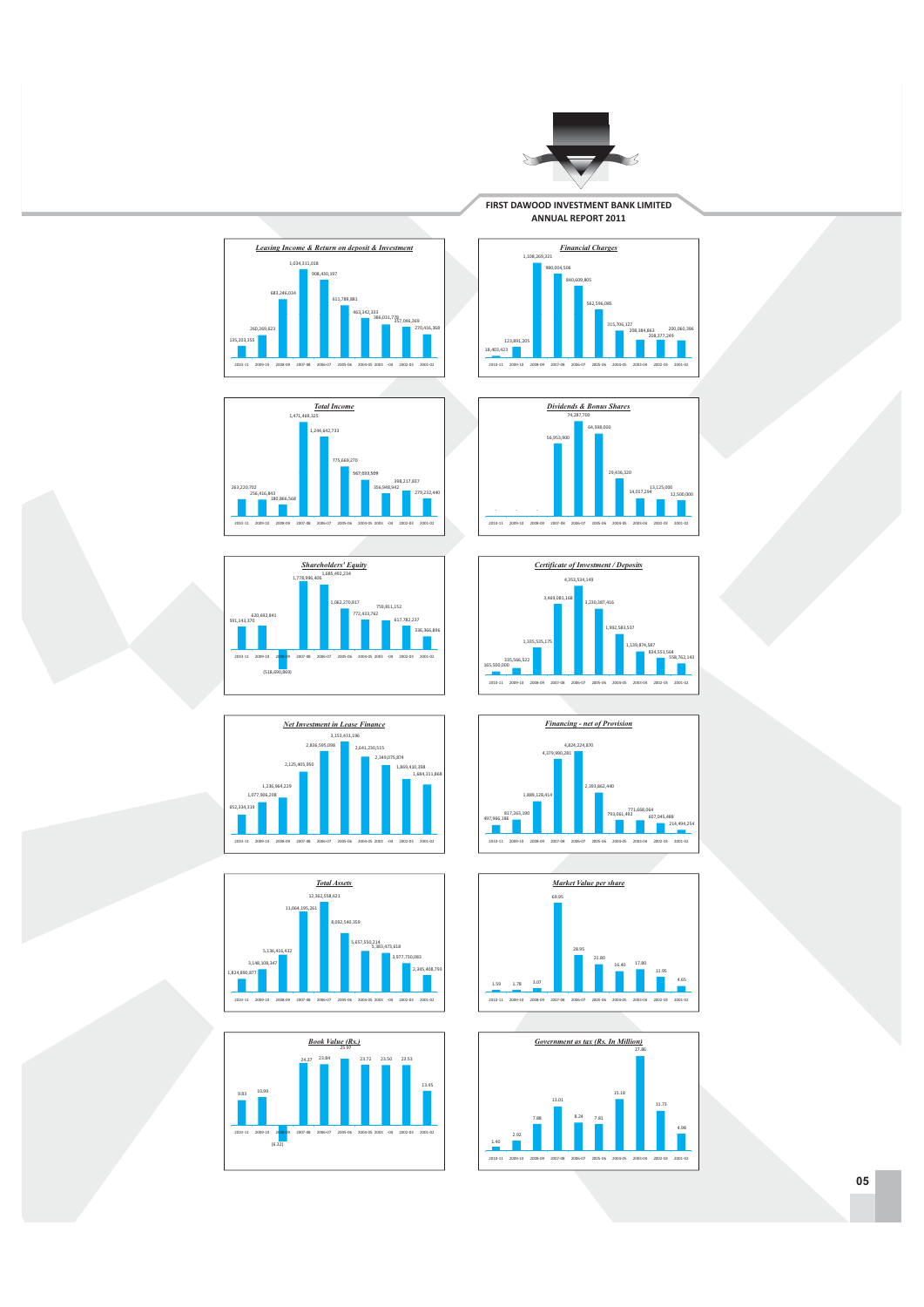### **NOTICE OF ANNUAL GENERAL MEETING (AGM XVII)**



**FIRST DAWOOD INVESTMENT BANK LIMITED** ANNUAL REPORT 2011

Notice is hereby given that the AGM XVII of First Dawood Investment Bank Limited will be held at its Registered Office, 1900-B, Saima Trade Towers, I. I.Chundrigar Road, Karachi on Tuesday, October 25, 2011 at 08:00 p.m. to transact the following business:

### **Ordinary Businesses**

- $\mathbf{1}$ . To confirm the minutes of XVI Annual General Meeting held on October 26, 2010.
- $\mathcal{L}$ To receive, consider and adopt the Audited Financial Statements of the Company for the year ended June 30, 2011 together with Directors' and Auditors' Reports thereon.
- To consider the appointment of Auditors for the year 2012 and to fix their remuneration.  $\mathcal{Z}$
- $\overline{4}$ Any other Business with the permission of the Chair.

### **Special Business**

To consider, approve limit enhancement of investment in associated company u/s. 208 and 160 (1) (b) of the Companies Ordinance, 1984 and pass the following Special resolution, with or without modification.

### **Proposed Special Resolution**

"RESOLVED that the Company be and is hereby authorized, for the purpose of section 208 and 160 (1) (b) of the Companies Ordinance, 1984 to enhance investment limit in Dawood Family Takaful Limited, an associated company as approved in AGM-XI Resolution #3/2005, from Rs.100 million to Rs.210 Million at par, subject to the compliance of rules and regulations as applicable and approvals, if any, of the relevant authority(ies)"

This enhancement is needed to meet the section 208 requirement as the company has received 10.966 million shares of Dawood Family Takaful Limited in settlement from two non- performing debts.

"RESOLVED further that the Chief Executive and Company Secretary be and are hereby authorized severally to do all the acts, deeds and things necessary to implement this Resolution and also empowered to make amendments/modifications to the Resolution as may be required and such amendments/modifications shall also be deemed as having been approved by the shareholders."

### **By Order of the Board**

October 03, 2011 Karachi

**Ahhas Ourhan** CFO & Company Secretary

### Notes:

- The share transfer books of the Company shall remain closed from October 18, 2011 to October 25, 2011 (both days inclusive).  $\mathbf{1}$ Shareholders are requested to notify to our Share Registrar FD Registrar Services (SMC-Pvt.) Ltd at 1108, 11th Floor, Trade Center, I.I.Chundrigar Road, Karachi, if any change of address immediately.
- A member entitled to attend and vote at this meeting may appoint a proxy to attend and vote on his/her behalf. No person other than  $\overline{2}$ a member shall act as proxy. Proxy forms, in order to be effective, must be received at the Registered Office, duly stamped and signed not less than 48 hours before the meeting.
- The CDC account/sub-account holders are requested to bring with them their computerized National ID Cards (CNIC) along with  $3.$ Participant(s) ID number and their account numbers at the time of attending this meeting in order to facilitate identification of the respective shareholder(s). In respect of corporate entity, the Board of Directors Resolution/Power of Attorney with specimen signatures be produced at the time of meeting.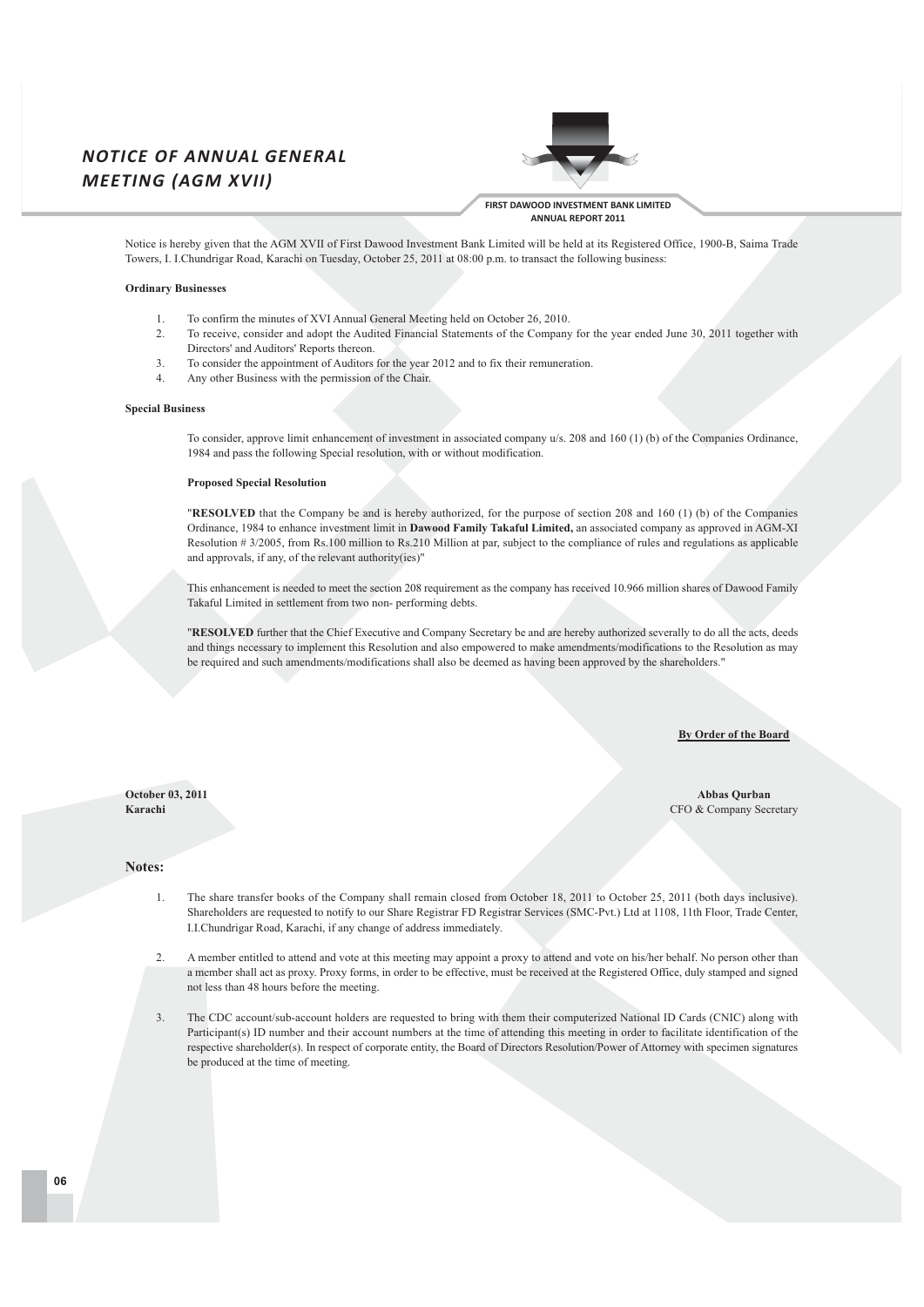



### IN THE NAME ALLAH THE MOST COMPASSIONATE, THE MOST MERCIFUL

Dear Shareholders

The Board of Directors of First Dawood Investment Bank Limited ("FDIB" or the "Company") is pleased to present the Annual Report and Audited Accounts for the financial year ended June 30, 2011.

### **General Overview**

In FY11, the domestic macroeconomic landscape was affected badly by the overall law and order situation, floods and related fiscal slippages, and more particularly the higher interest rate regime in a recessionary economy. The economic recovery therefore slow-paced compared to the projected growth. On the other hand the double digit inflation and good crop during the year 2010 with higher demand and commodity prices both locally and internationally drove the agriculture incomes very high, which resulted into demands surfacing at the rural level which somehow helped sustain the domestic economy.

The central bank has recently started lowering the discount rate to bring it to a level where the frozen private sector growth could be melted. It is hoped that single digit discount rate would mean a boost to the economy and will help ease the burden of the exchequer in meeting servicing its mounting domestic debt. It is also expected that the dying activity at equity markets and real estate will also jump up in case the central bank initiate some tough decisions by softening the future interest rate scenario.

The uplift of the economy in general and the current liquidity situation at the NBFC sector which has entered into a red zone mainly due to non availability of cash from its usual resource base (the commercial banks) is totally now dependent on the reduction of the Government reliance on borrowing from banks. Several strategies are being formulated at the central bank and SECP level, so as to divert the flow of finances to the private sector with corresponding uplift of the NBFC sector. The financial strength of the small commercial banks as well as the NBFC sector is a must to look after and assist financially the fragile SME sector to give boost to a sustainable growth across the country.

### **Company's overview**

In the above scenario FDIB being a part of the NBFC sector heavily relies on the macro and micro economic dynamics at the country level. The whole of the NBFCs sector is in disarray and unfortunately has been placed in situation where normal business functions have almost been halted. This sate of affairs is directly hitting the SME sector of the country which is causing a great threat to the country domestic growth.

However on a pleasant note, it is to inform that the regulators have come forward and are in the process of stepping ahead to let the NBFC sector not only to survive but to play its real role as has been desired of this sector. The steps so far taken and in the pipeline are well tailored and it is hoped that your company will be one of the beneficiary of these steps.

Dear shareholders, despite extremely unfavorable economic and financial environment, your company has with the support of shareholders / Board and facilitative guidance of SECP has managed to sustain its financial achievement it has made during the last two years. The company now looks forward to more promising business activities for the benefits of all its stakeholders.

### **Operations and Performance**

Your company during the financial year 2010-11 has gained a profit before provisioning and tax of Rs 87.38 million, however as per prudence desired, your company made further provisioning of Rs 74 million thereby reporting before tax profit of Rs.12.90 million as compared to profit of Rs.234.25 million last year. The company adjusted deferred tax assets of Rs 49.41 million and made further tax assessment of Rs 7.52 million, resulting into net loss of Rs 44.02 million. Gross revenue for the year is Rs.192.26 million as compared to Rs.292.80 million last year. This is primarily due to settlement of our liabilities with earning assets to pacify the creditors.

Administrative expenses for the period under review shows declining trend and stands at Rs.88.03 million as compared to Rs.99.62 million last year. The financial cost also has been declined substantially to Rs18.40 million from Rs.123.89 million as during the year most of the liabilities were settled off.

### **Credit Rating**

As of December 31, 2009, PACRA downgraded FDIB to "D" despite the fact that reasonable restructuring/settlements had been achieved since their last update in November 2009. FDIB in view of settling its creditors have yet to start fresh business. As such, fresh credit rating will be sought once the company meets all its current challenges particularly disposing off the court cases and settling off with the remaining two creditors.

### **Future Strategy**

A revised five years business plan has been approved by the Board, which clearly spells out the future business intake based on ground realities. The emphasis is now on the functioning of the company in the absence of large size fresh funding for at least the next two years, by which time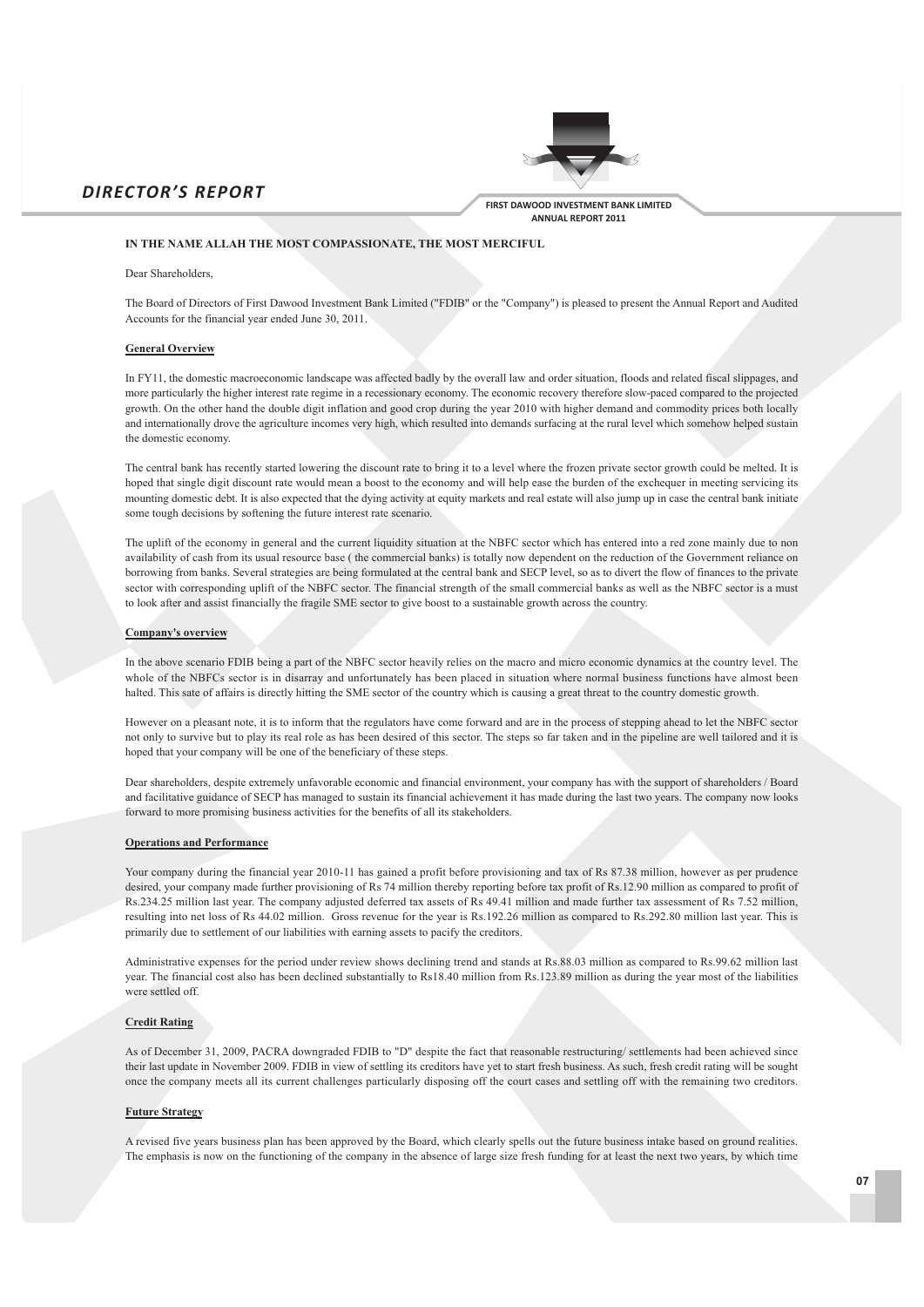

it is anticipated that the country economy in general and the financial health at the NBFC in particular will improve and pave the way for this entity to excel in its normal business functions.

The management of FDIB has now diverted its efforts to recoveries. A sizeable lease and long term portfolio provides a good cushion for a reasonable recovery within the next two years. The recovery team have been re-enforced with enhanced and competent workforce. The recovery drive is expected to yield very satisfactory results which will enhance the company's financial health and corresponding values. Further strategies are being carried at the regulators and NBFC platform to have some innovative revised business modules for the NBFC sector. With the approval of new business intake policy, the sector in general and FDIB in particular will offer bright prospects to the shareholders and new investors.

### **Dividend**

The current liquidity position does not allow the Board to recommend any payout.

### **Key Financial Highlights**

A summary of the key operating and financial data for the last ten years appears at the beginning of this annual report.

### **Statement of Compliance**

Your Company has implemented provisions of the Code of Corporate Governance relevant for the year ended June 30, 2011. The external auditors review report on the statement of compliance with the Code of Corporate Governance is annexed with this report. As per directives of SECP/Karachi Stock Exchange, the Directors hereby confirm the following code of good governance and ethical business practices as required by clause (xix) of the code:

- The financial statements prepared by management present fairly the Company's state of affairs, the result of its operations, cash flows  $\overline{1}$ . and changes in equity.
- $\gamma$ Your Company has maintained proper book of accounts.
- Appropriate accounting policies have been consistently applied in the preparation of financial statements and accounting estimates  $3.$ are based on reasonable and prudent judgment.
- 4. Relevant International Accounting Standards / International Financial Reporting Standards, as applicable in Pakistan, provision of the Non-Banking Finance Companies (Establishment & Regulation) Rules, 2003, and directives of the Securities and Exchange Commission of Pakistan have been followed in the preparation of financial statements.
- $\leq$ The system of internal controls is sound in design and has been effectively implemented and monitored.
- There are no significant doubts over the ability to continue as going concern. 6.
- $\tau$ There has been no material departure from the best practices of corporate governance, as detailed in the listing regulations.

### **Trading/Dealing in Shares of the Company**

During the year, no trade in the shares of the Company was carried out by the Directors, CEO, CFO, and Company Secretary and their spouses or minor children.

### **Statement of Ethics and Business Practices**

The Board of Directors of FDIB has adopted the required Statement of Ethics and Business Practices. All employees are aware this statement and are advised to observe the rules of conduct of business and regulations.

### **Staff Retirement Benefits**

First Dawood Group operates a provident scheme for all permanent employees. The value of investments to date is Rs.17.46 million in the provident scheme as on June 30, 2011.

### **Post Balance Sheet Events**

No circumstances have arisen since the Balance Sheet date, which require adjustment to disclosure in the Financial Statements.

### **Directors**

During the year, casual vacancy occurred in the Board. Mr. Siddique Khokhar (Nominee NIT) resigned and Mr. M. Riyazul Haque (Nominee NIT) appointed Director to fill casual vacancy with the prior approval of SECP

The Board wishes to place on record it's appreciation for the valuable contribution made by the outgoing Director and welcomes the new Director.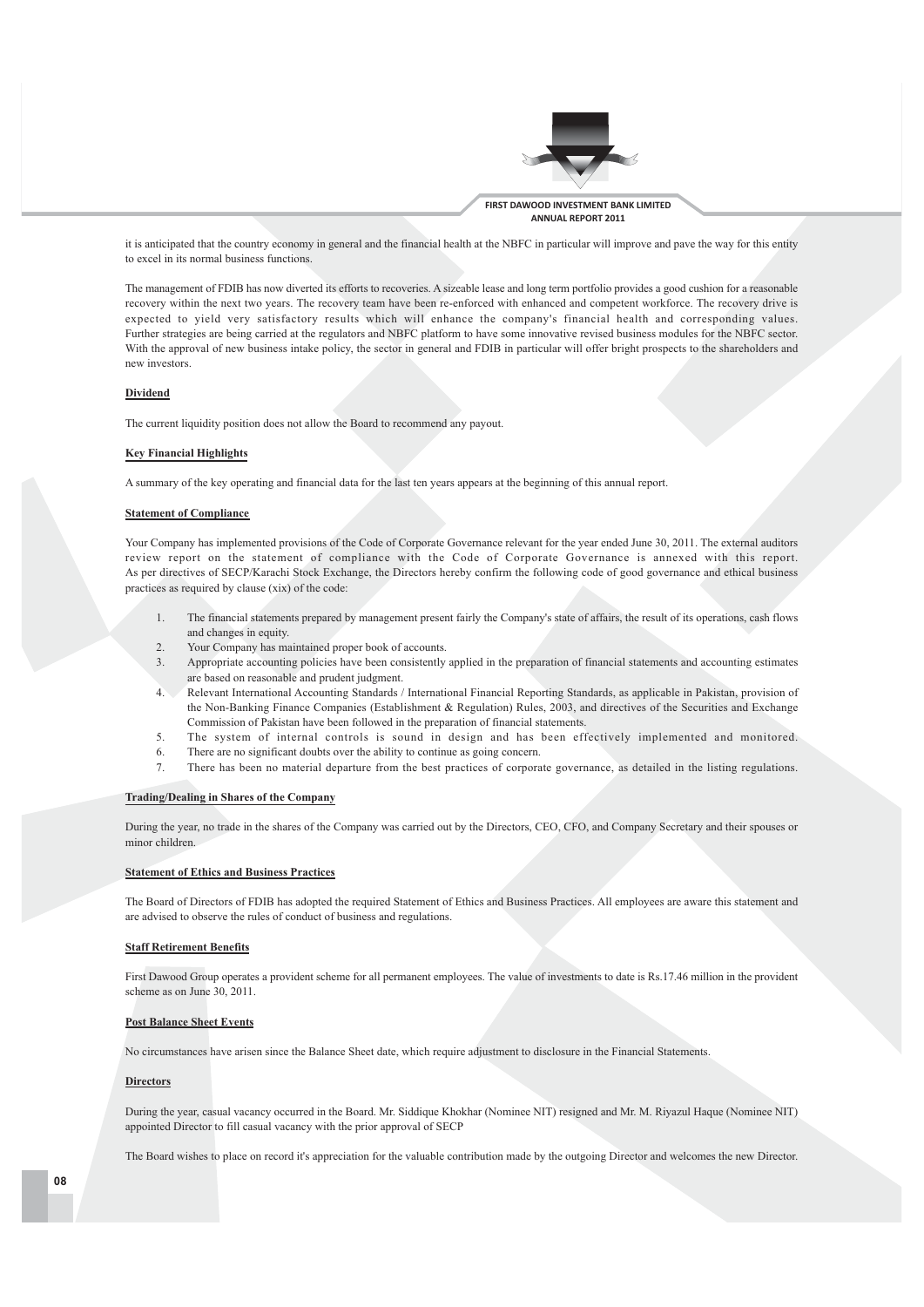

### **Auditors**

The retiring auditors M. Yousuf Adil Saleem & Co., Chartered Accountant, have expressed their willingness to continue in office for the year ending June 30, 2012, a resolution relating to their re-appointment and the Board of Directors authorize the CEO to fix the remuneration of auditor and will be proposed at the forthcoming Annual General Meeting.

### **Board Meetings**

During the year under review, the Board met six times. The attendance of each Director at the Board Meetings is as follows:

| S. No          | <b>Name</b>                 | <b>Designation</b> | <b>Entitlement to</b><br><b>Attend</b><br>Meeting | Meeting<br><b>Attend</b> | Leave<br><sub>of</sub><br><b>Absences</b> |
|----------------|-----------------------------|--------------------|---------------------------------------------------|--------------------------|-------------------------------------------|
| 1              | Mr. Rafique Dawood          | Chairman           | 6                                                 | 6                        |                                           |
| $\mathfrak{D}$ | Mr. Abdus Samad Khan        | <b>CEO</b>         | 6                                                 | 6                        |                                           |
| 3              | Mr. Ayaz Dawood             | Director           | 6                                                 | 5                        |                                           |
| $\overline{4}$ | Mr. Rasheed Y. Chinoy       | Director           | 6                                                 | 6                        |                                           |
| 5              | Mr. AVM (R) Syed Raza       | Director           | 6                                                 | 6                        |                                           |
| 6              | Mr. Omar Hasan Khan Bangash | Director           | 6                                                 | 5                        |                                           |
| $\tau$         | Mr. M. Riyazul Haque        | Director           | 4                                                 | 3                        |                                           |

### **Pattern of Shareholding**

The pattern of shareholding as on June 30, 2011 along with disclosure as required under the Code of Corporate is annexed.

### Acknowledgement

The Board of Directors acknowledges and deeply appreciates the management and employees for their dedication, commitment, in these hard times being faced by the company. The management role in the on time decisions and continuous efforts for bringing out the company from severe financial crisis is being acknowledged and appreciated. We also take this opportunity to express our gratitude to our valued customers, business partners, external auditors, stake holders, bankers and shareholders for their support, trust and patronage. Last, but not the least, we humbly pay our gratitude to our regulator SECP, who kept on rendering their immense support and facilitative role, enabling FDIB not only to face these tough challenges, but to let it revive and once again to stand on its own strong footings.

**October 3, 2011** Karachi

> On behalf of the Board of Directors **First Dawood Investment Bank Ltd**

> > **Rafique Dawood** Chairman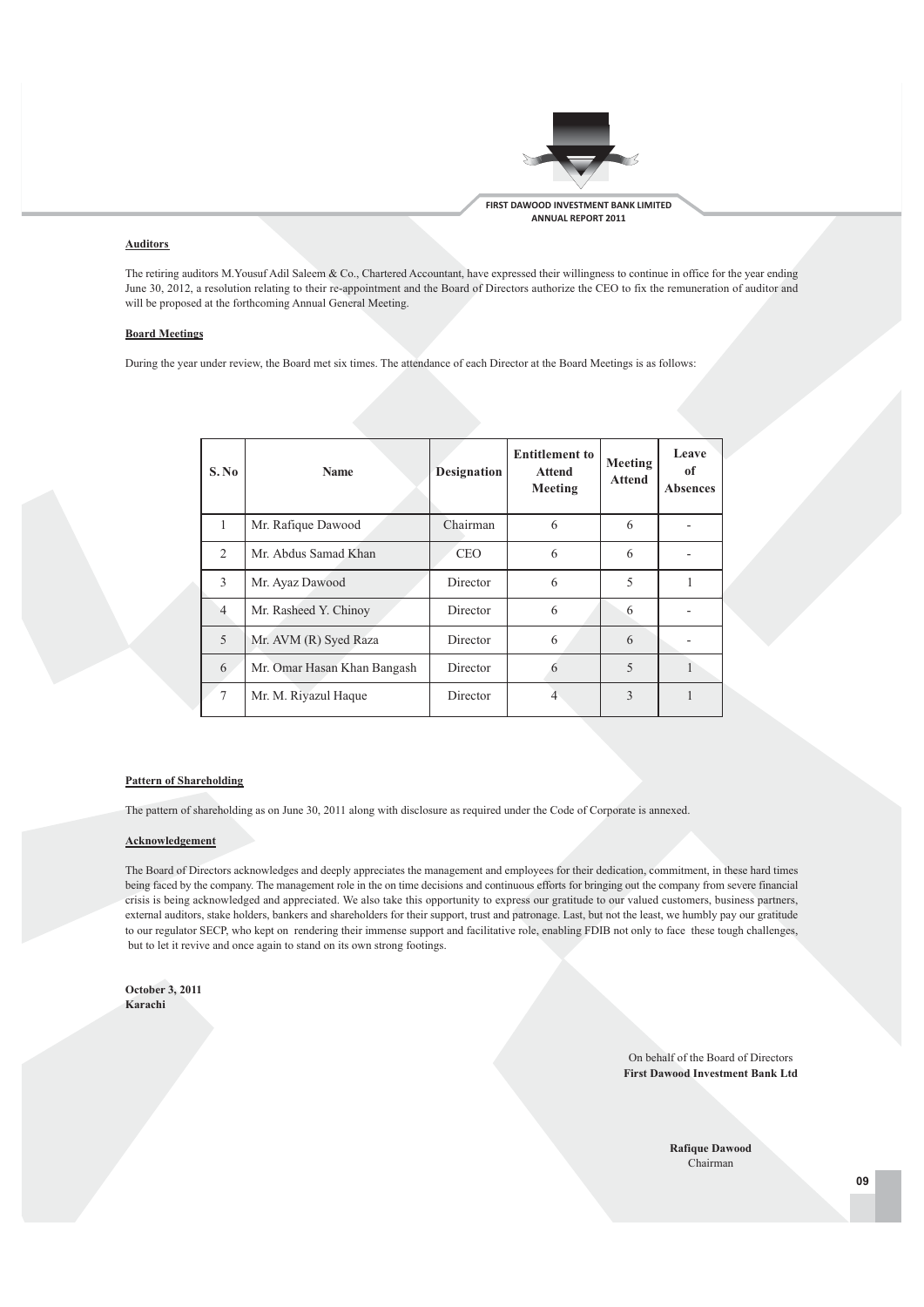### STATEMENT OF COMPLIANCE WITH THE **CODE OF CORPORATE GOVERNANCE** FOR THE YEAR ENDED JUNE 30, 2011



FIRST DAWOOD INVESTMENT BANK LIMITED ANNUAL REPORT 2011

This statement is being presented to comply with Code of Corporate Governance (the "Code") contained in Listing Regulations of Karachi Stock Exchange (Guaranteed) Limited for the purpose of establishing a framework of good governance, whereby a listed company is managed in compliance with the best practices of corporate governance.

The Company has applied the principles contained in the Code in the following manner:

- $\mathbf{1}$ . The Company encourages representation of independent non-executive directors and directors representing minority interest on its Board. At present the Board comprises of seven (7) directors of which four (4) are non-executive. There is no director representing minority interest.
- $\mathcal{L}$ The directors have confirmed that none of them is serving as a director in more than ten listed companies including this Company
- $\mathbf{3}$ All the directors of the Company are registered as tax payers and none of them has defaulted in payment of any loan to a banking company, a DFI or an NBFC, and none of them is a member of any stock exchange.
- During the year two casual vacancies occurred in the Board which were filled up by the directors within 30 days of occurrence as  $\overline{4}$ per requirement.
- The Company has prepared a 'Statement of Ethics and Business Practices', which has been signed by all the directors and employees  $5.$ of the Company.
- The Board has adopted a vision / mission statement and overall corporate strategy of the Company and has also formulated significant 6 policies as mentioned in the Code. The significant policies have been revised and being sent to the Board of Directors for the approval.
- All the powers of the Board have been duly exercised and decisions on material transactions, including appointment and determination  $\tau$ of remuneration and terms and conditions of employment of the Chief Executive Officer have been taken by the Board.
- The meetings of the Board were presided over by the Chairman. Six board meetings were held during the year including at least once 8. in every quarter. Written notices of the Board meetings, along with agenda and working papers, were circulated at least seven days before the meetings.
- $\Omega$ The directors of the Company have been provided with copies of the Listing Regulations. Code of Corporate Governance, NBFC Rules and Regulations, Company's Memorandum and Articles of Association and all other relevant rules and regulations and hence are conversant of the relevant laws applicable to the Company, its policies and procedures and of their duties and responsibilities. Further, the directors of the Company at the time of appointment, have given a declaration that they are aware of their duties and powers under the Companies Ordinance, 1984 and listing regulations of the stock exchange.
- $10<sup>1</sup>$ The Board of Directors of the Company has approved the appointment of Company Secretary during the year including his remuneration and terms and conditions of employment as determined by the Chief Executive Officer. There has been no change in the position of Head of Internal Audit
- The directors' report for the year has been prepared in compliance with the requirements of the Code and fully describes the salient  $11.$ matters required to be disclosed.
- $12<sup>°</sup>$ Financial Statements of the Company were endorsed by the chief executive officer and chief financial officer before approval of the board.
- $13$ The directors, chief executive officer and executives do not hold any interest in the shares of the Company other than that disclosed in the pattern of shareholding.
- The Company has complied with all the corporate and financial reporting requirements of the Code. 14.
- $15$ The Board has formed an audit committee. It comprises three members; two of them are non-executive directors including chairman of the committee.
- The meetings of the audit committee were held at least once every quarter prior to approval of interim and final results of the Company and as required by the Code. The revised terms of reference of the audit committee have been prepared and being sent for approval  $of the Board$
- $17$ The Board has set-up an effective internal audit function which is considered suitably qualified and experienced for the purpose and are conversant with the policies and procedures of the Company and is involved in the internal audit function on a full time basis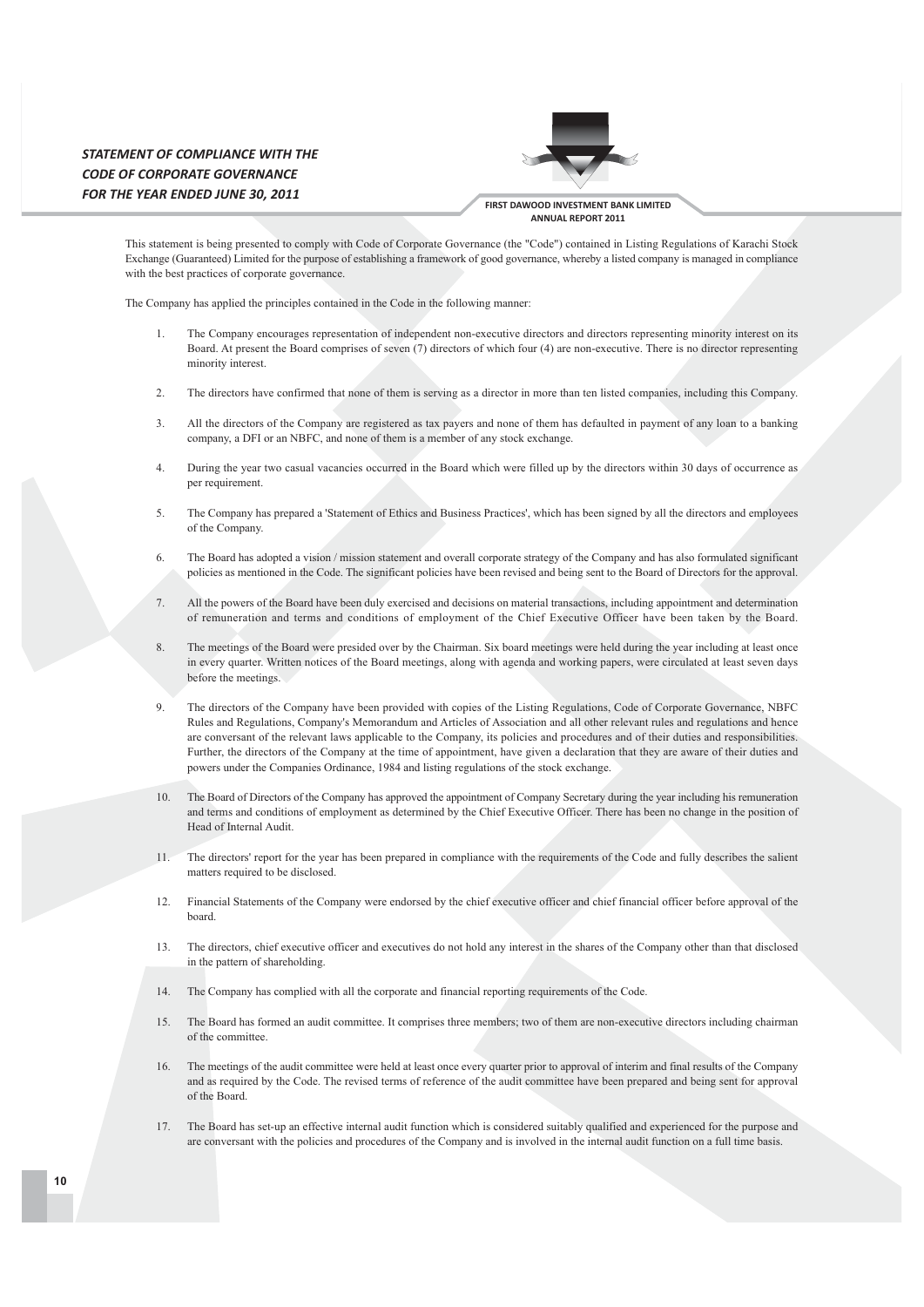

- 18. The Statutory auditors of the Company have confirmed that they have been given a satisfactory rating under the quality control review program of the Institute of Chartered Accountants of Pakistan (ICAP), that they or any of the partners of the firm, their spouses and minor children do not hold shares of the Company and that the firm and all its partners are in compliance with International Federation of Accountants (IFAC) guidelines on code of ethics as adopted by ICAP.
- The statutory auditors or the persons associated with them have not been appointed to provide other services except in accordance 19. with the Listing Regulations and the auditors have confirmed that they have observed IFAC guidelines in this regard.
- The related party transactions and pricing methods have been placed before the audit committee and approved by the board of directors 20. with necessary justification for term and pricing methods for transactions that were made on terms equivalent to those that prevail in the arm's length transactions.
- We confirm that all other material principles contained in the Code have been complied with. 21.

October 03, 2011 Karachi.

On Behalf of the **Board of Directors First Dawood Investment Bank Ltd** 

> **Abdus Samad Khan Chief Executive Officer**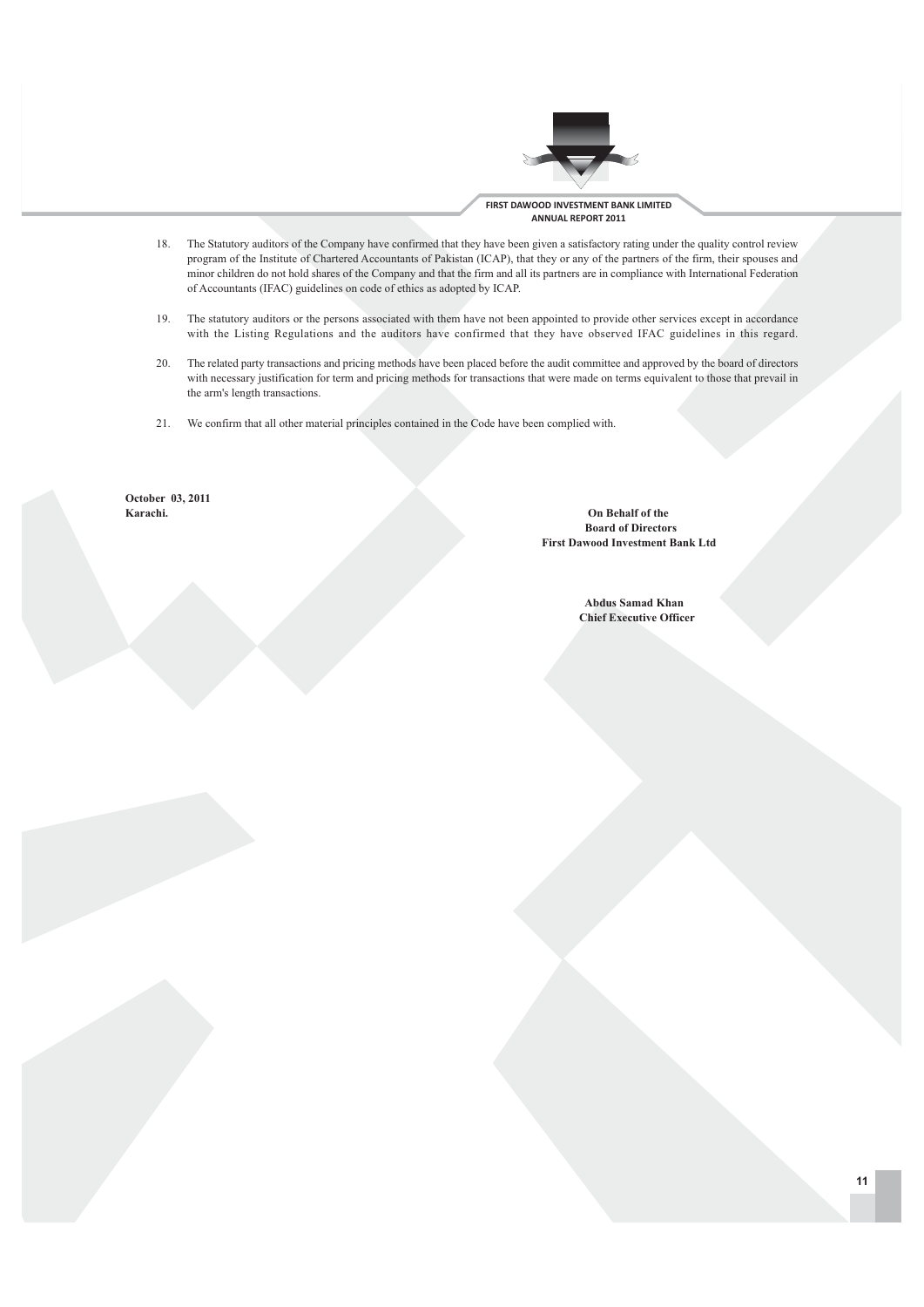**REVIEW REPORT TO THE MEMBERS ON STATEMENT OF** COMPLIANCE WITH CODE OF CORPORATE GOVERNANCE



FIRST DAWOOD INVESTMENT BANK LIMITED ANNUAL REPORT 2011

# Deloitte.

M. Yousuf Adil Saleem & Co. Chartered Accountants Cavish Court, A-35, Block 7 & 8 KCHSU, Sharea Faisal  $K$ arachi. 75250 Raracrin-

**HAN-**+92 (0) 21 111-55-2626  $+92(0)$  21-3454 1314 Fax:  $M_{\text{ph}}$ www.deloitte.com

We have reviewed the Statement of Compliance with the best practices contained in the Code of Corporate Governance prepared by the Board of Directors of FIRST DAWOOD INVESTMENT BANK LIMITED (the Company) to comply with the Listing Regulations of the Karachi where the Company is listed.

The responsibility for compliance with the Code of Corporate Governance is that of the Board of Directors of the Company. Our responsibility is to review, to the extent where such compliance can be objectively verified, whether the Statement of Compliance reflects the status of the Company's compliance with the provisions of the Code of Corporate Governance and report if it does not. A review is limited primarily to inquiries of the Company's personnel and review of various documents prepared by the Company to comply with the Code.

As part of our audit of the financial statements, we are required to obtain an understanding of the accounting and internal control systems sufficient to plan the audit and develop an effective audit approach. We have not carried out any special review of the internal control system to enable us to express an opinion as to whether the Board's statement on internal control covers all controls and the effectiveness of such internal controls.

Further, Sub-regulation (xiii a) of Listing Regulation 35 (previously Regulation No. 37) notified by The Karachi Stock Exchange (Guarantee) Limited vide circular KSEJN 269 dated January 19, 2009 requires the Company to place before the board of directors for their consideration and approval related party transactions distinguishing between transactions carried out on terms equivalent to those that prevail in arm's length transactions and transactions which are not executed at arm's length price recording proper justification for using such alternate pricing mechanism. Further, all such transactions are also required to be separately placed before audit committee. We are only required and have ensured compliance of requirement to the extent of approval of related party transactions by the board of directors and placement of such transactions before the audit committee. We have not carried out any procedures to determine whether the related party transactions were undertaken at arm's length price or not.

Based on our review, nothing has come to our attention, which causes us to believe that the Statement of Compliance does not appropriately reflect the Company's compliance, in all material respects, with the best practices contained in the Code of Corporate Governance as applicable to the Company for the year ended June 30, 2011.

**Chartered Accountants** 

Karachi Date: October 03, 2011 Member of **Deloitte Touche Tohmatsu**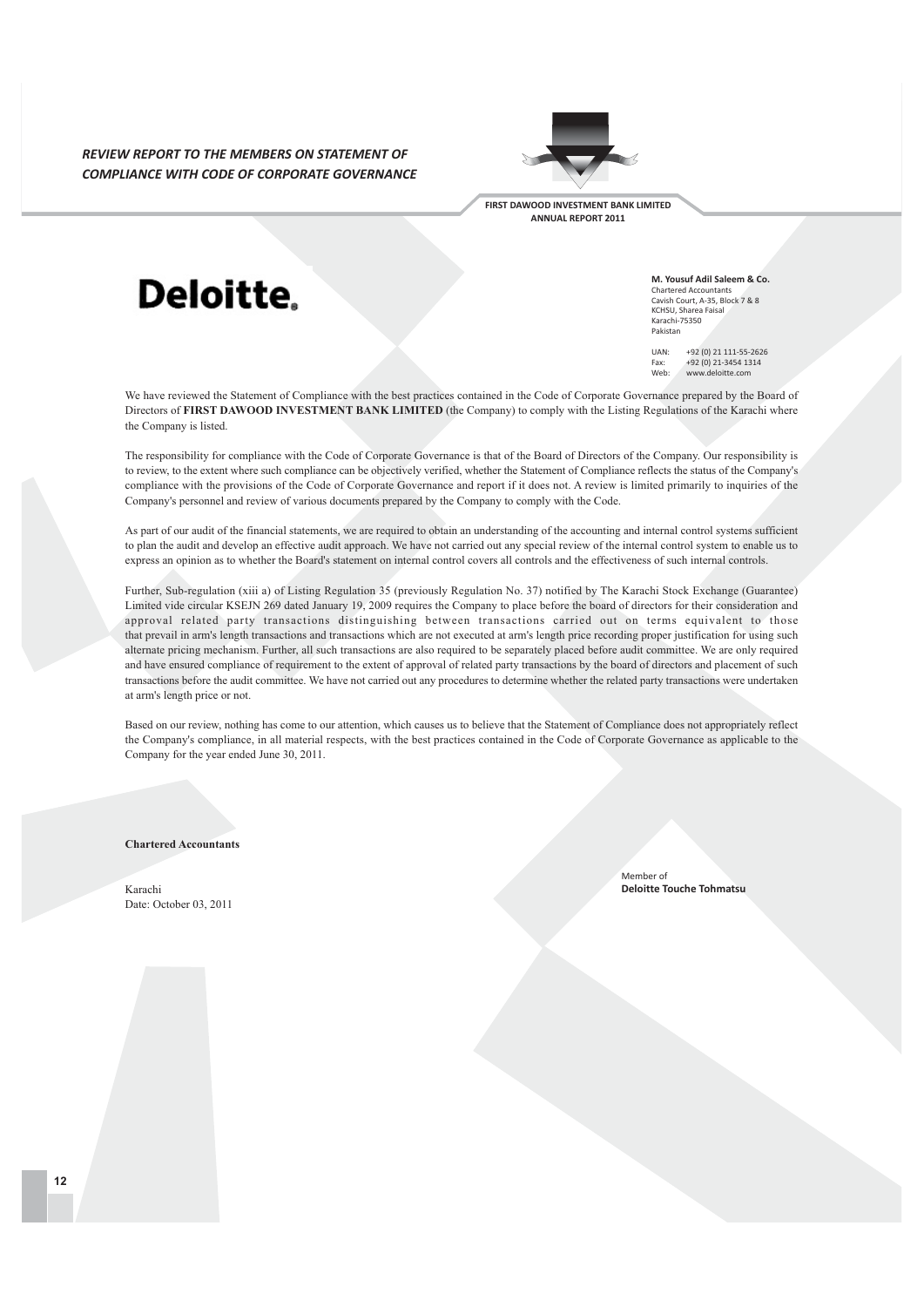**AUDITORS' REPORT TO THE MEMBERS** 



**FIRST DAWOOD INVESTMENT BANK LIMITED** ANNUAL REPORT 2011

# Deloitte.

M. Yousuf Adil Saleem & Co. Chartered Accountants Cavish Court, A-35, Block 7 & 8 KCHSU. Sharea Faisa  $K$ arachi. 75250 Pakistar

**TIAN-**+92 (0) 21 111-55-2626  $+92(0)$  21-3454 1314 Fax:  $M_{\text{ph}}$ www.deloitte.com

We have audited the annexed balance sheet of First Dawood Investment Bank Limited (the Company) as at June 30, 2011 and the related profit and loss account, statement of other comprehensive income, cash flow statement, and statement of changes in equity together with the notes forming part thereof, for the year then ended and we state that we have obtained all the information and explanations which, to the best of our knowledge and belief, were necessary for the purpose of our audit.

It is the responsibility of the Company's management to establish and maintain a system of internal control, and prepare and present the above said statements in conformity with the approved accounting standards and the requirements of the Companies Ordinance, 1984. Our responsibility is to express an opinion on these statements based on our audit.

We conducted our audit in accordance with the auditing standards as applicable in Pakistan. These standards require that we plan and perform the audit to obtain reasonable assurance about whether the above said statements are free of any material misstatement. An audit includes examining, on a test basis, evidence supporting the amounts and disclosures in the above said statements. An audit also includes assessing the accounting policies and significant estimates made by management, as well as, evaluating the overall presentation of the above said statements. We believe that our audit provides a reasonable basis for our opinion and, after due verification, we report that:

- in our opinion, proper books of accounts have been kept by the Company as required by the Companies Ordinance, 1984;  $(a)$
- $(b)$ in our opinion:
	- the balance sheet and profit and loss account together with the notes thereon have been drawn up in conformity with the Companies  $(i)$ Ordinance, 1984, and are in agreement with the books of account and are further in accordance with accounting policies consistently applied:
	- the expenditure incurred during the year was for the purpose of the Company's business; and  $(ii)$
	- $(iii)$ the business conducted, investments made and the expenditure incurred during the year were in accordance with the objects of the Company:
- in our opinion and to the best of our information and according to the explanations given to us, the balance sheet, profit and loss account.  $(c)$ statement of other comprehensive income, cash flow statement, and statement of changes in equity together with the notes forming part thereof confirm with approved accounting standards as applicable in Pakistan and give information required by the Companies Ordinance, 1984, in the manner so required and respectively give a true and fair view of the state of the Company's affairs as at June 30, 2011 and of the loss, its comprehensive loss, its cash flows, and changes in equity for the year then ended; and
- $(d)$ in our opinion, no zakat was deductible at source under the Zakat and Ushr Ordinance, 1980 (XVIII of 1980).

We draw attention to following matters:

- As fully described in note 1.3 to the financial statements, the Company successfully arranged restructuring of its liabilities in the last two  $\mathbf{i}$ vears that has resulted in improvement in its financial position. However, there are still uncertainties as described in the note 1.3 pertaining to mitigation efforts and in note 31 relating to contingencies regarding unfunded exposure in respect of letters of guarantees and letters of comfort. The management is confident that the Company will be able to restructure its remaining facilities, streamline its operations and its licenses will be renewed which will result in profitable operations and realization of deferred tax assets as mentioned in note 11.
- We draw attention to note 48 to the financial statements which states that minimum capital requirement for the Company is Rs. 850 million  $\mathbf{ii}$ which is presently not complied.

Our report is not qualified in respect of these matters.

**Chartered Accountants** 

**Engagement Partner** Mushtaq Ali Hirani

Karachi Date: October 03, 2011 Member of **Deloitte Touche Tohmatsu**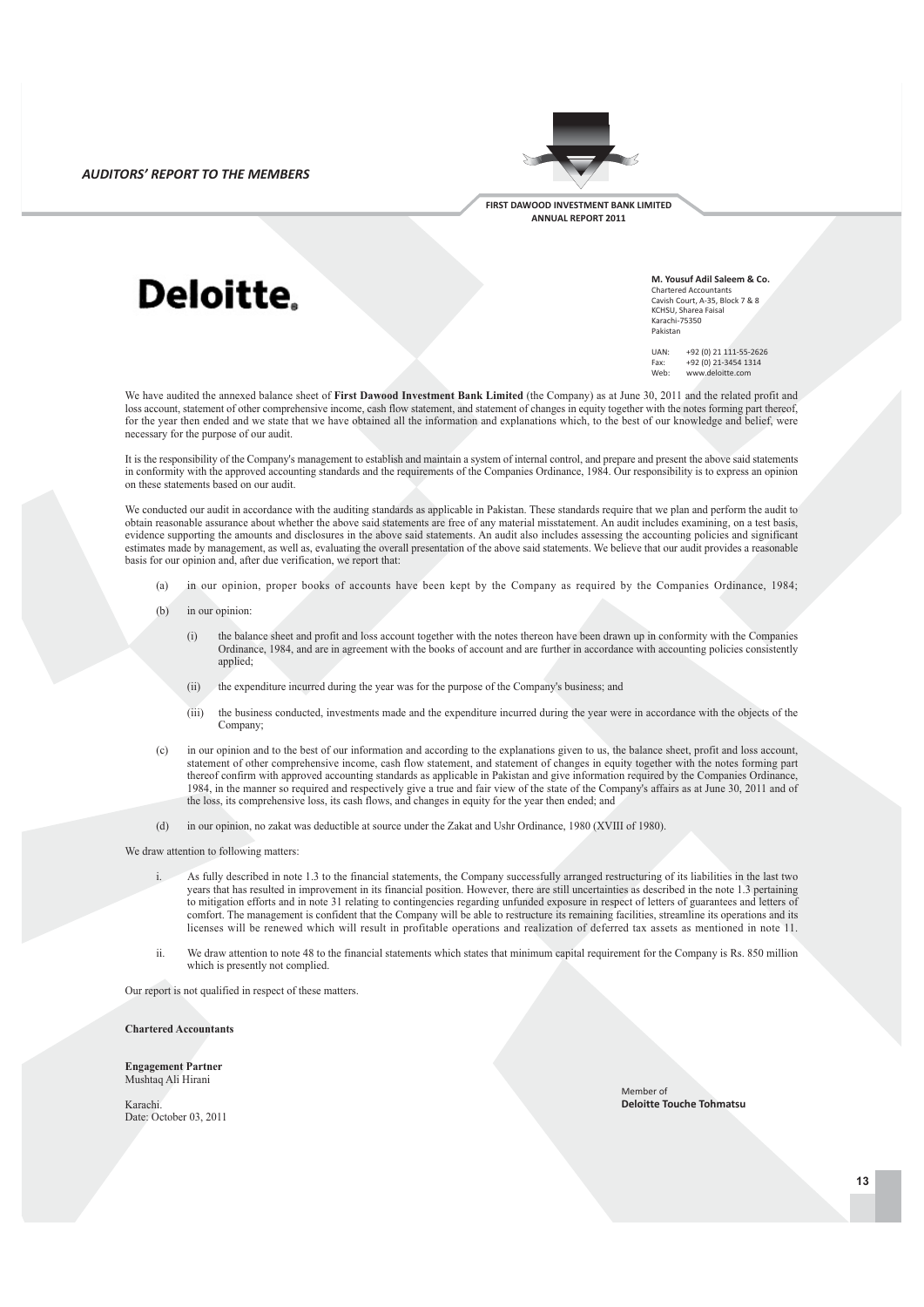### **BALANCE SHEET AS AT JUNE 30, 2011**



### **FIRST DAWOOD INVESTMENT BANK LIMITED ANNUAL REPORT 2011**

|                                          | Note         | 2011<br><b>Rupees</b>    | 2010<br><b>Rupees</b>        |
|------------------------------------------|--------------|--------------------------|------------------------------|
| <b>ASSETS</b>                            |              |                          |                              |
| <b>NON CURRENT ASSETS</b>                |              |                          |                              |
| Property and equipment                   | 5            | 69,470,998               | 9,431,583                    |
| Investment properties                    | 6            | 119,086,520              | 191,037,708                  |
| Net investment in lease finance          | $\tau$       | 60,223,073               | 288,753,097                  |
| Long term investments                    | 8            | 163,947,170              | 22,961,150                   |
| Long term finances                       | $\mathbf{Q}$ | 12,843,780               | 191,792,808                  |
| Long term loans                          | 10           | 315,796                  | 461,060                      |
| Long term deposits                       |              | 2,500,000                | 4,763,500                    |
| Deferred tax asset                       | 11           | 98,116,360               | 147,528,543                  |
|                                          |              | 526,503,697              | 856,729,449                  |
| <b>CURRENT ASSETS</b>                    |              |                          |                              |
| Current portion of non-current assets    | 12           | 922,840,417              | 1,052,765,571                |
| Short term investments                   | 13           | 49,886,438               | 578,818,839                  |
| Placements and finances                  | 14           | 133,538,651              | 332,219,665                  |
| Advance against lease commitments        | 15           | 21,000,000               | 30,031,100                   |
| Advances and prepayments                 | 16           | 9,619,144                | 23,329,725                   |
| Mark-up accrued                          | 17           | 1,690,893                | 64,818,615                   |
| Other receivables                        | 18           | 45,759,849               | 62,808,209                   |
| Cash and bank balances                   | 19           | 114,051,788              | 146,587,174                  |
|                                          |              | 1,298,387,180            | 2,291,378,898                |
|                                          |              | 1,824,890,877            | 3,148,108,347                |
| <b>EQUITY AND LIABILITIES</b>            |              |                          |                              |
| <b>SHARE CAPITAL AND RESERVES</b>        |              |                          |                              |
| Ordinary shares                          | 20           | 626,492,900              | 626,492,900                  |
| Preference shares                        | 20           | 715,833,540              | 715,833,540                  |
|                                          |              | 1,342,326,440            | 1,342,326,440                |
| Reserves                                 |              | 333,744,789              | 333,744,789                  |
| Accumulated loss                         |              | (1,060,165,419)          | (987, 507, 862)              |
|                                          |              | 615,905,810              | 688, 563, 367                |
| Deficit on revaluation of investments    | 21           | (24, 762, 440)           | (67,870,526)                 |
|                                          |              | 591,143,370              | 620,692,841                  |
| <b>NON CURRENT LIABILITIES</b>           |              |                          |                              |
| Redeemable capital                       | 22           |                          | 345,000,000                  |
| Long term loans                          | 23           | 559,128,693              | 752,010,405                  |
| Certificates of investment               | 24           |                          | 9,374,497                    |
| Long term deposits                       | 25           | 18,089,621               | 111,158,142                  |
| <b>CURRENT LIABILITIES</b>               |              | 577,218,314              | 1,217,543,044                |
| Current portion of long term liabilities | 26           | 277,672,815              |                              |
| Mark-up accrued                          | 27           | 69,338,411               | 275,652,668<br>164, 117, 877 |
| Short-term borrowings                    | 28           | 81,418,223               |                              |
| Certificates of investment               | 29           | 165,500,000              | 505,645,127<br>325,000,000   |
| Accrued and other liabilities            | 30           |                          |                              |
| Taxation                                 |              | 58,224,571               | 34,586,690                   |
|                                          |              | 4,375,173<br>656,529,193 | 4,870,100<br>1,309,872,462   |
| <b>Contingencies and commitments</b>     | 31           |                          |                              |
|                                          |              | 1,824,890,877            | 3,148,108,347                |
|                                          |              |                          |                              |

The annexed notes from 1 to 50 form an integral part of these financial statements.

<u>OOO OOOOOOOOOOOOOOOOOOOO</u>  $\mathbf{C}$ HIEF EXECUTIVE OFFICER

OOOOOOOOOOOOOOOOO **DIRECTOR**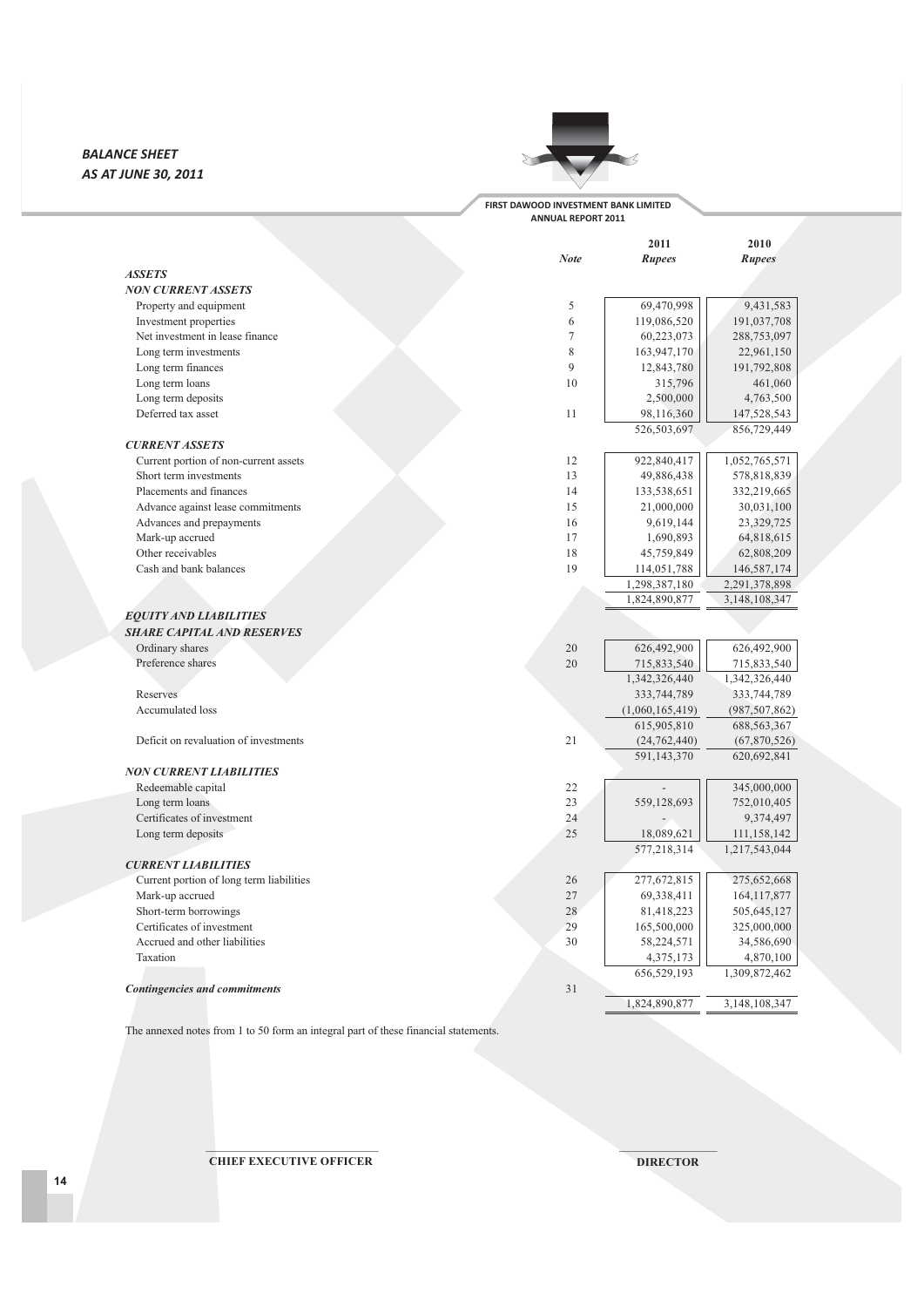### **PROFIT AND LOSS ACCOUNT FOR THE YEAR ENDED JUNE 30, 2011**



### **FIRST DAWOOD INVESTMENT BANK LIMITED ANNUAL REPORT 2011**

|                                                                 |             | 2011            | 2010            |
|-----------------------------------------------------------------|-------------|-----------------|-----------------|
|                                                                 | <b>Note</b> | <b>Rupees</b>   | <b>Rupees</b>   |
| <b>INCOME</b>                                                   |             |                 |                 |
| Lease income                                                    |             | 25,673,141      | 31,450,035      |
| Return on placements, finances, deposits and investments        | 32          | 76,282,837      | 161,220,336     |
| (Loss) / gain on sale of securities - net                       |             | (1,688,667)     | 32,369,985      |
| Income from long term finances                                  |             | 31,868,561      | 106,964,812     |
| Loss on derecognition of financial assets                       |             | (18,707,169)    |                 |
| Loss on disposal of investment in associate                     |             |                 | (162, 961)      |
| Brokerage income                                                |             |                 | 2,556,330       |
| Other income / (loss)                                           | 33          | 78,829,979      | (41,607,915)    |
|                                                                 |             | 192,258,682     | 292,790,622     |
| <b>PROVISIONS / CHANGES IN FAIR VALUE</b>                       |             |                 |                 |
| (Provision) / reversal for lease losses and doubtful recoveries | 34          | (49, 427, 259)  | 206,927,166     |
| Provision for impairment                                        | 35          | (30, 509, 886)  | (5,501,389)     |
| Surplus on revaluation of investment property                   |             | 5,462,624       |                 |
| Deficit on remeasurement of held for trading securities         |             |                 | (75,329)        |
|                                                                 |             | (74, 474, 521)  | 201,350,448     |
|                                                                 |             | 117,784,161     | 494,141,070     |
| <b>EXPENDITURE</b>                                              |             |                 |                 |
| Administrative expenses                                         | 36          | 88,027,391      | 99,622,885      |
| Finance cost                                                    | 37          | 18,403,423      | 123,891,205     |
|                                                                 |             | (106, 430, 814) | (223, 514, 090) |
|                                                                 |             | 11,353,347      | 270,626,980     |
| Share of profit / (loss) of associates                          | 38          | 1,551,349       | (36,373,779)    |
| <b>PROFIT BEFORE TAXATION</b>                                   |             | 12,904,696      | 234,253,201     |
| <b>TAXATION</b>                                                 |             |                 |                 |
| Current year                                                    | 39          | (4,375,173)     | (4,105,523)     |
| Prior year                                                      |             | (3, 141, 555)   |                 |
| Deferred                                                        |             | (49, 412, 183)  | 147,528,543     |
|                                                                 |             | (56,928,911)    | 143,423,020     |
| (LOSS) / PROFIT AFTER TAXATION                                  |             | (44, 024, 215)  | 377,676,221     |
| (Loss) / earnings per share - basic - Rupees                    | 40          | (1.16)          | 6.03            |
| (Loss) / earnings per share - diluted - Rupees                  | 40          | (0.33)          | 6.03            |
|                                                                 |             |                 |                 |

The annexed notes from 1 to 50 form an integral part of these financial statements.

OOOOOOOOOOOOOOOOOOOOOOOOOOOOOO **CHIEF EXECUTIVE OFFICER** 

OOOOOOOOOOOOOOOOO **DIRECTOR**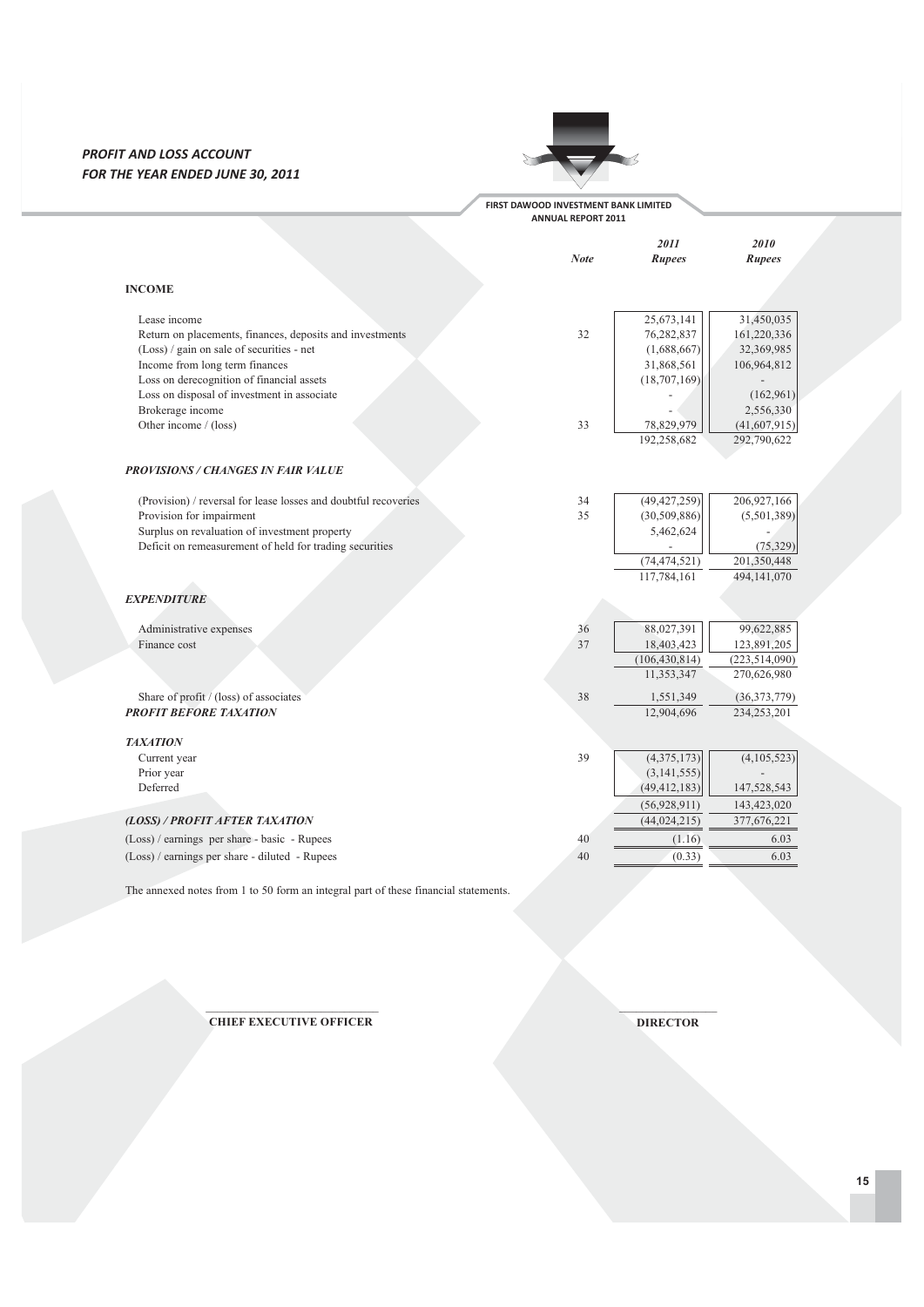### **CASH FLOW STATEMENT FOR THE YEAR ENDED JUNE 30, 2011**



### **FIRST DAWOOD INVESTMENT BANK LIMITED ANNUAL REPORT 2011**

*2011 2010* 

|                                                      | <b>Rupees</b>  | <b>Rupees</b>   |
|------------------------------------------------------|----------------|-----------------|
| A. CASH FLOW FROM OPERATING ACTIVITIES               |                |                 |
| Profit before taxation                               | 12,904,696     | 234,253,201     |
| Adjustments:                                         |                |                 |
| - Depreciation                                       | 5,388,687      | 3,858,671       |
| - Loss / (gain) on sale of investments               | 1,688,667      | (32,369,985)    |
| - Loss on disposal of investment in associate        |                | 162,961         |
| - Loss on derecognition of financial assets          | 18,707,169     |                 |
| - Share of profit of equity accounted investees      | (1, 551, 349)  | 36, 373, 779    |
| - (Gain) / loss on settlement of liabilities         | (51, 223, 518) | 95,638,379      |
| - Finance cost                                       | 18,403,423     | 123,891,205     |
| - (Gain) / loss on sale of property and equipment    | (189, 460)     | 217,571         |
| - Provision for gratuity                             |                | 10,050,530      |
| - Provision for lease losses and doubtful recoveries | 49, 427, 259   | (206, 927, 166) |
| - Provision - written-off                            | (56, 132, 026) | (19,668,953)    |
| - Provision for impairment in the value of available |                |                 |
| for sale investments                                 | 30,509,886     | 5,501,389       |
| - Deficit on revaluation of securities at fair value |                |                 |
| through profit or loss                               |                | 75,329          |
| - Surplus on revaluation of investment property      | (5,462,624)    |                 |
| - Exchange gain                                      | (2, 447)       | (10, 184)       |
| - Other income                                       | (77, 849, 102) | (122, 674, 862) |
|                                                      | (68, 285, 435) | (105, 881, 336) |
|                                                      | (55,380,739)   | 128,371,865     |
| Changes in operating assets and liabilities          |                |                 |
| (Increase) / decrease in operating assets            |                |                 |
| Net investment in lease finance                      | 204,243,016    | 231,601,289     |
| Long-term finances                                   | 152,689,112    | 408,652,561     |
| Long-term loans                                      | 392,891        | 373,725         |
| Placements and finances                              | 202,990,940    | 252,016,519     |
| Advances and prepayments                             | (4,208,029)    | (1,750,368)     |
| Advance against lease commitments                    | 1,500,000      | 8,733,800       |
| Interest accrued                                     | (4,117,460)    | (5,642,307)     |
| Other receivables                                    | (2,780,079)    | 89,444,209      |
|                                                      | 550,710,391    | 983,429,428     |
|                                                      | 495,329,652    | 1,111,801,293   |
| Increase / (decrease) in operating liabilities       |                |                 |
| Certificates of investment / deposits                | (46, 013, 635) | (97,210,917)    |
| Deposits                                             | (153,098,449)  | (48, 378, 559)  |
| Short-term borrowings                                | 64,346,441     | 435, 612, 955   |
| Accrued and other liabilities                        | 23,637,881     | (5,469,762)     |
|                                                      | 384,201,890    | 1,396,355,010   |
| Finance cost paid                                    | (65, 557, 433) | (180, 385, 555) |
| Gratuity paid                                        |                | (22, 921, 458)  |
| Tax refund received                                  | 9,906,955      |                 |
| Tax paid                                             | (8,011,655)    | (2,915,041)     |
| Net cash flow from operating activities              | 320,539,757    | 1,190,132,956   |
|                                                      |                |                 |
|                                                      |                |                 |
| <b>B. CASH FLOW FROM INVESTING ACTIVITIES</b>        |                |                 |
|                                                      |                |                 |

| (14, 565, 323)  | (7,835,822)     |
|-----------------|-----------------|
|                 | (93,600,000)    |
| 398,680         | 3,103,826       |
|                 | (118, 656, 800) |
|                 | 337, 217, 370   |
| (188,080,264)   | (782, 107, 887) |
| 2,263,500       | (13,376,000)    |
| (199, 983, 407) | (675, 255, 313) |

Purchase of property and equipment Purchase of investment property

Long term investment Short term investments Long-term deposits

Proceeds from sale of property and equipment Proceeds from sale of investment property

Net cash flow used in investing activities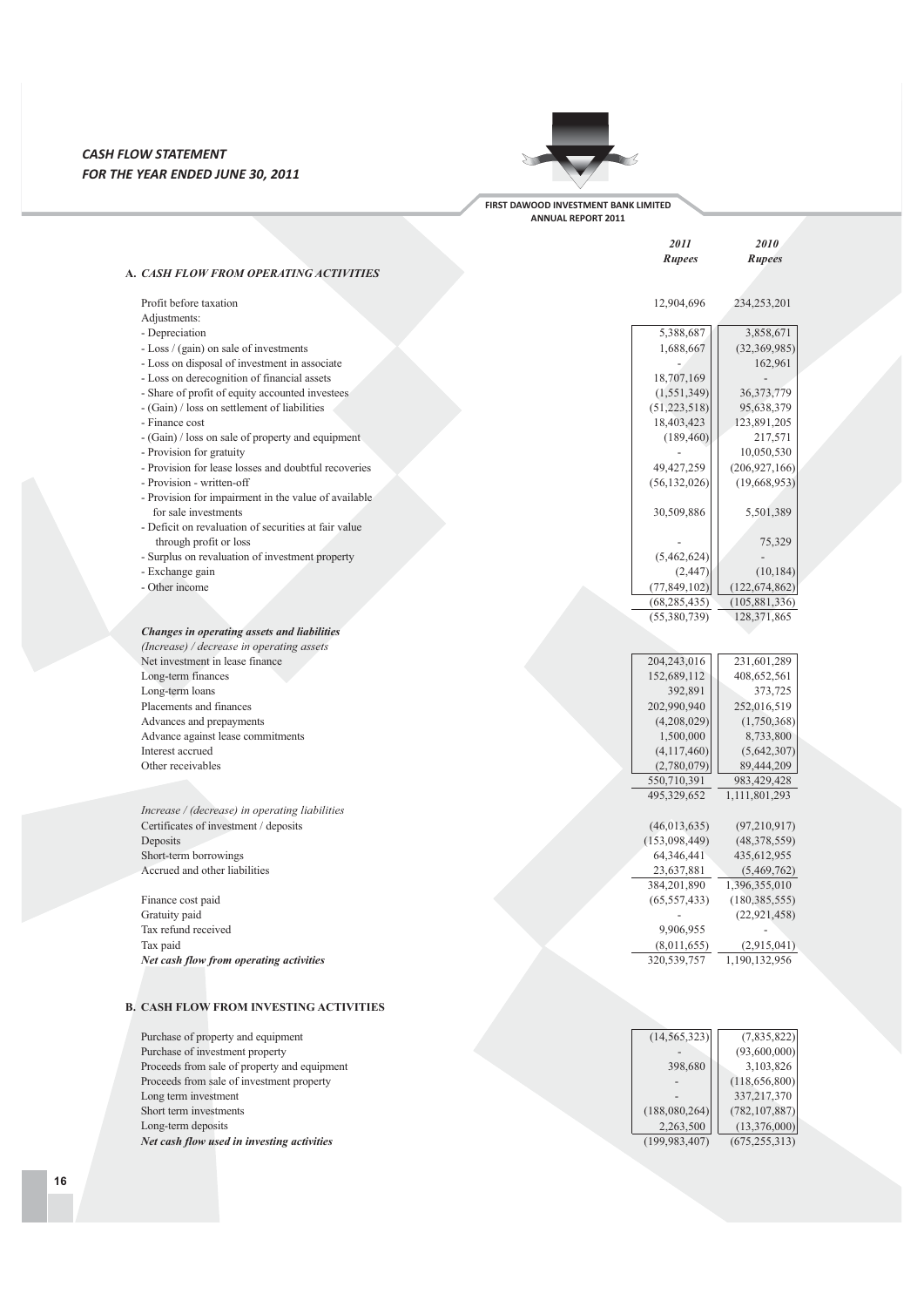

2010 Rupees

2011

Rupees

### C. CASH FLOW FROM FINANCING ACTIVITIES

| Long-term loans obtained                           |                | 154,000,000     |
|----------------------------------------------------|----------------|-----------------|
| Repayment of long-term loans                       | (53, 142, 754) | (227, 844, 578) |
| Net cash flow used in financing activities         | (53, 142, 754) | (73, 844, 578)  |
| Net increase in cash and cash equivalents          | 67,413,596     | 441,033,065     |
| Cash and cash equivalents at beginning of the year | 46,638,192     | (394, 394, 873) |
| Cash and cash equivalents at end of the year       | 114,051,788    | 46,638,192      |
|                                                    |                |                 |

The annexed notes from 1 to 50 form an integral part of these financial statements.

**CHIEF EXECUTIVE OFFICER** 

**DIRECTOR**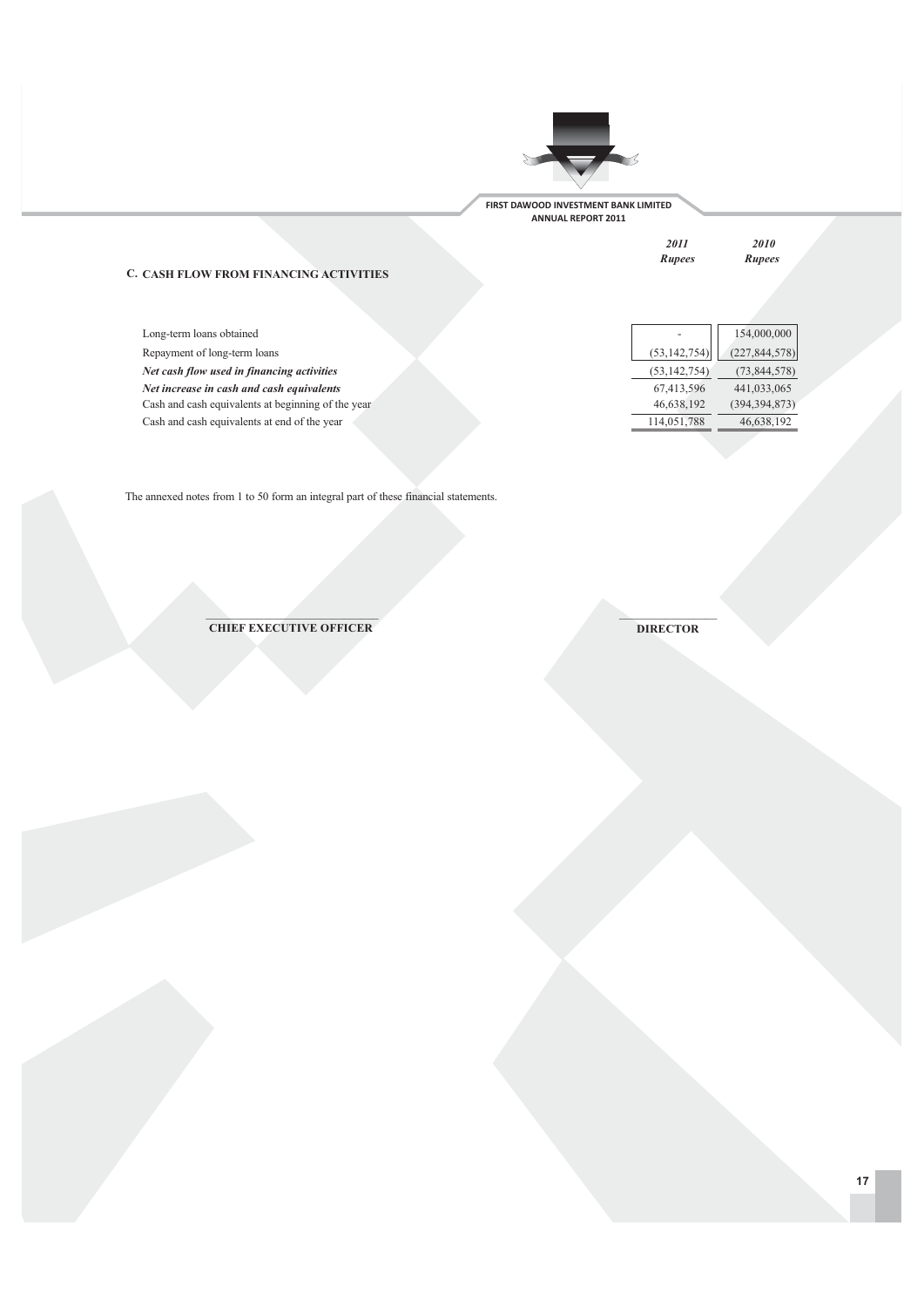## **STATEMENT OF COMPREHENSIVE INCOME** FOR THE YEAR ENDED JUNE 30, 2011



FIRST DAWOOD INVESTMENT BANK LIMITED

|                                                                                 | <b>ANNUAL KEPUKI ZULL</b> |                              |
|---------------------------------------------------------------------------------|---------------------------|------------------------------|
|                                                                                 | 2011<br>Rupees            | <i>2010</i><br><b>Rupees</b> |
| Net (loss) / income after taxation for the year                                 | (44, 024, 215)            | 377,676,221                  |
| Other comprehensive income                                                      |                           |                              |
| Surplus on remeasurement of                                                     |                           |                              |
| investments classified as available for sale - net                              | 40,226,346                | 56, 535, 826                 |
| Share of surplus / (deficit) on remeasurement<br>of investments in an associate | 2,881,740                 | (8,961,611)                  |
|                                                                                 | 43,108,086                | 47,574,215                   |

Total comprehensive (loss) / income for the year

The annexed notes from 1 to 50 form an integral part of these financial statements.

**CHIEF EXECUTIVE OFFICER** 

**DIRECTOR** 

 $(916, 129)$ 

425,250,436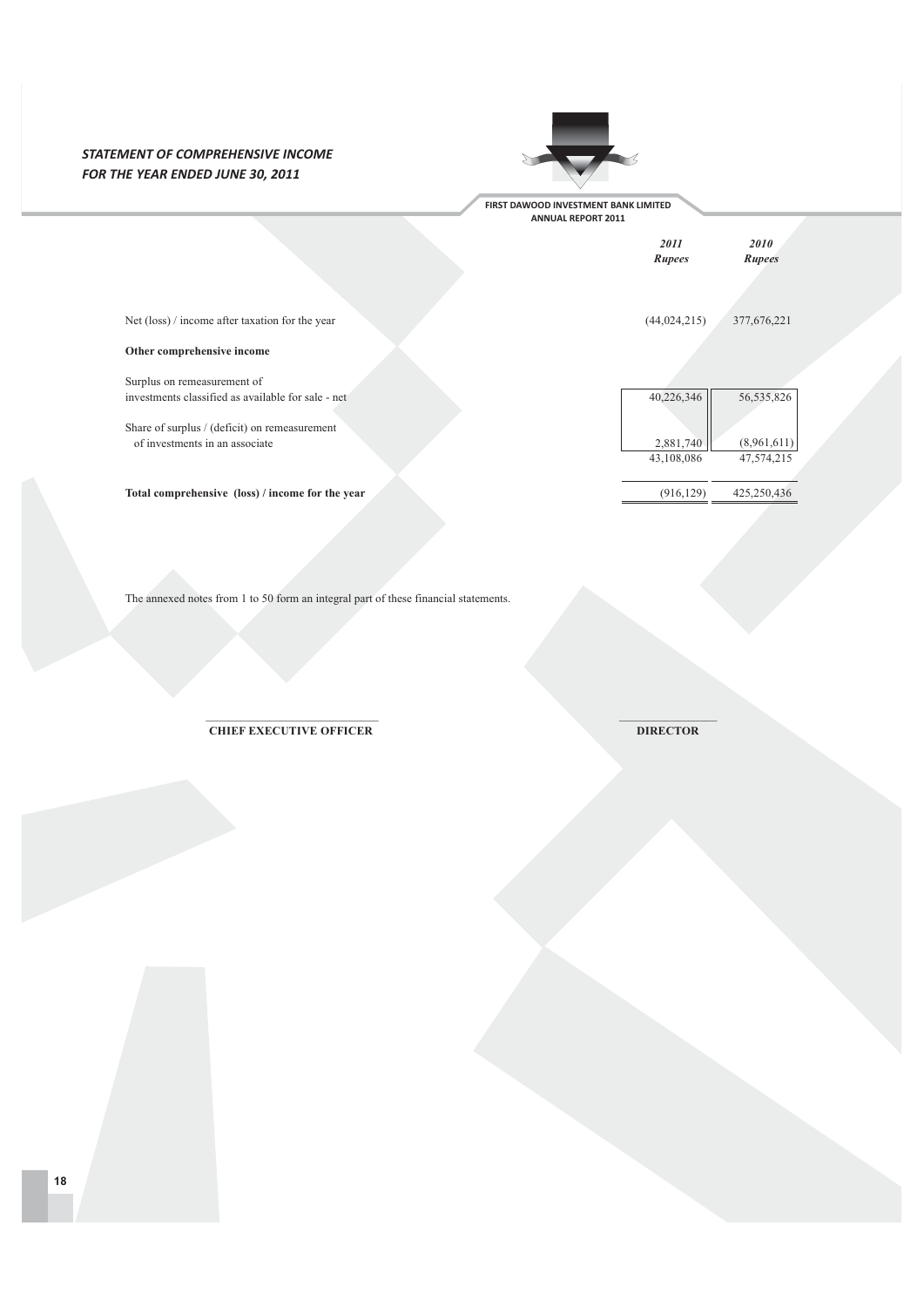|                                                     | STATEMENT OF CHANGES IN EQUITY<br>FOR THE YEAR ENDED JUNE 30, | 2011                        |                                    |                                   | FIRST DAWOOD INVESTMENT BANK LIMITED |                                      |                            |                 |
|-----------------------------------------------------|---------------------------------------------------------------|-----------------------------|------------------------------------|-----------------------------------|--------------------------------------|--------------------------------------|----------------------------|-----------------|
|                                                     |                                                               | <b>SHARE CAPITAL</b>        |                                    | <b>CAPITAL RESERVES</b>           | ANNUAL REPORT 2011                   | REVENUE RESERVES                     |                            |                 |
|                                                     | ORDINARY<br><b>SHARES</b>                                     | PREFERENCE<br><b>SHARES</b> | <b>STATUTORY</b><br><b>RESERVE</b> | <b>RIGHT SHARES</b><br>PREMIUM ON | RESERVE ON<br>CAPITAL                | <b>DEFICIT</b><br>$\infty$           | ACCUMULATED<br><b>LOSS</b> | тоти            |
|                                                     |                                                               |                             |                                    | $-$ - $Rupes-$                    | NOLISINON                            | REVALUATION OF<br><b>INVESTMENTS</b> |                            |                 |
| Balance at July 1, 2009                             | 626,492,900                                                   |                             | 202,186,151                        | 53,426,910                        | 2,596,484                            | (115, 444, 741)                      | (1,287,948,573)            | (518, 690, 869) |
| Issuance of 4% preference shares during the year    |                                                               | 5,833,540<br>$\overline{r}$ |                                    |                                   |                                      |                                      |                            | 715,833,540     |
| Total comprehensive income for the year             |                                                               |                             |                                    |                                   |                                      |                                      |                            |                 |
| - Profit for the year                               |                                                               |                             |                                    |                                   |                                      |                                      | 377,676,221                | 377,676,221     |
| - Other comprehensive income                        |                                                               |                             |                                    |                                   |                                      | 47,574,215                           |                            | 47,574,215      |
| Transfer to statutory reserve                       |                                                               |                             | 75,535,244                         |                                   |                                      |                                      | (75, 535, 244)             |                 |
| Dividend on preference shares $@$ 4% for the Period |                                                               |                             |                                    |                                   |                                      |                                      | (1,700,266)                | (1,700,266)     |
| Balance at June 30 2010                             | 626,492,900                                                   | 715,833,540                 | 277,721,395                        | 53,426,910                        | 2,596,484                            | (67, 870, 526)                       | (987, 507, 862)            | 620,692,841     |
| Total comprehensive income for the year             |                                                               |                             |                                    |                                   |                                      |                                      |                            |                 |
| -Loss for the year                                  |                                                               |                             |                                    |                                   |                                      |                                      | (44,024,215)               | (44, 024, 215)  |
| - Other comprehensive income                        |                                                               |                             |                                    |                                   |                                      | 43,108,086                           |                            | 43,108,086      |
| Transfer to statutory reserve                       |                                                               |                             |                                    |                                   |                                      |                                      |                            |                 |
|                                                     |                                                               |                             |                                    |                                   |                                      |                                      | (28, 633, 342)             | (28, 633, 342)  |
| Balance at June 30 2011                             | 626,492,900                                                   | 5,833,540<br>Ë              | 277,721,395                        | 53,426,910                        | 2,596,484                            | (24, 762, 440)                       | (1,060,165,419)            | 591,143,370     |
|                                                     |                                                               |                             |                                    |                                   |                                      |                                      |                            |                 |

The a mexed notes from  $1$  to 50 form a n integra l pa rt of these fina ncia  $s<sub>ta</sub>$ tements.

**CHIF # ; CHTTIVE OFFICE** 

**DIRE** CTOR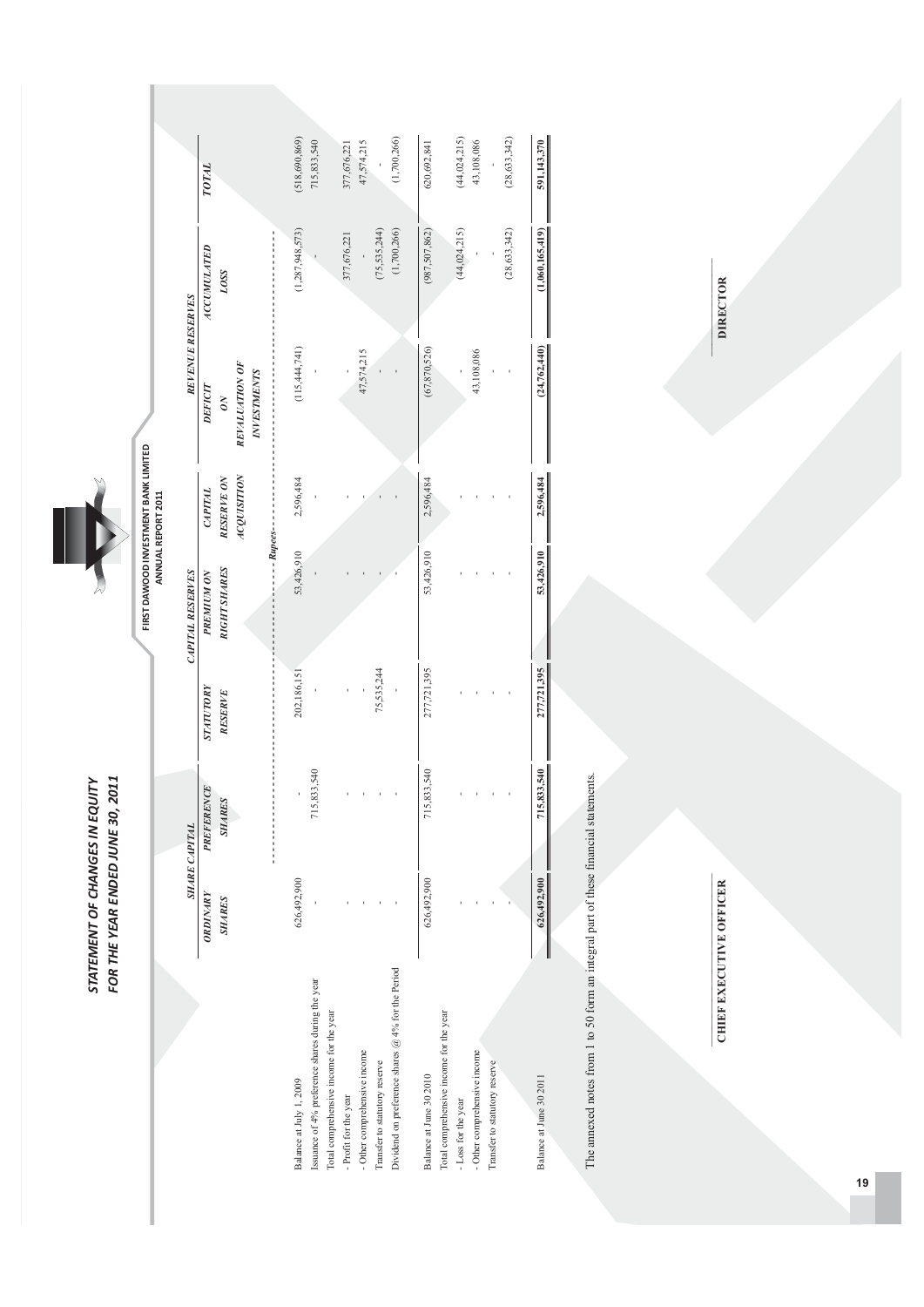

### $\mathbf{1}$ **STATUS AND NATURE OF BUSINESS**

- First Dawood Investment Bank Limited ("the Company") was incorporated on June 22, 1994 as a public limited company in Pakistan  $11<sub>1</sub>$ under the Companies Ordinance 1984 and is listed on the Karachi Stock Exchange. The registered office of the Company is situated in Karachi, Pakistan. The Company had obtained the licenses for Leasing Business and Investment and Finance Services under Non Banking Finance Companies (Establishment and Regulation) Rules, 2003 ("the Rules") and Non Banking Finance Companies and Notified Entities Regulations, 2008 ("the Regulation") from the Securities and Exchange Commission of Pakistan (SECP) which have been expired.
- 1.2 The Company is also acting as trustees to Term Finance Certificates / Sukuk issued by Standard Chartered bank Pakistan Limited, Askari Bank Limited JGJ Investment Bank Limited World Call Telecom Limited Allied Bank of Pakistan Escorts Investment Bank Limited, Grays Leasing Limited, Engro Fertilizers Limited, Sitara Energy Limited, KASB Securities Limited, Orix Leasing Pakistan Limited-1, Orix Leasing Pakistan Limited -2, Saudi Pak Leasing Company Limited, New Allied Electronics Industries (Pvt.), Security Leasing Company Limited, TPL Trakkers Limited, Dewan Cement Limited, House Building Finance Company, Bunn's Limited, Pak Hy-Oils Limited, Vision Developers Limited, Flying Board and Paper Products Limited. The value of such assets as at June 30, 2011 amounted to Rs. 23.57 billion (2010: 32.82 billion).

### 1.3 Mitigating efforts and achievements

The Company started facing financial difficulties from second quarter of financial year 2008-09 as a result of unwarranted liquidity crunch in the financial sector which resulted in withdrawal of money market lines of NBFC sector. The clean money market lines of the Company of over Rs.5 billion from the banking sector were abruptly withdrawn and hence Company was unable to meet its commitments due to liquidity crunch. Certain banks and financial institutions filed cases and / or served legal notices against the Company. These resulted in down grading of credit rating, non compliance of requirements of NBFC Regulations regarding minimum capital and suspension of leasing license and permission to issue certificates of investment and deposit.

The Company continued with the process of restructuring its balance sheet in financial year 2009-10 and 2010-11 and has successfully able to settle / restructure majority of it liabilities by June 30, 2011. As compared to total liabilities of Rs. 9,818 million as at June 30, 2008, only Rs. 1.171 million is now outstanding at the balance sheet date. Thus, balance sheet footing has reduced from Rs. 11.064 million as on June 30, 2008 to Rs.1,828 million as on June 30, 2011. During the year, the Company continued to remain current on most of its long term liabilities, which have been restructured during last 2 to 3 years. Term Finance Certificates of the Company amounting to Rs.345 million have been fully settled against swapping of TFCs / Sukuks of three companies. Further, Company's liabilities towards mutual funds industry has been fully settled/restructured.

### Debt equity swap, restructuring and settlement with financial institutions

At the time of restructuring, it was expected that loans of Rs. 660 would be restructured by converting debt into preference shares of the Company. However, the Company surpassed the target and achieved debt/equity swap of Rs.716 million last year.

### Capital and equity

Currently equity of the Company is Rs 591 million. According to Rule 3 of the NBFI Regulations 2008, the Company is required to have minimum capital of Rs 500 million for Investment Finance Services and Rs 350 million for leasing by June 30, 2011. However, in view of the overall financial health of the NBFC sector in Pakistan, NBFI and Modaraba Association has requested SECP to keep the enhanced requirements in abeyance for another two years. It is hoped that SECP will agree to retain earlier requirements which are Rs. 300 million for Investment Finance Services and Rs. 200 million for leasing. In that case, the Company will remain equity compliant. The Board is considering issuance of right shares, which was postponed due to current economic conditions of the country. However, in case enhanced minimum capital requirement is not deferred the Company will issue right shares to remain equity compliant. The sponsoring directors are committed to subscribe their portion of right issue in future.

### **Litigations**

As at June 30, 2011, only four cases were left in the court. Two of these cases were filed by the public sector entities, who despite management's efforts have not yet agreed to settle their COIs with the assets offered to them. The parties despite knowing that the Company is passing through liquidity crises emphasizing on cash settlement, which in the current scenario is difficult. House Building Finance Company Limited (HBFC) has obtained a decree of Rs 75 million against the Company and as per instructions of Court Naazir, the desired securities have been attached to settle the COIs of HBFC. Other amounts include COIs of State Life Insurance Corporation (SLIC) of Rs 100 million who is also one of the shareholders of the Company. Despite offering SLIC workable proposals for settlement, their Board has not taken decision in this regard. The Company desires that cases be settled out of the court. Subsequent to the year end, the Company has entered into compromise agreement with one of the parties.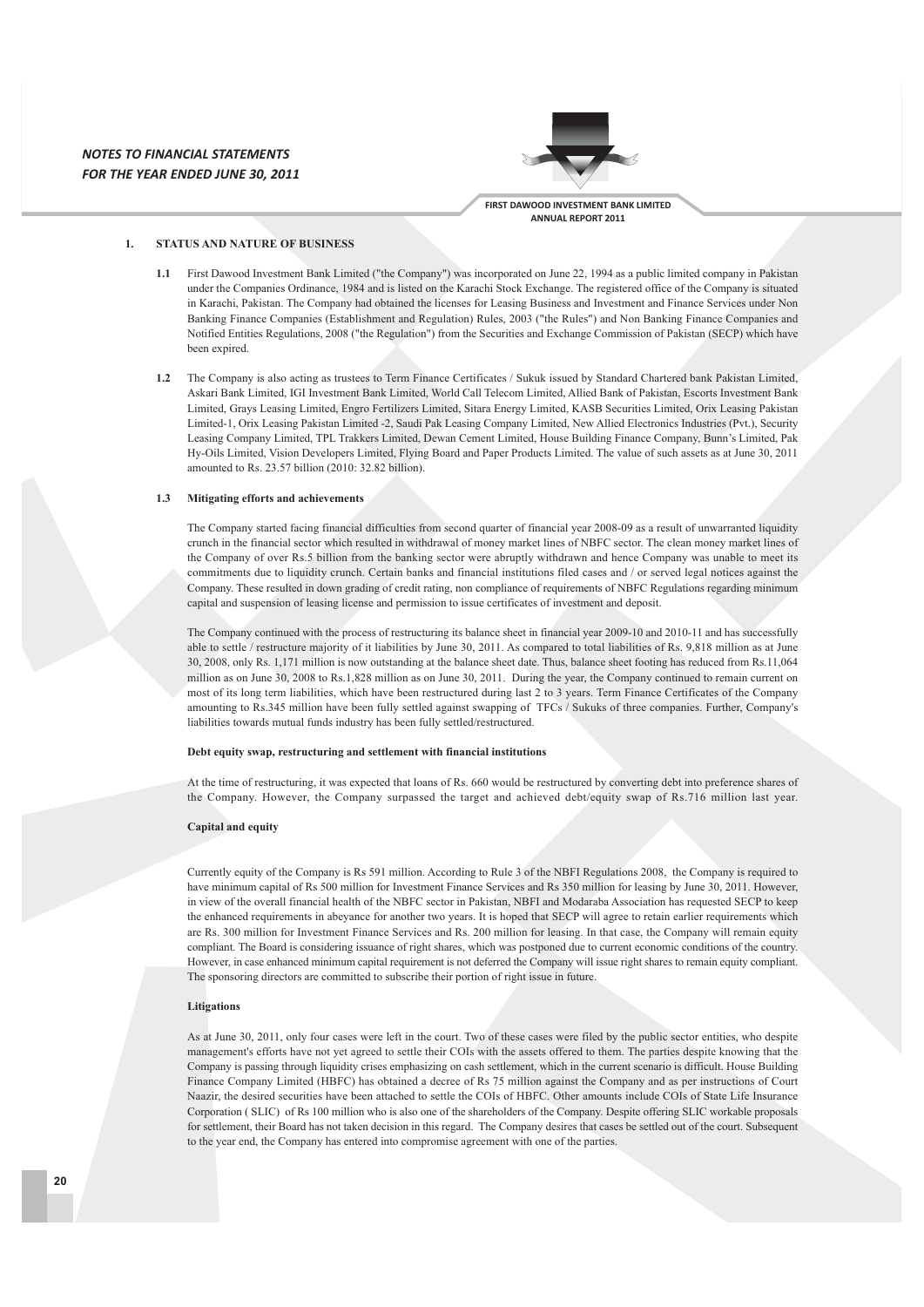

### **Bank** guarantees

"Total amount of guarantees outstanding as on June 30, 2010 were Rs. 3,441 million which have come down to Rs.2,991 million on June 30. 2011, mainly due to expiry / return of guarantee documents. Guarantees amounting to Rs. 644 are under litigations details of which are stated in note 31 of these financial statements. The legal counsel of the Company is confident that no funding claim will arise out of these guarantees due to some basic flaws in guarantee documentation and not meeting terms of the guarantees by their beneficiaries.

### **Credit rating**

The Company has yet not sought fresh credit rating from credit rating agencies. PACRA downgraded Company's rating to "D" in December 2009 despite the fact that reasonable restructuring / settlements had been achieved since last update in November 2009. The management will seek fresh entity rating once the licenses are renewed and normal business functioning of the Company is going to recommence.

### **SECP** report

Another inspection of the Company's affairs was carried out by SECP during the current year. Response to the final Report has been shared with the Board of directors and submitted to the SECP.

### **Future prospects**

A revised five years business plan has been approved by the Board, which clearly spells out future business intake based on ground realities. The emphasis is now on the sustainability of the Company and the efforts have been diverted to recoveries. A sizeable non-performing lease and long term portfolio provides a good cushion for reasonable recovery within next two to three years. The recovery team have been reenforced with enhanced and competent workforce. The recovery drive is expected to resurrect the Company's financial position. Under the revised business plan, low concentration has been given to inter-bank borrowings. The present management is committed and has successfully managed to turn around the Company for the benefit of its creditors, shareholders and other stakeholders and is hopeful that it will have sufficient cash flows to resume operations.

Further, SECP is framing revised business models for the investment banks, which will ensure that investment banking functions would not be entertained by other organizations in the financial sector except the investment banks. Also new ways and means are being defined to generate liquidity at the NBFC sector apart from the current channels. With the approval of new business policy, the sector will offer bright prospects to the shareholders and new investors.

### **BASIS OF PREPARATION**  $\overline{2}$

### 2.1 Statement of Compliance

These financial statements have been prepared in accordance with the requirements of approved accounting standards as applicable in Pakistan. Approved accounting standards comprises of such International Financial Reporting Standards (IFRSs) issued by the International Accounting Standards Board as are notified under the Companies Ordinance, 1984 (the Ordinance), the Non Banking Finance Companies and Notified Entities Regulations, 2008 (the Regulation), the Non Banking Finance Companies (Establishment and Regulation) Rules, 2003 (the Rules) and the directives issued by the Securities and Exchange Commission of Pakistan (SECP). Wherever, the requirements of the Ordinance, the Rules, the Regulations, or directives issued by SECP differ with the requirements of IFRSs, the requirements of the Regulation, the Rules, the Ordinance and the said directive issued by SECP shall prevail.

The SECP has deferred the applicability of International Accounting Standard (IAS) 39, 'Financial Instruments: Recognition and Measurement' and International Accounting Standard (IAS) 40, 'Investment Property' through Circular No. 19 dated August 13, 2003 for Non Banking Finance Companies (NBFCs) providing investment finance services, discounting services and housing finance services. In addition, the SECP has also deferred the applicability of International Financial Reporting Standard IFRS 7: Financial Instruments: Disclosure through SRO 411 dated April 28, 2008 to above mentioned NBFCs. Accordingly, the requirements of these standards have been considered to the extent of leasing operation of the Company and have resulted in additional disclosures in these financial statements

### $22$ **Basis of Measurement**

These financial statements have been prepared under the historical cost convention, except that investment property and certain financial instruments are stated at fair value.

### $2.3$ Accounting Standards and Interpretations that became effective during the year

In the current year, the Company has adopted following new Standards and Interpretations issued by the International Accounting Standards Board (the IASB) and the International Financial Reporting Interpretations Committee (IFRIC) of the IASB and as notified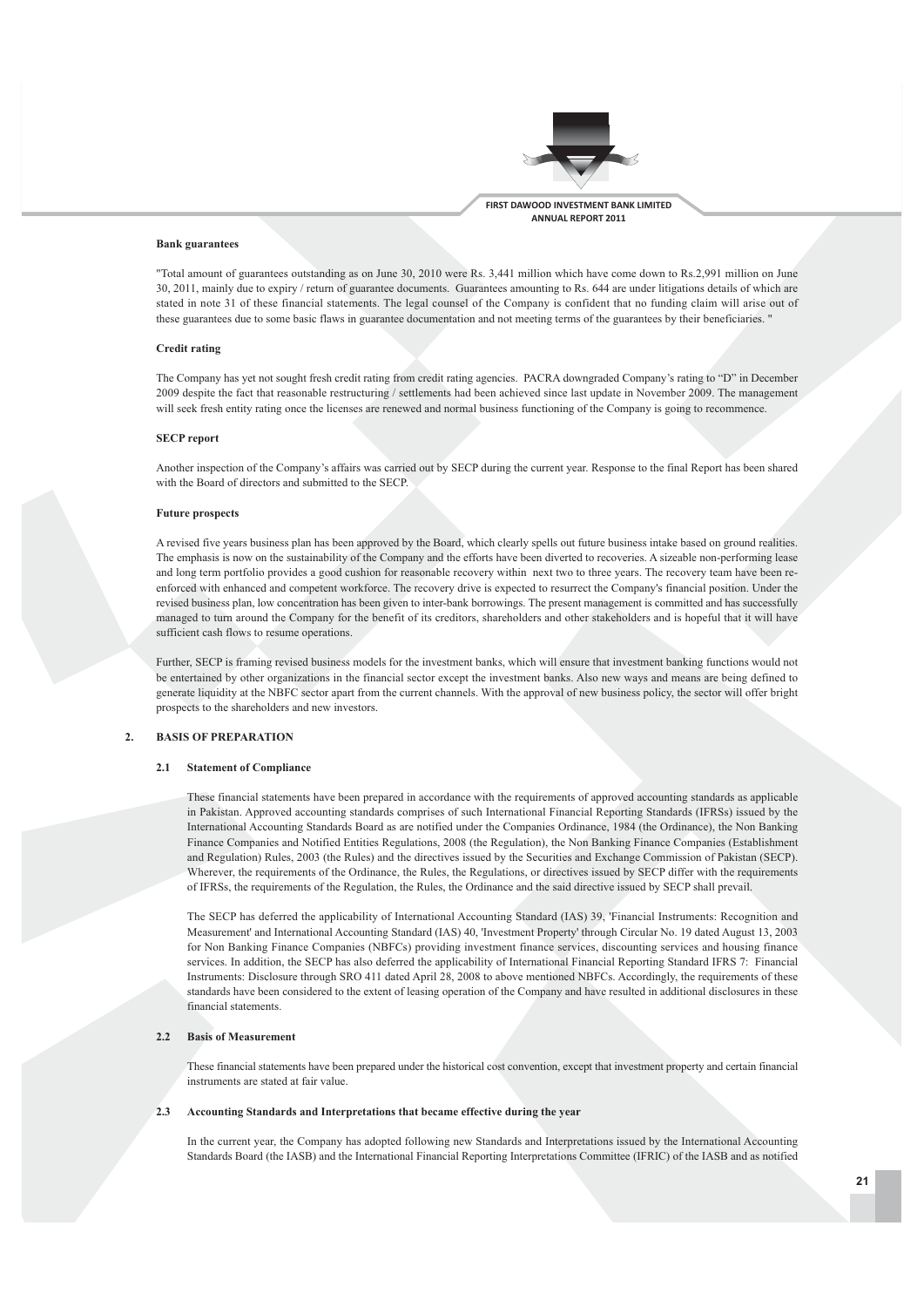The amendments (part of Improvements to IFRSs (2009)) specify that only expenditures that result in a recognized asset in the balance sheet can be classified as investing activities in the statement of cash flows. Consequently, any cash flows in respect of items that do not qualify for recognition as an asset (and, therefore, are recognized in profit or loss as incurred) would be reclassified from investing to operating activities in the statement of cash flows and prior year amounts be restated for consistent presentation. There is no such

by the SECP that are relevant to its operations and effective for Company's accounting period beginning on July 01, 2010. The adoption

Amendments to IAS 17 - Leases

"The amendments (part of Improvements to IFRSs (2009)) specify that: For those leases for which retrospective information is available, an entity would:"

- reassess classification of unexpired land leases based on conditions existing as of the inception dates of the leases; and
- recognize land leases that are now finance leases retrospectively based on the fair values as of the inception dates of the leases.

"For those leases for which retrospective information is not available, entities would be permitted to reassess lease classification and recognize lease assets and liabilities based on conditions that exist and fair values determined as of the adoption date."

This amendment is not likely to have any material impact on the Company's financial statements.

IFRIC 19 - Extinguishing Financial Liabilities with Equity Instruments

This interpretation addresses the accounting by an entity when the terms of a financial liability are renegotiated and result in the entity issuing equity instruments to a creditor of the entity to extinguish all or part of the financial liability. It does not address the accounting by the creditor.

An entity shall not apply this interpretation to transactions in situations where: (a) a creditor is also a direct or indirect shareholder and is acting in its capacity as a direct or indirect existing shareholder. (b) The creditor and the entity are controlled by the same party or parties before and after the transaction and the substance of the transaction includes an equity distribution by, or contribution to, the entity. (c) Extinguishing the financial liability by issuing equity shares is in accordance with the original terms of the financial liability.

This amendment is not likely to have any material impact on the Company's financial statements.

### Amendments to IFRS 2 - Share based Payment

These amendments require an entity receiving goods or services (receiving entity) in either an equity-settled or a cash-settled sharebased payment transaction to account for the transaction in its separate or individual financial statements.

Amendments to IFRS 5 - Non-current Assets Held for Sale and Discontinued Operations

The amendments to IFRS 5 clarify that the disclosure requirements in IFRSs other than IFRS 5 do not apply to non-current assets (or disposal groups) classified as held for sale or discontinued operations unless those IFRSs require (i) specific disclosures in respect of non-current assets (or disposal groups) classified as held for sale or discontinued operations, or (ii) disclosures about measurement of assets and liabilities within a disposal group that are not within the scope of the measurement requirement of IFRS 5.

### New accounting standards and IFRS interpretations that are not yet effective

The following International Financial Reporting Standards and Interpretations as notified by the Securities and Exchange Commission of Pakistan are only effective for accounting periods, beginning on or after the date mentioned against each of them.

**Effective for accounting period** beginning on or after

of these new Standards and Interpretations has not resulted in additional disclosures and changes to the Company's accounting policies.

- Amendments to IAS 7 - Statement of Cash Flows

classification in financial statements of the Company for the year ended June 30, 2011.

January 01, 2010

January 01, 2010

July 01, 2010

January 01, 2010

July 01, 2010

FIRST DAWOOD INVESTMENT BANK LIMITED ANNUAL REPORT 2011

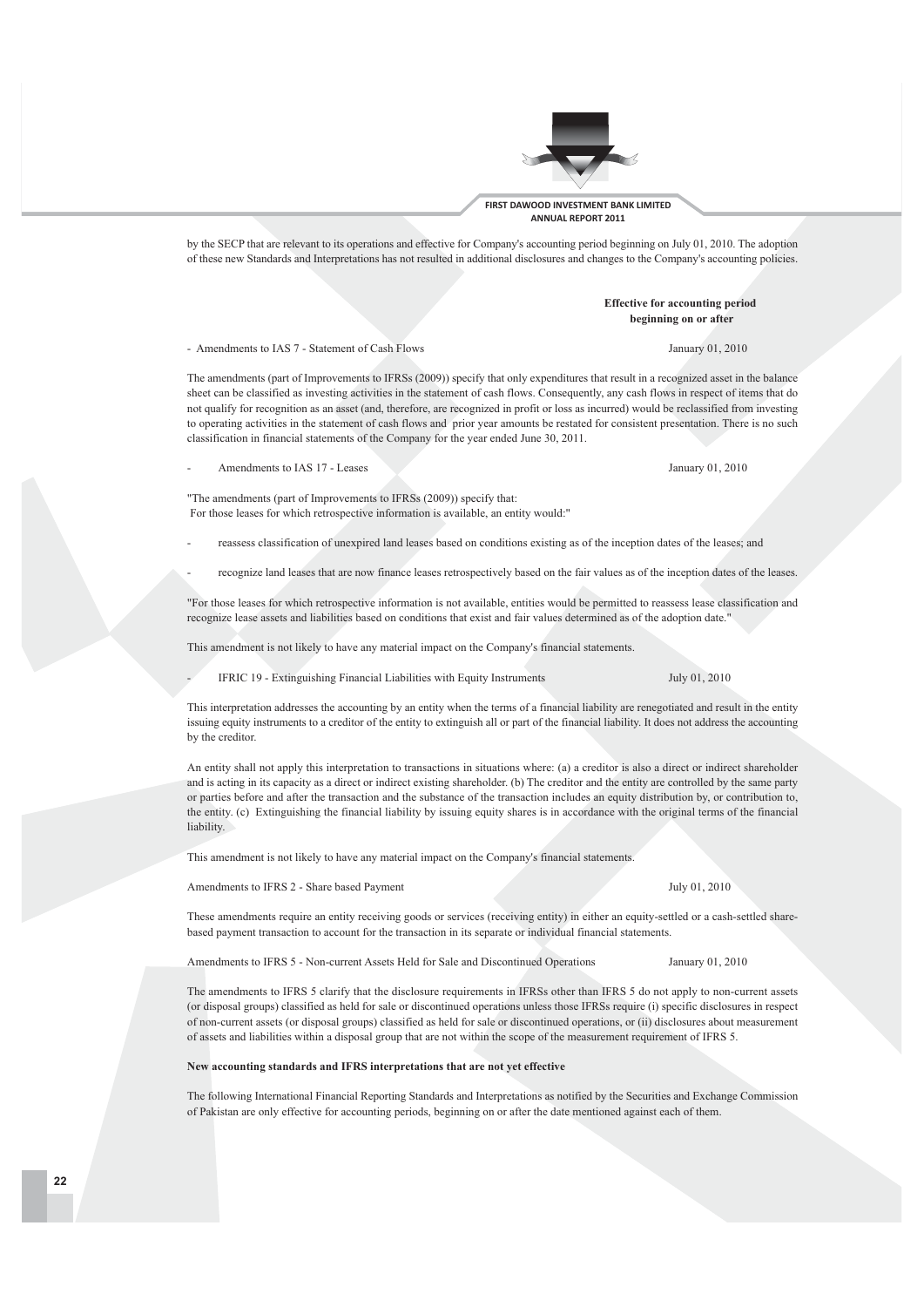

### **IFRS 9 - Financial Instruments**

January 01, 2013

January 01, 2011

January 01 2011

January 01, 2011

January 01, 2011

January 01, 2011

IFRS 9 specifies how an entity should classify and measure its financial assets. It requires all financial assets to be classified in their entirety on the basis of the entity's business model for managing the financial assets and the contractual cash flow characteristics of the financial assets. Financial assets are measured either at amortized cost or fair value. The adoption of this standard would affect the recognition and classification of existing financial assets.

The management anticipates that these amendments will be adopted in the Company's financial statements on the effective date. The management have not yet had an opportunity to consider the potential impact of the adoption of this Standard.

Amendments to IAS 24 - Related Party Disclosures

The amendments modify the definition of a related party and simplify related party disclosures for government related entities. The directors anticipate that these amendments will be adopted in the Company's financial statements for the period beginning 1 July 2011. The Company is not government-related, therefore the disclosure exemptions will not affect its financial statements. However, some disclosures may be affected by the changes in the detailed definition of a related party.

IFRS 7 - Financial Instruments: Disclosures (Amendment)

Improvements to IFRSs 2010 – IFRS 7 Financial Instruments: Disclosures (effective for annual periods beginning on or after 1 January 2011). These amendments add an explicit statement that qualitative disclosure should be made in the contact of the quantitative disclosures to better enable users to evaluate an entity's exposure to risks arising from financial instruments. In addition, the IASB amended and removed existing disclosure requirements. The amendment may result in certain changes in disclosures

### **IAS 1 - Presentation of Financial Statements (Amendment)**

Improvements to IFRSs 2010 – IAS 1 Presentation of Financial Statements (effective for annual periods beginning on or after 1 January 2011) These amendments clarify that disaggregation of changes in each component of equity arising from transactions recognized in other comprehensive income also is required to be presented, but may be presented either in the statement of changes in equity or in the notes. The amendment may result in certain changes in disclosures.

### IFRIC 13 - Customer Lovalty Programmes (Amendment)

Improvements to IFRSs 2010 - IFRIC 13 Customer Loyalty Programmes: The amendments clarify that the fair value of award credits takes into account the amount of discounts or incentives that otherwise would be offered to customers that have not earned the award credits. This amendment is not likely to have material impact on Company's financial statements.

"IFRIC 14 - IAS 19 - The Limit on a Defined Benefit Asset, Minimum Funding Requirements and Their Interaction (Amendment)"

The Limit on a Defined Benefit Assets, Minimum Funding Requirements and their Interaction (effective for annual periods beginning on or after 1 January 2011). These amendments remove unintended consequences arising from the treatment of prepayments where there is a minimum funding requirement. These amendments result in prepayments of contributions in certain circumstances being recognized as an asset rather than an expense. This amendment is not likely to have any impact on Company's financial statements.

### 2.5 Guidelines issued by SECP not vet effective

The Securities Exchange Commission of Pakistan (SECP) has revised the Non-Banking Finance Companies and Notified Entities Regulations through SRO 1203(I) 2008 dated November 21, 2008. In accordance with Regulation 25 of the above regulations, the SECP has revised the basis of classification and provisioning requirement in respect of non-performing short-term and long-term financing facilities. Under the revised guidelines the category of Other Assets Especially Mentioned (OAEM) has been dispensed with, while the categories of substandard, doubtful and loss have been retained. In addition, the basis of classification of loans and advances and net investment in finance leases under these three categories has been redefined whereby all finances overdue by 90, 180 and 365 days are now required to be classified as substandard, doubtful and loss respectively. As per the current requirements, short-term and long-term facilities are required to be separately assessed and are classified as OAEM, substandard, doubtful or loss based on prescribed ageing criteria.

The revised guidelines specify that provision should be made in the financial statements equal to 25 percent, 50 percent and 100 percent, in respect of overdue financing facilities classified as substandard, doubtful and loss respectively, of the outstanding balance of principal less the amount of liquid assets realizable and adjusted forced sale value of mortgaged / pledged assets.

The aforementioned guidelines for determining the provisioning requirements are applicable with effect from June 30, 2012. The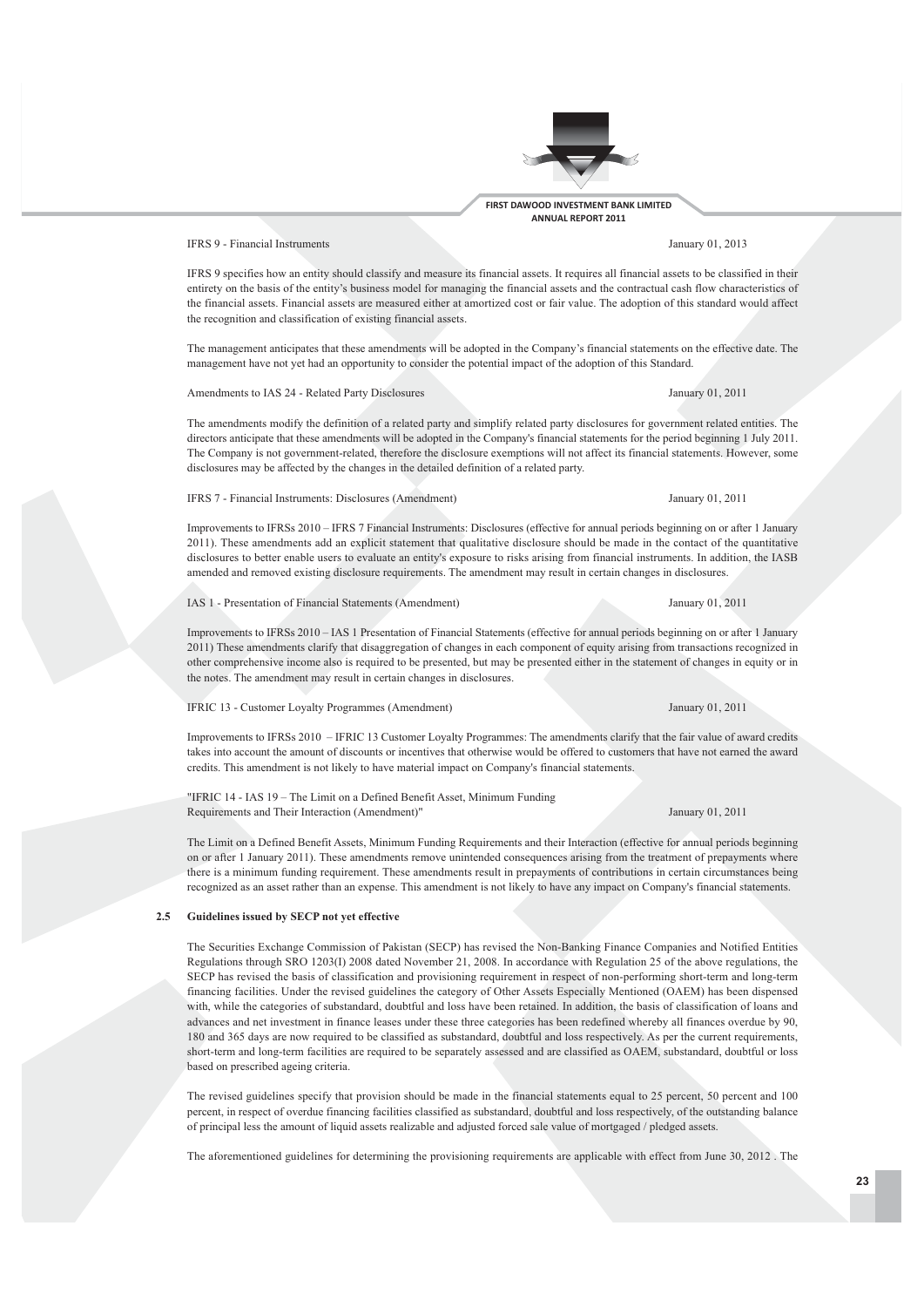

management is in the process of assessing the impact of aforementioned guidelines on the provisioning requirements of the Company.

### SIGNIFICANT ACCOUNTING POLICIES  $\overline{3}$ .

### 3.1 Property and equipment

### Owned

Items of property and equipment are measured at cost less accumulated depreciation and impairment losses, if any. Cost includes expenditures that are directly attributable to the acquisition of the asset.

Depreciation is calculated on straight line basis over the estimated useful life of the assets at the rates specified in note 5 to these financial statements after taking into account residual value, if significant. Depreciation is charged from the month when the asset is available for use and cease from the month of disposal.

Normal repairs and maintenance are charged to income as and when incurred. Subsequent expenditure is capitalized only when it increases the future economic benefits embodied in the item of property and equipment. The residual values and useful lives of assets are reviewed and adjusted, if appropriate at each balance sheet date.

Gain and losses on disposal of assets, if any, are included in the profit and loss account.

Capital work in progress is stated at cost less impairment, if any.

### 3.2 Investment property

Investment property is measured initially at its cost, including transaction costs. Subsequent to initial recognition, it is measured at its fair value. Gains or losses arising from changes in the fair value of investment property are included in profit or loss for the year.

### 3.3 Net investment in lease finance

Leases where the Company transfers substantially all the risks and rewards incidental to ownership of the asset to the lessees are classified as finance leases. Net investment in lease finance is recognized at an amount equal to the aggregate of minimum lease payments including any guaranteed residual value, if any, and excluding unearned finance income, write-offs and provision for potential lease losses, if any.

### 3.4 Provision for bad and doubtful loans and advances / potential lease losses and write offs

The provision for bad and doubtful loans and advances / potential lease losses, if any, is made in accordance with the requirements of the Non-Banking Financial Companies and Notified Entities Regulations, 2008 issued by the SECP.

Loans and advances and outstanding balances in net investment in finance lease are written off when there is no realistic prospect of recovery.

### $3.5$ Investments

### Investment in associate

These investments are accounted for using equity method of accounting and initially are recognized at cost.

### **Held to maturity**

Held to maturity investments are non-derivative financial assets with fixed or determinable payments and fixed maturity that the Company has the positive intent and ability to hold to maturity. Held to maturity investments are initially recognized at cost inclusive of transaction cost and are subsequently carried at amortized cost using effective interest rate method, less any impairment losses. This method uses an effective interest rate that exactly discounts estimated future cash receipts through the expected life of the investment to its net carrying amount. Gains and losses are recognized in the income statement when the investments are de-recognized or impaired, as well as through the amortization process.

### **Available for sale**

These are non-derivative financial assets that are designated as available for sale and may be sold in response to needs for liquidity or changes in interest rates or equity prices or are not classified in any of the three preceding categories. These investments are initially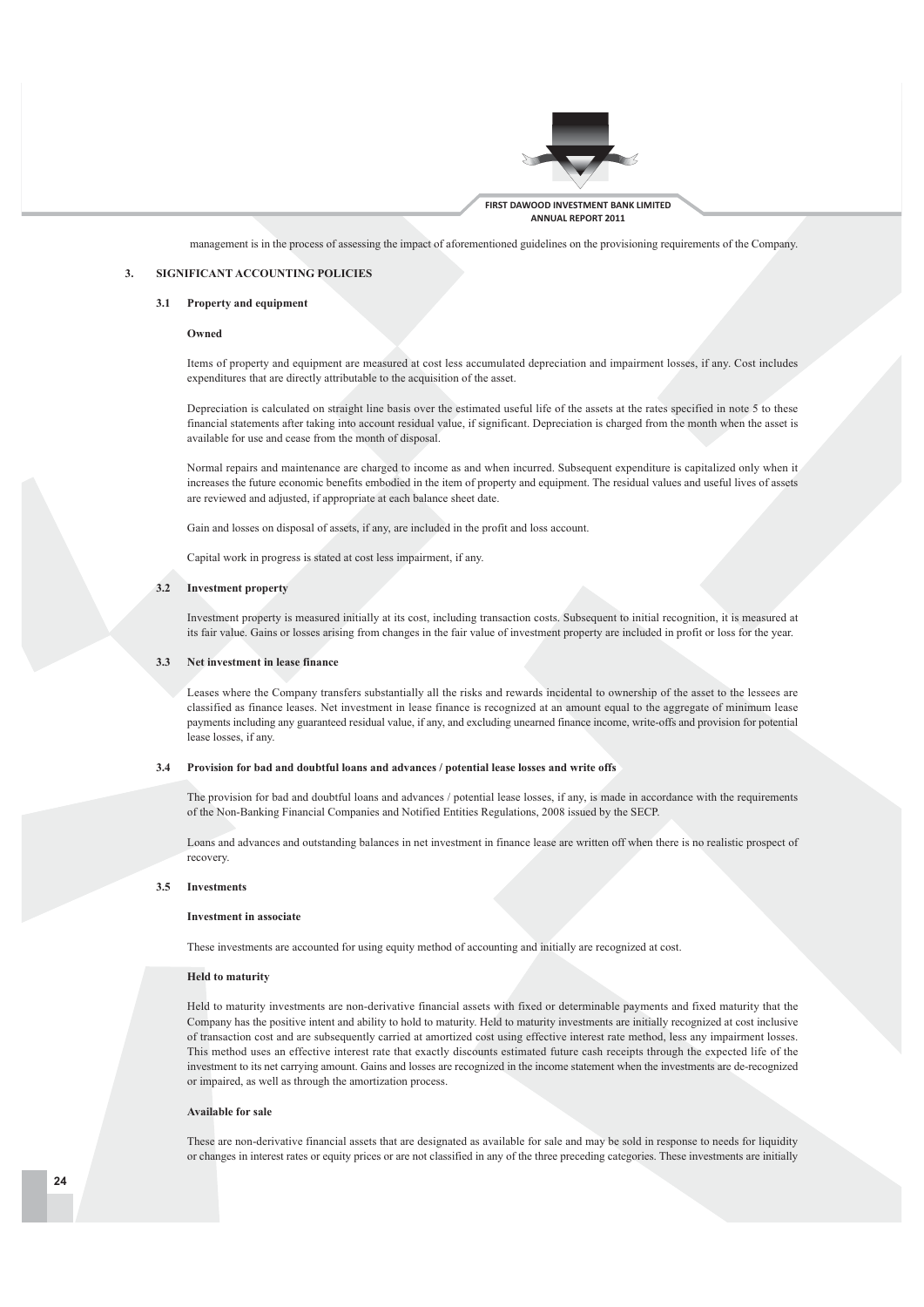

FIRST DAWOOD INVESTMENT BANK LIMITED ANNUAL REPORT 2011

recognized at fair value plus transaction cost and subsequently re-measured at fair value. The investments for which quoted market price is not available, are measured at costs as it is not possible to apply any other valuation methodology.

Gains and losses arising from re-measurement at fair value, other than impairment losses, is recognized directly in the equity under fair value reserve until sold, collected, or otherwise disposed off at which time, the cumulative gain or loss previously recognized in equity is included in profit and loss account.

### Investments -Held for trading and initially designated at fair value

"These include investments held for trading and those that are designated at fair value through profit or loss at inception. Investments are classified as held for trading if they are acquired for the purpose of selling in the near term. They are initially measured at fair value and changes on re-measurement are taken to profit and loss account."

### Derecognition

All investments are de-recognized when the rights to receive cash flows from the investments have expired or have been transferred and either (a) the Company has transferred substantially all risks and rewards of ownership or (b) the Company has neither transferred nor retained substantially all risks and rewards of the asset, but has transferred the control of the asset.

### 3.6 Loans and advances

Loans and advances are stated net of provisions against non-performing advances. Provisions are made in accordance with the guidance in the Prudential Regulations issued by the Securities and Exchange Commission of Pakistan. The net provision made / reversed during the year is charged to the profit and loss account and accumulated provision is netted-off against advances.

### 3.7 Sale and repurchase agreements

Transactions of purchase under resale (reverse-repo) of marketable securities including the securities purchased under continuous funding system are entered into at contracted rates for specified periods of time. Securities purchased with a corresponding commitment to resale at a specified future date (reverse-repos) are not recognized in the balance sheet. Amounts paid under these agreements in respect of reverse repurchase transactions are included in assets. The difference between purchase and resale price is treated as income from reverse repurchase transactions in marketable transactions / continuous funding system and accrued over the life of the reverse repo agreement.

Transactions of sale under repurchase (repo) of marketable securities are entered into at contracted rates for specified periods of time. Securities sold with a simultaneous commitment to repurchase at a specified future date (repos) continue to be recognized in the balance sheet and are measured in accordance with accounting policies for investments. The counterparty liabilities for amounts received under these transactions are recorded as liabilities. The difference between sale and repurchase price is treated as borrowing charges and accrued over the life of the repo agreement.

### 3.8 Derivatives

Derivative instruments held by the Company comprise of interest rate swap (IRS). Derivatives are stated at fair value at the balance sheet date, if any. The fair value of a derivative is the equivalent of the unrealized gain or loss from marking to market the derivative using prevailing market rates. Derivatives with positive market values (unrealized gains) are included in other assets and derivatives with negative market values (unrealized losses) are included in other liabilities in the balance sheet.

### $39$ Staff retirement henefits

### **Defined contribution plans**

The Company also operates contributory provident fund for all its employees. Equal monthly contributions are made both by the Company and the employees at the rate of 10% per annum of the basic salary.

### 3.10 Long term loans and redeemable capital

Long term finances and loans are initially recognized at cost being the fair value of consideration received together with the associated transaction cost. Subsequently, these are carried at amortized cost using effective interest rate method. Transaction cost relating to the loan term finance are being amortized over the period of agreement using the effective interest rate method.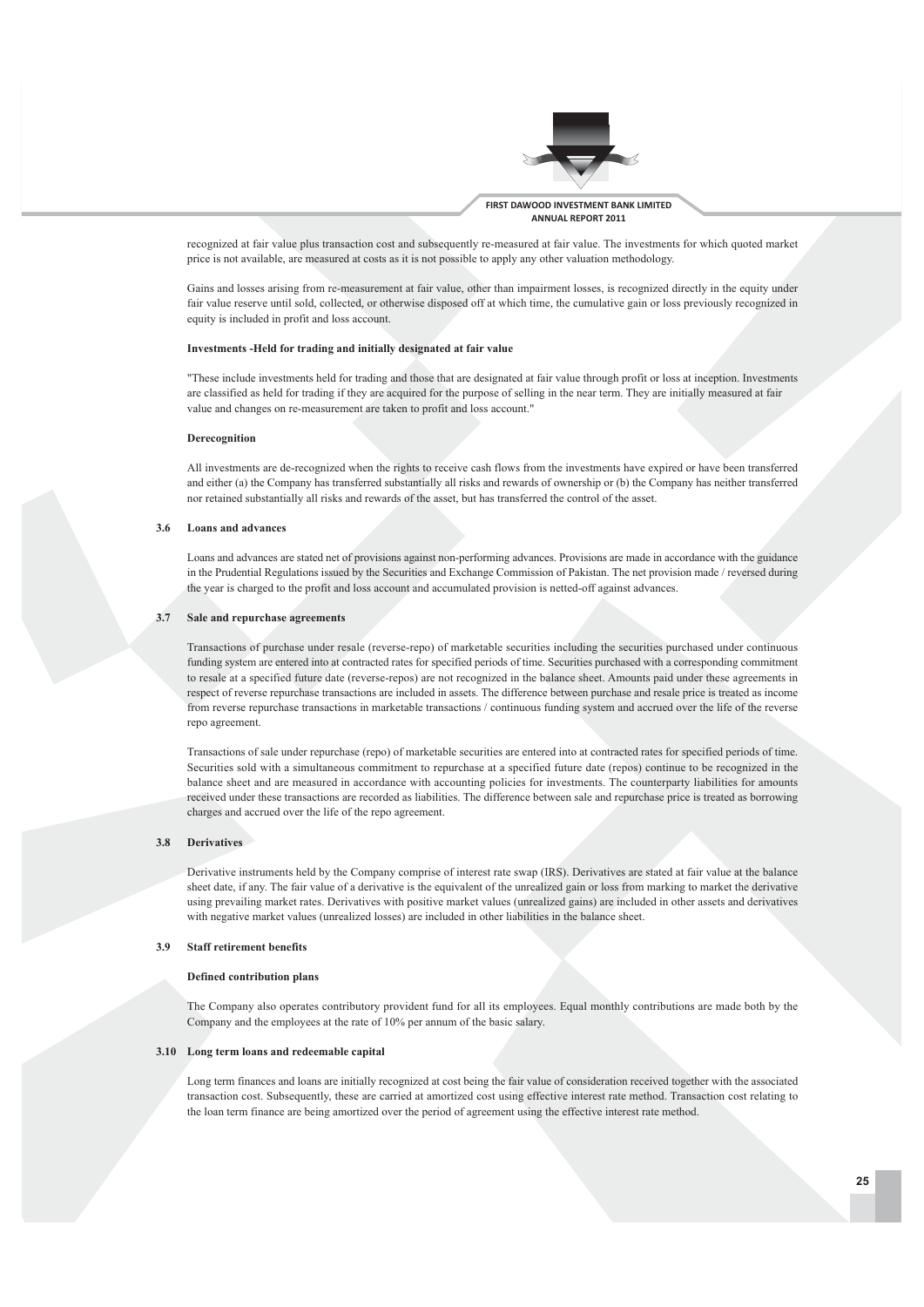

### 3.11 Borrowing costs

Borrowing costs are interest or other auxiliary costs incurred by the Company in connection with borrowing of funds and is treated as periodic cost and charged to profit and loss account.

### 3.12 Provisions

Provisions are recognized when the Company has a legal or constructive obligation as a result of past events and it is probable that an outflow of resources will be required to settle the obligation and reliable estimate of the amount can be made. Provisions are reviewed at each balance sheet date and are adjusted to reflect the current best estimate.

### 3.13 Taxation

### Current

The charge for current taxation is based on taxable income at the current rate of taxation after taking into account applicable tax credit, rebates and exemption available if any. For income covered under final tax regime, taxation is based on applicable tax rates under such regime

### Deferred

Deferred income tax is recognized using the liability method for all temporary differences at the balance sheet date between tax bases of assets and liabilities and their carrying amounts for financial reporting purposes. In this regard, the effects on deferred taxation of the portion of income subject to final tax regime is also considered in accordance with the requirement of Technical Release – 27 of Institute of Chartered Accountants of Pakistan

Deferred income tax asset is recognized for all deductible temporary differences and carry forward of unused tax losses, if any, to the extent that it is probable that taxable profit will be available against which such temporary differences and tax losses can be utilized.

Deferred income tax assets and liabilities are measured at the tax rate that are expected to apply to the period when the asset is realized or the liability is settled, based on tax rates that have been enacted or substantively enacted at the balance sheet date.

### 3.14 Impairment

The carrying amounts of assets are reviewed at each reporting date to determine whether there is any objective evidence that an asset or group of assets may be impaired. If any such evidence exists, the asset or group of assets' recoverable amount is estimated. An impairment loss is recognized whenever the carrying amount of an asset exceeds its recoverable amount. Impairment losses are recognized in profit and loss account.

An impairment loss is reversed if the reversal can be related objectively to an event occurring after the impairment loss was recognized. The reversal is recognized in profit and loss account.

### 3.15 Revenue recognition

The Company follows the finance method in recognizing income on lease contracts. Under this method, the unearned income i.e., the excess of aggregate lease rentals and the estimated residual value over the cost of the leased asset is deferred and then amortized over the term of the lease applying the annuity method, so as to produce a constant rate of return on net investment in the leases. Front end fee, documentation charges, gain / losses on termination of lease contracts, commitment fee and other commissions, if any, are taken to income when earned.

Markup / interest on long term finances, mortgage finances, long term loans and Morabaha finances are accrued on time proportion basis on effective yield basis except markup / interest / returns on classified loans and investments are recognized on receipt basis.

Return on preference shares and term finance certificate is recognized under the effective interest rate method on a time proportion basis.

Dividend income from investments is recognized when the right to receive the dividend is established.

Income from capital gain is recognized on trade date. Brokerage and underwriting commission is recognized as and when earned.

Unrealized capital gains / (losses) arising on the revaluation of securities classified as financial assets at fair value through profit or loss are included in the income statement in the year in which they arise.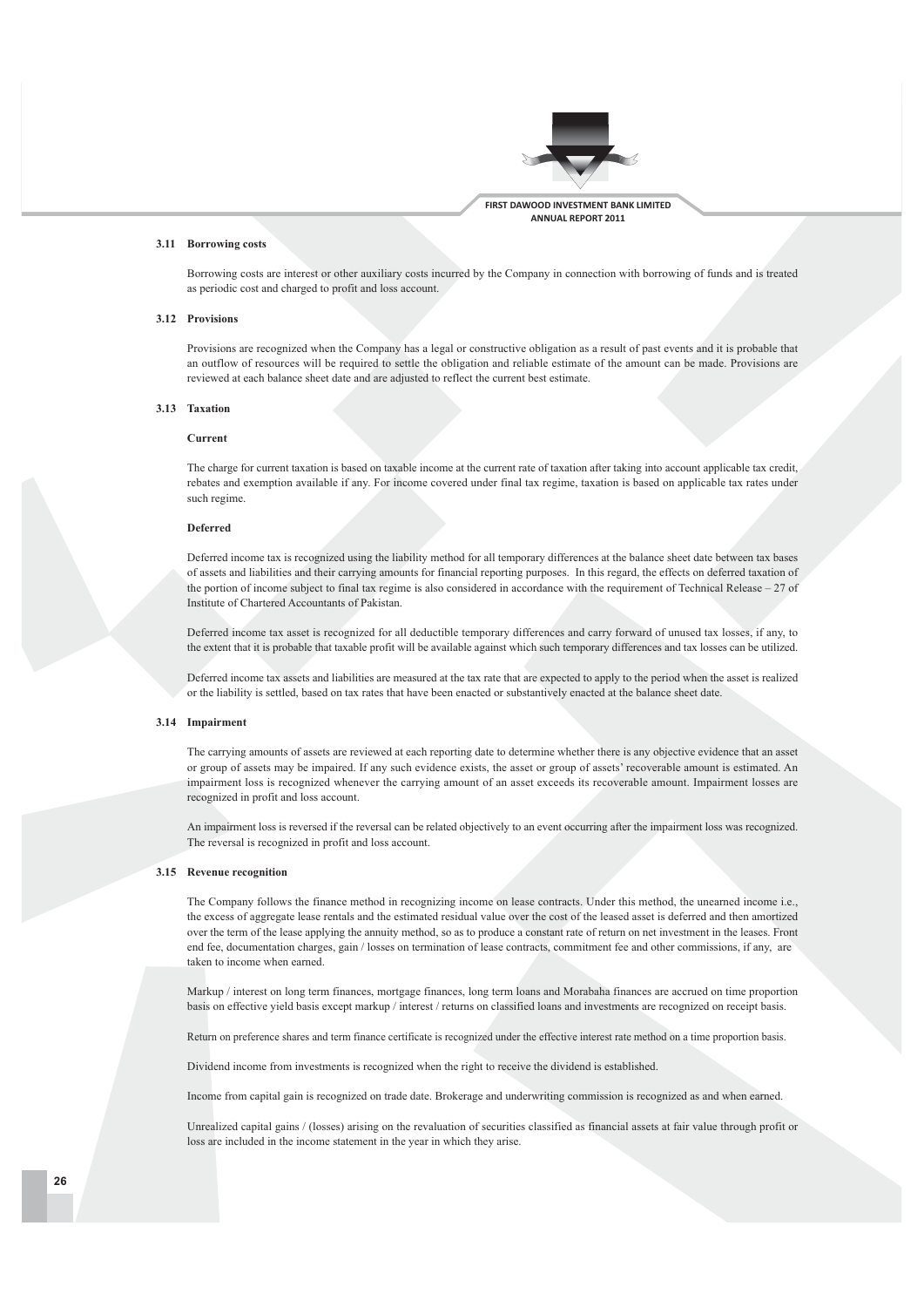

Income on term finance certificates and bank deposits are recognized on accrual basis.

Rental income on investment property is recognized on an accrual basis.

Guarantee income is recognized on time proportion basis.

Consultancy and Corporate Advisory Fees are recognized as and when services are provided.

Trusteeship and custodianship fees are recognized as and when services are provided

### 3.16 Foreign currency transactions

Transaction in foreign currencies are accounted for in Rupees at the exchange rate on the date of transaction. Monetary assets and liabilities in foreign currencies are converted into Rupees at the rate of exchange on the balance sheet date. In cases, where exchange risk cover has been obtained from the State Bank of Pakistan, the foreign currency amounts are translated into rupees at the contracted rates.

Exchange differences are taken to the profit and loss account.

### 3.17 Financial instruments

All financial assets and financial liabilities are recognized at the time when the Company becomes a party to the contractual provisions of the instrument. Financial assets are derecognized when the Company loses control of the contractual rights that comprise the financial assets. Financial liabilities are derecognized when they are extinguished i.e., when the obligation specified in the contract is discharged, cancelled or expired. Any gain or loss on derecognition of the financial assets and financial liabilities is taken to income directly.

### 3.18 Offsetting

A financial asset and financial liability is off-set and the net amount is reported in the balance sheet if the Company has a legally enforceable right to set-off the transactions and also intends either to settle on a net basis or to realize the asset and settle the liability simultaneously. Corresponding income on the asset and charge on the liability is also off-set with each other.

### 3.19 Fiduciary assets

Assets held in trust or in a fiduciary capacity are not treated as assets of the Company and accordingly are not included in these financial statements.

### 3.20 Cash and cash equivalents

Cash and cash equivalents comprise cash balances and bank deposits. For the purpose of statement of cash flows, cash and cash equivalents are presented net of short term borrowings which are repayable on demand or in the short term and form an integral part of the Company's cash management.

### 3.21 Earnings per share

Earnings per share (basic) is calculated by dividing the profit after tax attributable to ordinary shareholders for the year by the weighted average number of shares outstanding during the year.

Earnings per share (diluted) is calculated by adjusting earnings and number of shares for the effects of preference shares (that are potential ordinary shares).

### 3.22 Segment reporting

As segment is a distinguishable component of the Company that is engaged either in providing related products or services (business segment), or in providing products and services within a particular economic environment (geographical segment), which is subject to risks and rewards that are different from those of other segments. The Company's primary format for segment reporting is based on business segments as stated in note 44.

### 3.23 Dividend distributions and appropriations

Dividend distributions and appropriations other than statutory appropriations are recorded in the period in which they are approved.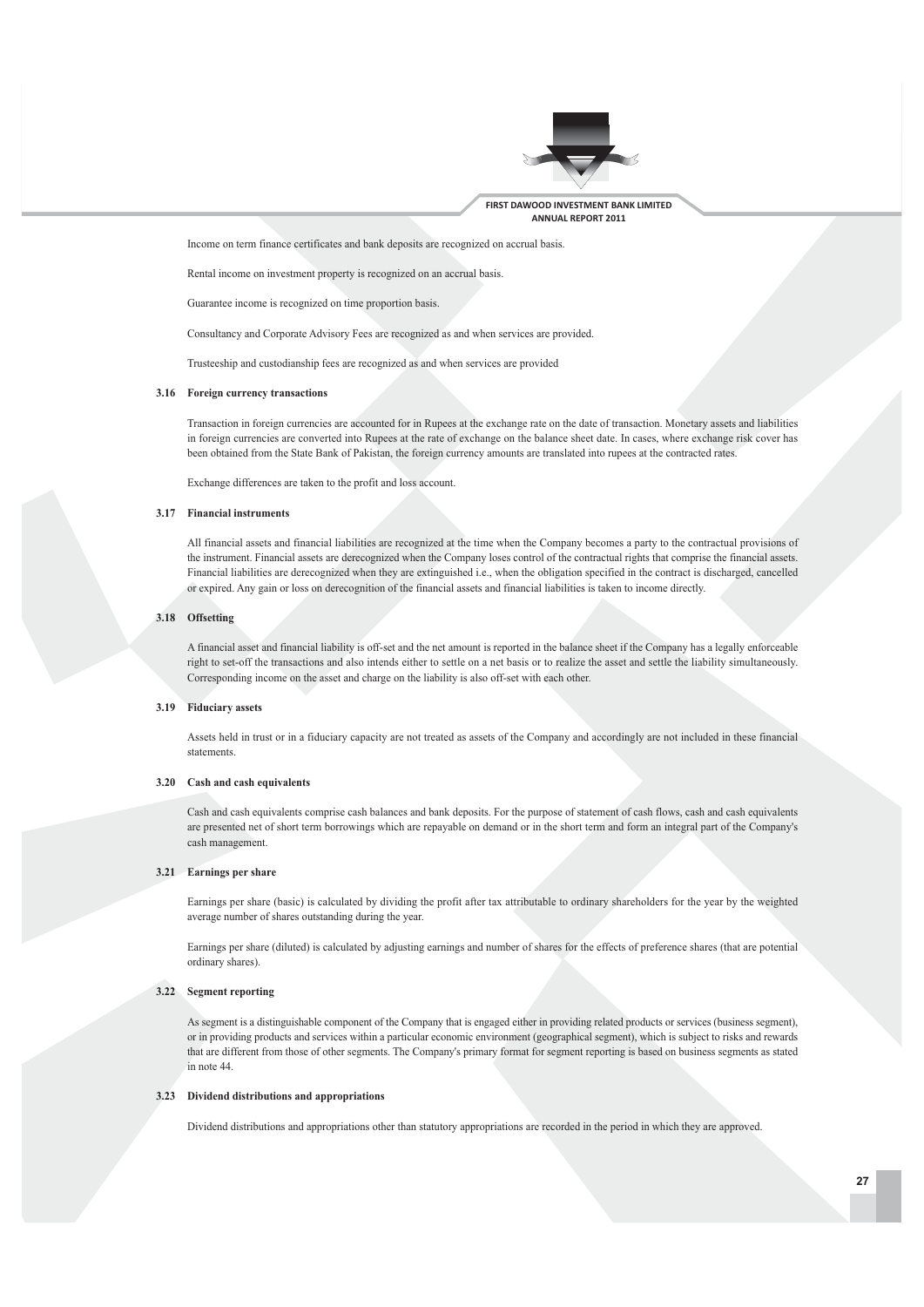

### $\overline{4}$ . CRITICAL ACCOUNTING JUDGMENTS AND KEY

### SOURCES OF ESTIMATION UNCERTAINTY

In the process of applying the Company's accounting policies, as described in note 3, the management has made the following and estimates and judgments which are significant to financial statements: -

- determining the residual values and useful lives of property and equipment (note 3.1);  $\left( \mathbf{a}\right)$
- provision for potential losses and doubtful receivables (note 3.4);  $(b)$
- classification of investments (note 3.5);  $(c)$
- $(d)$ provision and valuation of tax and deferred tax (note 3.13); and
- $(e)$ impairment of non-current assets (note 3.14).

|                        |             | 2011          | 2010          |
|------------------------|-------------|---------------|---------------|
|                        | <b>Note</b> | <b>Rupees</b> | <b>Rupees</b> |
|                        |             |               |               |
| PROPERTY AND EQUIPMENT |             |               |               |
|                        |             |               |               |
| Operating fixed assets | 5.1         | 69,470,998    | 9,431,583     |

 $\overline{5}$ .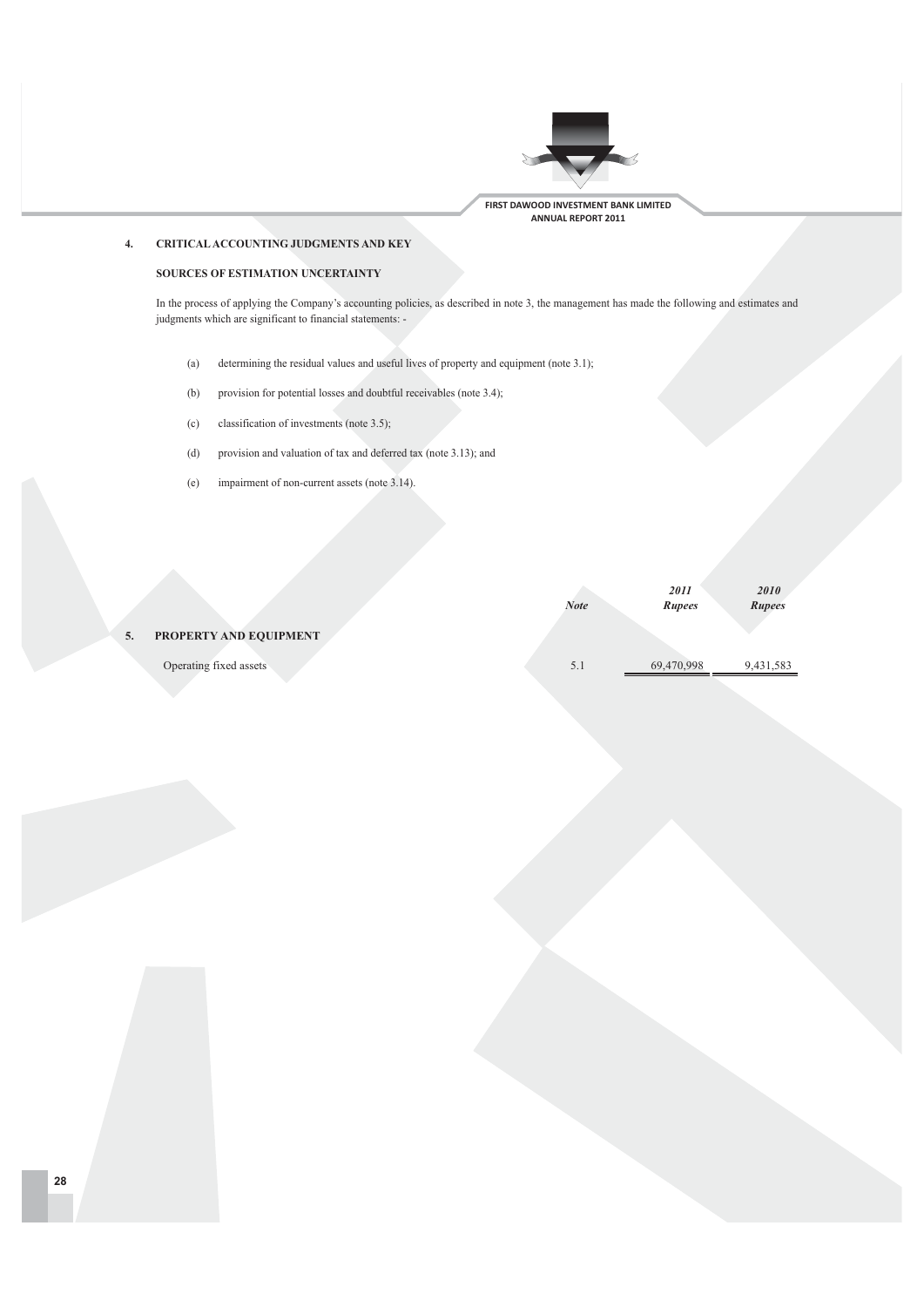FIRST DAWOOD INVESTMENT BANK LIMITED<br>ANNUAL REPORT 2011 Y Q 

5.1 Operating fixed assets

|                            |                                  | COST                                   |                                          |                                  | ACCUMULATED DEPRECIATION               |                                |                                              |                 |
|----------------------------|----------------------------------|----------------------------------------|------------------------------------------|----------------------------------|----------------------------------------|--------------------------------|----------------------------------------------|-----------------|
| <b>110z</b>                | July 01<br>2010<br>$\ddot{\tau}$ | (deletions)<br>Additions.              | June 30,<br><b>Z011</b><br>$\ddot{\tau}$ | July 01<br>2010<br>$\ddot{\tau}$ | For the year /<br>(on deletions)       | June 30,<br><b>2011</b><br>नें | Net book value<br>at June 30,<br><b>2011</b> | Rate<br>$\%$    |
| Building (note 6)<br>Owned |                                  | 51,072,000                             | 51,072,000                               | -Rupees                          | 851,200                                | 851,200                        | 50,220,800                                   | 5               |
| Leasehold improvement      | ı                                | 6,898,253                              | 6,898,253                                |                                  | 574,854                                | 574,854                        | 6,323,399                                    | 33.33           |
| Furniture and fixtures     | 42,500                           | 128,735                                | 171,235                                  | 354                              | 8,114                                  | 8,468                          | 162,767                                      | $\overline{10}$ |
| Equipment and appliances   | 7,463,735                        | 1,599,835                              | 8,064,020                                | 6,685,063                        | 727,329                                | 6,472,637                      | 1,591,383                                    | $20 - 33.33$    |
| Vehicles                   | 13,817,009                       | (999, 550)<br>(1,937,800)<br>5,938,500 | 17,817,709                               | 5,206,245                        | (939, 755)<br>(1,788,375)<br>3,227,190 | 6,645,060                      | 11,172,649                                   | $20\,$          |
|                            | 21,323,244                       | (2,937,350)<br>65,637,323              | 84,023,217                               | 11,891,662                       | (2,728,130)<br>5,388,687               | 14,552,219                     | 69,470,998                                   |                 |
|                            |                                  | COST                                   |                                          |                                  | ACCUMULATED DEPRECIATION               |                                |                                              |                 |
|                            | $\ddot{\tau}$                    | Additions                              | $\ddot{\tau}$                            | $\ddot{t}$                       | For the year                           | $\ddot{\tau}$                  | Net book value                               | Rate            |
| 2010                       | $July$ 01<br>2009                | (deletions)                            | June 30,<br>2010                         | July 01<br>2009                  | (on deletions)                         | June 30,<br>2010               | at June 30,<br>2010                          | $\%$            |
| Owned                      |                                  |                                        |                                          | -Rupees-                         |                                        |                                |                                              |                 |
| Furniture and fixtures     | 3,989,050                        | (3,989,050)<br>42,500                  | 42,500                                   | 3,321,329                        | (3,563,700)<br>242,725                 | 354                            | 42,146                                       | $\overline{10}$ |
| Equipment and appliances   | 8,983,423                        | (1,925,841)<br>406,153                 | 7,463,735                                | 7,388,416                        | (1,672,480)<br>969,127                 | 6,685,063                      | 778,672                                      | $20 - 33.33$    |
| Vehicles                   | '81,140<br>11,7                  | (5,351,300)<br>7,387,169               | 13,817,009                               | 5,268,058                        | (2,708,633)<br>2,646,819               | 5,206,245                      | 8,610,764                                    | $\overline{c}$  |
|                            | 753,613<br>24,7                  | (11, 266, 191)<br>7,835,822            | 21,323,244                               | 15,977,803                       | (7,944,813)<br>3,858,671               | 11,891,662                     | 9,431,583                                    |                 |

29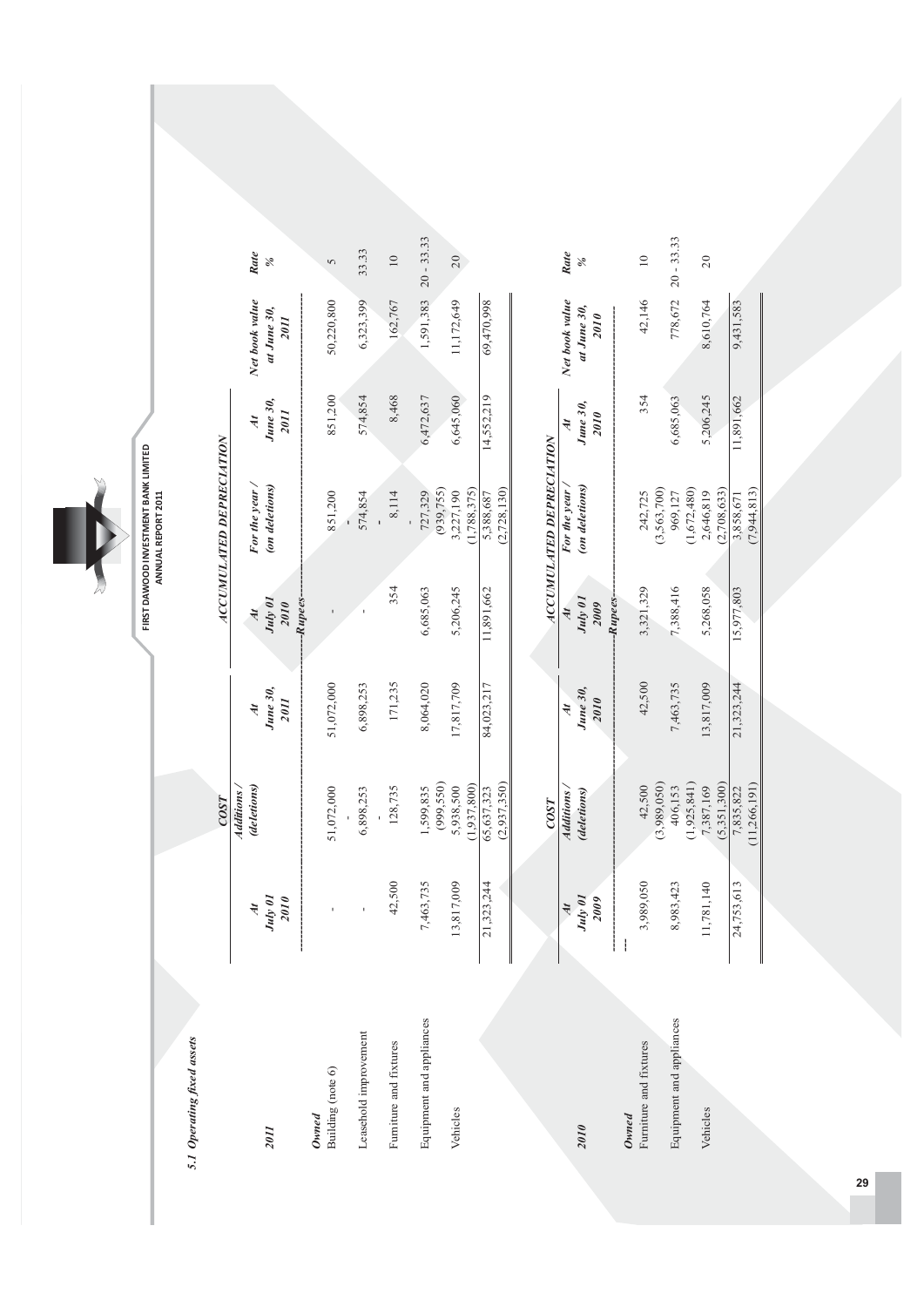

# 5.1.1 Cost of fully depreciated assets still in use is Rs. 6.06 million (2010: Rs.6.44 million).

# 5.1.2 Disposal of property and equipment

The following is a statement of assets disposed during the year.

| <b>Particulars</b>       | Cost                           | Accumulated<br>depreciation | value<br><b>Book</b> | proceeds<br><b>Sale</b> | Name of purchaser                             | Mode of disposal        |
|--------------------------|--------------------------------|-----------------------------|----------------------|-------------------------|-----------------------------------------------|-------------------------|
| Equipment and appliances | 790,000                        | 790,000                     |                      | 60,000                  | Abdul Khaliq, Karachi                         | Negotiation             |
| Equipment and appliances | 124,250                        | 124,250                     |                      | 17,480                  | Anjum Computers, Karachi                      | Negotiation             |
| Equipment and appliances | 29,000                         | 5,800                       | 23,200               | $\mathbf{I}$            |                                               | Written off             |
| Equipment and appliances | 56,300                         | 19,705                      | 36,595               | 15,000                  | Mr. Abdus Samad, Karachi (Employee)           | As per Company's policy |
| Vehicle                  | 560,000                        | 560,000                     |                      | 56,000                  | Mr. Naveed Naqvi, Karachi (Employee)          | As per Company's policy |
| Vehicle                  | 879,000                        | 879,000                     |                      | 87,900                  | Mr. Abbas Qurban, Karachi (Employee)          | As per Company's policy |
| Vehicle                  | 333,500                        | 300,150                     | 33,350               | 66,700                  | Miss. Farhat Rafiq, Karachi (Employee)        | As per Company's policy |
| Vehicle                  | 70,500                         | 25,850                      | 44,650               | 30,000                  | Mr. Abdul Razzak, Karachi (Employee)          | As per Company's policy |
| Vehicle                  | 24,300                         | 8,100                       | 16,200               | 5,600                   | Mr. Qeemat Khan, Karachi (Employee)           | As per Company's policy |
| Vehicle                  | 70,500                         | 15,275                      | 55,225               |                         | 60,000 New Jubilee Insurance Company, Karachi | Insurance claim         |
| 2010<br>2011             | $\frac{2,937,350}{11,266,191}$ | 2,728,130<br>7,944,813      | 209,220<br>3,321,397 | 3,103,826<br>398,680    |                                               |                         |

 $\frac{30}{2}$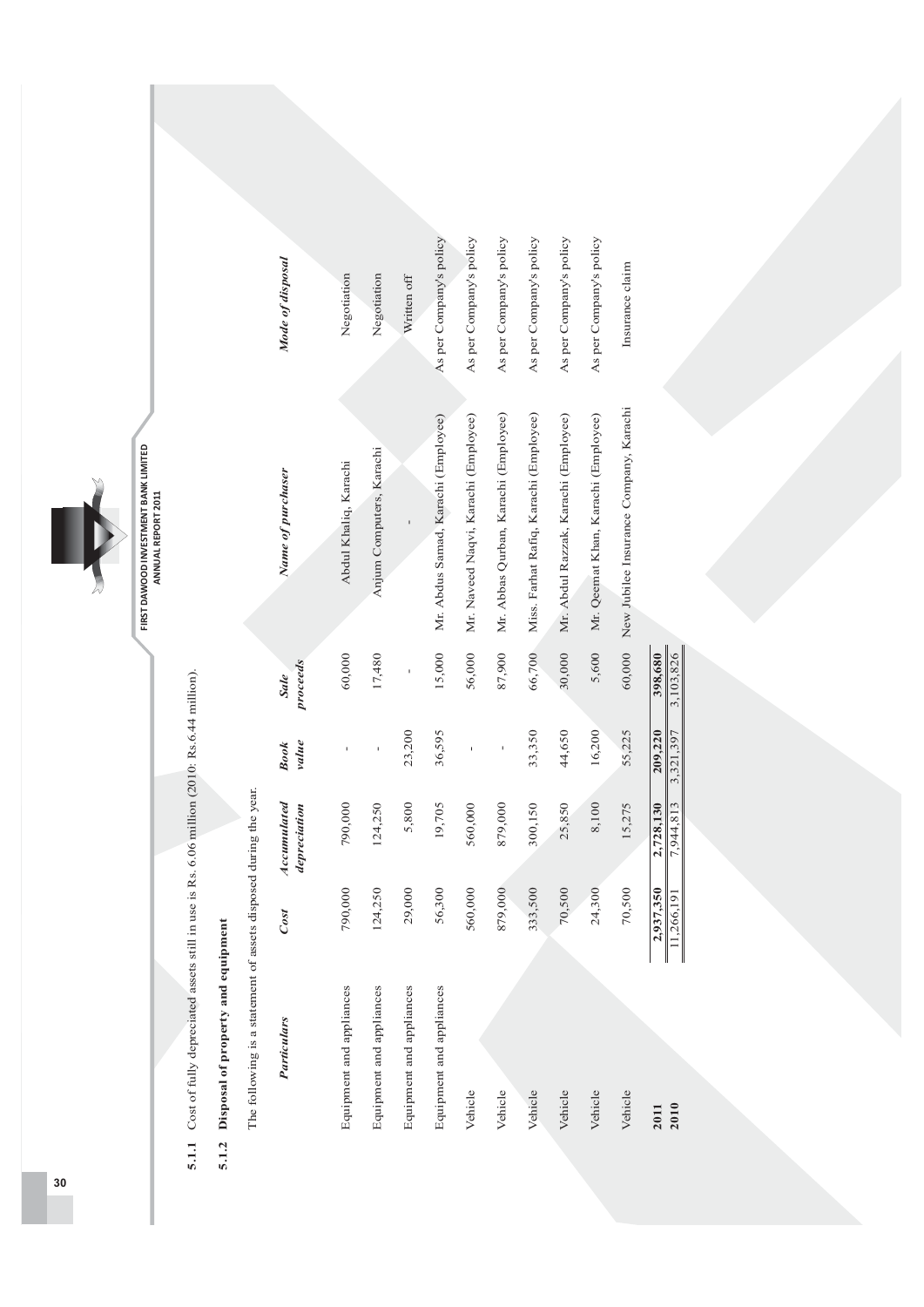

More than one

**Total** 

| <b>INVESTMENT PROPERTIES</b>                     | 2011<br><b>Rupees</b> | 2010<br><b>Rupees</b>        |
|--------------------------------------------------|-----------------------|------------------------------|
| Opening balance                                  | 191,037,708           | 97,437,708                   |
| Acquired in settlement of assets (note 6.2)      | 187,685,500           | 93,600,000                   |
| Disposed off in settlement of liabilities        | (214, 027, 312)       |                              |
| Transferred to operating fixed assets (note 5.1) | (51,072,000)          | $\overline{\phantom{0}}$     |
| Gain on fair value adjustment                    | 5,462,624             | $\qquad \qquad \blacksquare$ |
|                                                  | 119,086,520           | 191,037,708                  |

 $6.1$ Fair value of the investment properties as at June 30, 2011 has been determined by professional valuers, Mssers. M.J Surveyors (Pvt) Limited. The main criteria of valuation for the assessment of investment properties include:

- property brokers, dealers and estate agents are contacted to ascertain the asking and selling prices for the properties of the same nature in the immediate neighborhoods and adjoining areas.

- properties which are recently sold and their respective selling prices.

- properties which are up for sale and their asking price in prevailing market.

- nature of property.

 $\overline{7}$ .

6.2 This includes office space at 19th floor, Saima Trade Tower B, I. I. Chundrigar Road, Karachi costing Rs. 93.6 million acquired in settlement from AMZ Securities (Private) Limited, the registration of which is in process. The property is currently under Company's possession and control. The property has total area of 11,702 square feet out of which 5,318 square feet is given to an associated company on rentals and 6,384 square feet is transferred to fixed assets.

| <b>NET INVESTMENT IN LEASE FINANCE</b> | <b>Note</b> | 2011<br><b>Rupees</b> | 2010<br><b>Rupees</b> |
|----------------------------------------|-------------|-----------------------|-----------------------|
| Net Investment in finance lease        | 7.1         | 966,280,391           | 1,369,376,659         |
| Provision for potential lease losses   | 7.2         | (313,945,872)         | (291, 470, 451)       |
| Current portion                        | 7.3         | (592, 111, 446)       | (789, 153, 111)       |
|                                        |             | 60.223,073            | 288,753,097           |

### 7.1 Particulars of net investment in finance lease

| 2011                               | <b>Note</b> | one year        | year and less<br>than five years<br>-Rupees----------------------- |                 |
|------------------------------------|-------------|-----------------|--------------------------------------------------------------------|-----------------|
| Minimum lease payments receivables | 7.1.1       | 936,083,277     | 48,671,758                                                         | 984,755,035     |
| Residual value of leased assets    |             | 161,233,962     | 18,089,622                                                         | 179, 323, 584   |
| Gross investment in finance lease  |             | 1,097,317,239   | 66,761,380                                                         | 1,164,078,619   |
| Unearned finance income            |             | (191, 259, 921) | (6,538,307)                                                        | (197, 798, 228) |
| Net investment in lease finance    |             | 906,057,318     | 60,223,073                                                         | 966,280,391     |
| 2010                               |             |                 |                                                                    |                 |
| Minimum lease payments receivabl   | 7.1.1       | 1,127,541,995   | 210.519.991                                                        | 1,338,061,986   |
| Residual value of leased assets    |             | 190,513,888     | 111,158,145                                                        | 301,672,033     |
| Gross investment in finance lease  |             | 1,318,055,883   | 321,678,136                                                        | 1,639,734,019   |
| Unearned finance income            |             | (237, 432, 321) | (32, 925, 039)                                                     | (270, 357, 360) |
| Net investment in lease finance    |             | 1,080,623,562   | 288,753,097                                                        | 1,369,376,659   |
|                                    |             |                 |                                                                    |                 |

Less than

7.1.1 As at June 30, 2011, the balance of non-performing lease portfolio as per time based criteria prescribed in NBFC Regulations 2008 amounting to Rs. 785.84 million (2010: Rs.911.85 million). The forced sales value considered against these non-performing lease portfolio amounts to Rs. 457.94 million (2010: Rs. 601.25 million).

7.1.2 These lease finances carries mark-up ranging from 8% to 29.17% (2010: 8% to 32.43%) having maturity period of three to five years and are secured against the lease assets.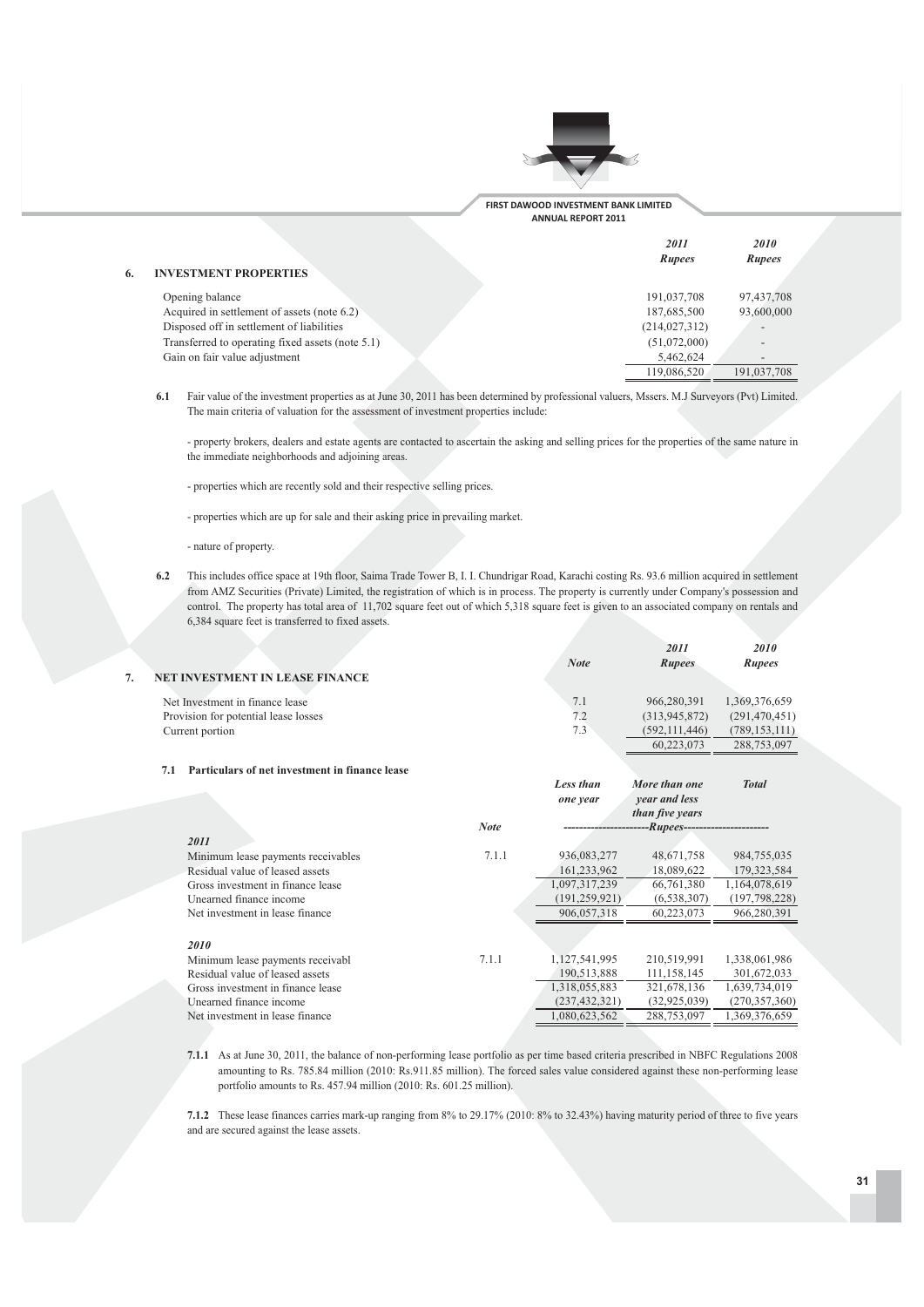

|     |                                                            | <b>Note</b> | 2011<br><b>Rupees</b> | 2010<br><b>Rupees</b> |
|-----|------------------------------------------------------------|-------------|-----------------------|-----------------------|
| 7.2 | Provision for potential lease losses                       |             |                       |                       |
|     | Opening balance                                            |             | 291,470,451           | 364,013,719           |
|     | Charge / (reversal) during the year - net                  | 34          | 77,558,526            | (61, 164, 882)        |
|     | Transfer from long term finance                            |             |                       | 2,000,000             |
|     | Written off                                                |             | (55,083,105)          | (13, 378, 386)        |
|     | Closing balance                                            |             | 313,945,872           | 291,470,451           |
|     |                                                            |             |                       |                       |
| 7.3 | Current portion of lease finance                           |             |                       |                       |
|     | Maturing within one year                                   | 7.1         | 906,057,318           | 1,080,623,562         |
|     | Provision for potential lease losses                       | 7.2         | (313, 945, 872)       | (291, 470, 451)       |
|     |                                                            | 12          | 592,111,446           | 789,153,111           |
| 8.  | <b>LONG TERM INVESTMENTS</b>                               |             |                       |                       |
|     | Investment in associates                                   | 8.1         | 163,947,170           | 22,961,150            |
|     | Held to maturity investments                               | 8.2         |                       |                       |
|     |                                                            |             | 163,947,170           | 22,961,150            |
|     |                                                            |             |                       |                       |
| 8.1 | <b>Investment in associates</b>                            |             |                       |                       |
|     | Opening balance                                            |             | 22,961,150            | 391,805,414           |
|     | Decrease in interest of associates                         |             |                       | (22, 187, 150)        |
|     | Transferred from / (to) available-for-sale investment      | 8.1.1       | 136,552,931           | (301, 297, 407)       |
|     | Share of gain / (loss)                                     | 38          | 1,551,349             | (36,373,779)          |
|     | Share of surplus / (deficit) on revaluation of investments |             | 2,881,740             | (8,985,928)           |
|     | Closing balance                                            |             | 163,947,170           | 22,961,150            |

### 8.1.1 Carrying value of investment in associate

| 2011       | 2010<br><b>Number of Shares</b> | Name of associate                    | 2011<br><b>Rupees</b> | <i>2010</i><br><b>Rupees</b> |
|------------|---------------------------------|--------------------------------------|-----------------------|------------------------------|
| 2,246,070  | 2.246,070                       | Dawood Capital Management Limited    | 22,357,890            | 20,936,005                   |
| 4,762,100  | 4.762.100                       | B.R.R. Investments (Private) Limited | 17.266.435            | 2,025,045                    |
| 15.526.010 | ÷                               | Dawood Family Takaful Limited        |                       |                              |
|            |                                 | (note 8.1.2.1)                       | 124,322,845           |                              |
|            |                                 |                                      | 163,947,170           | 22,961,050                   |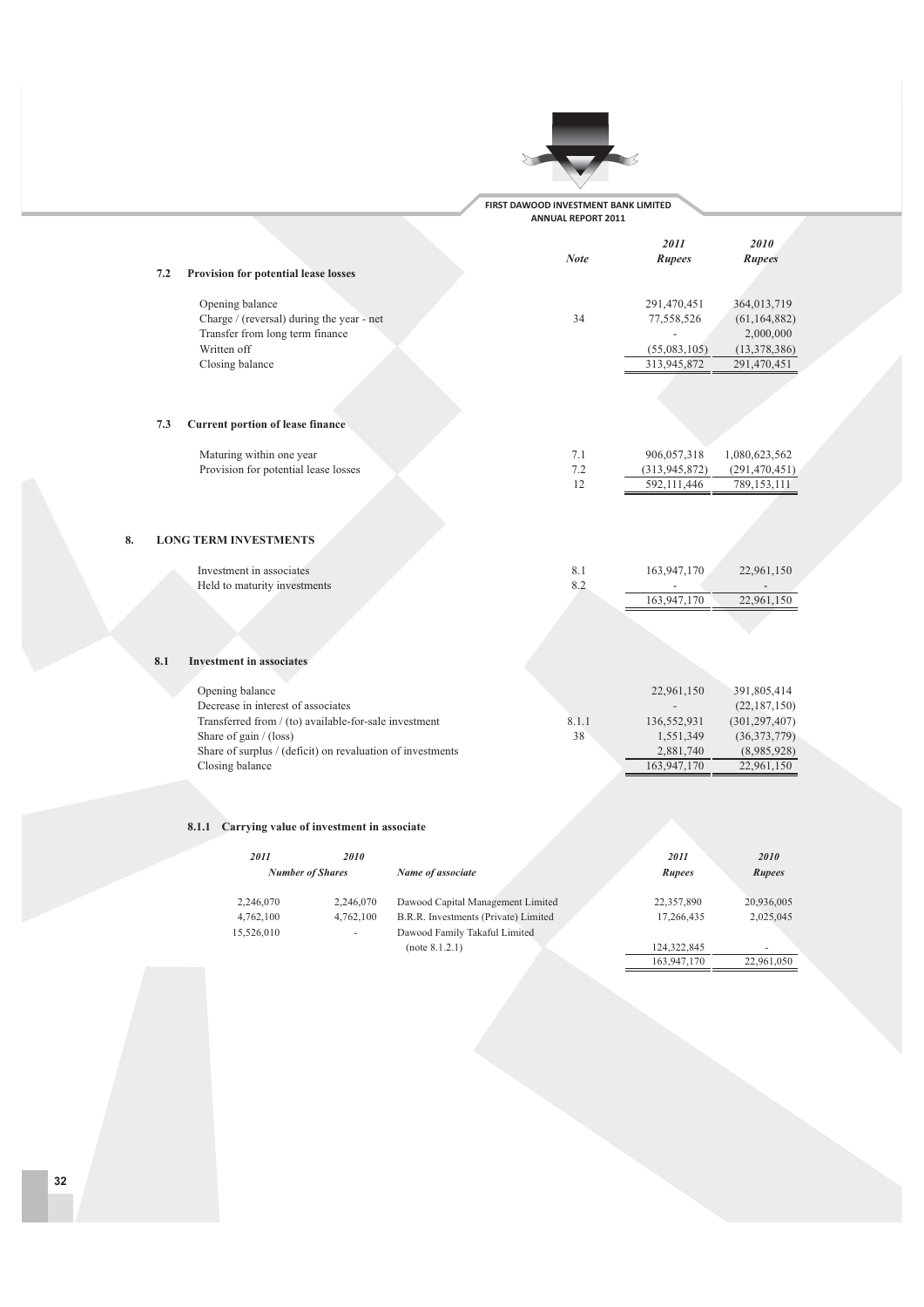

s follows. re a  $r/$  period ended June 30, 2011 a tements for the yea l sta ncia udit / reviewed fina s per a tes, a ssocia tion for a l informa ncia rized fina 8.1.2 The summa 8.1.2

|                                                                                       | Holding<br>$\frac{9}{6}$ | Assets        | Liabilities | $-Rupes-$<br>Equity | Revenue     | Profit (Loss) |
|---------------------------------------------------------------------------------------|--------------------------|---------------|-------------|---------------------|-------------|---------------|
| Dawood Capital Management Limited<br>Chief Executive: Tara Uzra Dawood<br><b>2011</b> | 15.00                    | 161,658,746   | 12,606,146  | 149,052,600         | 19,761,148  | (365, 585)    |
| B.R.R. Investments (Private) Limited<br>Chief Executive: Ayaz Dawood                  | 41.63                    | 117,415,181   | 75,939,239  | 41,475,943          | 37,697,563  | 29,503,475    |
| (note 8.1.2.1)<br>Dawood Family Takaful Limited<br>Chief Executive: Rizwan Fareed     | 20.70                    | 829,884,301   | 229,329,917 | 600,554,384         | 102,035,400 | (37,201,546)  |
| Dawood Capital Management Limited<br>Chief Executive: Tara Uzra Dawood<br>2010        | 15.00                    | 158, 124, 733 | 18,551,365  | 139,573,368         | 36,484,989  | (5, 719, 916) |
| B.R.R. Investments (Private) Limited<br>Chief Executive: Ayaz Dawood                  | 41.63                    | 139,531,315   | 134,666,853 | 4,864,461           | (7,307,676) | (32,032,579)  |
|                                                                                       |                          |               |             |                     |             |               |

**C8-8,8-** During the yea r, holding of the Compa ny in Da wood  $FA$ mily Taka ful Limited (DFTL) ha s increa sed to 20.70% (2010: 12.1%). Therefore, investment in DFTL ha w been recognised a s investment in a ssocia te a nd tra nsferred from a Σ ۳ļ. ble for sa le investment a s on September 30, 2010.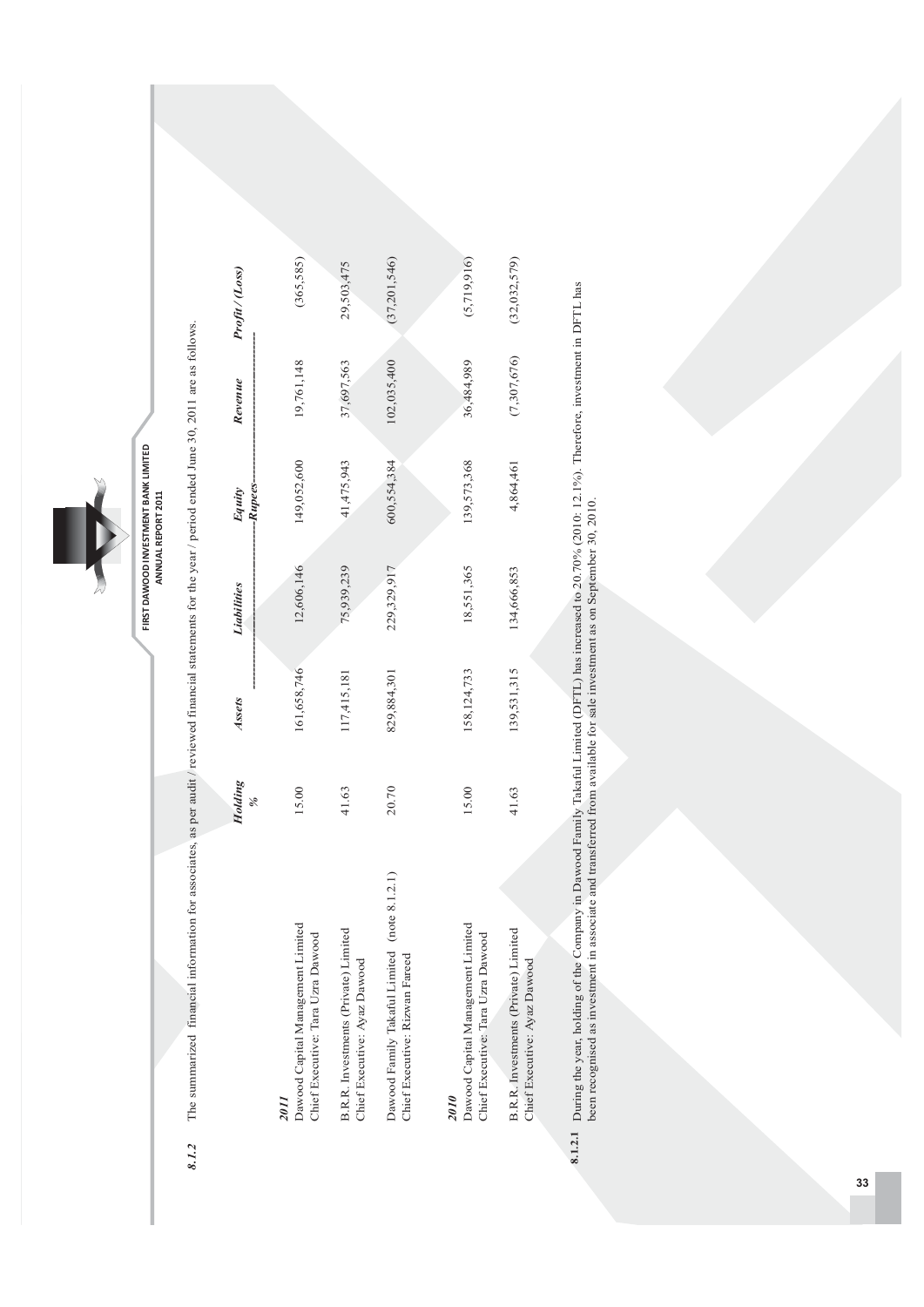

**FIRST DAWOOD INVESTMENT BANK LIMITED ANNUAL REPORT 2011** 

| 8.2 | <b>Held to maturity investments</b> |                         | <b>Note</b>                    | 2011<br><b>Rupees</b> | 2010<br><b>Rupees</b> |
|-----|-------------------------------------|-------------------------|--------------------------------|-----------------------|-----------------------|
|     |                                     |                         |                                |                       |                       |
|     | Preference shares                   |                         |                                | 377,668               | 377,668               |
|     | Current portion                     |                         | 8.2.1 & 8.2.2                  | (377, 668)            | (377, 668)            |
|     |                                     |                         |                                |                       |                       |
|     | 8.2.1 Preference shares             |                         |                                |                       |                       |
|     | 2011                                | 2010                    |                                | 2011                  | 2010                  |
|     |                                     | <b>Number of shares</b> |                                | <b>Rupees</b>         | <b>Rupees</b>         |
|     |                                     |                         | <b>Ouoted</b>                  |                       |                       |
|     | 37,750                              |                         | 37,750 Azgard Nine Limited     | 377,668               | 377,668               |
|     |                                     |                         | Less: Provision for impairment | (377, 668)            | (377, 668)            |
|     |                                     |                         |                                |                       |                       |

8.2.2 These represent cumulative redeemable convertible preference shares carried dividend at the rate of 8.95% (2010: 8.95%) per annum. These were matured on September 30, 2010.

|    |                                                              | <b>Note</b>    | 2011<br><b>Rupees</b> | 2010<br>Rupees  |
|----|--------------------------------------------------------------|----------------|-----------------------|-----------------|
| 9. | <b>LONG TERM FINANCES</b>                                    |                |                       |                 |
|    |                                                              |                |                       |                 |
|    | Term finance facility                                        | 9.1, 9.2 & 9.3 | 483,983,656           | 680, 833, 499   |
|    | Provision for doubtful finances                              | 9.4            | (140, 556, 121)       | (225, 821, 074) |
|    | Current portion                                              | 9.5            | (330, 583, 755)       | (263, 219, 617) |
|    |                                                              |                | 12,843,780            | 191,792,808     |
|    |                                                              |                |                       |                 |
|    | The reconciliation of long term finance are as under:<br>9.1 |                |                       |                 |
|    |                                                              |                |                       |                 |
|    | Opening balance                                              |                | 680,833,499           | 1,214,486,060   |
|    | Restructured during the year                                 |                |                       | 54,771,803      |
|    | Settled during the year                                      |                | (157, 714, 490)       | (431, 119, 705) |
|    | Repaid during the year                                       |                | (39, 135, 353)        | (157, 304, 659) |

**9.2** The mark-up / profit rates ranges from 8% to 19.27% (2010: 8% to 20.18%) per annum subject to change in SBP discount rate and KIBOR, receivable on monthly / quarterly basis. These are secured against mortgage of immovable properties and principal will redeem up to March 2026.

 $(157,304,659)$ 

483,983,656 680,833,499

Repaid during the year Closing balance

**9.3** Long term finances include Rs. 450.63 million (2010: Rs.657.93 million) which have been placed under non-performing status. The forced sales value considered against these non-performing finances amounts to Rs.347.34 million (2010: Rs. 531.25 million).

| 9.4 | Particulars of provision for doubtful receivables | <b>Note</b> | 2011<br><b>Rupees</b> | 2010<br><b>Rupees</b> |
|-----|---------------------------------------------------|-------------|-----------------------|-----------------------|
|     |                                                   |             |                       |                       |
|     | Opening balance                                   |             | 225,821,074           | 227, 192, 976         |
|     | (Reversal) / charge for the year - net            | 34          | (85,216,032)          | 3,378,939             |
|     | Written off                                       |             | (48, 921)             | (4,750,841)           |
|     | Closing balance                                   |             | 140.556.121           | 225,821,074           |
| 9.5 | Current portion of long term finance              |             |                       |                       |
|     | Maturing within one year                          |             | 471,139,876           | 489,040,691           |
|     | Provision for potential finance losses            | 9.4         | (140, 556, 121)       | (225, 821, 074)       |
|     |                                                   | 12          | 330, 583, 755         | 263.219.617           |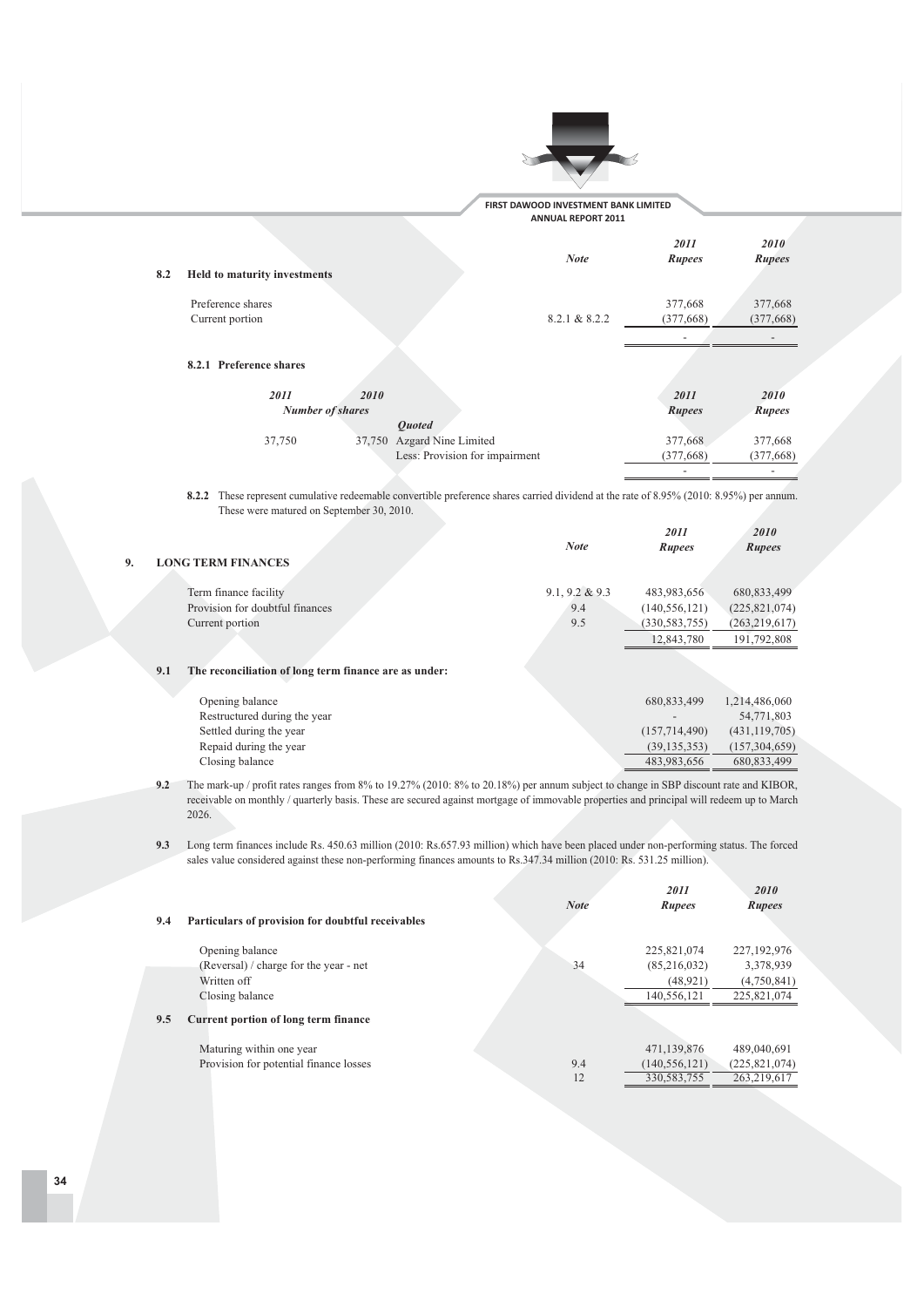

|      | <b>LONG TERM LOANS</b>                   |             | 2011       | 2010       |
|------|------------------------------------------|-------------|------------|------------|
|      |                                          | <b>Note</b> | Rupees     | Rupees     |
|      | Considered good                          |             |            |            |
|      | <b>Directors</b>                         | 10.2        | 71,799     | 394,796    |
|      | Other staff                              | 10.3        | 389,213    | 459,107    |
|      |                                          |             | 461,012    | 853,903    |
|      | Current portion                          | 12          | (145,216)  | (392, 843) |
|      |                                          |             | 315,796    | 461,060    |
|      | Outstanding for period:                  |             |            |            |
|      | - Within three years                     |             | 303,454    | 615,230    |
|      | - Exceeding three years                  |             | 157,558    | 238,673    |
|      |                                          | 10.1        | 461,012    | 853,903    |
|      |                                          |             |            |            |
| 10.1 | <b>Reconciliation of long term loans</b> |             |            |            |
|      | Opening balance                          |             | 853,903    | 1,227,728  |
|      | Received during the year                 |             | (392, 891) | (373, 825) |
|      | Closing balance                          |             | 461,012    | 853,903    |

10.2 The loans have been provided to a Director and an employee of the Company to facilitate purchase of house in accordance of Company's policy. These loans carry service charges at 5% (2010: 5%) per annum and are receivable up to March 2016.

10.3 Maximum aggregate amount outstanding during the year was Rs. 853,903 (2010: Rs. 1,227,728).

 $10.$ 

|     |      |                                                                 | <b>Note</b> | 2011<br><b>Rupees</b> | 2010<br>Rupees        |
|-----|------|-----------------------------------------------------------------|-------------|-----------------------|-----------------------|
| 11. |      | <b>DEFERRED TAX ASSET</b>                                       |             |                       |                       |
|     |      | Deferred tax asset                                              | 11.1 & 11.2 | 98,116,360            | 147,528,543           |
|     | 11.1 | Breakup of the deferred tax assets and liabilities is as under: | <b>Note</b> | 2011<br><b>Rupees</b> | 2010<br><b>Rupees</b> |
|     |      | Deferred tax assets                                             |             |                       |                       |
|     |      | Deficit on revaluation of investments                           |             | 8,666,854             | 23,754,684            |
|     |      | Difference in accounting and tax base of fixed assets           |             |                       | 1,037,198             |
|     |      | Provision for impairment                                        |             | 10,678,460            | 1,925,486             |
|     |      | Provision for lease losses and doubtful receivables             |             | 387,401,627           | 389,807,795           |
|     |      | Share of profit of associates                                   |             | 542,972               |                       |
|     |      | Carry forward of tax losses                                     |             | 558,457,179           | 495,351,090           |
|     |      |                                                                 |             | 965,747,092           | 911,876,253           |
|     |      | <b>Deferred Tax Liabilities</b>                                 |             |                       |                       |
|     |      | Difference in accounting and tax base of                        |             |                       |                       |
|     |      | net investment in lease finance                                 |             | (234, 742, 225)       | (295, 435, 758)       |
|     |      | Difference in accounting and tax base of fixed assets           |             | (317,081)             |                       |
|     |      | Share of loss from associates                                   |             |                       | (5,388,529)           |
|     |      |                                                                 |             | (235,059,306)         | (300, 824, 287)       |
|     |      | Net deferred tax asset                                          |             | 730,687,786           | 611,051,966           |

11.2 Deferred tax asset is recognized in respect of carry forward assessed tax losses/deductible temporary differences to the extent it is probable that there will be future taxable profits against which these losses/deductible temporary differences can be utilized. The Company has prepared a five year business plan which has been reviewed by the Board of Directors. The business plan involves certain key assumptions underlying the estimation of future taxable profits including injection of fresh equity. The determination of future taxable profit is directly related and sensitive to certain key assumptions such as recoveries of outstanding lease and long term finances, resumption of licenses, expected return on investments and bank balances etc. Any change in the key assumptions may have an effect on the realisability of the deferred tax asset. The Board believes that it is probable that the Company will be able to achieve the profits projected in the business plan and consequently it is expected that the deferred tax asset up to Rs. 98.12 million will be realized in the future. Accordingly, the Company has not recognized deferred tax assets of Rs. 632.57 million in respect of remaining losses and deductible temporary differences.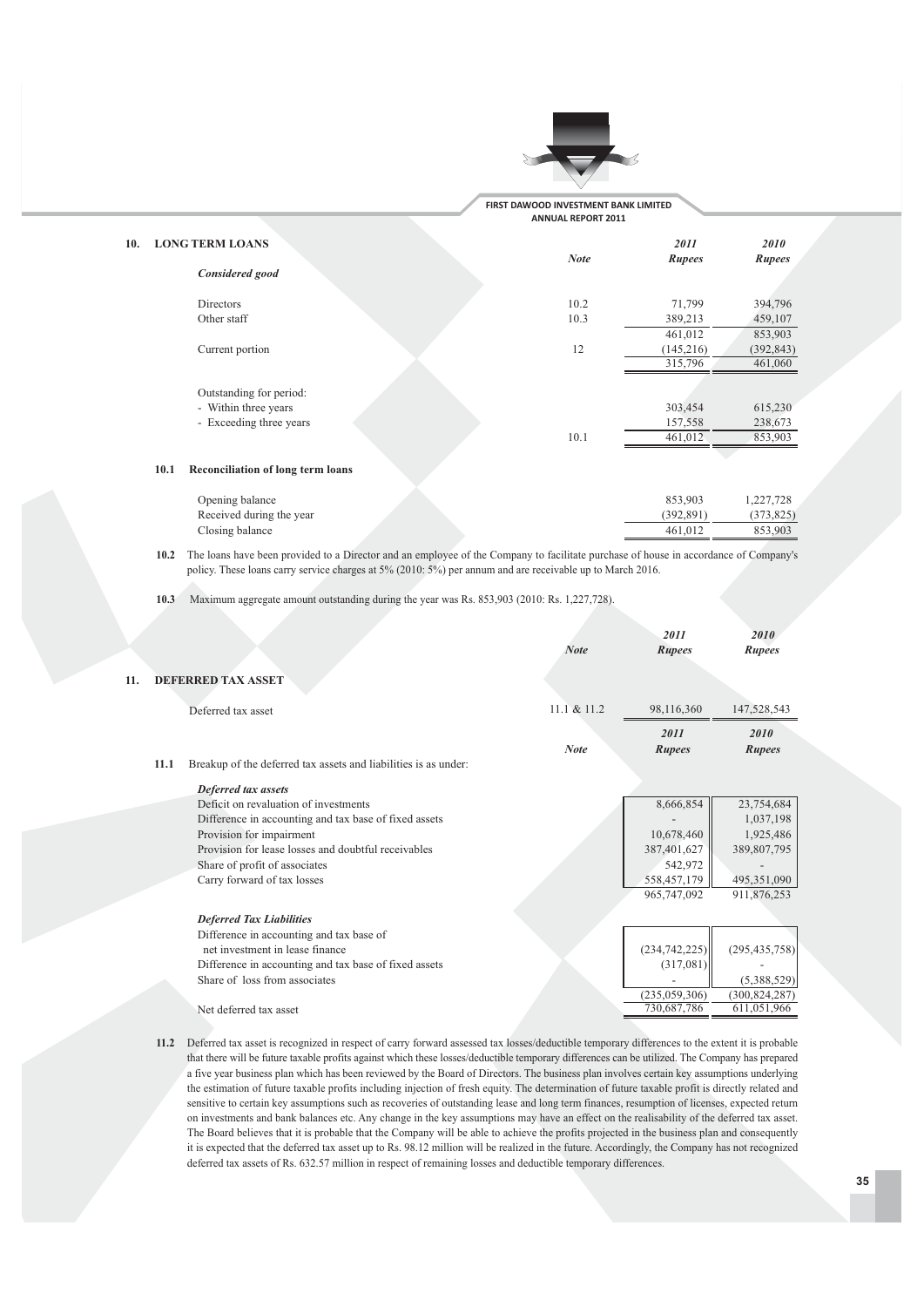

|                                       |                                                                                                    | <b>Note</b>      | 2011<br>Rupees                                       | 2010<br>Rupees                                         |
|---------------------------------------|----------------------------------------------------------------------------------------------------|------------------|------------------------------------------------------|--------------------------------------------------------|
| 12.                                   | <b>CURRENT PORTION OF NON-CURRENT ASSETS</b>                                                       |                  |                                                      |                                                        |
| Long-term finances<br>Long-term loans | Net investment in lease finance                                                                    | 7.3<br>9.5<br>10 | 592,111,446<br>330,583,755<br>145,216<br>922,840,417 | 789,153,111<br>263,219,617<br>392,843<br>1,052,765,571 |
|                                       |                                                                                                    |                  |                                                      |                                                        |
| <b>SHORT TERM INVESTMENTS</b><br>13.  |                                                                                                    |                  |                                                      |                                                        |
| 13.1 Investments - available for sale |                                                                                                    |                  |                                                      |                                                        |
| Term finance certificates             |                                                                                                    | 13.1.1           | 29,125,005                                           | 150,067,991                                            |
| Quoted securities                     | National Investment Trust units                                                                    | 13.1.2<br>13.1.3 |                                                      | 44,246<br>18,334,575                                   |
| Unquoted securities                   |                                                                                                    | 13.1.4           | 20,761,433                                           | 410,372,027                                            |
|                                       |                                                                                                    |                  | 49,886,438                                           | 578,818,839                                            |
|                                       | 13.1.1 Term Finance Certificates (TFCs)                                                            |                  |                                                      |                                                        |
| 2011                                  | 2010                                                                                               |                  | 2011                                                 | 2010                                                   |
|                                       | <b>Number of Certificates</b><br>Quoted (note 13.1.1.1 and 13.1.1.2)                               |                  | Rupees                                               | Rupees                                                 |
| 3,000                                 | 6,200 Al-Zamin Leasing Modaraba (Managed by                                                        |                  |                                                      |                                                        |
|                                       | Al-Zamin Modaraba Management Limited)                                                              |                  | 15,000,000                                           | 31,000,000                                             |
| 82                                    | 85 Trust Investment Bank Limited                                                                   |                  | 237,505                                              | 357,120                                                |
|                                       |                                                                                                    |                  | 15,237,505                                           | 31,357,120                                             |
|                                       | Un-quoted (note 13.1.1.1 and 13.1.1.2)                                                             |                  |                                                      |                                                        |
| 8,000                                 | 28,000 Flying Paper & Board Limited                                                                |                  | 40,000,000                                           | 140,000,000                                            |
| 1,123                                 | 3,123 Gharibwal Cement Limited                                                                     |                  | 5,550,000                                            | 9,453,665                                              |
| 1,023<br>3,000                        | 4,660 New Allied Electronics (Private) Limited<br>3,000 Three Star Hosiery Mills (Private) Limited |                  | 4,348,775<br>15,000,000                              | 5,501,389<br>15,000,000                                |
| $\overline{a}$                        | 1,340 Vision Developers (Private) Limited                                                          |                  |                                                      | 6,700,000                                              |
|                                       |                                                                                                    |                  | 64,898,775                                           | 176,655,054                                            |
|                                       | Less: Provision for impairment (note 13.1.1.1)                                                     |                  | (36,011,275)                                         | (5,501,389)                                            |
|                                       | Less: Deficit on revaluation of investment (note 13.1.1.2)                                         |                  | (15,000,000)                                         | (52, 442, 794)                                         |
|                                       |                                                                                                    |                  | 29,125,005                                           | 150,067,991                                            |
| 13.1.1.1                              | Particulars of provision for impairment                                                            |                  |                                                      |                                                        |
|                                       |                                                                                                    |                  |                                                      |                                                        |
|                                       | Opening balance<br>Transfer from provision of surplus / (deficit) on                               |                  | 5,501,389                                            |                                                        |
|                                       | revaluation of investment                                                                          |                  | 18,025,663                                           |                                                        |
|                                       | Impairment during the year - net                                                                   |                  | 12,484,223                                           | 5,501,389                                              |
|                                       | Charge for the year<br>Closing balance                                                             | 35               | 30,509,886<br>36,011,275                             | 5,501,389<br>5,501,389                                 |
|                                       |                                                                                                    |                  |                                                      |                                                        |
| 13.1.1.2                              | Particulars of surplus / (deficit) on revaluation of investment                                    |                  |                                                      |                                                        |
|                                       |                                                                                                    |                  |                                                      |                                                        |
|                                       | Opening balance<br>Transfer to provision for impairment                                            |                  | (52, 442, 794)<br>18,025,663                         | 116,961,582                                            |
|                                       | Deficit during the year                                                                            |                  | (10,099,746)                                         | (49, 684, 004)                                         |
|                                       | Reversal during the year                                                                           |                  | 29,516,877                                           | 114,202,792                                            |
|                                       | Closing balance (note 21)                                                                          |                  | (15,000,000)                                         | (52, 442, 794)                                         |
|                                       |                                                                                                    |                  |                                                      |                                                        |
|                                       |                                                                                                    |                  |                                                      |                                                        |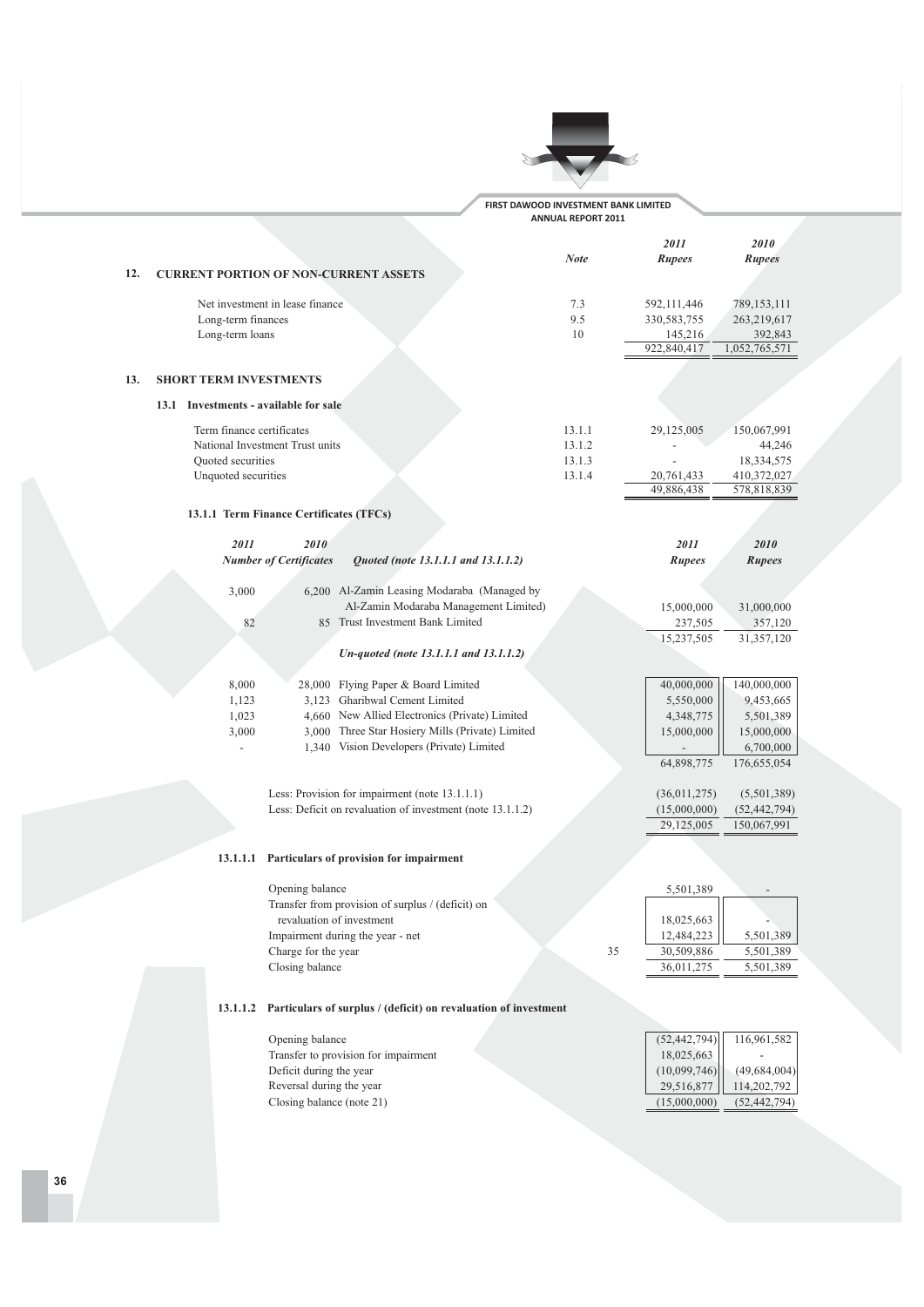

13.1.1.3 Significant terms and conditions relating to Term finance certificates having face value of Rs. 5,000 each are as follows :

| <b>Particulars</b>                                                                                                                                                       | Profit rate per anum                                                                      | Profit<br>payment           | <b>Maturity Date</b>            | Terms of redemption                                                                                                            |
|--------------------------------------------------------------------------------------------------------------------------------------------------------------------------|-------------------------------------------------------------------------------------------|-----------------------------|---------------------------------|--------------------------------------------------------------------------------------------------------------------------------|
| <b>Quoted</b>                                                                                                                                                            |                                                                                           |                             |                                 |                                                                                                                                |
| Al-Zamin Leasing Modaraba (Managed by Al- 6 months KIBOR + 150 bps per Semi-annually September 05, 2013 Bullet Payment at maturity<br>Zamin Modaraba Management Limited) | anum with no floor and no cap                                                             |                             |                                 |                                                                                                                                |
| Trust Investment Bank Limited                                                                                                                                            | 6 months KIBOR + 150 bps per Semi-annually July 04, 2013<br>anum with no floor and no cap |                             |                                 | Principal redemption will be in 10 equal<br>semi annual instalments.                                                           |
| Un-quoted                                                                                                                                                                |                                                                                           |                             |                                 |                                                                                                                                |
| Flying Paper & Board Limited<br>Chief Executive: Mr. Kamran Khan                                                                                                         | 6 months KIBOR $+ 150$ bps<br>with no floor and no cap.                                   | Semi-annually July 19, 2014 |                                 | Grace period is two years. Principal<br>redemption will be in 36 equal<br>installments after the grace period.                 |
| Gharibwal Cement Limited<br>Chief Executive: M. Tauseef Paracha                                                                                                          | $6$ months KIBOR + 300 bps<br>with no floor and no cap                                    | Quarterly                   | September 01, 2012              | Grace period is two years. Principal<br>redemption will be in 24 equal quarterly<br>installments after the grace period.       |
| New Allied Electronics (Private) Limited<br>Chief Executive: Mr. Mian Perviaz                                                                                            | 6 months KIBOR + 220 bps<br>with floor of 7% and Cap of<br>$20%$ .                        |                             | Semi-annually November 01, 2012 | Two years grace period with bullet<br>payment at maturity                                                                      |
| Three Star Hosiery Mills (Private) Limited<br>Chief Executive: Mr. Mansoor Rasheed                                                                                       | $6$ months KIBOR $+300$ bps<br>with no floor and no cap                                   |                             | Semi-annually December 01, 2014 | Grace period is two years. Principal<br>redemption will be in 24 equal semi-<br>annual installments after the grace<br>period. |

13.1.1.4 TFCs of Rs. 15 million (2010: Rs. 15.49 million) have been placed as collateral against borrowrings.

13.1.2 This represent Nil (2010: 1,531) units of National Investment Trust having a face value of Rs.10 each.

### 13.1.3 Quoted securities

Fully paid ordinary shares / certificates / units of listed companies of Rs.10 each:

| 2011 | 2010                 |                                            | 2011   | 2010          |
|------|----------------------|--------------------------------------------|--------|---------------|
|      | Number of shares /   |                                            | Rupees | <b>Rupees</b> |
|      | certificates / Units |                                            |        |               |
|      |                      |                                            |        |               |
|      | 30,000               | Adamjee Insurance Company Limited          |        | 3,131,464     |
|      | 2.500                | Attock Petroleum Limited                   |        | 931,645       |
|      | 5.000                | Attock Refinery Limited                    |        | 502,619       |
|      | 2.265,000            | Dawood Equities Limited                    |        | 8,739,408     |
|      | 2,000                | Dawood Lawrencepur Limited                 |        | 69,100        |
|      | 1,118,650            | First Dawood Mutual Fund                   |        | 2,237,300     |
|      | 10.000               | Habib Bank Limited                         |        | 1,134,097     |
|      | 5.000                | Lucky Cement Limited                       |        | 412,964       |
|      | 7.500                | MCB Bank Limited                           |        | 1,621,064     |
|      | 4.500                | Millat Tractors Limited                    |        | 2,170,518     |
|      | 12.500               | National Bank of Pakistan                  |        | 785,555       |
|      | 20.100               | Nishat Mills Limited                       |        | 1,356,013     |
|      | 2.500                | Pakistan Petroleum Limited                 |        | 494,551       |
|      | 5.000                | Pakistan Suzuki Motors Company Limited     |        | 442,314       |
|      | 25,000               | Pakistan Telecommunication Company Limited |        | 545,947       |
|      | 1.750                | Sapphire Textile Mills Limited             |        | 120,750       |
|      | 10,000               | United Bank Limited                        |        | 611,874       |
|      |                      |                                            |        | 25,307,183    |
|      |                      | Less: Deficit on revaluation of            |        |               |
|      |                      | investment (note $13.1.3.1$ )              |        | (6,972,608)   |
|      |                      |                                            |        | 18,334,575    |
|      |                      |                                            |        |               |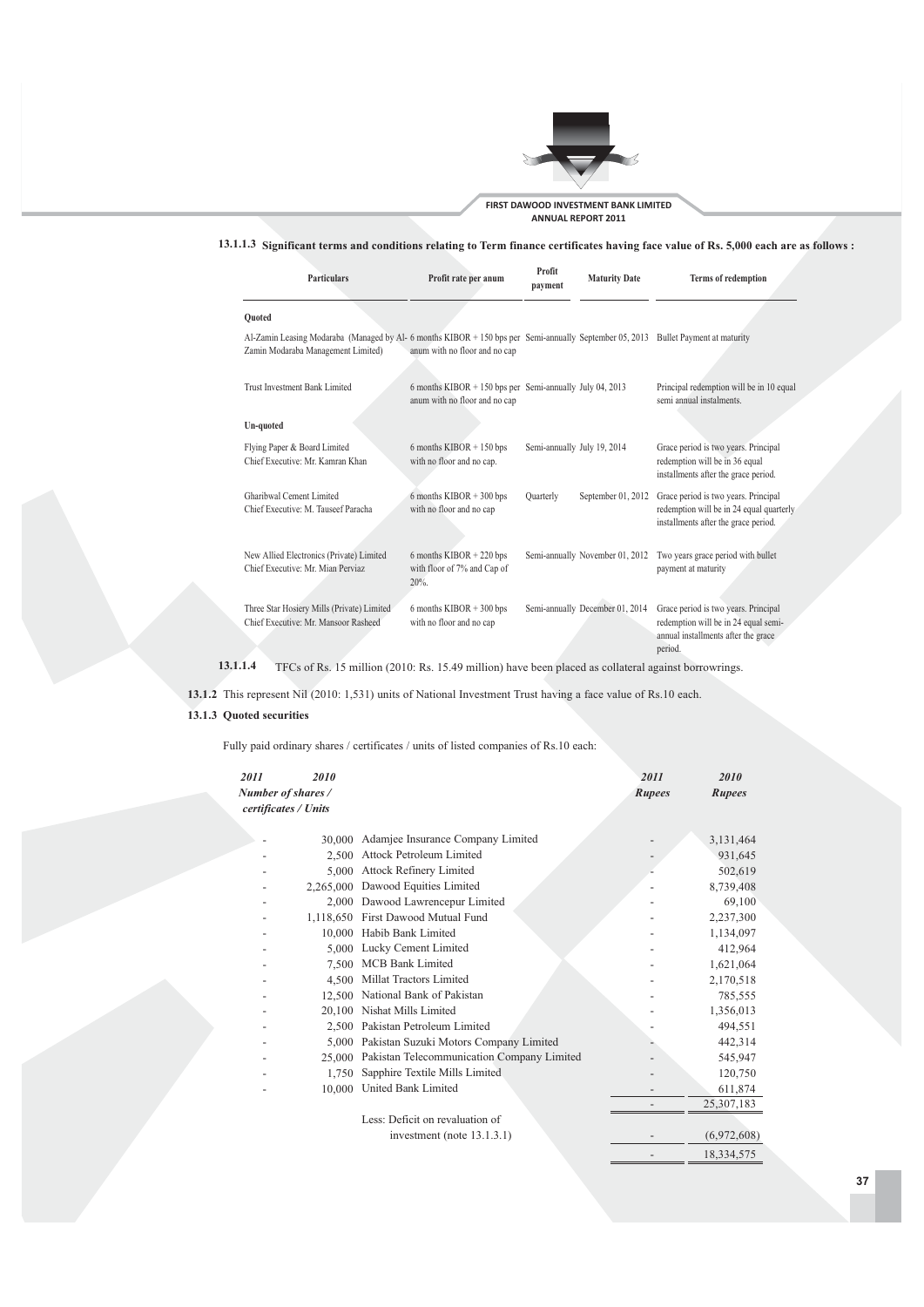

|                                    |                                                        | 13.1.3.1 Particulars of surplus / (deficit) on revaluation of investment                                                         |        | 2011<br>Rupees               | <i>2010</i><br>Rupees       |
|------------------------------------|--------------------------------------------------------|----------------------------------------------------------------------------------------------------------------------------------|--------|------------------------------|-----------------------------|
|                                    | Opening balance<br>Surplus / (deficit) during the year |                                                                                                                                  |        | (6,972,608)                  | 1,010,353<br>(7,982,961)    |
|                                    | Reversal during the year<br>Closing balance (note 21)  |                                                                                                                                  |        | 6,972,608                    | (6,972,608)                 |
| 13.1.4 Un-quoted securities        |                                                        |                                                                                                                                  |        |                              |                             |
|                                    | Fully paid ordinary shares of Rs.10 each:              |                                                                                                                                  |        |                              |                             |
|                                    |                                                        |                                                                                                                                  |        |                              |                             |
| 2011<br><b>Number of shares</b>    | 2010                                                   |                                                                                                                                  |        | 2011<br>Rupees               | 2010<br>Rupees              |
| 2,512,299                          |                                                        | 9,060,000 Dawood Family Takaful Limited (note 8.1.2.1)<br>32,198,285 Burj Bank Limited (formerly Dawood<br>Islamic Bank Limited) |        |                              | 90,600,000                  |
| 2,518,454                          |                                                        | 2,518,454 First Pakistan Securities Limited                                                                                      |        | 24,950,489<br>36,000,000     | 319,772,027<br>36,000,000   |
| 2,396,881                          |                                                        | 2,396,881 World Bridge Connect (Private) Limited                                                                                 |        | 23,968,810                   | 23,968,810                  |
|                                    |                                                        |                                                                                                                                  |        | 84,919,299                   | 470,340,837                 |
|                                    |                                                        | Less: Provision for impairment (note 13.1.4.1)<br>Less: Deficit on revaluation of                                                |        | (59,968,810)                 | (59,968,810)                |
|                                    |                                                        | investment (note $13.1.4.2$ )                                                                                                    |        | (4,189,056)                  |                             |
|                                    |                                                        |                                                                                                                                  |        | 20,761,433                   | 410,372,027                 |
|                                    |                                                        | 13.1.4.1 Particulars of provision for impairment                                                                                 |        |                              |                             |
|                                    | Opening balance<br>Charge for the year                 |                                                                                                                                  |        | 59,968,810                   | 58,073,643<br>1,895,167     |
|                                    | Closing balance                                        |                                                                                                                                  |        | 59,968,810                   | 59,968,810                  |
|                                    |                                                        | 13.1.4.2 Particulars of surplus / (deficit) on revaluation of investment                                                         |        |                              |                             |
|                                    | Opening balance                                        |                                                                                                                                  |        |                              |                             |
|                                    |                                                        | Surplus / (deficit) during the year                                                                                              |        | (4,189,056)                  |                             |
|                                    | Closing balance (note 21)                              |                                                                                                                                  |        | (4,189,056)                  |                             |
| <b>PLACEMENTS AND FINANCES</b>     |                                                        |                                                                                                                                  |        |                              |                             |
| Placements and finances- unsecured |                                                        |                                                                                                                                  | 14.1   | 15,000,000                   | 84,235,781                  |
| Provision for doubtful finances    |                                                        |                                                                                                                                  | 14.1.1 | 15,000,000                   | (4, 575, 681)<br>79,660,100 |
| Financing against shares           |                                                        |                                                                                                                                  | 14.2   | 341,071,100                  | 472,366,259                 |
| Provision for doubtful finances    |                                                        |                                                                                                                                  | 14.2.1 | (340, 755, 324)              | (344,071,100)               |
|                                    |                                                        |                                                                                                                                  |        | 315,776                      | 128,295,159                 |
| Short-term finance - secured       |                                                        |                                                                                                                                  | 14.3   | 66,221,567                   | 66,781,567                  |
| Provision for doubtful finances    |                                                        |                                                                                                                                  | 14.3.1 | (13, 433, 478)<br>52,788,089 | (17,400,000)<br>49,381,567  |
| Certificates of deposit            |                                                        |                                                                                                                                  |        | 5,000,000                    | 5,000,000                   |
| Provision for doubtful deposits    |                                                        |                                                                                                                                  |        | (5,000,000)                  | (5,000,000)                 |
| Morabaha / musharika finances      |                                                        |                                                                                                                                  | 14.4   | 136,362,780                  | 138,262,780                 |
| Provision for doubtful finances    |                                                        |                                                                                                                                  | 14.4.1 | (70, 927, 994)               | (63, 379, 941)              |
|                                    |                                                        |                                                                                                                                  |        | 65,434,786                   | 74,882,839                  |
|                                    |                                                        |                                                                                                                                  |        | 133,538,651                  | 332,219,665                 |
|                                    |                                                        |                                                                                                                                  |        |                              |                             |

 $14.$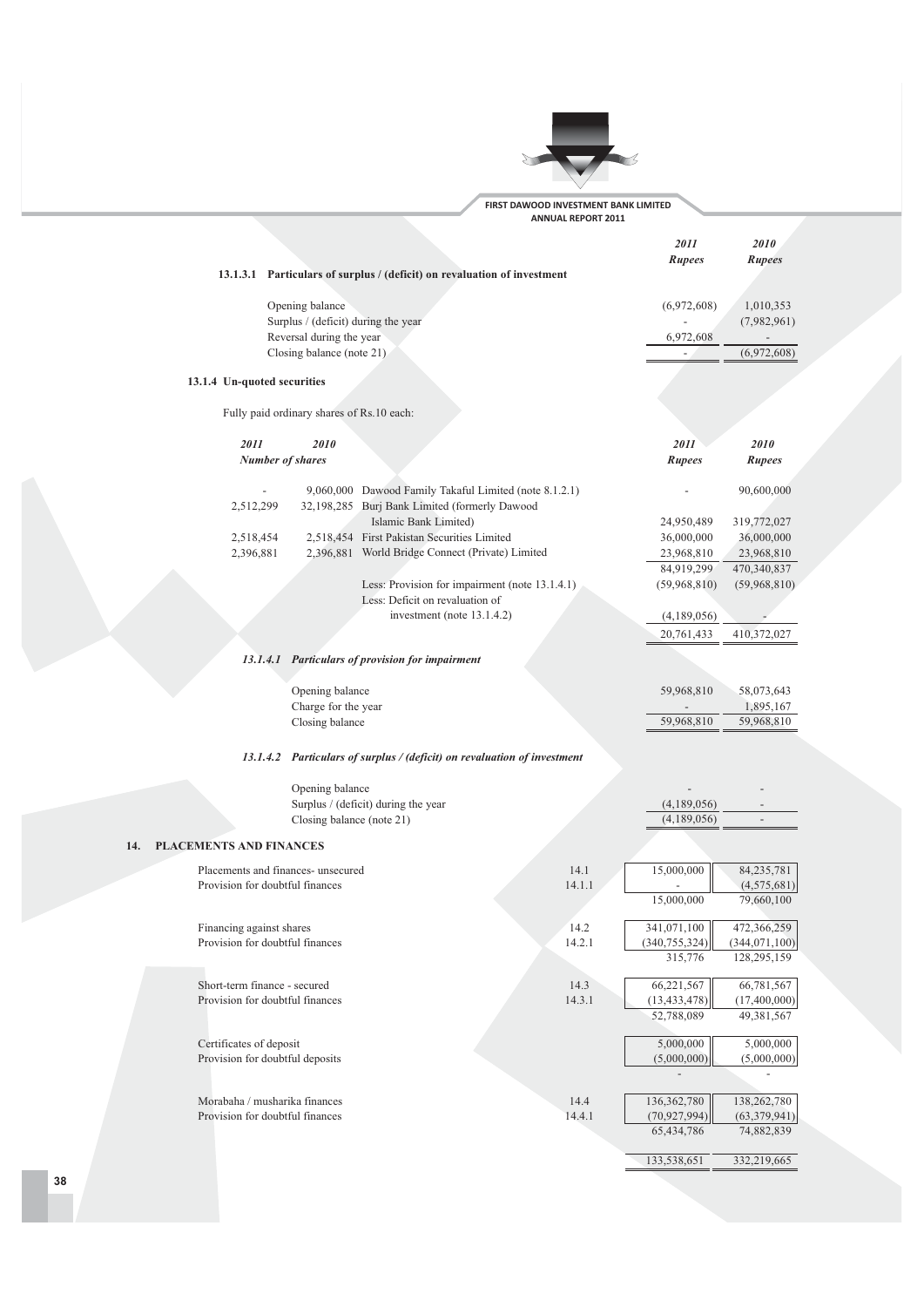

14.1 Profit rates on unsecured placements and finances range from 8.5% to 24% (2010: 17.5% to 24%) per annum receivable on maturity. These placements are due to mature on June 30, 2012.

14.1.1 The unsecured placement and finances include Nil (2010: Rs. 69.24 million) which have been placed under non-performing status.

|                                              | <b>Note</b> | 2011<br><b>Rupees</b> | 2010<br><b>Rupees</b> |
|----------------------------------------------|-------------|-----------------------|-----------------------|
| Particular of provision for doubtful finance |             |                       |                       |
| Opening balance                              |             | 4,575,681             | 85,887,672            |
| Reversal for the year - net                  | 34          | (4,575,681)           | (81,311,991)          |
| Closing balance                              |             |                       | 4,575,681             |

- 14.2 These are secured against listed equity securities held as collateral at June 30, 2011 being Rs. 0.31 million (2010: Rs. 28.29 million). Shortterm placements and financing were made to companies and individuals in the normal course of business with profit rates ranging from 15% to  $24\%$  (2010: 15% to  $24\%$ ) per annum. Profit was receivable on maturity. These placements matured on June 30, 2009.
	- 14.2.1 The financing against shares include Rs. 340.75 million (2010: Rs. 372.51 million) which have been placed under non-performing status. The market value of shares pledged against these finances amount to Rs. 0.31 million (2010: Rs.28.29 million).

|                                              | <b>Note</b> | 2011<br><b>Rupees</b> | 2010<br><b>Rupees</b> |
|----------------------------------------------|-------------|-----------------------|-----------------------|
| Particular of provision for doubtful finance |             |                       |                       |
| Opening balance                              |             | 344,071,100           | 398,187,821           |
| Reversal for the year - net                  | 34          | (3,315,776)           | (54, 116, 721)        |
| Closing balance                              |             | 340,755,324           | 344,071,100           |

- **14.3** These are secured by ranking charge over hypothecation of stock and mortgage of immovable properties. The mark-up / profit rates range from 15.05% to 18.11% (2010: 14% to 18.11%) per annum. These facilities matured on June 30, 2009.
	- 14.3.1 Short term finances Rs. 66.22 million (2010: Rs. 66.78 million) have been placed under non-performing status. Provision against non performing finances is made after netting off forced sale values of the collateral assets amount to Rs. 52.78 million (June 30, 2010) Rs.49.38 million).

| Particular of provision for doubtful finance | <b>Note</b> | 2011<br><b>Rupees</b> | 2010<br><b>Rupees</b> |
|----------------------------------------------|-------------|-----------------------|-----------------------|
| Opening balance                              |             | 17,400,000            | 21,326,160            |
| Reversal for the year                        | 34          | (3,466,522)           | (386, 434)            |
| Transfer to lease and long term finance      |             |                       | (3,539,726)           |
| Written off during the year                  |             | (500,000)             |                       |
| Closing balance                              |             | 13,433,478            | 17,400,000            |

- 14.4 These are secured by hypothecation of all present and future stocks, receivables, demand promissory note and personal guarantee of directors and borrowers. The mark-up / profit rate ranges from 8.5% to 19.5% (June 30, 2010 : 15% to 19.5%) per annum subject to change in KIBOR. These facilities were matured on June 30, 2009.
	- **14.4.1** As at June 30, 2011 the balance of non-performing advances amounts to Rs. 136.36 million (June 30, 2010 : Rs.138.26 million). Provision against non performing finances is made after netting off forced sale values of the collateral assets amounts to Rs. 65.43 million (June 30, 2010 : Rs.74.88 million).

| Particular of provision for doubtful finance | <b>Note</b> | 2011<br><b>Rupees</b> | <i>2010</i><br><b>Rupees</b> |
|----------------------------------------------|-------------|-----------------------|------------------------------|
| Opening balance                              |             | 63,379,941            | 56,590,181                   |
| Charge for the year                          | 34          | 8,048,053             | 6,789,760                    |
| Written off during the year                  |             | (500,000)             |                              |
| Closing balance                              |             | 70.927.994            | 63,379,941                   |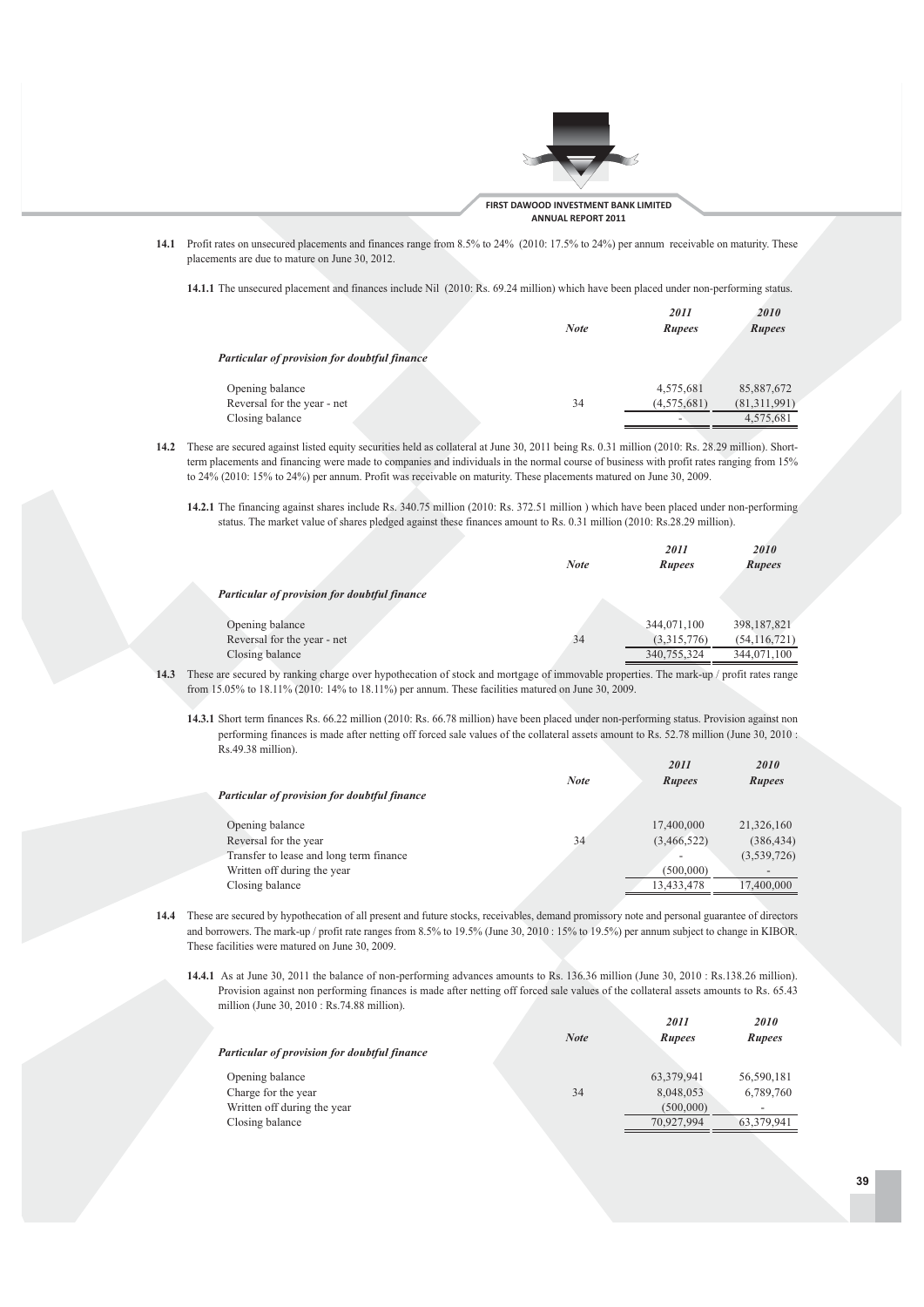

### 15. ADVANCE AGAINST LEASE COMMITMENTS

| Considered doubtful                   | 15.1 | 96.747.063   | 98,247,063   |
|---------------------------------------|------|--------------|--------------|
| Less: Provision for doubtful advances | 15.2 | (75.747.063) | (68.215.963) |
|                                       |      | 21,000,000   | 30.031.100   |
|                                       |      |              |              |

15.1 Advance against lease commitments are subject to mark-up rates ranging from 14.38% to 15.56% (2010: 14.38% to 15.56%) per annum.

|                                                     |             | 2011          | 2010           |
|-----------------------------------------------------|-------------|---------------|----------------|
|                                                     | <b>Note</b> | <b>Rupees</b> | <b>Rupees</b>  |
| 15.2 Particulars of provision for doubtful advances |             |               |                |
| Opening balance                                     |             | 68,215,963    | 99.316.604     |
| Charge / (reversal) during the year - net           | 34          | 7.531.100     | (31, 100, 641) |
| Closing balance                                     |             | 75,747,063    | 68,215,963     |

**15.2.1** The advance against lease commitment Rs. 96.74 million (2010: Rs.98.24 million) have been placed under non-performing finances. The forced sale values considered against these finances amount to Rs. 21 million (2010: Rs.30.03).

|     |                                       |      | 2011<br><b>Rupees</b> | 2010<br><b>Rupees</b> |
|-----|---------------------------------------|------|-----------------------|-----------------------|
| 16. | <b>ADVANCES AND PREPAYMENTS</b>       |      |                       |                       |
|     | Considered good                       |      |                       |                       |
|     | Advance against purchase of shares    | 16.1 | 8,100,000             | 3,000,000             |
|     | Advance income tax                    |      | 1,927,382             | 2,915,041             |
|     | Income tax refunds                    |      |                       | 16,930,951            |
|     | Prepayments                           |      | 407,697               | 770,083               |
|     | Others                                |      | 2,184,985             | 2,714,570             |
|     |                                       |      | 12,620,064            | 26,330,645            |
|     | Less: Provision for doubtful advances | 34   | (3,000,920)           | (3,000,920)           |
|     |                                       |      | 9,619,144             | 23,329,725            |

16.1 This represents advance against purchase of shares of Dawood Power Limited, an associated company.

### 17. MARKUP ACCRUED

| Considered good                         |    |                            |                         |
|-----------------------------------------|----|----------------------------|-------------------------|
| <b>OTHER RECEIVABLES</b>                |    |                            |                         |
|                                         |    | 1.690.893                  | 64,818,615              |
| Less: Provision for doubtful recovery   | 34 | 34,726,045<br>(33,035,152) | 64,988,615<br>(170,000) |
| Foreign currency bonds                  |    |                            | 170,000                 |
| Placement and finances                  |    | 212,161                    | 29,519,948              |
| Term finance certificates / Sukuk bonds |    | 33,745,519                 | 33,308,669              |
| Loans and advances                      |    | 768,365                    | 1,989,998               |
|                                         |    |                            |                         |

| Receivable from brokers against sale of securities  |      |                 | 28,186,876     |
|-----------------------------------------------------|------|-----------------|----------------|
| Brokerage receivable                                |      | 554,710         | 1,189,866      |
| Receivable against lease termination                |      | 26,768,422      | 14,864,446     |
| Others                                              | 18.1 | 18,436,717      | 18,567,021     |
|                                                     |      | 45,759,849      | 62,808,209     |
| <b>Considered doubtful</b>                          |      |                 |                |
| Decreetal amount receivable                         | 18.2 | 37,302,430      | 37,302,430     |
| TFC proceeds receivable from Bankers Equity Limited |      | 12,365,103      |                |
| Receivable against lease termination                |      | 15,277,220      | 7,813,884      |
| Receivable against KSE Card transaction-net         | 18.3 | 45,515,114      | 45,515,114     |
|                                                     |      | 110,459,867     | 90,631,428     |
| Less: Provision for doubtful receivables            | 18.4 | (110, 459, 867) | (90, 631, 428) |
|                                                     |      | 45.759.849      | 62,808,209     |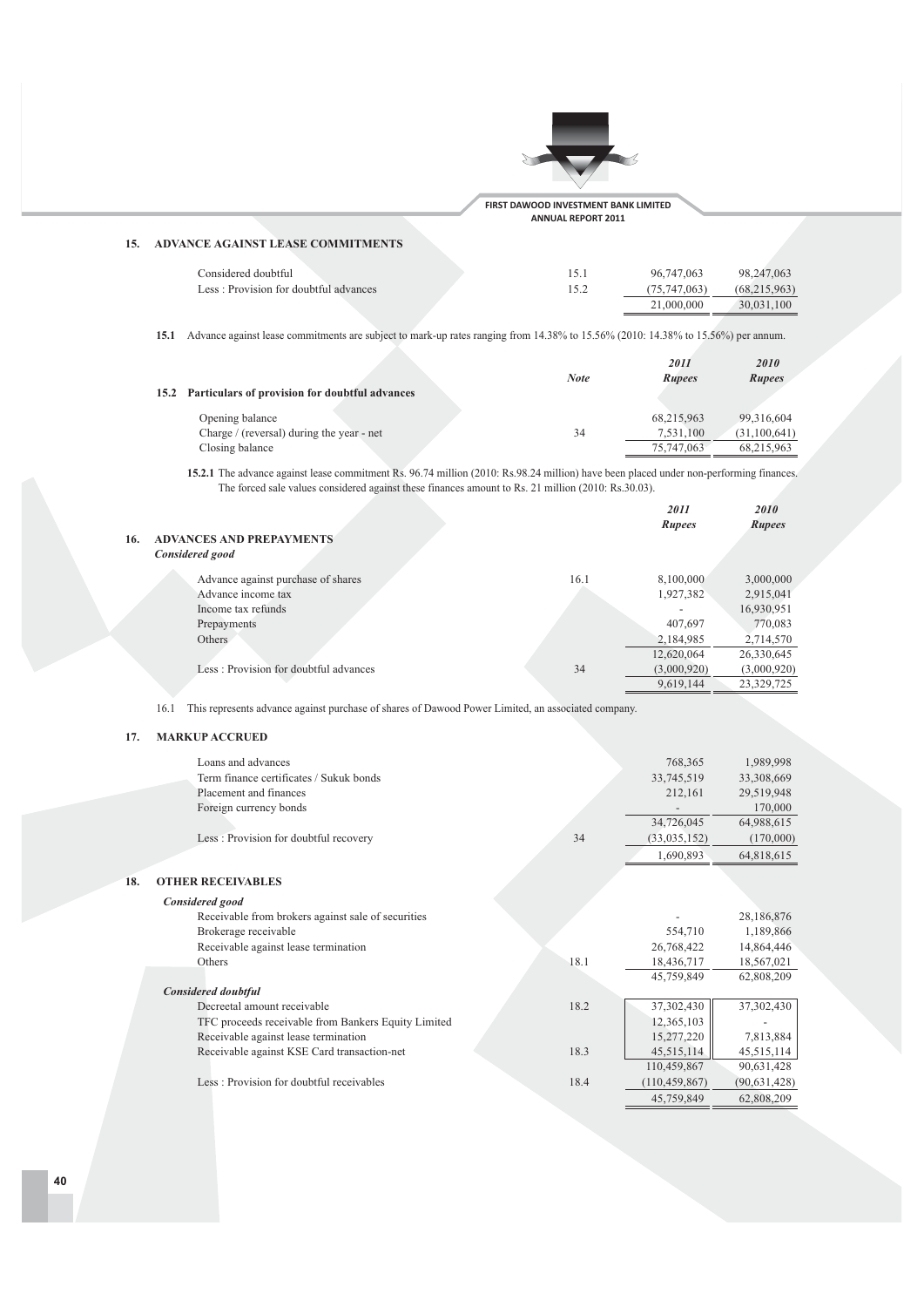

*6788 6787*

- 18.1 This includes Rs.8.55 million (2010: 6.64 million) receivable from an associated undertaking. Maximum aggregate outstanding balance during the year was  $Rs.8.55$  million  $(2010:Rs.6.64$  million).
- 18.2 This includes decree of recovery for Rs. 64.412 million which was awarded by the Banking Court under the Banking Companies (Recovery of Loans, Advances, Credits and Finance), Act of 1997. The Company has the possession of assets, the forced sale value of which is fairly higher than the carrying value. Further, the Company also holds additional security by way of equitable mortgage on factory land and building, the possession of which is now in the Company's hands. However, as a matter of prudence the Company has made provision in this regard.
- **18.3** The Company has settled liabilities of a member of KSE as per instruction of KSE to purchase its membership card on behalf of one of its customer amounting to Rs.149.7 million. The customer has paid advance of Rs.104.2 million to the Company for purchase of the card which is netted off against this receivable. Currently the Card is under litigation due to a case filed against the said member. The Company made provision against this receivable as a matter of prudence.

|                                                           | <b>Note</b> | <i>2011</i><br>Rupees | <i>2010</i><br>Rupees |
|-----------------------------------------------------------|-------------|-----------------------|-----------------------|
| Particulars of provision for doubtful receivables<br>18.4 |             |                       |                       |
| Opening balance                                           |             | 90,631,428            | 82,817,544            |
| Charge during the year                                    | 34          | 19,828,439            | 7,813,884             |
| Closing balance                                           |             | 110,459,867           | 90,631,428            |
| 19.<br><b>CASH AND BANK BALANCES</b>                      |             |                       |                       |
| In hand<br>With banks                                     |             | 27,247                | 54,535                |
| - In deposit accounts                                     | 19.1        | 104,050,736           | 29,541,433            |
| - In current accounts                                     |             | 9,973,805             | 116,991,206           |
|                                                           |             | 114,024,541           | 146,532,639           |
|                                                           |             | 114,051,788           | 146,587,174           |

**19.1** These represent deposits maintained with various commercial banks and carry profit at the rates ranging between 5% to 13% (2010: 5% to 12%).

### 20. ISSUED, SUBSCRIBED & PAID UP CAPITAL

### 20.1 Authorized capital

|      | 2011                                   | 2010                    |                                                                                          |               |               |
|------|----------------------------------------|-------------------------|------------------------------------------------------------------------------------------|---------------|---------------|
|      |                                        | <b>Number of shares</b> |                                                                                          |               |               |
|      | 75,000,000                             |                         | 75,000,000 Ordinary shares of Rs. 10 each                                                | 750,000,000   | 750,000,000   |
|      | 75,000,000                             |                         | 75,000,000 Preference shares o Rs. 10 each                                               | 750,000,000   | 750,000,000   |
|      | 150,000,000                            | 150,000,000             |                                                                                          | 1,500,000,000 | 1,500,000,000 |
| 20.2 | Issued, subscribed and paid-up capital |                         |                                                                                          |               |               |
|      | 2011                                   | 2010                    |                                                                                          | 2011          | 2010          |
|      | <b>Number of shares</b>                |                         |                                                                                          | <b>Rupees</b> | <b>Rupees</b> |
|      |                                        |                         | Fully paid ordinary shares of<br>Rs.10 each issued:                                      |               |               |
|      | 35,685,382                             | 35,685,382              | - for cash                                                                               | 356,853,820   | 356,853,820   |
|      | 26,491,821                             | 26.491.821              | - issued as bonus shares                                                                 | 264,918,210   | 264,918,210   |
|      | 472,087                                |                         | 472,087 - issued on acquisition                                                          | 4,720,870     | 4,720,870     |
|      | 62,649,290                             | 62,649,290              |                                                                                          | 626,492,900   | 626,492,900   |
| 20.3 | Preference share capital               |                         |                                                                                          |               |               |
|      | 71,583,354                             | 71,583,354              | Fully paid 4% cumulative<br>preference shares of Rs.10<br>each issued against settlement |               |               |
|      |                                        |                         | of liabilities                                                                           | 715,833,540   | 715,833,540   |
|      | 134,232,644                            | 134,232,644             |                                                                                          | 1,342,326,440 | 1,342,326,440 |
|      |                                        |                         |                                                                                          |               |               |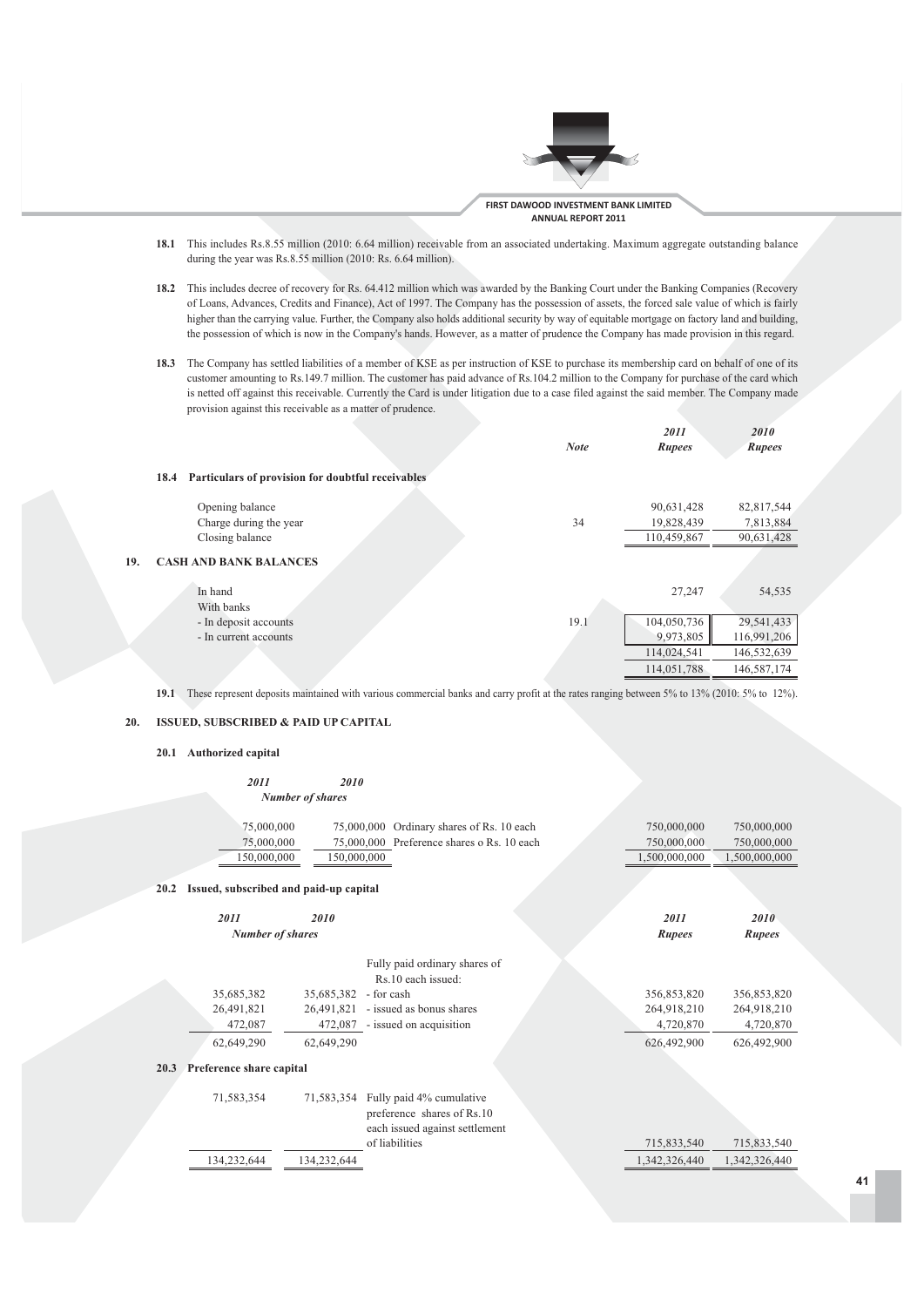

- 20.4 The Company issued cumulative preference shares of Rs. 715.83 million on June 09, 2010 against settlement of various liabilities / loans. These preference shares carry preference dividend  $@4\%$  on cumulative basis and are redeemable at par after five years. These preference shares are non-voting, non-participatory and have a call option exercisable after two years from the date of issue. The preference share holders have option to convert these shares into ordinary shares of the Company at par value of Rs. 10 along with cumulative dividend at any time after issuance.
- 20.5 At June 30, 2011 associated undertakings, namely Dawood Capital Management Limited holds 2,382,641 (2010: 2,382,641), BRR Guardian Modaraba holds 3,339,922 (2010: 3,339,922) and BRR Investments (Private) Limited holds 315,239 (2010: 315,239) ordinary shares of the Company.

|                                                             | <b>Note</b> | 2011<br><b>Rupees</b> | 2010<br><b>Rupees</b> |
|-------------------------------------------------------------|-------------|-----------------------|-----------------------|
| (DEFICIT) / SURPLUS ON REVALUATION OF INVESTMENT            |             |                       |                       |
| Ordinary shares, certificates and units - Quoted            | 13.1.3.1    |                       | (6,972,608)           |
| Ordinary shares, certificates and units - Unquoted          | 13.1.4.2    | (4,189,056)           |                       |
| Term finance certificates                                   |             | (15,000,000)          | (52, 442, 794)        |
| Share of deficit on revaluation of investments in associate |             | (5,573,384)           | (8,455,124)           |
|                                                             |             | (24, 762, 440)        | (67,870,526)          |
| <b>REDEEMABLE CAPITAL - secured-</b><br>non-participatory   |             |                       |                       |

| Term Finance Certificates - unlisted | $\sim$ | 0.000000<br>345 |
|--------------------------------------|--------|-----------------|
|                                      |        |                 |

**22.1** "This represented privately placed Term Finance Certificates (TFCs) carrying markup at the rate of six months KIBOR + 1.60 % and were due on September 12, 2012. During the year the Company has settled these TFCs by offering TFCs of Flying Paper and Board Limited (FPBL), New Allied Electronics (Private) Limited and Gharibwal Cement Limited to the TFC holders. Two TFC holders have not accepted the settlement and one of them has returned physical TFCs of FPBL. The management has obtained legal opinion on the settlement of TFCs according to which the Company has complied with all the requirements of early redemption of TFCs."

The above TFCs were secured by way of a charge on leased assets and lease rental receivables ranking parri passu with long term loans (notes 23.1 and 23.2). *6788 6787*

|     |                                                              | <b>Note</b> | $\overline{u}$<br><b>Rupees</b> | $\overline{u}$<br>Rupees |
|-----|--------------------------------------------------------------|-------------|---------------------------------|--------------------------|
| 23. | <b>LONG TERM LOANS -Secured</b>                              |             |                                 |                          |
|     | Asian Development Bank                                       | 23.1        | 73,836,385                      | 73,836,385               |
|     | <b>Commercial Banks</b>                                      | 23.2        | 614, 635, 597                   | 744,275,209              |
|     |                                                              |             | 688,471,982                     | 818, 111, 594            |
|     | Current portion                                              | 26          | (129, 343, 289)                 | (66, 101, 189)           |
|     |                                                              |             | 559,128,693                     | 752,010,405              |
|     | <b>Reconciliation of Asian Development Bank Loan</b><br>23.1 |             |                                 |                          |
|     | Opening balance                                              |             | 73,836,385                      | 88,213,826               |
|     | Repaid during the year                                       |             |                                 | (14,377,441)             |

23.1.1 This represents a 15 year term loan facility, with a grace period of three years, obtained in trenches under Financial Sector Intermediation Loan No. 1371-PAK. The loan is subject to interest at the rate of 0.25% over variable Ordinary Capital Resource (OCR) rate of Asian Development Bank. The repayments are semi-annual and secured by guarantee of a development financial institution. The guarantee is secured against hypothecation of assets including book debts of the Company ranking pari-passu with charge created to secure redeemable capital (note 22.1).

73,836,385 73,836,385

| 23.2 | <b>Reconciliation of Commercial Bank Loan</b>         | 2011<br><b>Rupees</b>                       | 2010<br><b>Rupees</b>        |
|------|-------------------------------------------------------|---------------------------------------------|------------------------------|
|      | Opening balance<br>Transfer from short term borrowing | 744,275,209                                 | 1,477,050,465                |
|      | Settled / restructured / repaid during the year       | $\overline{\phantom{a}}$<br>(129, 639, 612) | 154,000,000<br>(886,775,256) |
|      | Closing balance                                       | 614, 635, 597                               | 744,275,209                  |

**21.** 

 $22.$ 

Closing balance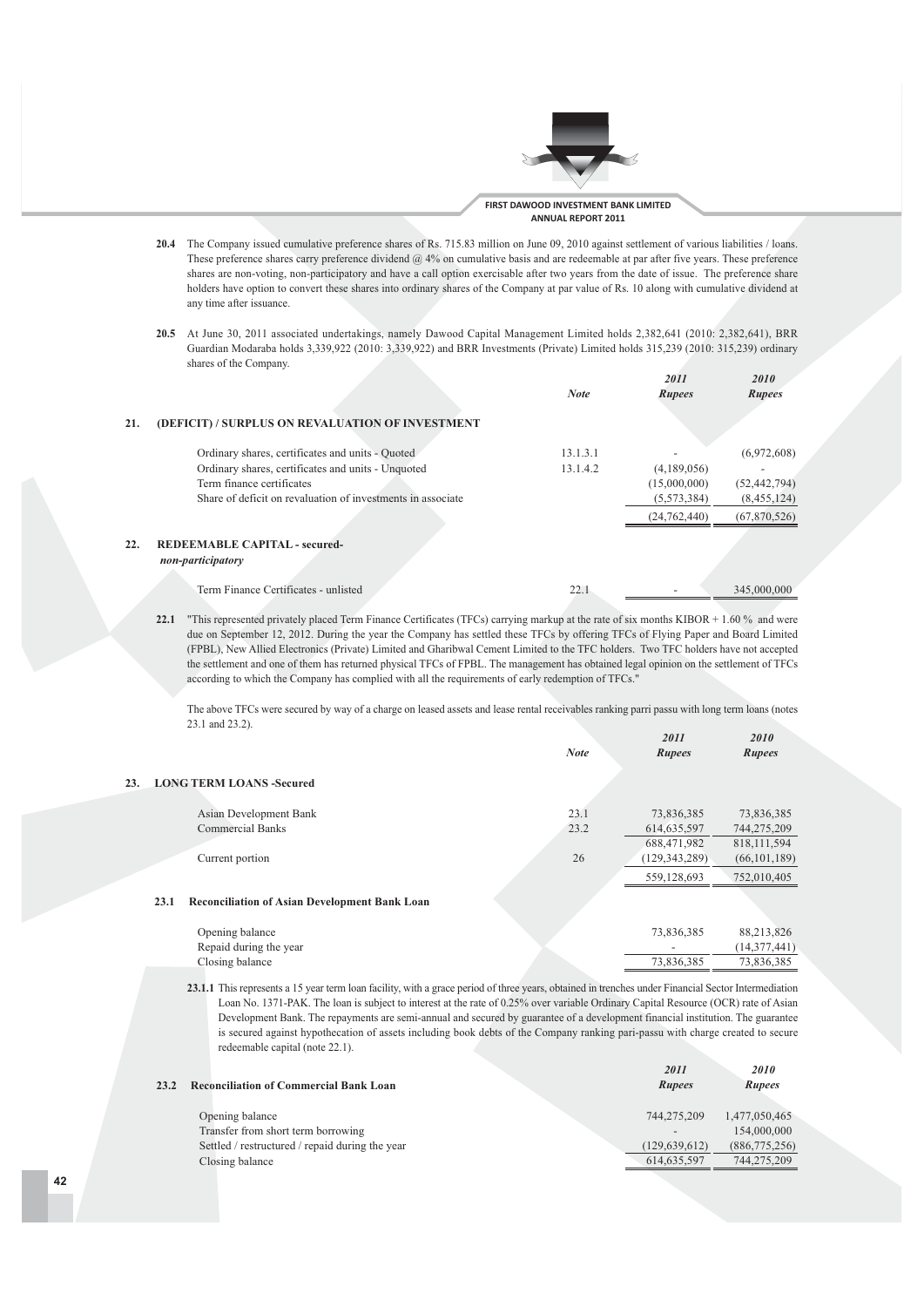

23.2.1 These are secured against hypothecation of assets including book debts of the Company ranking pari passu, with the charge created in favor of other lenders to secure short term borrowings (Refer Note 28). These are subject to mark-up rate ranging from 0% to 3% (2010: 3% to 12.27%) per annum payable on quarterly / half yearly basis.

| 24. | <b>LONG TERM CERTIFICATES OF INVESTMENT</b> | <b>Note</b> | <i>2011</i><br>Rupees | <i>2010</i><br><b>Rupees</b> |
|-----|---------------------------------------------|-------------|-----------------------|------------------------------|
|     | Corporate                                   |             |                       | 9,374,497                    |
|     | Individuals                                 |             |                       | 1,192,025                    |
|     |                                             |             |                       | 10,566,522                   |
|     | Current portion                             | 26          |                       | (1,192,025)                  |
|     |                                             |             |                       | 9,374,497                    |
| 25. | <b>DEPOSITS</b>                             |             |                       |                              |
|     | Lease deposits                              | 25.1        | 166,419,147           | 287, 267, 596                |
|     | Others                                      |             |                       | 32,250,000                   |
|     |                                             |             | 166,419,147           | 319,517,596                  |
|     | Current portion of lease deposits           | 26          | (148, 329, 526)       | (208, 359, 454)              |
|     |                                             |             | 18.089.621            | 111.158.142                  |

25.1 This represent interest free security deposit received against lease contracts and are refundable / adjustable at the expiry / termination of the respective leases.

### 26. **CURRENT PORTION OF LONG TERM LIABILITIES**

| Long-term loans            |    | 129,343,289              | 66,101,189    |
|----------------------------|----|--------------------------|---------------|
| Certificates of investment | 24 | $\overline{\phantom{0}}$ | 1.192.025     |
| Deposits                   |    | 148.329.526              | 208, 359, 454 |
|                            |    | 277,672,815              | 275,652,668   |

### 27. MARK-UP ACCRUED

| Mark-up on secured:          |                          |             |
|------------------------------|--------------------------|-------------|
| - Redeemable capital         | $\overline{\phantom{a}}$ | 14,841,995  |
| - Long-term loans            | 36,513,580               | 60,676,740  |
| - Short-term borrowings      | 213,259                  | 17,870,908  |
|                              |                          |             |
| Mark-up on unsecured:        |                          |             |
| - Short-term borrowings      | 32,416,437               | 36,170,383  |
| - Certificates of investment | 195.135                  | 34,557,851  |
|                              | 69,338,411               | 164.117.877 |

### 28. SHORT TERM BORROWINGS

| <b>Secured</b><br>Running finance               | 4 <sup>1</sup> | $\overline{\phantom{a}}$ | 99,948,982  |
|-------------------------------------------------|----------------|--------------------------|-------------|
| <b><i><u>Unsecured</u></i></b>                  |                |                          |             |
| From commercial banks - call borrowings         | 28.2 & 28.4    | 6.418.223                | 6.418.223   |
| Development Financial Institution /             |                |                          |             |
| Non-banking finance companies - call borrowings | 28.3 & 28.4    | 75,000,000               | 399.277.922 |
|                                                 |                | 81.418.223               | 505.645.127 |

### 28.1 Reconciliation of short term borrowings

Opening balance Settled / restructured / repaid during the year Closing balance

1,637,288,009

 $(1, 131, 642, 882)$ 

505,645,127

505,645,127

 $(424, 226, 904)$ 

81,418,223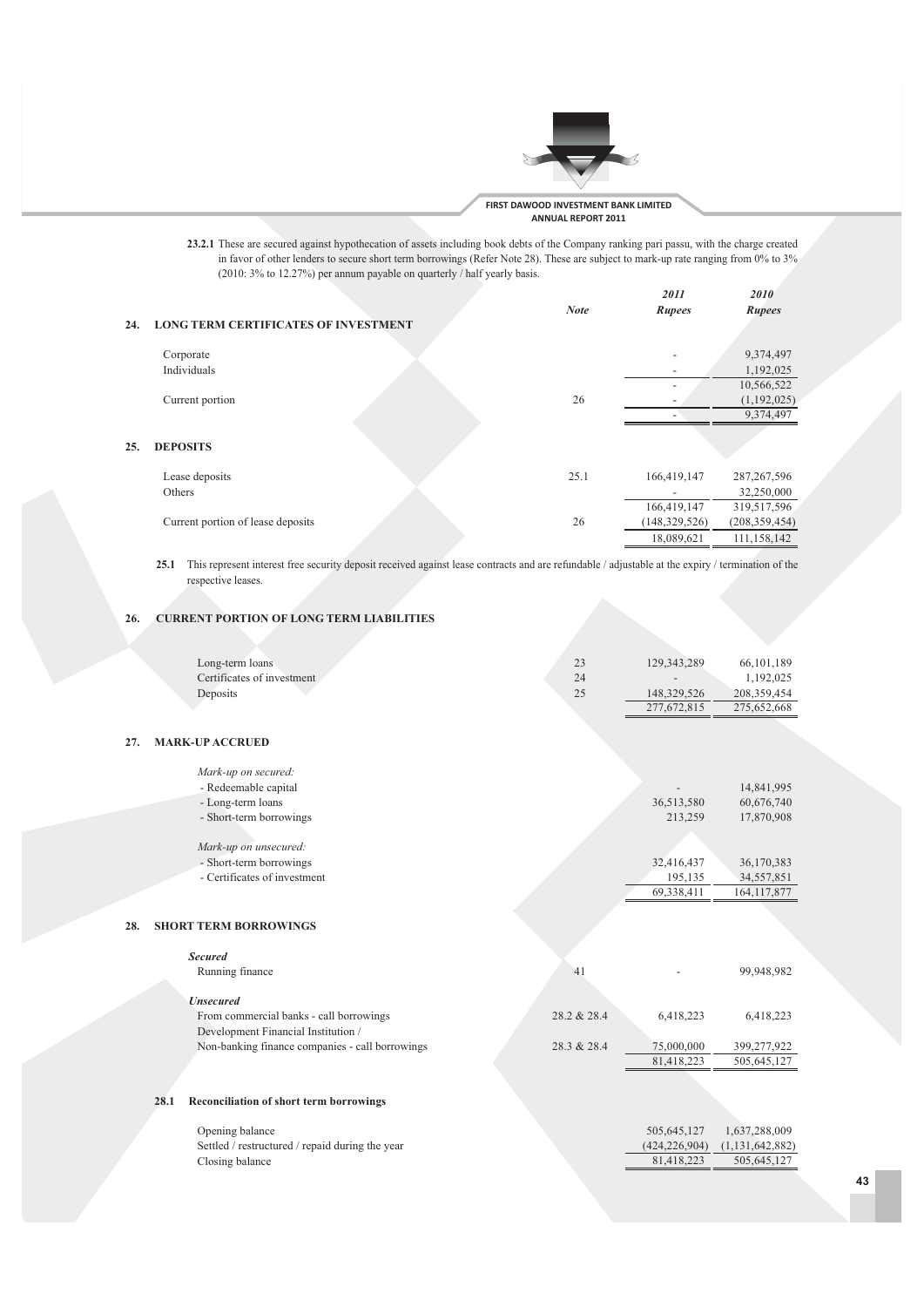

FIRST DAWOOD INVESTMENT BANK LIMITED ANNUAL REPORT 2011

28.2 This facility was subject to mark-up rate of 16.75% (2010: 16.75%) per annum and was payable on February 15, 2009.

- 28.3 These facility is subject to mark-up of 17% (2010: 17% to 21%) per annum. These facility is been overdue since June 30, 2009.
- 28.4 The two financial institutions having balance of Rs. 81.41 million have filed suit for recovery of their dues. The Company is in negotiation with financial institutions for settlement.

|                                             | <i>2011</i>   | <i>2010</i>   |
|---------------------------------------------|---------------|---------------|
|                                             | <b>Rupees</b> | <b>Rupees</b> |
| 29. CERTIFICATES OF INVESTMENT - SHORT TERM |               |               |
| Non Banking financial institutions          | 165,500,000   | 325,000,000   |

29.1 These represent the mobilization of funds under the scheme of certificates of investment and deposits issued with the permission of SECP. The scheme is based on profit and loss sharing basis. The expected rate of profit ranges from 11% to 20% (2010: 11% to 20%) and were payable on various dates up to June 2011. Two financial institutions having balance of Rs. 135 million have filed suits for recovery. The Company is in negotiation with the financial institution for settlement.

|    |                                      | 2011       | 2010          |
|----|--------------------------------------|------------|---------------|
|    |                                      | Rupees     | <b>Rupees</b> |
|    |                                      |            |               |
| 0. | <b>ACCRUED AND OTHER LIABILITIES</b> |            |               |
|    |                                      |            |               |
|    | Accrued expenses                     | 1,040,222  | 717,500       |
|    | Unearned rent                        | 117,195    | 119,355       |
|    | Guarantee commission                 | 8,511,074  | 7,106,920     |
|    | Payable to an associated undertaking |            | 20,177,350    |
|    | Preference dividend payable          | 30,333,608 | 1,700,266     |
|    | Others                               | 18,222,472 | 4,765,299     |
|    |                                      | 58,224,571 | 34,586,690    |
|    |                                      |            |               |

### **CONTINGENCIES AND COMMITMENTS**  $31.$

### 31.1 Contingent Liabilities

 $\overline{\mathbf{3}}$ 

| Letters of comfort / guarantee | 31.1.1 | 2,991,350,000 3,441,550,163 |  |
|--------------------------------|--------|-----------------------------|--|
|                                |        |                             |  |

31.1.1 These include guarantees amounting to Rs. 1,171 million expired up to June 30, 2011 and original documents of which are not returned to the Company. These also includes guarantees amounting to Rs. 1,481 million (2010: Rs. 2,107 million) called by the beneficiaries. Out of the called guarantees, the guarantees worth Rs. 644 million (2010: Rs. 623 million) are under litigation and are being defended by various lawyers of the Company. Remaining called guarantees of Rs. 837 million are against finance facilities and gas bills. Subsequent to the year end, a guarantee of Rs. 340 million was called by a beneficiary bank issued against finance facility. The Company has not booked any liability on guarantees called as the Company does not foresee any cash outflow in view of the explanations / justification here under.

### Guarantees against gas bills  $a)$

This include guarantees called by a Utility company amounting to Rs.727 million (June 30, 2010: Rs. 727 million) as per its routine practice prior to the maturity dates so that a renewed guarantee is provided before expiry. There is no default on the part of clients on whose behalf these guarantees have been issued. Even in case of default, the company is exposed only up to the maximum of unpaid gas bills.

### **Guarantees against finances**  $\mathbf{h}$

"This includes guarantees called by commercial banks amounting to Rs. 110 million (June 30, 2010 Rs.536 million) issued against the finance facilities extended to clients. The Company has adequate security and collateral covering these guarantee amounts."

### **Under litigation**  $\mathbf{c}$

These are guarantees amounting to Rs. 644 million (June 30, 2010 Rs. 844 million) which were called are now under dispute/ litigations which are being defended by the competent lawyers. The Company is confident that there is adequate legal protection and there would be no cash outflow. Brief detail of the guarantees under litigations is as under: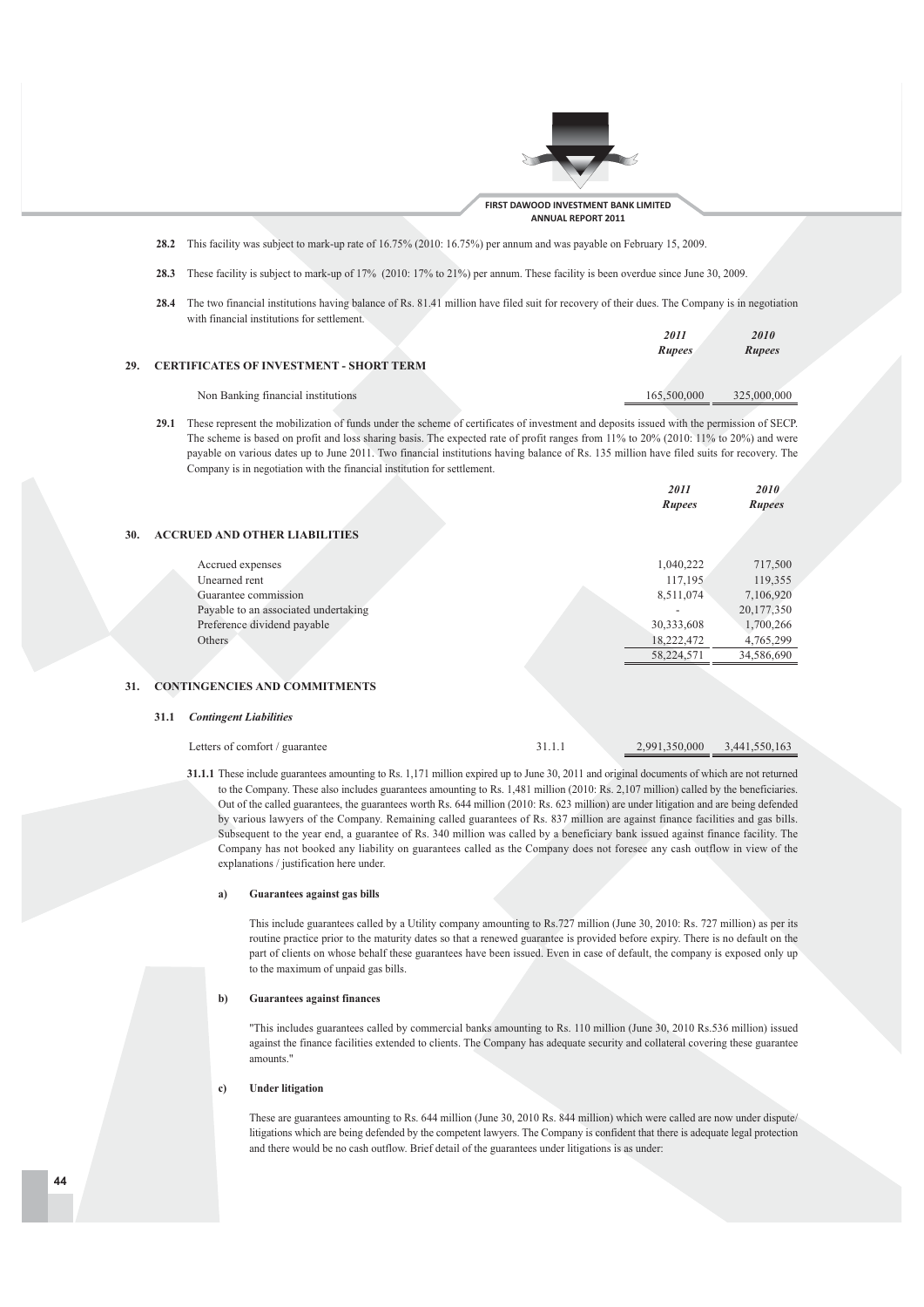

- $\ddot{a}$ "The Guarantee of Rs 245 million was given against a letter of comfort which is currently in litigation. The Company has proposed that the underlying securities may be accepted by the guarantor as full and final settlement. However, the guarantor has filed a winding up petition against the Company. During the year the beneficiary bank has restructured its facilities to the customer due to which, according to Company's lawyer the company is no longer exposed. However, the winding up petition is still being pursued against the Company."
- ii) "The guarantee of Rs. 250 million against the repayment of Sukuk was called as the principal debtor defaulted in payment of coupon of Rs. 62 million. The Trustee of Sukuk has filed a recovery suit against the Company. The Company contended that guarantee should have been called for after taking all legal measures against the principal debtor. Further, the underlying assets representing the Sukuks have not yet been transferred in the name of Trustees of Sukuk in contravention of Shariah Regulations which make the guarantee ineffective abinito."
- (iii The guarantee of Rs. 128 million against the bridge finance facility was called as the party in whose favor guarantee was given defaulted in making payment to the beneficiary bank. The Company offered the underlying security to the beneficiary. The Company contended that since the beneficiary converted the bridge finance facility to term finance facility, the Company's liability under the guarantees has expired. The lawyers of the Company are also confident that due to above ground, the Company would not be exposed to any financial liability.
- $iv)$ In case of guarantee of Rs. 21 million the Company has offered the underlying security to the beneficiary bank. However, the case is not being pursued by the beneficiary.
- 31.2 Commissioner of Income Tax (CIT) has disallowed certain expenses while allocating expenses for the assessment year 2001-02 and tax year 2003 resulting in increase in tax liability by Rs. 0.58 million and Rs. 3 million respectively. The Company filed appeals in Appellate Tribuna Inland Revenue (ATIR) which were decided in favor of the Company, however, the CIT has filed appeal against ATIR decision for rectification. The management is confident that it will not result in any cash outflow from the Company.
- 31.3 State Life Insurance Company Limited has filed a suit against the Company for recovery of short-term Certificates of Investment (COI) amounting to Rs. 100 million. The Company has obtained opinion from its legal advisors who are of the view that the Company would be liable to pay markup on COI only up to the date of its maturity. Therefore, markup accrual amounting to Rs.41.9 million has been reversed during the year.

|     |                                                                   |             | <i>2011</i> | <i>2010</i>    |
|-----|-------------------------------------------------------------------|-------------|-------------|----------------|
|     |                                                                   | <b>Note</b> | Rupees      | <b>Rupees</b>  |
| 32. | RETURN ON PLACEMENTS, FINANCES,<br>DEPOSITS AND INVESTMENTS - Net |             |             |                |
|     | Return on investments / deposits / placements and finances        |             | 59,890,586  | 137, 179, 654  |
|     | Rental income from investment properties                          |             | 4,110,240   | 6,140,640      |
|     | Profit on bank deposits                                           |             | 12,109,478  | 14,898,077     |
|     | Dividend income                                                   |             | 172,533     | 3,001,965      |
|     |                                                                   |             | 76,282,837  | 161,220,336    |
|     |                                                                   |             |             |                |
| 33. | <b>OTHER INCOME / (LOSS)</b>                                      |             |             |                |
|     | - On financial assets                                             |             |             |                |
|     | Service charges on staff loan                                     |             | 33,709      | 52,874         |
|     | - On non - financial assets                                       |             |             |                |
|     | Fee and commission and other charges                              | 33.1        | 27,699,059  | 11,275,551     |
|     | Gain / (loss) on disposal of property and equipment               |             | 189,460     | (217,571)      |
|     | Gain / (loss) on settlement of liabilities                        |             | 50,905,304  | (52, 728, 953) |
|     | Exchange gain                                                     |             | 2,447       | 10,184         |
|     |                                                                   |             | 78,796,270  | (41,660,789)   |
|     |                                                                   |             | 78,829,979  | (41, 607, 915) |

33.1 It includes underwriting commission of Rs. Nil (2010: Rs. 4,153,650).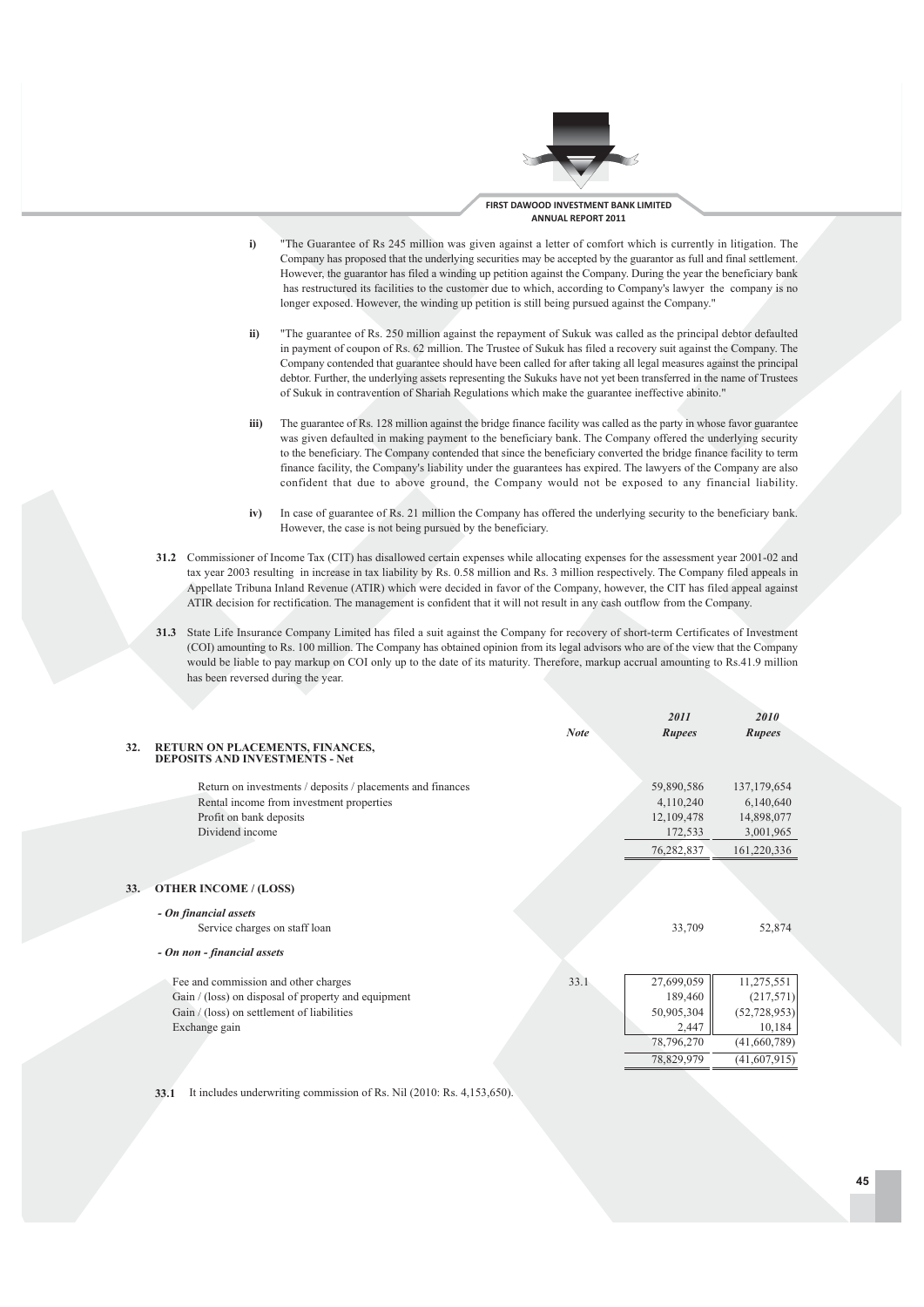

| 34. | <b>PROVISION / (REVERSAL) FOR LEASE</b><br><b>LOSSES AND DOUBTFUL RECOVERIES - NET</b> |             |                       |                 |
|-----|----------------------------------------------------------------------------------------|-------------|-----------------------|-----------------|
|     | Net investment in finance lease                                                        | 7.2         | 77,558,526            | (61, 164, 882)  |
|     | Long term finances                                                                     | 9.4         | (85,216,032)          | 3,378,939       |
|     | Placements and finances                                                                | 14.1.1      | (4,575,681)           | (81,311,991)    |
|     | Financing against shares                                                               | 14.2.1      | (3,315,776)           | (54, 116, 721)  |
|     | Short term finances                                                                    | 14.3.1      | (3,466,522)           | (386, 434)      |
|     | Morabaha / musharika finance                                                           | 14.4.1      | 8,048,053             | 6,789,760       |
|     | Advance against lease commitments                                                      | 15.2        | 7,531,100             | (31, 100, 641)  |
|     | Advances and prepayments                                                               | 16          |                       | 3,000,920       |
|     | Markup accrued                                                                         | 17          | 33,035,152            | 170,000         |
|     | Other receivables                                                                      | 18.4        | 19,828,439            | 7,813,884       |
|     |                                                                                        |             | 49, 427, 259          | (206, 927, 166) |
|     |                                                                                        | <b>Note</b> | 2011<br><b>Rupees</b> | 2010<br>Rupees  |
| 35. | PROVISION FOR IMPAIRMENT IN ASSETS                                                     |             |                       |                 |
|     |                                                                                        |             |                       |                 |
|     | Provision for impairment in the value of available                                     |             |                       |                 |
|     | for sale investment                                                                    | 13.1.1.3    | 30,509,886            | 5,501,389       |
|     | Provision for impairment in the value of held                                          |             |                       |                 |
|     | to maturity investment                                                                 | 8.2.1       |                       |                 |
|     |                                                                                        |             | 30,509,886            | 5,501,389       |
| 36. | <b>ADMINISTRATION EXPENSES</b>                                                         |             |                       |                 |
|     | Salaries and benefits                                                                  | 36.1        | 48,595,346            | 52,974,289      |
|     | Directors' meeting fees                                                                |             | 691,500               | 500,000         |
|     | Rent, rates and taxes                                                                  |             | 3,691,295             | 7,673,692       |
|     | Insurance                                                                              |             | 1,320,830             | 1,048,891       |
|     | Legal, professional and consultancy                                                    |             | 7,271,704             | 11,380,209      |
|     | Travelling and conveyance                                                              |             | 1,342,293             | 1,705,043       |
|     | Postage and telephone                                                                  |             | 1,301,294             | 1,446,325       |
|     | Utilities                                                                              |             | 2,456,955             | 2,340,796       |
|     | Printing and stationery                                                                |             | 634,695               | 687,484         |
|     | Vehicles running and maintenance                                                       |             | 4,979,339             | 4,786,941       |
|     | Entertainment                                                                          |             | 1,688,439             | 1,471,710       |
|     | Advertisement                                                                          |             | 102,586               | 43,671          |
|     | Repairs and maintenance                                                                |             | 4,088,963             | 3,070,359       |
|     | Auditors remuneration                                                                  | 36.2        | 1,860,000             | 1,521,500       |
|     | Depreciation                                                                           | 5.1         | 5,388,687             | 3,858,671       |
|     | Fees and subscription                                                                  |             | 1,580,250             | 3,714,165       |
|     | Share registrar services                                                               |             | 277,316               | 258,561         |
|     | <b>Brokerage</b>                                                                       |             | 755,899               | 1,140,578       |
|     |                                                                                        |             | 88,027,391            | 99,622,885      |

36.1 It include Rs. Nil (2010: Rs. 6,614,515) in respect of retirement benefits.

### 36.2 Auditors remuneration

| Statutory audit fee    | 800,000   | 700,000   |
|------------------------|-----------|-----------|
| Half year review fee   | 350,000   | 285,000   |
| Other services         | 610,000   | 438,000   |
| Out of pocket expenses | 100,000   | 98,500    |
|                        | 1.860,000 | 1.521.500 |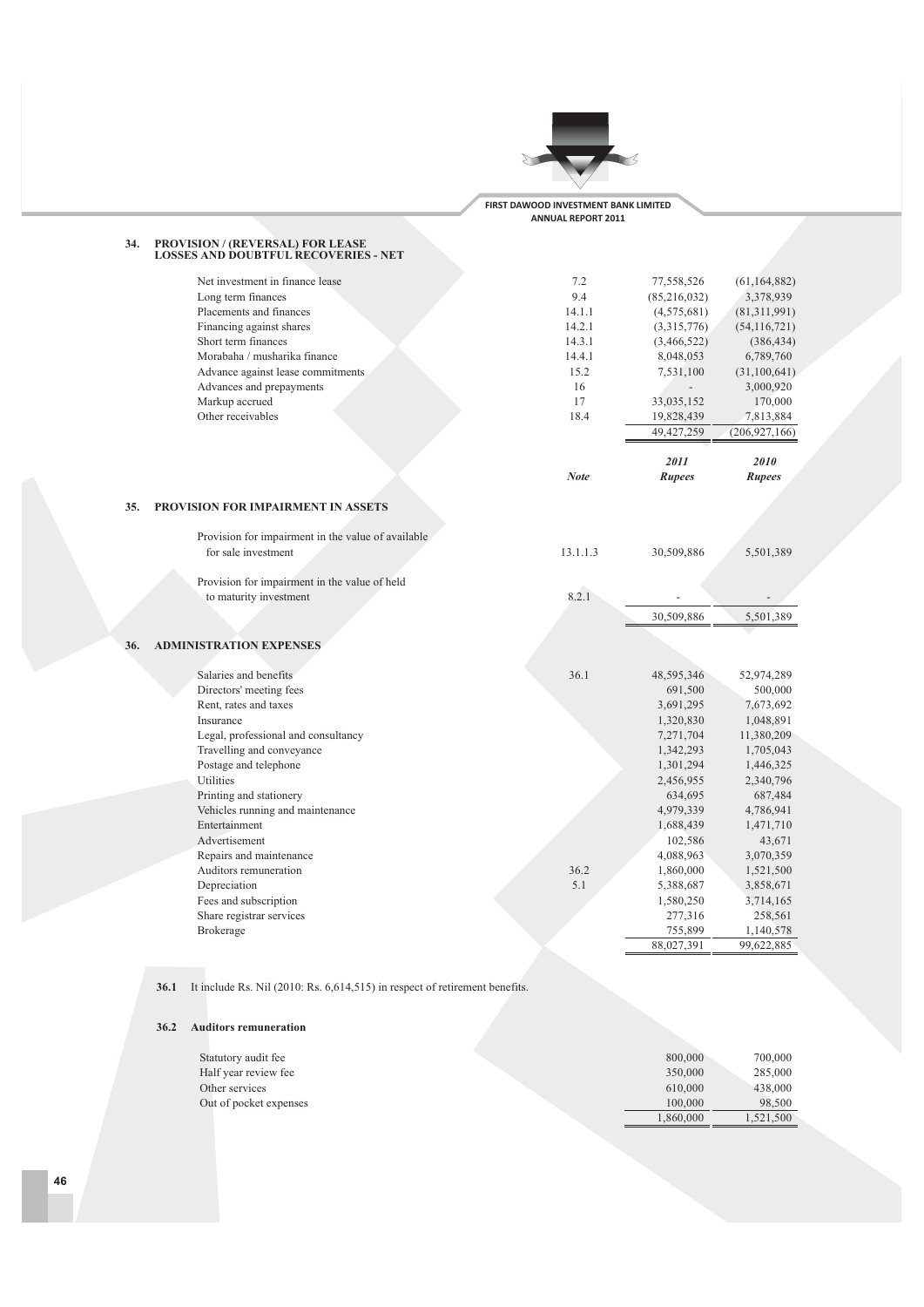

*6788 6787*

*Note Rupees Rupees Rupees* 

### 37. **FINAN**

| <b>NCE COST</b>                                  |                |               |
|--------------------------------------------------|----------------|---------------|
| Mark-up / return on:                             |                |               |
| Redeemable capital                               | 34,496,850     | 47,543,178    |
| Long-term loans                                  | 22,172,290     | 61,675,485    |
| Long-term certificates of investment / deposits  |                | 915,806       |
| Short-term borrowings                            | 15,512,465     | 158,818,086   |
| Short-term certificates of investment / deposits | 27,638,444     | 110,967,607   |
| Documentation, project examination, guarantee    |                |               |
| commission, trusteeship fee and bank charges     | 1,455,861      | 2,039,034     |
|                                                  | 101,275,910    | 381,959,196   |
| Reversal due to settlement of liabilities        | (82, 872, 487) | (258,067,991) |
|                                                  | 18,403,423     | 123,891,205   |

### **38. SHARE OF (LOSS) / PROFIT FROM ASSOCIATE**

| Buri Bank Limited (formerly Dawood Islamic Bank Limited) | $\overline{\phantom{a}}$ | (22,180,624) |
|----------------------------------------------------------|--------------------------|--------------|
| Dawood Capital Management Limited                        | 1.420.675                | (857,992)    |
| B.R.R. Investment (Private) Limited                      | 12.360.759               | (13,335,163) |
| Dawood Family Takaful Limited                            | (12, 230, 085)           |              |
|                                                          | 1.551.349                | (36,373,779) |

### 39. **TAXATION**

 $41.$ 

The relationship between tax expense and accounting profit has not been presented in these financial statements as there is a taxable loss due to which minimum tax has been provided under section 113 of the Income Tax Ordinance, 2001.

### 40. EARNINGS PER SHARE

| (Loss) / profit after taxation - basic EPS               | <b>Rupees</b>  |    | (72,657,557)   | 377,676,221  |
|----------------------------------------------------------|----------------|----|----------------|--------------|
| (Loss) / profit after taxation - diluted EPS             | <b>Rupees</b>  |    | (44, 024, 215) | 377,676,221  |
| Weighted average number of ordinary shares - basic EPS   | <b>Numbers</b> |    | 62,649,290     | 62,649,290   |
| Weighted average number of ordinary shares - diluted EPS | <b>Numbers</b> |    | 134,232,644    | 62,649,290   |
| (Loss) / earnings per share - basic                      | <b>Rupees</b>  |    | (1.16)         | 6.03         |
| (Loss) / earnings per share - diluted                    | <b>Rupees</b>  |    | (0.33)         | 6.03         |
| <b>CASH AND CASH EQUIVALENTS</b>                         |                |    |                |              |
| Cash and bank balances                                   |                | 19 | 114,051,788    | 146,587,174  |
| Short term borrowings                                    |                | 28 |                | (99.948.982) |

### 42. REMUNERATION TO DIRECTORS AND EXECUTIVES

|                           |           | 2011         |                 |                   |
|---------------------------|-----------|--------------|-----------------|-------------------|
|                           | Chairman  | <b>Chief</b> | <b>Director</b> | <b>Executives</b> |
|                           |           | Executive    |                 |                   |
|                           |           | -- Rupees ·  |                 |                   |
| Managerial remuneration   |           | 8,640,000    | 8,280,000       | 6,930,000         |
| <b>Bonus</b>              |           | 600,000      | 575,000         | 525,000           |
| Provident fund            |           | 576,000      | 552,000         | 462,000           |
| Reimbursement of expenses | 3,741,928 |              |                 |                   |
|                           | 3,741,928 | 9,816,000    | 9,407,000       | 7,917,000         |
| Number of persons         |           |              |                 |                   |

 $(99, 948, 982)$ 

114,051,788 46,638,192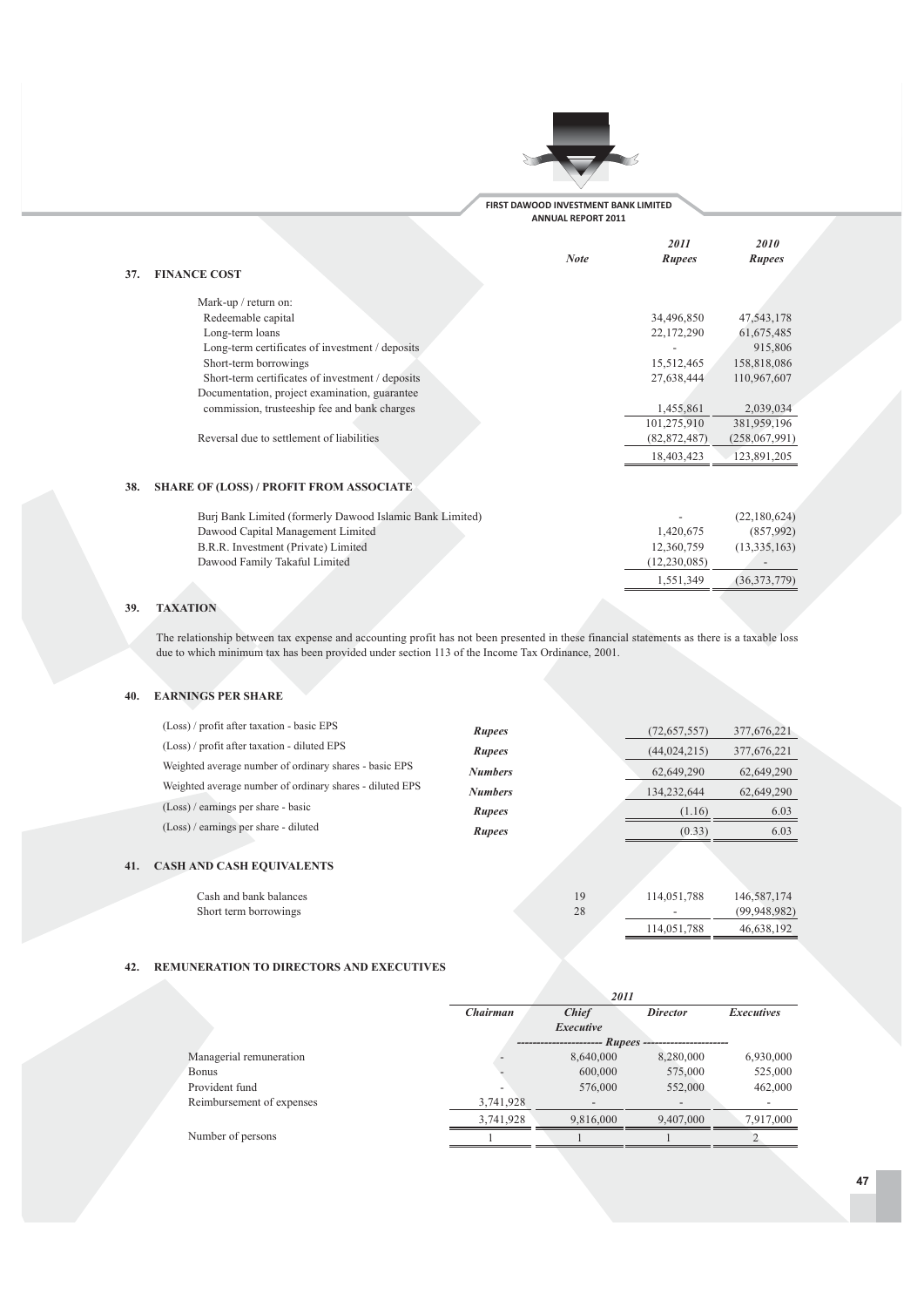

**FIRST DAWOOD INVESTMENT BANK LIMITED ANNUAL REPORT 2011** 

|                         | 2010         |                                |                   |
|-------------------------|--------------|--------------------------------|-------------------|
|                         | <b>Chief</b> | <b>Director</b>                | <b>Executives</b> |
|                         | Executive    |                                |                   |
|                         |              | Rupees ----------------------- |                   |
| Managerial remuneration | 7,683,871    | 9,114,467                      | 5,880,000         |
| Gratuity                | 3,711,088    | 3,715,329                      | 1,711,741         |
| Provident fund          | 512,300      | 460,000                        | 392,000           |
|                         | 11,907,259   | 13,289,796                     | 7,983,741         |
| Number of persons       |              |                                |                   |
|                         |              |                                |                   |

42.1 The chief executive, director and executives are also provided with free use of company cars, medical insurance cover and travelling allowance, the monetary value of these are Rs.  $1,791,796$  (2010: Rs.5,103,629) approximately.

Executive means an employee other than director and chief executive, whose basic salary exceeds Rs.500,000 in a financial year.

### 43. TRANSACTIONS WITH RELATED PARTIES

- 43.1 Related parties comprises of major shareholders, associated companies with or without common directors, other companies with common directors, retirement benefit fund, directors, key management personnel and their close family members.
- 43.2 Details of transactions with related parties and balances with them except for those disclosed elsewhere in the financial statements as at the year-end are as follows:

|                                                                        | 2011                           |                                | 2010                           |                                |
|------------------------------------------------------------------------|--------------------------------|--------------------------------|--------------------------------|--------------------------------|
|                                                                        | Key<br>management<br>personnel | Associates/<br>related parties | Key<br>management<br>personnel | Associates/<br>related parties |
|                                                                        |                                | $- R upees -$                  |                                |                                |
| <b>Net Investment in Finance Lease</b>                                 |                                |                                |                                |                                |
| Balance at beginning of the year                                       |                                | 52,581,328                     |                                | 60,886,313                     |
| Sanctioned / granted                                                   |                                |                                |                                |                                |
| Rentals received / settled                                             |                                | (52, 581, 328)                 |                                | (8,304,985)                    |
| Balance at end of the year                                             |                                |                                |                                | 52,581,328                     |
| Long term finances / loans                                             |                                |                                |                                |                                |
| Balance at beginning of the year                                       | 394,796                        |                                | 702,073                        |                                |
| Sanctioned / granted                                                   |                                |                                |                                |                                |
| Received during the year                                               | (322, 997)                     |                                | (307, 277)                     |                                |
| Balance at end of the year                                             | 71,799                         |                                | 394,796                        |                                |
| <b>Placement and finances</b>                                          |                                |                                |                                |                                |
| Balance at beginning of the year                                       |                                |                                |                                | 42,560,044                     |
| Sanctioned / granted                                                   |                                | 165,434,514                    |                                |                                |
| Received during the year                                               |                                | (165, 434, 514)                |                                | (42, 560, 044)                 |
| Balance at end of the year                                             |                                |                                |                                |                                |
| <b>Investment in associate</b>                                         |                                |                                |                                |                                |
| Balance at beginning                                                   |                                | 22,961,150                     |                                | 391,805,414                    |
| Increase / (decrease) in interest<br>Transferred to / (from) available |                                |                                |                                | (22, 187, 150)                 |
| for sale investments                                                   |                                | 136,552,931                    |                                | (301, 297, 407)                |
| Share of loss                                                          |                                | 1,551,349                      |                                | (36,373,779)                   |
| Share of surplus deficit                                               |                                |                                |                                |                                |
| on revaluation                                                         |                                | 2,881,740                      |                                | (8,985,928)                    |
| Balance at end of the year                                             |                                | 163,947,170                    |                                | 22,961,150                     |
| Advances and prepayments                                               |                                | 8,100,000                      |                                | 3,100,000                      |
| Mark-up payable                                                        |                                |                                |                                | 24,917,808                     |
| Disposal of fixed assets - cost                                        | 879,000                        |                                | 1,619,000                      |                                |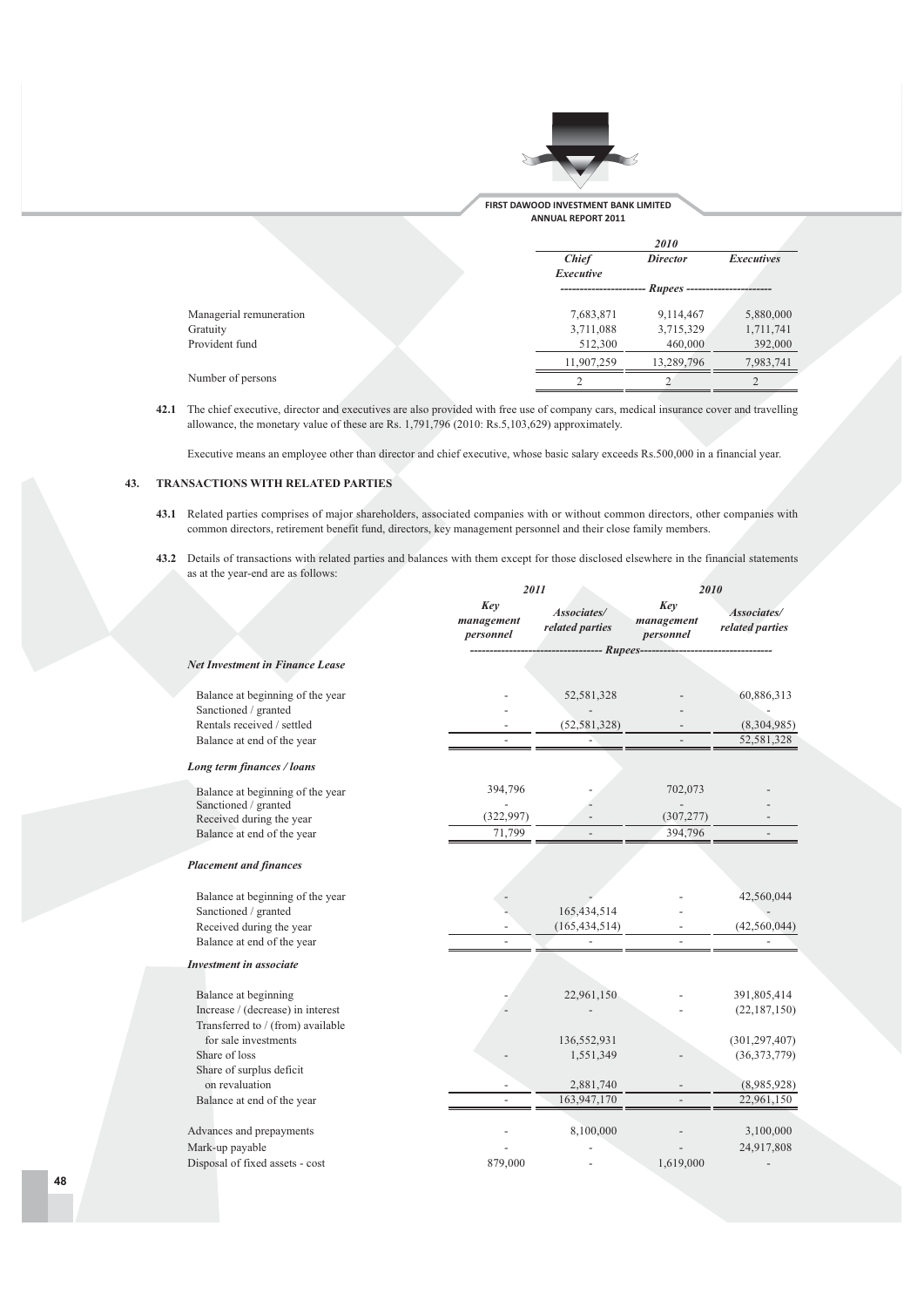

|                                       |                                | 2011                           |                                | 2010                           |  |
|---------------------------------------|--------------------------------|--------------------------------|--------------------------------|--------------------------------|--|
|                                       | Key<br>management<br>personnel | Associates/<br>related parties | Key<br>management<br>personnel | Associates/<br>related parties |  |
|                                       |                                | - Rupees--                     |                                |                                |  |
| <b>Settlement transactions</b>        |                                |                                |                                |                                |  |
| Short term investments acquired       |                                | 96,727,732                     |                                |                                |  |
| Property acquired                     |                                | 144,138,001                    |                                |                                |  |
| Other receivables acquired            |                                | 26,950,351                     |                                |                                |  |
| Net investment in                     |                                |                                |                                |                                |  |
| finance lease - transferred           |                                | (53,695,681)                   |                                |                                |  |
| Other receivables - transferred       |                                | (31,204,862)                   |                                | 17,742,225                     |  |
| Cash and bank balances - paid         |                                | (7,324,319)                    |                                |                                |  |
| Long term finances transferred        |                                | (163, 472, 076)                |                                |                                |  |
| Short term investments transferred    |                                | (145,396,950)                  |                                |                                |  |
| Redeemable capital settled            |                                | 194,000,000                    |                                |                                |  |
| Markup accrued on redeemable          |                                |                                |                                |                                |  |
| capital settled                       |                                | 13,881,896                     |                                |                                |  |
| Markup receivable transferred         |                                | (2,767,896)                    |                                |                                |  |
| Charge to profit and loss account     |                                |                                |                                |                                |  |
| Finance cost                          |                                | (28,035,912)                   | 1,082,985                      | 34,946,528                     |  |
| Brokerage expenses - CFS              |                                |                                |                                | 10,400                         |  |
| Brokerage expenses - equity           |                                |                                |                                | 420,400                        |  |
| Capital gain / (loss)                 |                                |                                |                                | (6,323,426)                    |  |
| Lease Income                          |                                | 1,026,786                      |                                | 8,174,376                      |  |
| Return on placements, finances,       |                                |                                |                                |                                |  |
| deposits and investments              |                                | 9,024,962                      |                                | 52,992,368                     |  |
| Common expenses charged               |                                | (4,545,682)                    |                                | 14,454,880                     |  |
| Long term finance income              |                                |                                |                                | 4,260,286                      |  |
| Share of profit / (loss) from associa |                                | 1,551,349                      |                                | (54, 355, 451)                 |  |
| Share of common expenses              |                                | 1,612,607                      |                                |                                |  |
| Service charges on staff loan         | 33,709                         |                                | 52,874                         |                                |  |
| Gain on settlement of                 |                                |                                |                                |                                |  |
| redeemable capital                    |                                | 40,897,142                     |                                |                                |  |
| Rental income                         |                                | 957,240                        |                                |                                |  |
| Reversal of markup accrued            |                                | 41,917,808                     |                                |                                |  |

**43.3** Maximum aggregate balance of placements at the end of any month during the period was Rs. 165.43 million (2010: Rs. 24.56 million).

### 44. SEGMENT ANALYSIS

A business segment is a distinguishable component within the Company that is engaged in providing an individual product or service or a<br>group of related products or services and which are subject to risks and returns that

The Company has following reportable business segments on the basis of product/service characteristics:

- 1. Leasing
- 2. Investments
- 3. Long term finances
- 4. Placements and finances

### **Primary segment information**

| Leasing                 | Principally engaged in providing finance to individual and corporate customers in acquiring plant and machinery,<br>vehicles and equipments.                                                 |
|-------------------------|----------------------------------------------------------------------------------------------------------------------------------------------------------------------------------------------|
| Investments             | Principally engaged in trading of equity securities and debt instruments like term finance certificates, commercial<br>papers, asset backed certificates and government securities.          |
| Long term finances      | Principally involved in providing term finance facilities to individual and corporate customers.                                                                                             |
| Placements and finances | Principally involved in providing money market facilities against marketable securities and letter of placement.<br>It also include short term financing and musharika financing facilities. |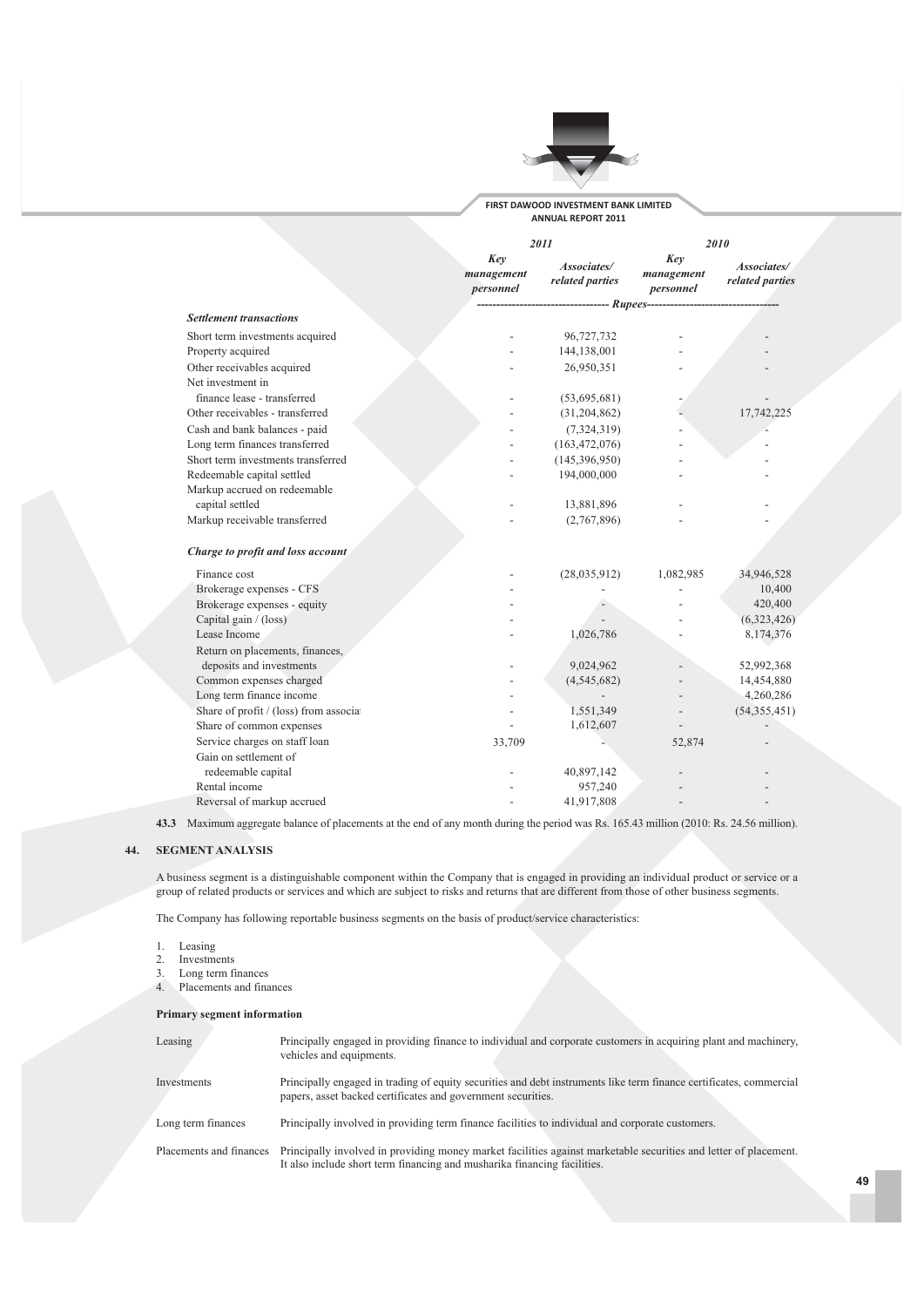|                                                                                       |               |               |                 |             |                           |              | FIRST DAWOOD INVESTMENT BANK LIMITED |             |                           |            |                                               |                                               |
|---------------------------------------------------------------------------------------|---------------|---------------|-----------------|-------------|---------------------------|--------------|--------------------------------------|-------------|---------------------------|------------|-----------------------------------------------|-----------------------------------------------|
|                                                                                       |               |               |                 |             |                           |              | ANNUAL REPORT 2011                   |             |                           |            |                                               |                                               |
| 44.1 Segment information for the year ended June 30, 2011                             |               |               |                 |             |                           |              |                                      |             |                           |            |                                               |                                               |
|                                                                                       | Leasing       |               | nvestments      |             | <b>Long Term Finances</b> |              | <b>Placements and Finances</b>       |             | <b>Fee and Commission</b> |            | <b>Total</b>                                  |                                               |
|                                                                                       | 2011          | 2010          | 2011            | 2010        | 2011                      | 2010         | 2011                                 | 2010        | 2011                      | 2010       | 2011                                          | 2010                                          |
|                                                                                       |               |               |                 |             |                           | $-$ (Rupees) |                                      |             |                           |            |                                               |                                               |
| Total external revenue                                                                | 25,673,141    | 31,450,035    | 54,360,392      | 25,744,988  | 31,868,561                | 106,964,810  | 40,004,221                           | 72,206,956  | 27,699,059                | 11,275,551 | 179,605,374                                   | 247,642,340                                   |
| Unallocated revenue                                                                   |               |               |                 |             |                           |              |                                      |             |                           |            | 12,653,308                                    | 45,148,264                                    |
| Total segment revenue                                                                 | 25,673,141    | 31,450,035    | ,392<br>54,360, | 25,744,988  | 31,868,561                | 106,964,810  | 40,004,221                           | 72,206,956  | 27,699,059                | 11,275,551 | 192,258,682                                   | 292,790,604                                   |
| Unallocated profits<br>Segment results                                                | 3,973,551     | 42,377,080    | 8,413,611       | 34,689,863  | 4,932,445                 | 144,128,815  | 6,191,639                            | 97,294,643  | 4,287,112                 | 15,193,144 | 27,798,359<br>1,958,411                       | 333,683,543<br>60,834,642                     |
| Results from operating<br>Net finance cost<br>activities                              |               |               |                 |             |                           |              |                                      |             |                           |            | (18, 403, 423)<br>29,756,770                  | 394,518,185<br>(123,891,205)                  |
| Share of profit of equity<br>accounted investees<br>Profit for the period<br>Taxation |               |               |                 |             |                           |              |                                      |             |                           |            | (56,928,911)<br>(44,024,215)<br>1,551,349     | (36,373,779)<br>143,423,020<br>377,676,221    |
| Other information<br>Segment assets                                                   | 673,334,519   | 1,107,937,308 | 168,972,958     | 578,818,839 | 343,427,535               | 455,012,428  | 133,538,651                          | 332,219,660 |                           |            | 1,319,273,663                                 | 2,473,988,235                                 |
| Unallocated assets<br>Investment in<br>associates                                     |               |               |                 |             |                           |              |                                      |             |                           |            | 163,947,170<br>341,670,044                    | 22,961,150<br>651,158,962                     |
| Total assets                                                                          |               |               |                 |             |                           |              |                                      |             |                           |            | 1,824,890,877                                 | 3,148,108,347                                 |
| Unallocated liabilities<br>Segment liabilities<br>Total liabilities                   | 629, 683, 444 | 1,131,863,884 | 158,018,743     | 591,318,782 | 321,163,741               | 464,838,696  | 124,881,579                          | 339,394,144 |                           |            | 1,233,747,507<br>591,143,370<br>1,824,890,877 | 2,527,415,506<br>3,148,108,347<br>620,692,841 |
| Capital expenditure<br>Depreciation                                                   |               |               |                 |             |                           |              |                                      |             |                           |            | 65,637,323<br>5,388,687                       | 7,835,822<br>3,858,671                        |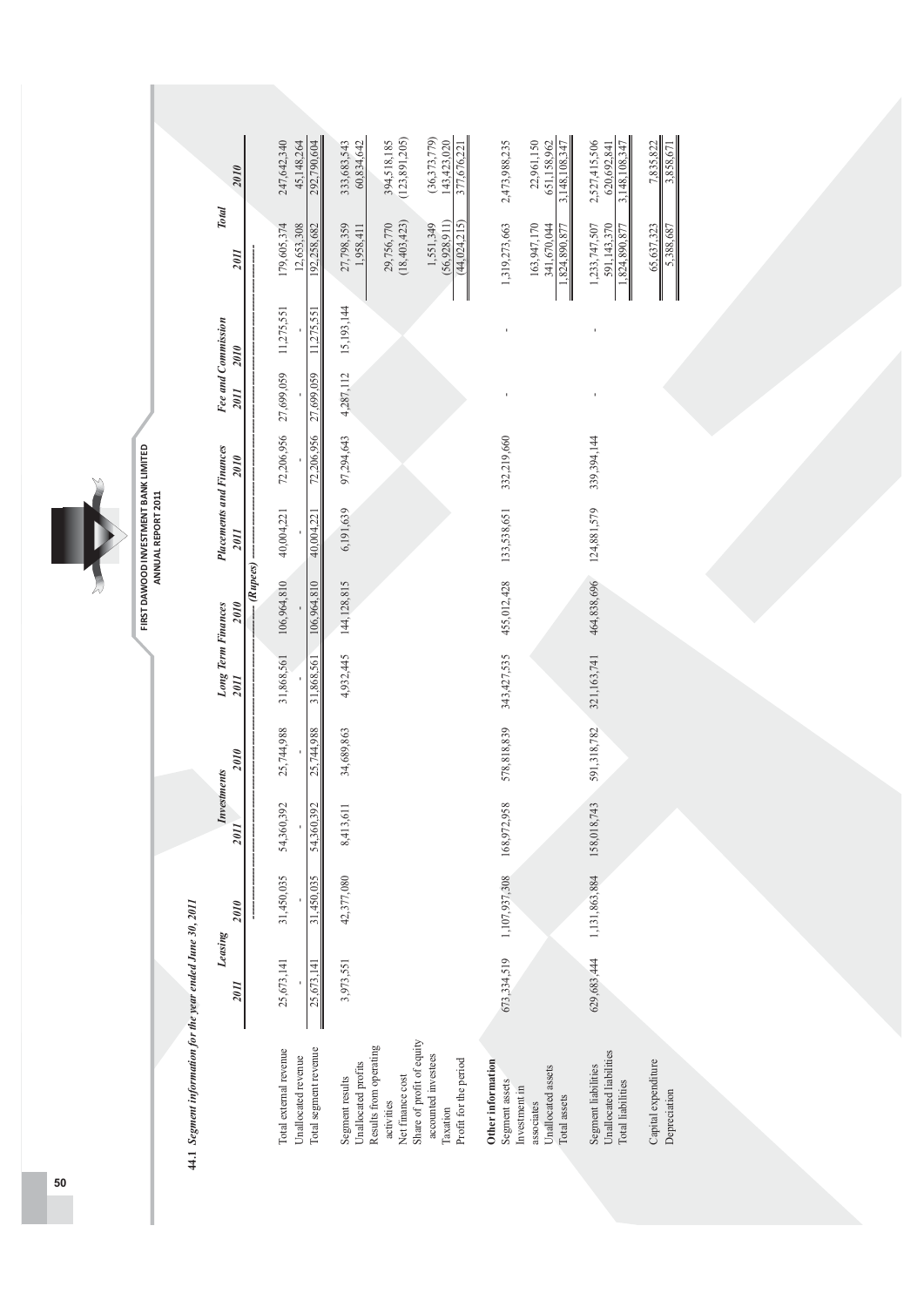

44.2 Details of the industry / sector analysis of lease portfolio and other financing is given below:

### **Segment by class of business**

|                                   |             |                    | 2011        |               |        |
|-----------------------------------|-------------|--------------------|-------------|---------------|--------|
|                                   | Leasing     | <i>Investments</i> | Long-term   | <b>Total</b>  | %      |
| <b>Class of business</b>          | operations  |                    | finance     |               |        |
|                                   |             |                    |             |               |        |
| Transport and communication       | 171,438,667 |                    | 63,930,184  | 235,368,851   | 13.37  |
| Sugar and allied                  | 39,973,450  |                    |             | 39,973,450    | 2.27   |
| Textile composite                 | 191,055,594 |                    | 7,370,436   | 198,426,030   | 11.27  |
| Textile finishing                 | 79,045,807  |                    |             | 79,045,807    | 4.49   |
| Food, tobacco and beverages       | 25,794,451  |                    | 6,577,807   | 32,372,258    | 1.84   |
| Steel, engineering and automobile | 40,297,980  |                    | 5,017,790   | 45, 315, 770  | 2.57   |
| Health care                       | 33,517,169  |                    | 4,625,235   | 38,142,404    | 2.17   |
| Energy, oil and gas               | 5,643,775   |                    | 25,855,164  | 31,498,939    | 1.79   |
| Chemicals, fertilizers and        |             |                    |             |               |        |
| pharmaceuticals                   |             |                    | 29,362,135  | 29, 362, 135  | 1.67   |
| Cement                            | 19,524,480  | 5,550,000          |             | 25,074,480    | 1.42   |
| Electrical goods                  | 5,105,310   | 4,348,775          |             | 9,454,085     | 0.54   |
| Financial                         | 2,945,112   | 236,875,623        | 31,561,558  | 271,382,293   | 15.41  |
| Miscellaneous                     | 351,938,596 | 63,968,810         | 309,683,347 | 725,590,753   | 41.20  |
|                                   | 966,280,391 | 310,743,208        | 483,983,656 | 1,761,007,255 | 100.00 |

|                                   |               |                    | 2010          |               |        |
|-----------------------------------|---------------|--------------------|---------------|---------------|--------|
|                                   | Leasing       | <b>Investments</b> | Long-term     | <b>Total</b>  | %      |
| <b>Class of business</b>          | operations    |                    | finance       |               |        |
|                                   |               |                    | Rupees --     |               |        |
| Transport and communication       | 242,956,508   | 841,350            | 87,041,307    | 330,839,165   | 12.48  |
| Sugar and allied                  | 56,648,888    |                    |               | 56,648,888    | 2.14   |
| Textile composite                 | 270,756,888   | 1,149,268          | 7,370,436     | 279,276,592   | 10.53  |
| Textile finishing                 | 112,020,780   |                    |               | 112,020,780   | 4.22   |
| Food, tobacco and beverages       | 36,554,938    |                    | 37,981,759    | 74,536,697    | 2.81   |
| Steel, engineering and automobile | 57,108,800    | 2,161,395          | 25,017,790    | 84,287,985    | 3.18   |
| Health care                       | 47,499,286    |                    | 4,625,235     | 52,124,521    | 1.97   |
| Energy, oil and gas               | 7,998,148     | 1,587,475          | 33, 355, 164  | 42,940,787    | 1.62   |
| Chemicals, fertilizers and        |               |                    |               |               |        |
| pharmaceuticals                   |               |                    | 29,362,135    | 29, 362, 135  | 1.11   |
| Cement                            | 27,669,368    | 9,614,361          |               | 37, 283, 729  | 1.41   |
| Electrical goods                  | 7,235,055     | 5,501,389          |               | 12,736,444    | 0.48   |
| Financial                         | 4,173,703     | 466,594,751        | 43,561,559    | 514,330,013   | 19.39  |
| Miscellaneous                     | 498,754,297   | 114,330,000        | 412,518,117   | 1,025,602,414 | 38.67  |
|                                   | 1,369,376,659 | 601,779,989        | 680, 833, 502 | 2,651,990,150 | 100.00 |

### 45. FINANCIAL RISK MANAGEMENT POLICIES

The Company's activities expose it to varieties of financial risks. The management of these risks is carried out by Investment Committee, Credit Committee and Assets and Liabilities Committee, who are responsible for identifying, evaluating or measuring significant risks inherent in the organization as well as establishing controls in coordination with the relevant departments to mitigate such risks. Presently, the Company is in recovery phase and have stopped any new business activities. The Company is planning to adopt adequate risk management systems once it will resume operations.

The Company's principal financial liabilities comprise loans and borrowings, deposits, trade and other payables, and financial guarantee contracts. The main purpose of these financial liabilities is to raise finance for the Company's operations. The Company has lease finances, long term and short finances, placements, other receivables and cash that arrive directly from its operations. The Company also holds available-for-sale investments, held to maturity investments and initially designated as investments at fair value through profit and loss.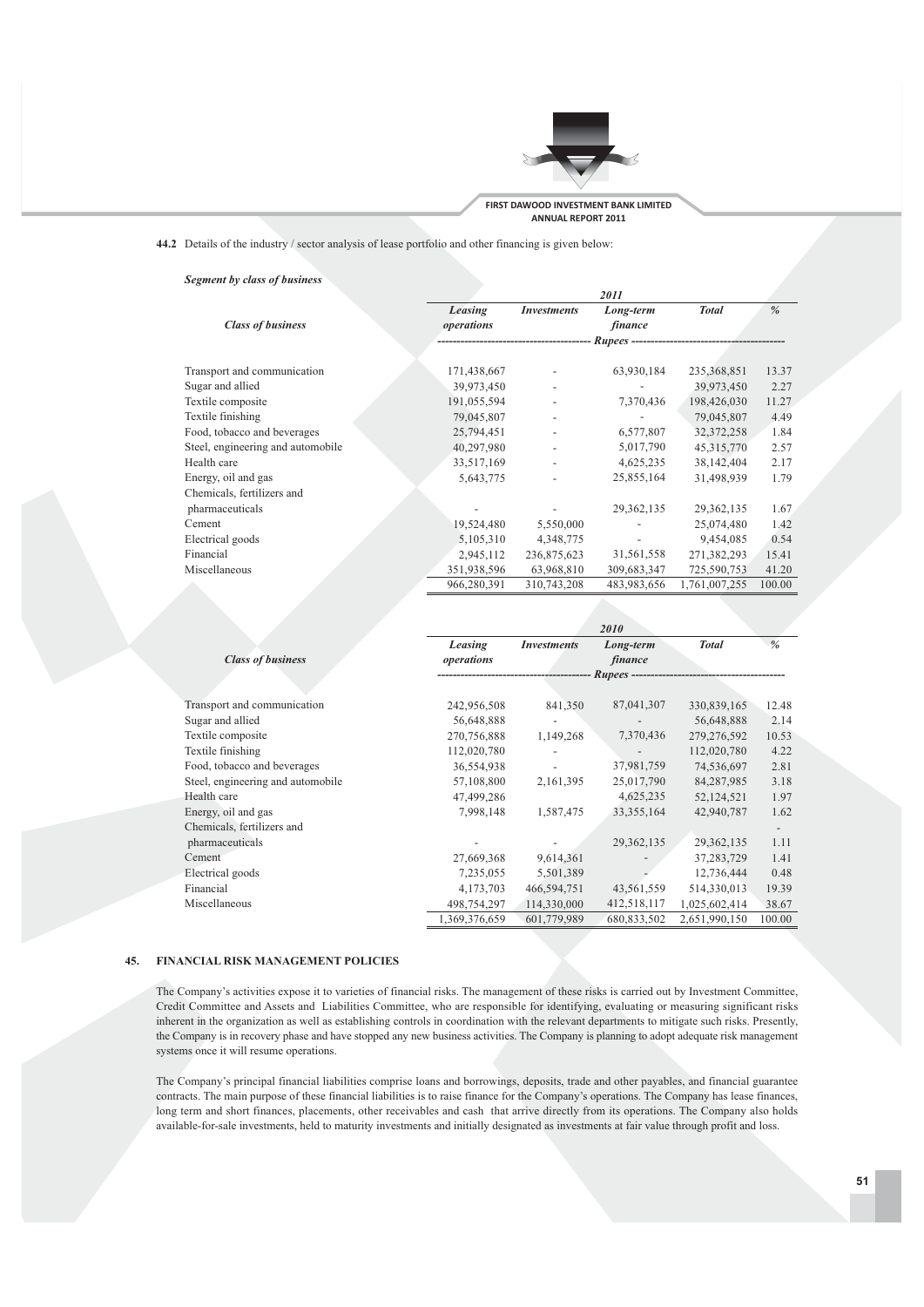

### 45.1 Price risk

Price risk is the risk that the value of a financial instrument may fluctuate as a result of changes in market prices. The Company's equity securities are susceptible to market price risk arising from uncertainties about future values of the investment securities. The Company's Board of Directors reviews and approves all equity investment decisions. Presently the Company is not making any new investment in equity securities and has sold all quoted securities during the year except for investment in associates.

As at June 30, 2011, the fair value of equity securities exposed to price risk were Nil (2010: 18.33 million).

### 45.2 Credit risk and concentrations of significant credit risk

Credit risk is the risk faced when one party to a financial instrument fail to discharge its obligations and cause the other party to incur a financial loss.

**45.2.1** In summary, compared to the amount included in the balance sheet, the maximum exposure to credit risk related to leasing operations as at June 30, 2011 are as follows: -

|                       | 2011                             |                                   | 2010                             |                            |
|-----------------------|----------------------------------|-----------------------------------|----------------------------------|----------------------------|
|                       | Lease<br><i><b>Operation</b></i> | <b>Maximum</b><br><i>Exposure</i> | Lease<br><i><b>Operation</b></i> | Maximum<br><i>Exposure</i> |
|                       | $\prec$ - - - - - - - - - - .    | $- Rupees -$                      |                                  |                            |
| Lease                 | 984,755,035                      | 984,755,035                       | 1,338,061,986                    | 1,338,061,986              |
| Advance against Lease | 21,000,000                       | 21,000,000                        | 30,031,100                       | 31,031,100                 |
|                       | 1,005,755,035                    | 1,005,755,035                     | 1,368,093,086                    | 1,369,093,086              |

45.2.2 The Company is not taking any new exposure in any investment finance or leasing The exposures are classified on the basis of NBFC Regulations, 2008 guidelines.

### 45.3 Interest rate risk

Interest rate risk arises from the possibility when changes in interest rate affect the value of financial instruments. The Company is exposed to interest rate risk as a result of mismatches or gaps in the amounts of assets and liability that mature or reprice in a given period. The Company manages this risk by matching the repricing of assets and liabilities.

If the interest rate would have been higher or lower by 50 basis points and all the other variable remains constant, the Company's profit would have been higher / (lower) by Rs.0.19 million for the year ended June 30, 2011 in respect of leasing operations.

Management is of the view that the above sensitivity analyses are not representative of the year as a whole, since the level of exposure changes frequently as part of the interest rate risk management process used to meet the Company's objectives.

The Company's exposure to interest rate risk on its financial assets and liabilities based on contractual repricing or maturity dates whichever is earlier is as follows: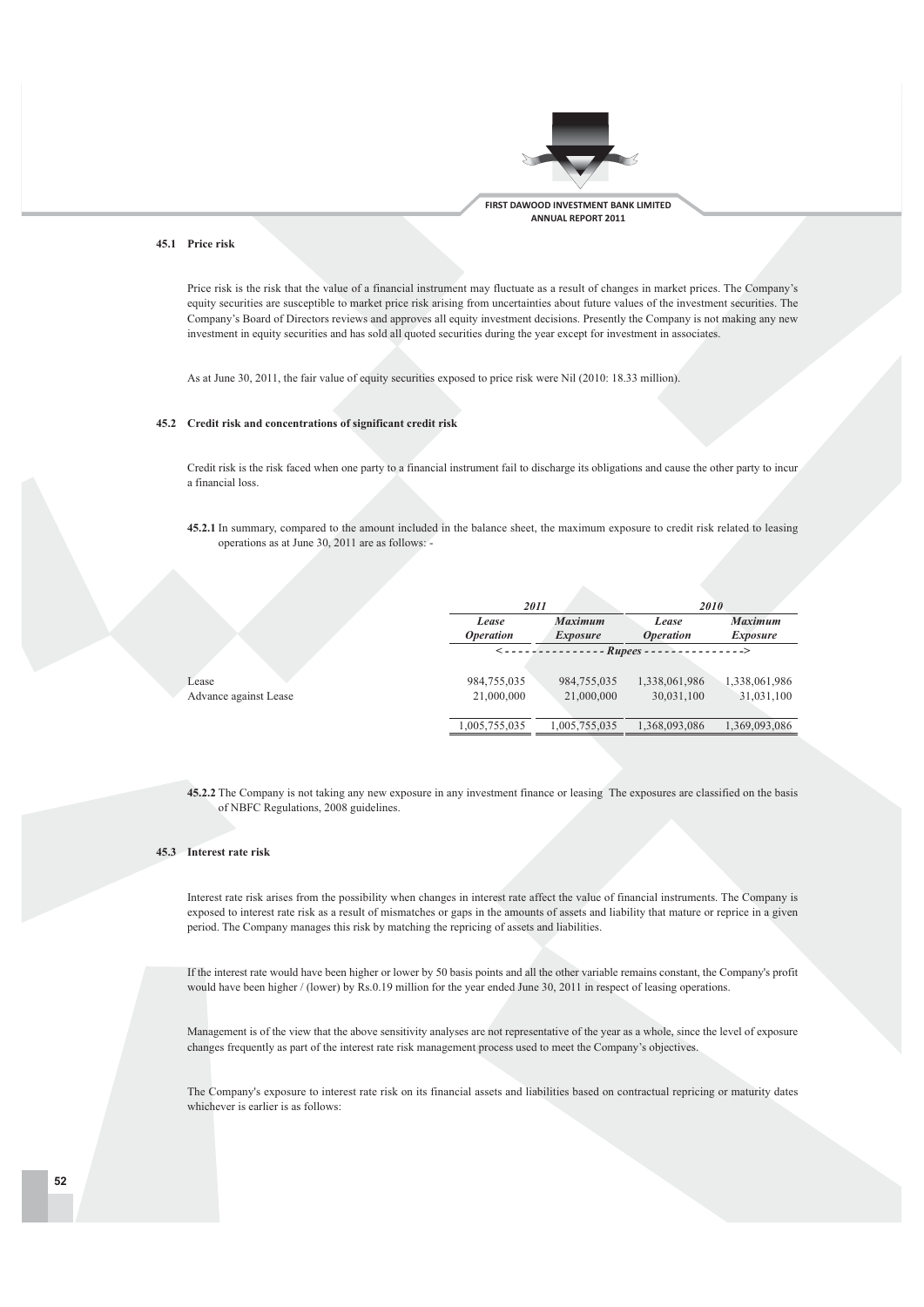FIRST DAWOOD INVESTMENT BANK LIMITED<br>ANNUAL REPORT 2011  $\sum$ 

45.3.1 Mismatch of interest rate sensitive assets and liabilities

|                                                    |                   |                     |                                                  |                                                       | <b>2011</b>                                                      |                                                       |                        |                                         |               |  |
|----------------------------------------------------|-------------------|---------------------|--------------------------------------------------|-------------------------------------------------------|------------------------------------------------------------------|-------------------------------------------------------|------------------------|-----------------------------------------|---------------|--|
|                                                    | Effective<br>Rate | One year or<br>less | More than one<br>than two years<br>year but less | More than two<br>year but less<br>than three<br>years | Rupees<br>three year but<br>less than four<br>More than<br>years | four year but<br>less than five<br>More than<br>years | More than<br>five year | Not exposed<br>to interest<br>rate risk | Total         |  |
| Net investment in lease<br><b>Financial Assets</b> |                   |                     |                                                  |                                                       |                                                                  |                                                       |                        |                                         |               |  |
| finance                                            | $8\% - 29.17\%$   | 1,446<br>592,111    | 39,634,198                                       | 20,125,423                                            | 463,452                                                          |                                                       |                        |                                         | 652,334,519   |  |
| Long term Investments                              |                   |                     |                                                  |                                                       |                                                                  |                                                       |                        | 163,947,170                             | 163,947,170   |  |
| Long-term finances                                 | $8\% - 19.27\%$   | 330,583,755         | 3,926,254                                        | 2,511,764                                             | 2,759,588                                                        | 1,715,357                                             | 1,930,817              |                                         | 343,427,535   |  |
| Long-term loans                                    | $5\%$             | 145,216             | 77,171                                           | 81,116                                                | 85,263                                                           | 72,246                                                |                        |                                         | 461,012       |  |
| Short term investments                             | $8\% - 17.3\%$    | 237,505             |                                                  | 20,000,000                                            | 7,500,000                                                        |                                                       | 1,387,500              | 20,761,433                              | 49,886,438    |  |
| Placements and finances                            | $8.5\% - 24\%$    | 133,538,651         |                                                  |                                                       |                                                                  |                                                       |                        |                                         | 133,538,651   |  |
| Advance against lease                              |                   |                     |                                                  |                                                       |                                                                  |                                                       |                        |                                         |               |  |
| commitments                                        | $14.8\% - 15.6\%$ | 21,000,000          |                                                  |                                                       |                                                                  |                                                       |                        |                                         | 21,000,000    |  |
| Advances and prepayments                           |                   |                     |                                                  |                                                       |                                                                  |                                                       |                        | 9,619,144                               | 9,619,144     |  |
| Interest accrued                                   |                   | 1,690,893           |                                                  |                                                       |                                                                  |                                                       |                        |                                         | 1,690,893     |  |
| Other receivables                                  |                   |                     |                                                  |                                                       |                                                                  |                                                       |                        | 45,759,849                              | 45,759,849    |  |
| Cash and bank balances                             | $5\% - 13\%$      | 104,050,736         |                                                  |                                                       |                                                                  |                                                       |                        | 10,001,052                              | 114,051,788   |  |
|                                                    |                   | .,183,358,202       | 43,637,623                                       | 42,718,303                                            | 10,808,303                                                       | 1,787,603                                             | 3,318,317              | 250,088,648                             | 1,535,716,999 |  |
| <b>Financial Liabilities</b>                       |                   |                     |                                                  |                                                       |                                                                  |                                                       |                        |                                         |               |  |
| Redeemable capital                                 |                   |                     |                                                  |                                                       |                                                                  |                                                       |                        |                                         |               |  |
| Long-term loans                                    | 3.55%             | 129,343,289         | 265,076,908                                      | 273,051,785                                           | 21,000,000                                                       |                                                       |                        |                                         | 688,471,982   |  |
| Deposits                                           | $0\% - 3\%$       |                     |                                                  |                                                       |                                                                  |                                                       |                        | 166,419,147                             | 166,419,147   |  |
| Certificates of investment                         | $11\% - 20\%$     | 165,500,000         |                                                  |                                                       |                                                                  |                                                       |                        |                                         | 65,500,000    |  |
| Accrued mark-up                                    |                   |                     |                                                  |                                                       |                                                                  |                                                       |                        | 69,338,411                              | 69,338,411    |  |
| Short-term borrowings                              | $16.75\% - 17\%$  | 81,418,223          |                                                  |                                                       |                                                                  |                                                       |                        |                                         | 81,418,223    |  |
| Accrued and other liabilities                      |                   |                     |                                                  |                                                       |                                                                  |                                                       |                        | 58,224,571                              | 58,224,57     |  |
|                                                    |                   | 376,261,512         | 265,076,908                                      | 273,051,785                                           | 21,000,000                                                       |                                                       |                        | 293,982,129                             | ,229,372,334  |  |
| On balance sheet gap                               |                   | 807,096,690         | (221, 439, 285)                                  | (230, 333, 482)                                       | (10, 191, 697)                                                   | 1,787,603                                             | 3,318,317              | (43,893,481)                            | 306,344,665   |  |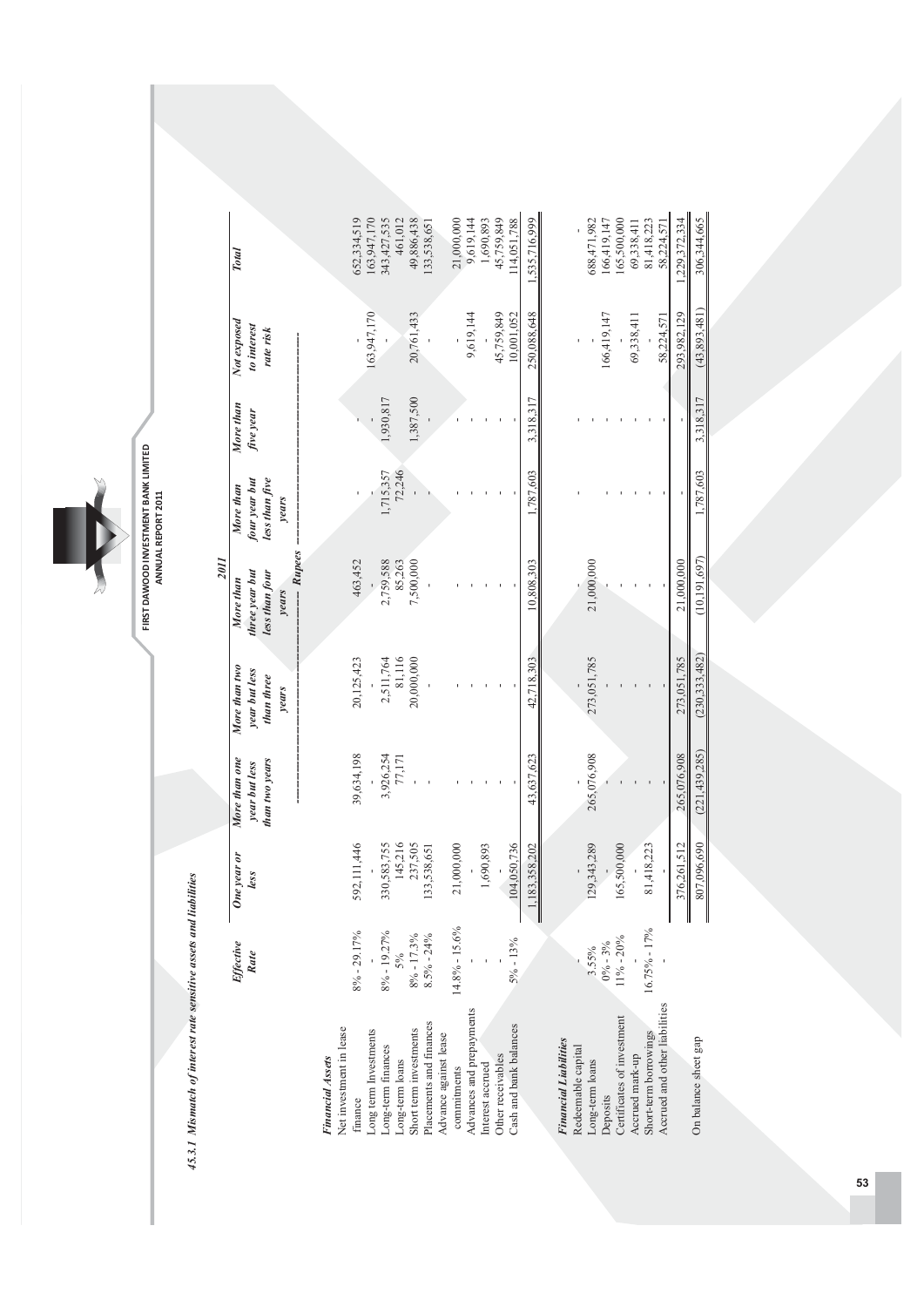**Total** Not exposed to interest rate risk More than five year four year but less than five More than years -- Rupes 2010 three year but less than four More than years More than two year but less than three years More than one than two years year but less One year or less Effective Rate  $\frac{6}{6}$ 

**Financial Assets** 

| Net investment in lease      |          |                 |             |                          |                      |            |                      |             |               |
|------------------------------|----------|-----------------|-------------|--------------------------|----------------------|------------|----------------------|-------------|---------------|
| finance                      | 12.34%   | 53,116<br>789,1 | 11,120,494  | 161,290,615              | 15,461,623           | 880,360    |                      |             | 077,906,208   |
| Long term Investments        |          |                 |             |                          |                      |            |                      | 22,961,150  | 22,961,150    |
| Long-term finances           | 14.08%   | 263,219,617     | 73,155,580  |                          |                      | 4,825,299  | 21,475,090           |             | 455,012,425   |
| Long-term loans              | $5.00\%$ | 392,843         | 145,216     | $43,038,671$<br>$77,171$ | 49,298,168<br>81,116 | 85,263     | 72,294               |             | 853,903       |
| Short term investments       | 14.08%   | 463,623,638     | 40,810,460  | 37,709,241               | 36,675,500           |            |                      |             | 578,818,839   |
| Placements and finances      | 7.29%    | 332,219,665     |             |                          |                      |            |                      |             | 32,219,665    |
| Advance against lease        |          |                 |             |                          |                      |            |                      |             |               |
| commitments                  | 14.08%   | 001,13<br>30,0  |             |                          |                      |            |                      |             | 30,031,100    |
| Advances and prepayments     |          |                 |             |                          |                      |            |                      | 23,329,725  | 23,329,725    |
| Interest accrued             |          | 64,818,615      |             |                          |                      |            |                      |             | 64,818,615    |
| Other receivables            |          |                 |             |                          |                      |            |                      | 62,808,209  | 62,808,209    |
| Cash and bank balances       | 12.50%   | 29,595,968      |             |                          |                      |            |                      | 16,991,206  | 46,587,174    |
|                              |          | 1,973,054,562   | 225.231.750 | 242,115,698              | 101.516.407          |            | 5.790.922 21.547.384 | 226,090,290 | 2,795,347,014 |
| <b>Financial Liabilities</b> |          |                 |             |                          |                      |            |                      |             |               |
| Redeemable capital           | 13.78%   |                 | 345,000,000 |                          |                      |            |                      |             | 345,000,000   |
| Long-term loans              | 3.83%    | 66,006,948      | 42,975,954  | 265,076,907              | 298,051,785          | 46,000,000 |                      |             | 818,111,594   |
| Deposits                     |          |                 |             |                          |                      |            |                      | 319,517,596 | 319,517,596   |
| Certificates of investment / | 3.76%    | 92,025<br>326,1 |             |                          |                      |            | 9,374,497            |             | 335,566,522   |
| deposits                     |          |                 |             |                          |                      |            |                      |             |               |

On balance sheet gap

Short-term borrowings<br>Accrued and other liabilities

Accrued mark-up

deposits

164,117,877 505,645,127 34,586,690 2,522,545,406 272,801,608

ï

J.

l,

164,117,877 505,645,127

 $(210, 418, 512)$ 319,517,596

 $12,172,887$ 9,374,497

 $(40, 209, 078)$ 46,000,000

 $(196, 535, 378)$ 298,051,785

 $(22,961,209)$ 265,076,907

 $(262, 744, 204)$ 487,975,954

1,096,548,667 34,586,690

993,497,101

54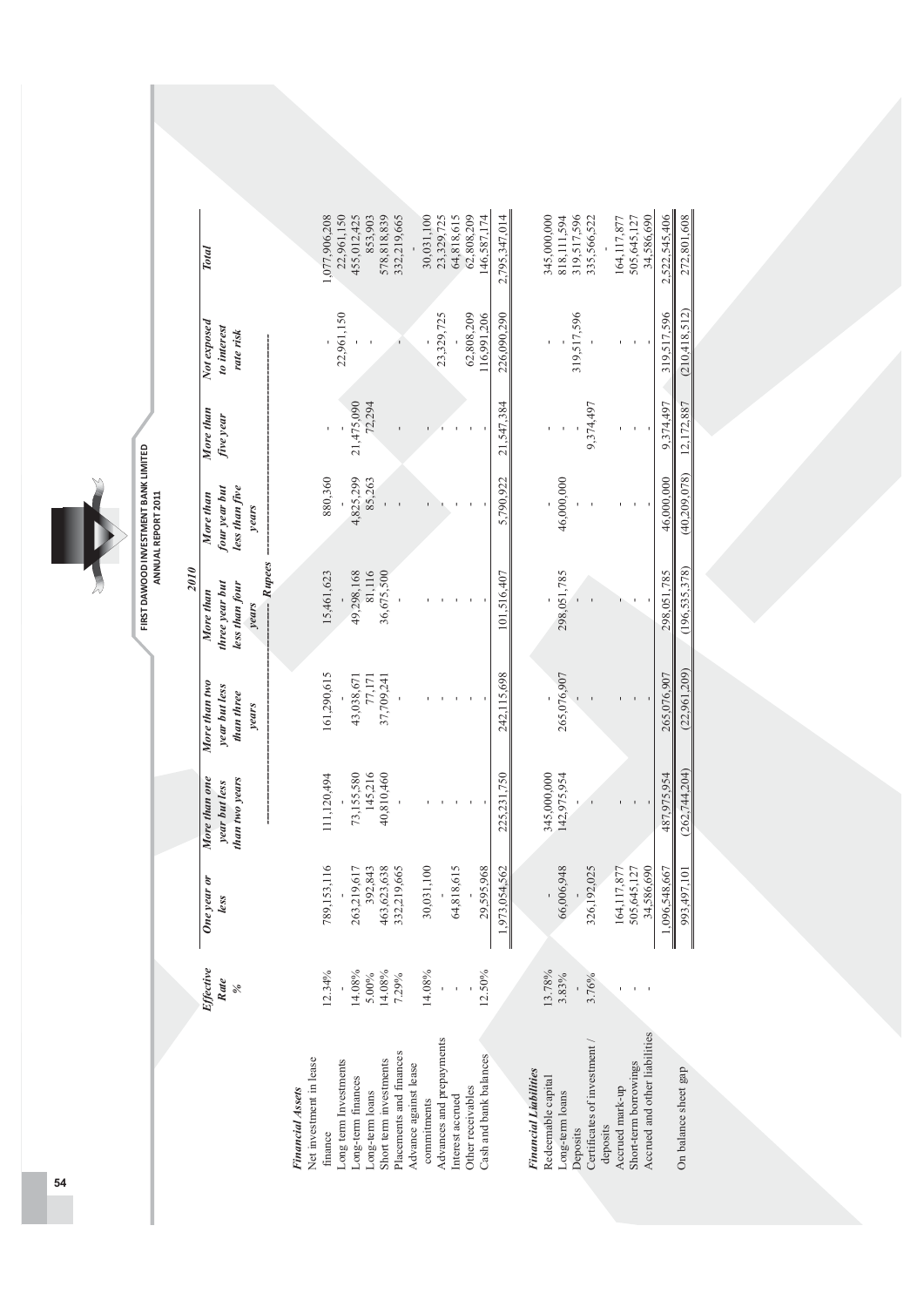

### 45.4 Liquidity risk

Liquidity risk is the risk that an enterprise will encounter difficulty in raising funds to meet commitments associated with financial instruments. The Company matches availability of liquid funds before committing for liabilities and also on a timely basis an analysis of liquid funds with maturities of liabilities due is performed.

### 45.4.1 MATURITIES OF ASSETS AND LIABILITIES

|                                   |               |                             | 2011                                |                                |                    |
|-----------------------------------|---------------|-----------------------------|-------------------------------------|--------------------------------|--------------------|
|                                   | <b>Total</b>  | <b>Upto three</b><br>months | Over three<br>months to<br>one year | Over one year<br>to five years | Over five<br>years |
| <b>Assets</b>                     |               |                             |                                     |                                |                    |
| Property and equipment            | 69,470,998    | 2,216,505                   | 6,635,426                           | 23,089,118                     | 37,529,949         |
| Investment property               | 119,086,520   |                             |                                     |                                | 119,086,520        |
| Net investment in lease finance   | 652, 334, 519 | 545,796,361                 | 46, 315, 085                        | 60,223,073                     |                    |
| Long term investment              | 163,947,170   |                             |                                     |                                | 163,947,170        |
| Long-term finances                | 343, 427, 535 | 328,753,414                 | 1,830,341                           | 10,912,963                     | 1,930,817          |
| Long-term loans                   | 461,012       | 89,812                      | 55,404                              | 315,796                        |                    |
| Long-term deposits                | 2,500,000     |                             |                                     |                                | 2,500,000          |
| Deferred tax asset                | 98,116,360    |                             | 407,100                             | 97,709,260                     |                    |
| Short-term investment             | 49,886,438    |                             | 20,237,505                          | 28, 261, 433                   | 1,387,500          |
| Placement and finances            | 133,538,651   | 133,538,651                 |                                     |                                |                    |
| Advance against lease commitments | 21,000,000    | 21,000,000                  |                                     |                                |                    |
| Advances and prepayments          | 9,619,144     | 9,619,144                   |                                     |                                |                    |
| Interest accrued                  | 1,690,893     | 1,690,893                   |                                     |                                |                    |
| Other receivables                 | 45,759,849    | 45,759,849                  |                                     |                                |                    |
| Cash and bank balances            | 114,051,788   | 114,051,788                 |                                     |                                |                    |
|                                   | 1,824,890,877 | 1,202,516,417               | 75,480,861                          | 220,511,643                    | 326, 381, 956      |
|                                   |               |                             |                                     |                                |                    |

| <b>Liabilities</b>            |               |             |                |                 |               |
|-------------------------------|---------------|-------------|----------------|-----------------|---------------|
| Redeemable capital            |               |             |                |                 |               |
| Long-term loans               | 688,471,982   | 52,876,041  | 76,467,248     | 559,128,693     |               |
| Certificates of investment    | 165,500,000   | 165,500,000 |                |                 |               |
| LeaseDeposits                 | 166,419,147   | 140.128.827 | 8,200,699      | 18,089,621      |               |
| Accrued mark-up               | 69,338,411    | 69,338,411  |                |                 |               |
| Short-term borrowings         | 81.418.223    | 81,418,223  |                |                 |               |
| Accrued and other liabilities | 58,224,571    | 58,224,571  |                |                 |               |
| Taxation                      | 4,375,173     |             | 4,375,173      |                 |               |
|                               | 1,233,747,507 | 567,486,073 | 89,043,120     | 577,218,314     |               |
| <b>Net Assets</b>             | 591.143.370   | 635,030,344 | (13, 562, 259) | (356, 706, 671) | 326, 381, 956 |
|                               |               |             |                |                 |               |
| Share capital                 | 1,342,326,440 |             |                |                 |               |
| Reserves net of accumulated   |               |             |                |                 |               |

Reserves net of accumula ted

loss

 $(751,183,070)$ 591,143,370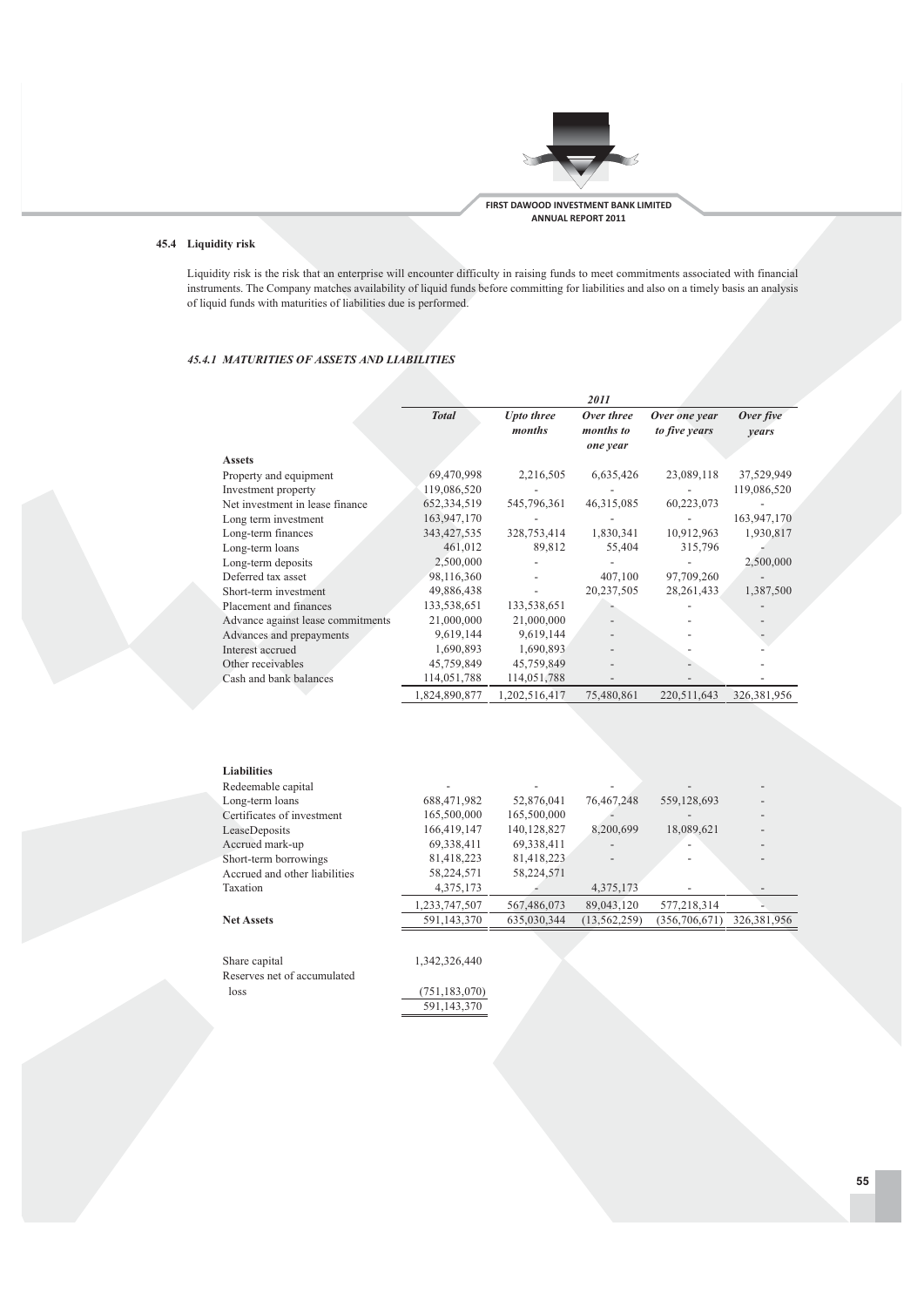

FIRST DAWOOD INVESTMENT BANK LIMITED ANNUAL REPORT 2011

|                                   |               |                      | <i>2010</i>             |                                |                    |
|-----------------------------------|---------------|----------------------|-------------------------|--------------------------------|--------------------|
|                                   | <b>Total</b>  | Upto three<br>months | Over three<br>months to | Over one year<br>to five years | Over five<br>years |
|                                   |               |                      | one year                |                                |                    |
| <b>Assets</b>                     |               |                      |                         |                                |                    |
| Property and equipment            | 9,431,583     |                      |                         | 9,431,583                      |                    |
| Investment property               | 191,037,708   |                      |                         |                                | 191,037,708        |
| Net investment in lease finance   | 1,077,906,208 | 645, 203, 574        | 143,949,542             | 288,289,642                    | 463,450            |
| Long term investment              | 22,961,150    |                      |                         |                                | 22,961,150         |
| Long-term finances                | 455,012,425   | 175,861,226          | 87,358,388              | 170,317,718                    | 21,475,093         |
| Long-term loans                   | 853,903       | 96,382               | 296,462                 | 303,503                        | 157,556            |
| Long-term deposits                | 4,763,500     |                      |                         |                                | 4,763,500          |
| Deferred tax asset                | 147,528,543   |                      |                         |                                | 147,528,543        |
| Short-term investment             | 578,818,840   | 168,446,813          | 410,372,027             |                                |                    |
| Placement and finances            | 332,219,665   | 332,219,665          |                         |                                |                    |
| Advance against lease commitments | 30,031,100    |                      | 30,031,100              |                                |                    |
| Advances and prepayments          | 23,329,725    | 23,329,725           |                         |                                |                    |
| Interest accrued                  | 64,818,615    | 64,818,615           |                         |                                |                    |
| Other receivables                 | 62,808,208    | 62,808,208           |                         |                                |                    |
| Cash and bank balances            | 146,587,174   | 146,587,174          |                         |                                |                    |
|                                   | 3,148,108,347 | 1,619,371,382        | 672,007,519             | 468, 342, 446                  | 388,387,000        |

| <b>Liabilities</b>            |               |               |              |                 |             |
|-------------------------------|---------------|---------------|--------------|-----------------|-------------|
| Redeemable capital            | 345,000,000   |               | 345,000,000  |                 |             |
| Long-term loans               | 818, 111, 594 | 8,388,012     | 57,618,936   | 706,104,646     | 46,000,000  |
| Certificates of investment /  |               |               |              |                 |             |
| deposit                       | 335,566,522   | 326,192,025   |              |                 | 9,374,497   |
| Deposits                      | 319,517,596   | 40.673.115    | 53, 372, 371 | 225,472,110     |             |
| Accrued mark-up               | 164, 117, 877 | 164, 117, 877 |              |                 |             |
| Short-term borrowings         | 505,645,127   | 505,645,127   |              |                 |             |
| Accrued and other liabilities | 34,586,690    | 34,586,690    |              |                 |             |
| Taxation                      | 4,870,100     |               | 4,870,100    |                 |             |
|                               | 2,527,415,506 | 1,079,602,846 | 460,861,407  | 931, 576, 756   | 55,374,497  |
| <b>Net Assets</b>             | 620,692,841   | 539,768,536   | 211,146,112  | (463, 234, 310) | 333,012,503 |
|                               |               |               |              |                 |             |
|                               |               |               |              |                 |             |
| Share capital                 | 1.342.326.440 |               |              |                 |             |

Reserves net of accumulated loss

 $(721, 633, 599)$ 620,692,841

### 46. FOREIGN EXCHANGE RISK MANAGEMENT

Foreign currency risk arises mainly due to conversion of foreign currency assets and liabilities into local currency. As the Company does not any assets or liabiliites in foreign currency thus it is not exposed to foreign currency risk.

### 47. FAIR VALUE OF FINANCIAL INSTRUMENTS

Fair value is the amount at which an asset could be exchanged, or a liability settled, between knowledgeable and willing parties in an arm's length transaction.

The carrying value of all financial instruments reflected in the financial statements approximates their fair values. Investments carried at cost and amortised cost have a fair value of Nil (2010: Rs. 18.36 million).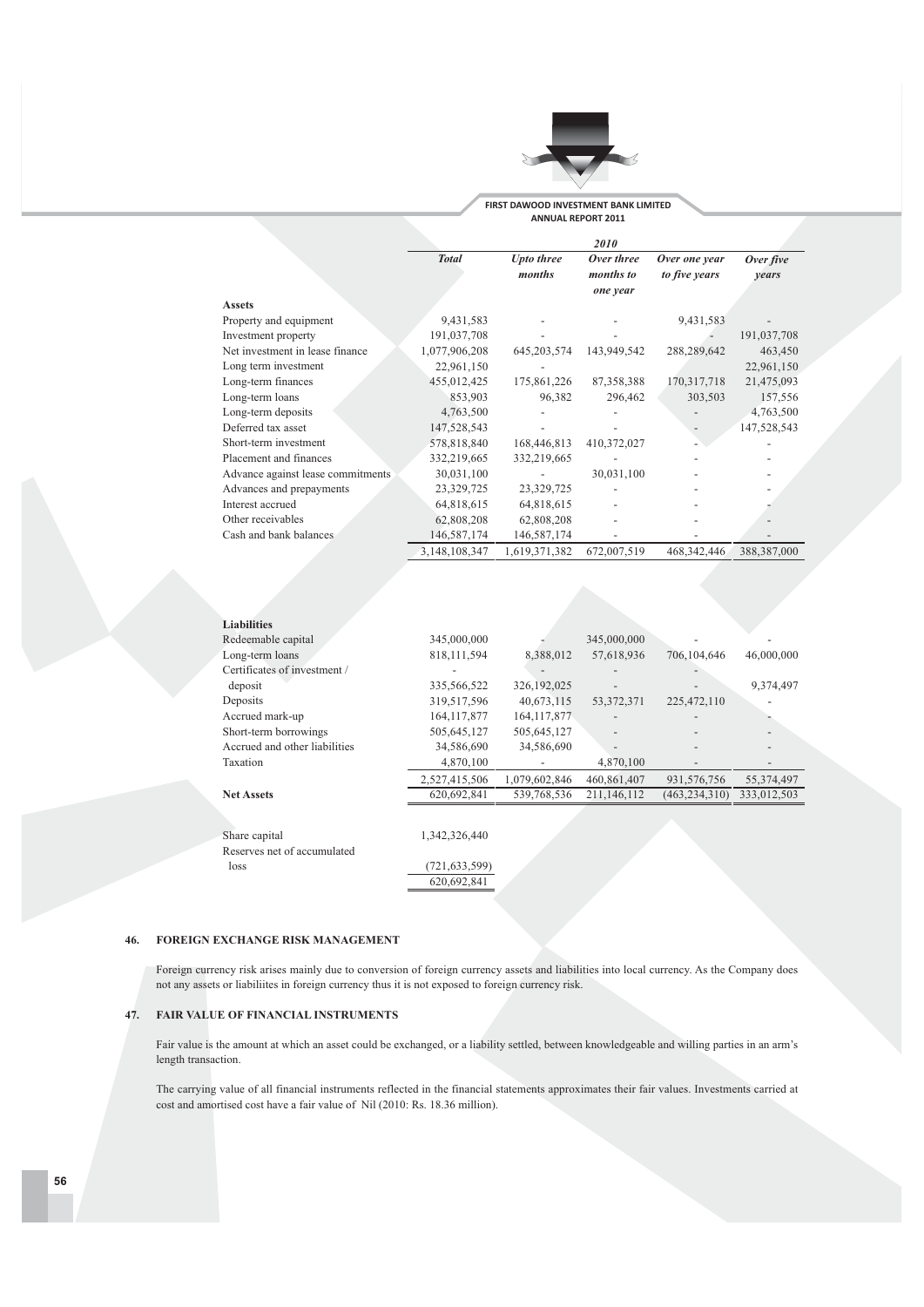

### 48. **CAPITAL RISK MANAGEMENT**

The company's objective when managing capital is to safe guard its ability to continue as going concern so that it can continue to provide returns to shareholders and benefits for other stakeholdes, to maintain a strong capital base to support the sustained development of business and to comply with the capital requirements of NBFC Regulations, 2008 issued by SECP.

As per rule 3 of NBFC Regulations, the minimum equity requirement for investment finance services is Rs. 500 million as at June 30, 2011 and Rs.1,000 million to be achieved in a phased manner by June 30, 2013. Further the minimum equity requirement for Leasing is Rs. 350 million as at June 30, 2011 and Rs. 700 million to be achieved in a phased manner by June 30, 2013. Currently the Company has net equity of Rs. 591 million which does not meet the minimum equity requirement for investment finance services and leasing license.

### 49. DATE OF AUTHORIZATION FOR ISSUE

These financial statements were authorized for issue on October 03, 2011 by the Board of Directors of the Company.

### **GENERAL** 50.

Figures have been rounded off to the nearest Rupee.

**CHIEF EXECUTIVE OFFICER** 

**DIRECTOR**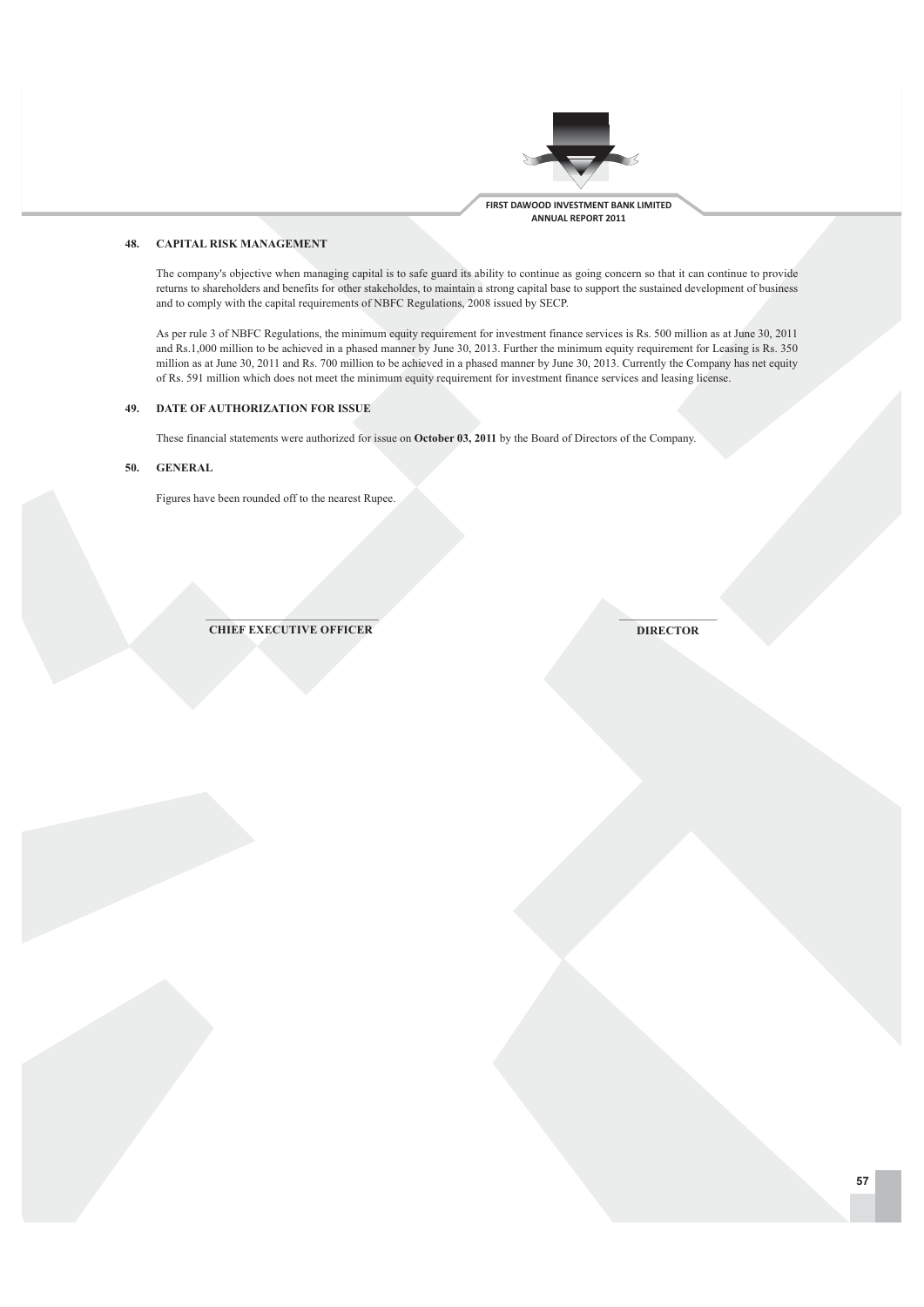### **PATTERN OF SHAREHOLDING - ORDINARY SHARES AS ON JUNE 30, 2011**



**FIRST DAWOOD INVESTMENT BANK LIMITED ANNUAL REPORT 2011** 

| Number Of            |             | <b>Share Holding</b> |          | <b>Total Shares</b> |
|----------------------|-------------|----------------------|----------|---------------------|
| <b>Share Holders</b> | From        |                      | To       | Held                |
| 914                  | $\mathbf 1$ |                      | 100      | 32,592              |
| 434                  | 101         |                      | 500      | 117,327             |
| 717                  | 501         |                      | 1000     | 642,381             |
| 579                  | 1001        |                      | 5000     | 1,383,515           |
| 183                  | 5001        |                      | 10000    | 1,521,752           |
| 50                   | 10001       |                      | 15000    | 658,022             |
| 35                   | 15001       |                      | 20000    | 634,704             |
| 30                   | 20001       |                      | 25000    | 702,657             |
|                      |             |                      |          |                     |
| 17                   | 25001       |                      | 30000    | 482,491             |
| 13                   | 30001       |                      | 35000    | 427,485             |
| 14                   | 35001       |                      | 40000    | 539,260             |
| $\mathsf 9$          | 40001       |                      | 45000    | 395,560             |
| 12                   | 45001       |                      | 50000    | 578,628             |
| 5                    | 50001       |                      | 55000    | 259,193             |
| 5                    | 55001       |                      | 60000    |                     |
|                      |             |                      |          | 287,519             |
| 6                    | 60001       |                      | 65000    | 366,178             |
| 3                    | 65001       |                      | 70000    | 198,000             |
| 6                    | 70001       |                      | 75000    | 438,211             |
| 5                    | 75001       |                      | 80000    | 391,237             |
| $\mathbf 1$          | 80001       |                      | 85000    | 82,699              |
| 3                    | 85001       |                      | 90000    | 265,759             |
| $\mathbf 1$          |             |                      |          |                     |
|                      | 90001       |                      | 95000    | 92,621              |
| 3                    | 95001       |                      | 100000   | 298,511             |
| $1\,$                | 100001      |                      | 105000   | 101,400             |
| $\mathbf 1$          | 110001      |                      | 115000   | 113,526             |
| $\overline{4}$       | 115001      |                      | 120000   | 475,034             |
| $\mathbf 1$          | 120001      |                      | 125000   | 123,620             |
| $\mathsf{2}$         | 135001      |                      | 140000   | 276,090             |
| $\mathbf 1$          |             |                      |          |                     |
|                      | 145001      |                      | 150000   | 145,475             |
| $\mathbf 1$          | 155001      |                      | 160000   | 157,855             |
| $\mathbf 1$          | 160001      |                      | 165000   | 160,710             |
| $\mathbf 1$          | 175001      |                      | 180000   | 175,352             |
| $\overline{2}$       | 180001      |                      | 185000   | 366,370             |
| $\overline{2}$       | 185001      |                      | 190000   | 373,450             |
| $\overline{2}$       | 195001      |                      | 200000   | 397,858             |
| 3                    |             |                      |          |                     |
|                      | 200001      |                      | 205000   | 608,852             |
| $\mathbf 1$          | 205001      |                      | 210000   | 206,373             |
| $\mathbf 1$          | 215001      |                      | 220000   | 218,291             |
| $\,1\,$              | 235001      |                      | 240000   | 237,500             |
| $\mathbf 1$          | 245001      |                      | 250000   | 246,373             |
| $\mathbf 1$          | 260001      |                      | 265000   | 260,408             |
| $\mathbf 1$          |             |                      |          |                     |
|                      | 275001      |                      | 280000   | 278,300             |
| $\mathbf 1$          | 300001      |                      | 305000   | 301,955             |
| $\overline{2}$       | 315001      |                      | 320000   | 634,483             |
| $\mathbf 1$          | 345001      |                      | 350000   | 346,283             |
| $\mathbf 1$          | 395001      |                      | 400000   | 397,963             |
| $\mathbf 1$          | 400001      |                      | 405000   | 400,537             |
| $\mathbf 1$          | 410001      |                      | 415000   | 412,390             |
| $\mathbf{1}$         |             |                      |          |                     |
|                      | 435001      |                      | 440000   | 436,425             |
| $\mathbf 1$          | 490001      |                      | 495000   | 492,594             |
| $\overline{2}$       | 500001      |                      | 505000   | 1,004,438           |
| $\mathbf 1$          | 525001      |                      | 530000   | 529,171             |
| $\,1\,$              | 595001      |                      | 600000   | 599,276             |
| $\mathbf 1$          | 1115001     |                      | 1120000  | 1,117,000           |
| $\mathbf 1$          |             |                      | 1395000  |                     |
|                      | 1390001     |                      |          | 1,394,028           |
| $\mathbf 1$          | 1415001     |                      | 1420000  | 1,418,522           |
| $\mathbf 1$          | 1575001     |                      | 1580000  | 1,576,143           |
| $\mathbf 1$          | 1920001     |                      | 1925000  | 1,921,400           |
| $\mathbf 1$          | 2340001     |                      | 2345000  | 2,341,935           |
| $\mathbf 1$          | 2380001     |                      | 2385000  |                     |
|                      |             |                      |          | 2,382,641           |
| $1\,$                | 2585001     |                      | 2590000  | 2,585,770           |
| $\mathbf 1$          | 2735001     |                      | 2740000  | 2,735,564           |
| $\mathbf 1$          | 4655001     |                      | 4660000  | 4,655,426           |
| $\mathbf 1$          | 8865001     |                      | 8870000  | 8,867,566           |
| $\mathbf 1$          | 10375001    |                      | 10380000 | 10,378,637          |
|                      |             |                      |          | 62,649,286          |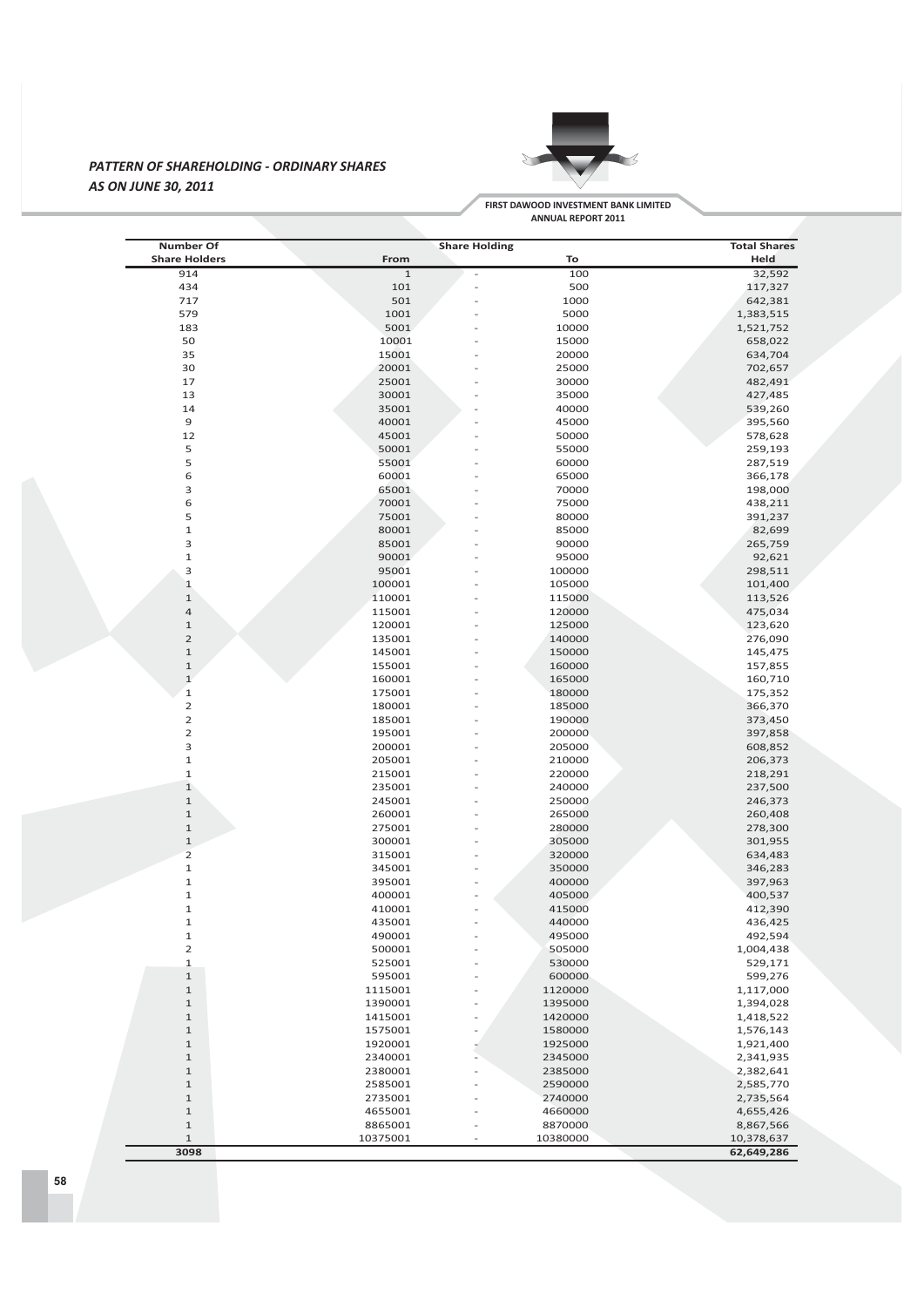

FIRST DAWOOD INVESTMENT BANK LIMITED **ANNUAL REPORT 2011** 

| S.No. | <b>Categories of Shareholders</b>   | Number Of<br><b>Share Holders</b> | <b>Shares</b><br>Held | Percentage |
|-------|-------------------------------------|-----------------------------------|-----------------------|------------|
|       |                                     |                                   |                       |            |
| 1     | Individual Local                    | 3039                              | 34,192,239            | 54.58      |
| 2     | <b>Investment Companies</b>         | 5                                 | 70.936                | 0.11       |
| 3     | <b>Insurance Company</b>            | 3                                 | 10.791.420            | 17.23      |
| 4     | Joint Stock Companies               | 39                                | 7,780,995             | 12.42      |
| 5.    | <b>Leasing Companies</b>            | $\mathbf{1}$                      | 237                   | 0.00       |
| 6     | <b>Modarba Management Companies</b> |                                   | 2,027,158             | 3.24       |
|       | Modarbas                            | $\overline{2}$                    | 3,342,577             | 5.34       |
| 8     | Mutual Fund                         |                                   | 2,735,564             | 4.37       |
| 9     | <b>Financial Institutions</b>       | 4                                 | 1,655,607             | 2.64       |
| 10    | Others                              | 2                                 | 52,553                | 0.08       |
|       |                                     | 3098                              | 62,649,286            | 100.00     |

### ADDITIONAL INFORMATION OF ORDINARY SHARES AS ON JUNE 30, 2011

 $\overline{\phantom{a}}$ 

| S. No.         | <b>Categories Shareholders</b>                          | <b>Numbers</b> | <b>Shares Held</b> | $%$ Age |
|----------------|---------------------------------------------------------|----------------|--------------------|---------|
|                |                                                         |                |                    | 9.92    |
| $\mathbf{1}$   | <b>Associated Companies</b>                             | 3              | 6,215,794          |         |
|                | B.R.R. Guardian Modaraba                                |                | 3,342,562          | 5.34    |
|                | Dawood Capital Management Limited                       |                | 2,382,641          | 3.80    |
|                | B.R.R. Investment (Pvt.) Ltd.                           |                | 490,591            | 0.78    |
|                |                                                         |                |                    |         |
| $\overline{2}$ | NIT & ICP                                               | $\overline{2}$ | 2,806,230          | 4.48    |
|                |                                                         |                |                    |         |
|                | National Bank of Pakistan Trustee Deptt.                |                | 2,735,564          | 4.37    |
|                | Investment Corporation of Pakistan                      |                | 70,666             | 0.11    |
| 3              | Directors, CEO and their Spouses and Minor Childern     | 6              | 15,000,678         | 23.94   |
|                |                                                         |                |                    |         |
|                | Ayaz Dawood                                             |                | 2,585,770          | 4.13    |
|                | Hamida Dawood                                           |                | 2,834,529          | 4.52    |
|                | Rafique Dawood                                          |                | 8,867,566          | 14.15   |
|                | Shumaila Matri Dawood                                   |                | 319,244            | 0.51    |
|                | Rasheed Y. Chinoy                                       |                | 247,594            | 0.40    |
|                | Omar Hassan Khan Bangsh                                 |                | 500                | 0.00    |
|                | Mohammad Ali S/o Ayaz Dawood                            |                | 145,475            | 0.23    |
|                |                                                         |                |                    |         |
| 4              | <b>Public Sector Companies and Corporation</b>          | $\mathbf{1}$   | 10,378,637         | 16.57   |
| 5              | Banks, DFIs. NBFIs, Insurance Companies, Modarabas      | 53             | 9,056,386          | 14.46   |
|                | <b>Joint Stock Companies and Mutual Funds</b>           |                |                    |         |
|                |                                                         |                |                    |         |
| 6              | Shareholders holding ten percent or more in the Company | $\mathbf 2$    | 19,246,203         | 30.72   |
|                |                                                         |                |                    |         |
|                | State Life Insurance Corp. of Pakistan                  |                | 10,378,637         | 16.57   |
|                | Rafique Dawood                                          |                | 8,867,566          | 14.15   |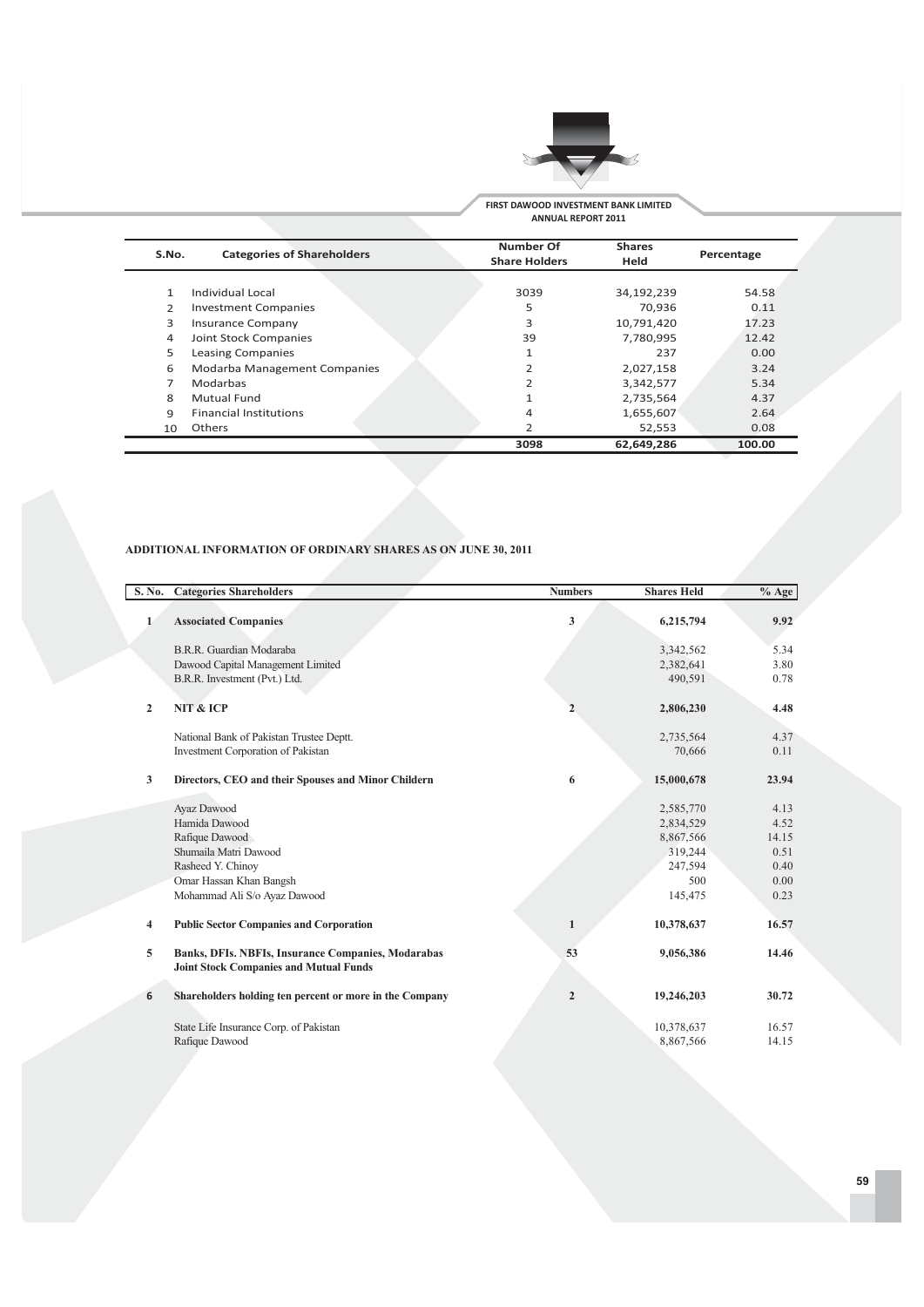### **PATTERN OF SHAREHOLDING - PREFERENCE SHARES** AS ON JUNE 30, 2011



FIRST DAWOOD INVESTMENT BANK LIMITED<br>ANNUAL REPORT 2011

| <b>Number of Share Holders</b>            |                            | <b>Share Holding</b>     |                    | <b>Total Shares</b> |
|-------------------------------------------|----------------------------|--------------------------|--------------------|---------------------|
| (Preference Shares)                       | From                       |                          | Тo                 | Held                |
|                                           |                            |                          |                    |                     |
|                                           | 1,495,001                  |                          | 1,500,000          | 1,500,000           |
|                                           | 1,995,001                  |                          | 2,000,000          | 2,000,000           |
|                                           | 2,495,001                  |                          | 2,500,000          | 2,500,000           |
|                                           | 3,040,001                  |                          | 3,045,000          | 3,044,380           |
|                                           | 5,995,001                  | $\overline{\phantom{0}}$ | 6,000,000          | 6,000,000           |
|                                           | 9,935,001                  |                          | 9,940,000          | 9,935,500           |
|                                           | 14,090,001                 |                          | 14,095,000         | 14,092,000          |
|                                           | 32,510,001                 |                          | 32,515,000         | 32,511,474          |
| 8                                         |                            |                          |                    | 71,583,354          |
| <b>Categories of Certificate Holder's</b> | <b>No. of Share Holder</b> |                          | <b>Shares Held</b> | Percentage          |
| <b>Financial Institution</b>              | 6                          |                          | 62,538,974         | 87.37               |
| <b>Insurance Companies</b>                |                            |                          | 6,000,000          | 8.38                |
| <b>Mutual Fund</b>                        |                            |                          | 3,044,380          | 4.25                |
|                                           | 8                          |                          | 71,583,354         | 100.00              |

### ADDITIONAL INFORMATION OF PREFERENCE SHARES AS ON JUNE 30, 2011

| <b>Categories Shareholders</b>                                               | <b>Numbers</b> | <b>Shares Held</b> | $%$ Age |
|------------------------------------------------------------------------------|----------------|--------------------|---------|
|                                                                              |                |                    |         |
| <b>Financial Institution</b>                                                 | 6              | 62,538,974         | 87.37   |
|                                                                              |                |                    |         |
| National Bank of Pakistan                                                    |                | 32,511,474         |         |
| The Bank of Khyber                                                           |                | 14,092,000         |         |
| Allied Bank Limited                                                          |                | 9,935,500          |         |
| Askari Bank Limited                                                          |                | 2,500,000          |         |
| <b>IGI Investment Bank Limited</b>                                           |                | 2,000,000          |         |
| Bank Alfalah Limited                                                         |                | 1,500,000          |         |
| <b>Insurance Companies</b>                                                   | 1              | 6,000,000          | 8.38    |
| National Insurance Company Limited                                           |                | 6,000,000          |         |
| <b>Mutual Fund</b>                                                           | 1              | 3,044,380          | 4.25    |
| CDC - Trustee AMZ Plus Income Fund                                           |                | 3,044,380          |         |
| Shareholders holding ten percent or more<br>Preference Shares in the Company | 3              | 56,538,974         | 78.98   |
| National Bank of Pakistan                                                    |                | 32,511,474         | 45.42   |
| The Bank of Khyber                                                           |                | 14,092,000         | 19.69   |
| Allied Bank Limited                                                          |                | 9,935,500          | 13.88   |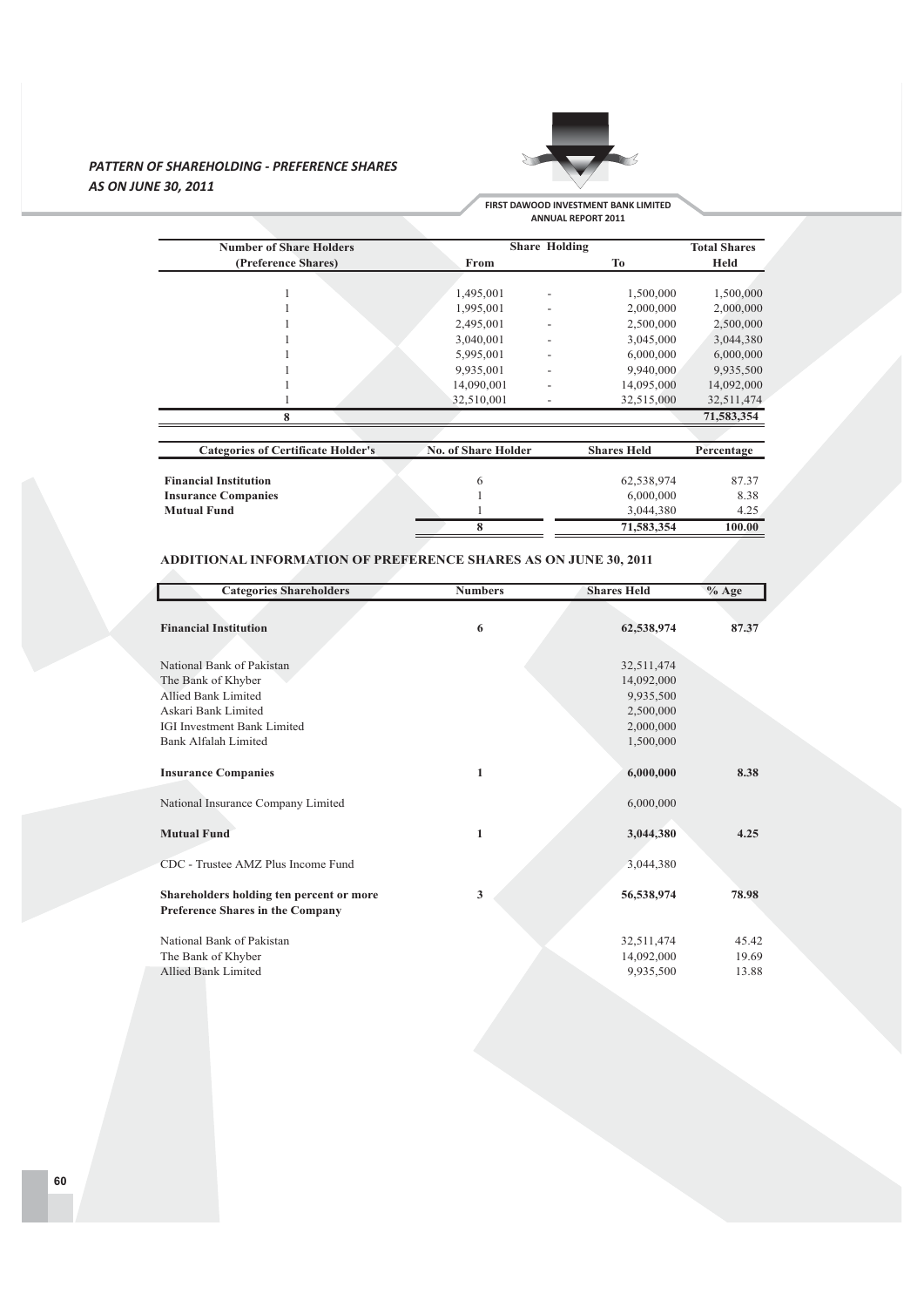|                                  | FIRST DAWOOD INVESTMENT BANK LIMITED | XVII ANNUAL GENERAL MEETING                                                                                        |
|----------------------------------|--------------------------------------|--------------------------------------------------------------------------------------------------------------------|
|                                  | <b>ANNUAL REPORT 2011</b>            |                                                                                                                    |
|                                  |                                      | First Dawood Investment Bank Limited                                                                               |
|                                  |                                      | Karachi.                                                                                                           |
| of                               |                                      |                                                                                                                    |
|                                  |                                      |                                                                                                                    |
|                                  |                                      | being a member of First Dawood Investment Bank Limited Folio No CDC A/c. No. _________________________________     |
|                                  |                                      |                                                                                                                    |
|                                  |                                      |                                                                                                                    |
|                                  |                                      |                                                                                                                    |
|                                  |                                      |                                                                                                                    |
| of (full address) (full address) |                                      |                                                                                                                    |
|                                  |                                      | being another member of the Company as my/our proxy to attend and vote for me/us on my/our                         |
|                                  |                                      | behalf, at the XVII Annual General Meeting of the Company to be held on October 25, 2011 at 8:00 p.m. and to every |
|                                  |                                      | adjournment thereof.                                                                                               |
|                                  |                                      |                                                                                                                    |
|                                  |                                      |                                                                                                                    |
|                                  |                                      |                                                                                                                    |
|                                  |                                      |                                                                                                                    |
|                                  |                                      |                                                                                                                    |
|                                  |                                      |                                                                                                                    |
| Revenue Stamp                    |                                      |                                                                                                                    |
| $Rs. 5/-$                        |                                      |                                                                                                                    |

- $1\,.$ The share transfer books of the Company will remain closed from October 18, 2011 to October 25, 2011 (both days inclusive).
- A member entitled to attend and vote at the General Meeting is entitled to appoint a proxy to attend and vote instead of him/her. No  $\overline{2}$ . person other than a member shall act as a proxy.
- $\overline{\mathcal{L}}$ An instrument appointing a proxy and the power of attorney or other Authority (if any) under which it is signed or a notarially certified copy of the Power or Authority, in order to be valid, must be deposited at the Registered Office of the Company, 48 hours before the meeting and must be duly stamped, signed and witnessed.
- If more than one instrument of Proxy appointing more than one person is deposited with the Company, all such instruments of proxy  $\overline{4}$ . shall be rendered invalid.
- 5. The signature on the Instrument of Proxy must confirm to the Specimen Signature recorded with the Company.
- CDC account holders will in addition have to follow the guidelines as laid down in Circular No. 1 dated January 26, 2000 of Securities 6. & Exchange Commission of Pakistan for attending the meeting.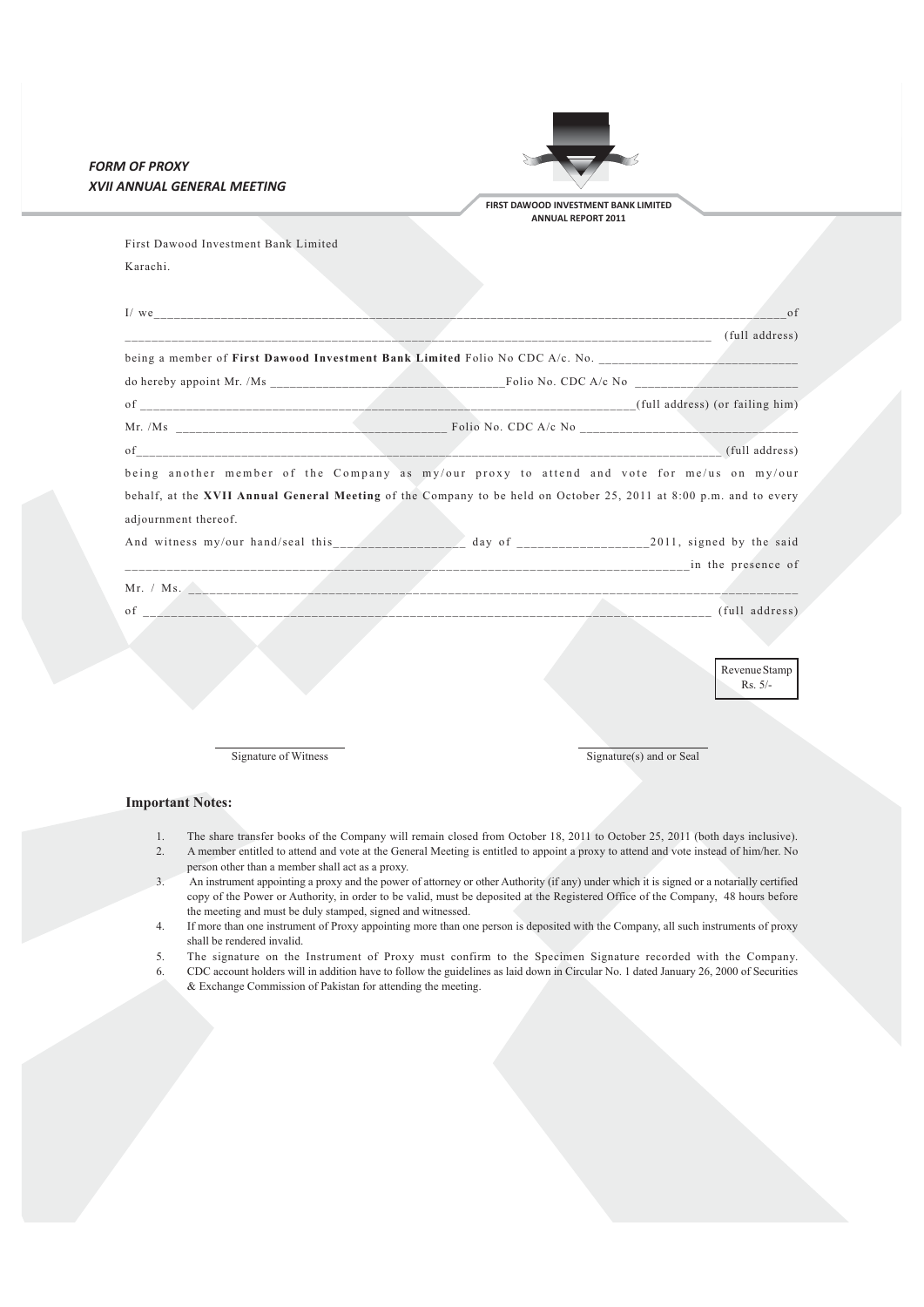



Fold Here  $\bigcap$